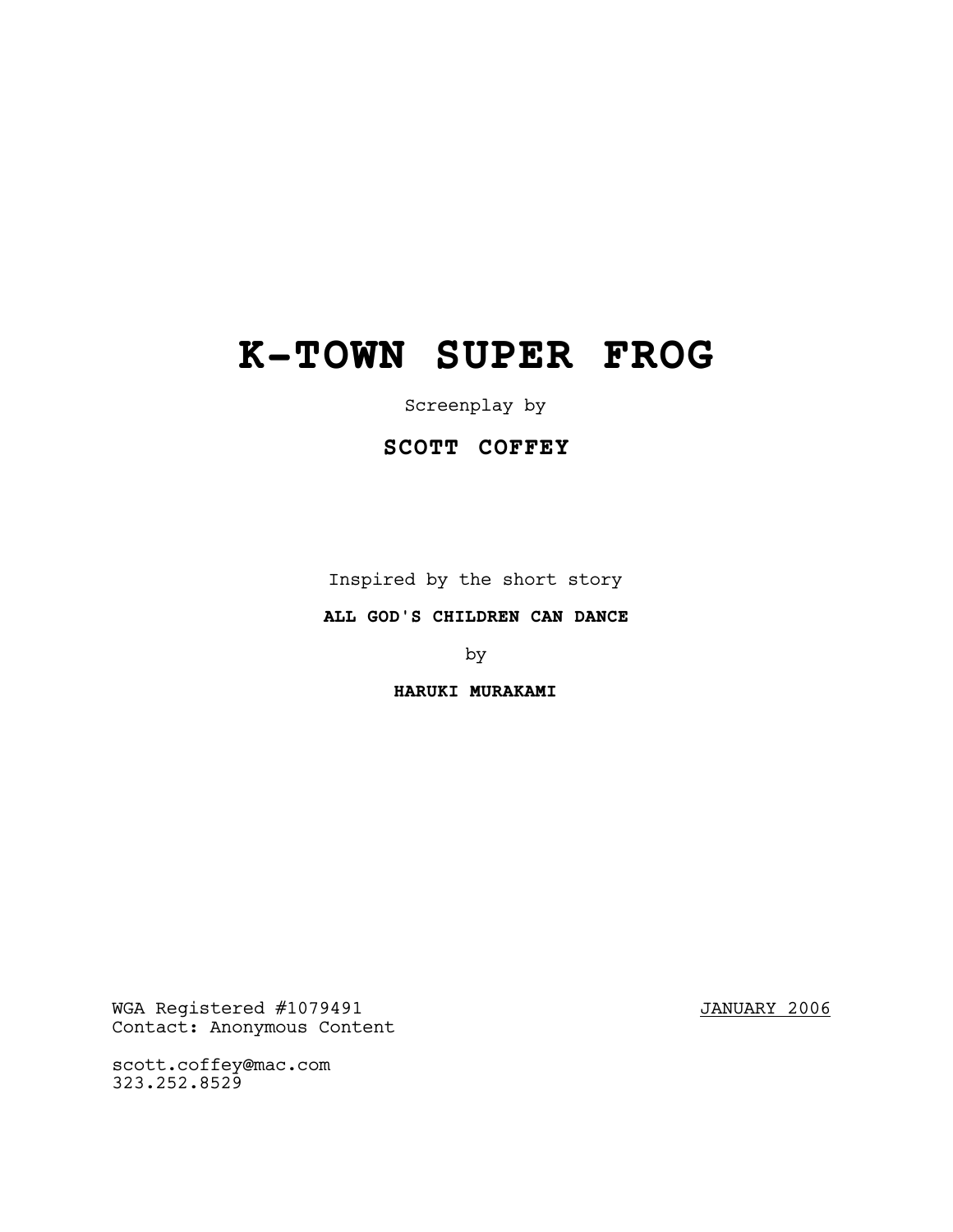# **K-TOWN SUPER FROG**

THE SOUND OF WIND BLOWING AND CLANGING.

SLOW FADE UP ON:

# **EXT. BASEBALL DIAMOND - DUSK**

WIDE SHOT:

The baseball diamond is surrounded by a rusty chain-link fence that clangs against itself.

Weeds grow on the pitcher's mound.

The dilapidated dugout is tagged with layers of graffiti. Spray-painted in bright, vivid colors are names and images. Discarded spray-paint cans lay under the dilapidated bleachers.

# **ANOTHER ANGLE**

On the far side of the diamond is a burnt and rusted car missing its wheels.

A strong gust of desert wind clangs the chain-link fence louder and whips up a small dust devil that sucks up trash.

SLOW DISSOLVE TO:

# **EXTREME CLOSE UP ON:**

An upsidedown eye. (Briefly superimposed over the baseball diamond.)

The eye is closed but it's moving around wildly under the lid.

Slow pull back from the eye revealing, the second eye and the upsidedown face of a young guy.

KENGO YOSHIYA, early 20's, half-Asian, great looking but shy and slightly goofy. There is a wide-eyed openness in his face.

His eyes slowly blink open with a slow groan, surveying the surroundings of his room.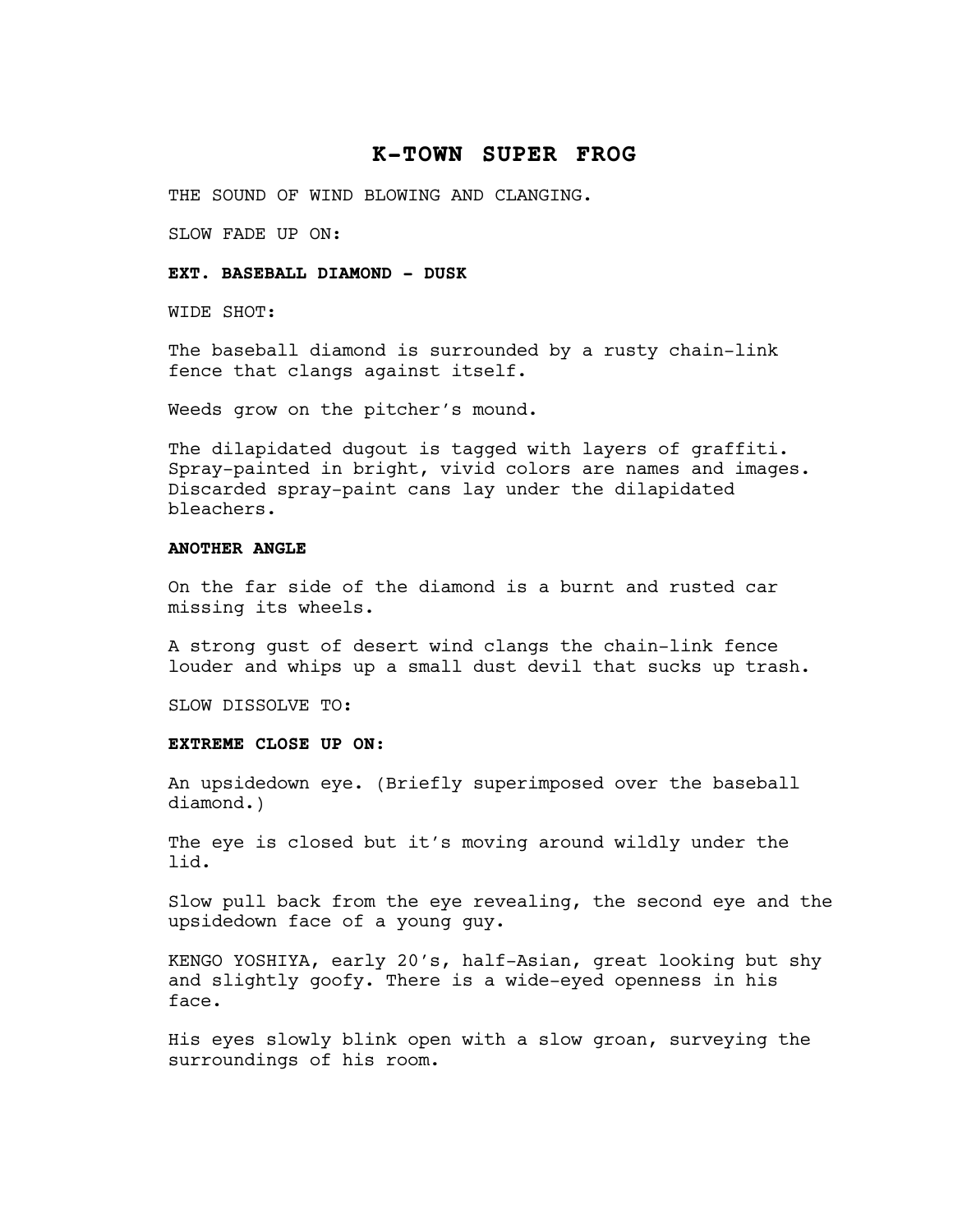#### **KENGO'S POV**

His upsidedown room, blurry. A small shaft of light streams into the window. Flecks of dust flicker around in the light. It's the entire universe in miniature drifting around Kengo's room. The rest of the room is out of focus.

Kengo head hangs over the side of the bed. His arm twisted under him and his face, squashed against the back of his hand. Obviously having passed out in this odd position. He takes a deep breath and blows. The dust wildly dances through the shaft. Chaos. Kengo smiles. He drags his numb arm out from under himself and lifts his head off his hand and the hangover hits.

> **KENGO** (in soft pain) Oh, fuck.

There is a small black ink smudge on his cheek and a smeared club re-entry stamp on the back of his hand. Evidence of a late night.

In another room, haunting traditional Asian folk music is softly playing.

# **INT. KENGO'S ROOM - MORNING - WIDE**

There would be a floor but it's buried in layers of clothes. Art posters on the wall and several photos Kengo has taken of his life. Candid shots of people, buildings... There is a large black and white photo of a young woman at the beach. (His girlfriend SANDRA).

There is a small collection of cameras on a shelf. A tiny Thai Buddha peers out from a shelf.

A garbage truck rumbles by and shakes the room. Kengo groans suffering his hangover headache.

#### **KENGO'S POV**

The light has shifted, brushing across a large print of Leonardo Da Vinci's "THE ANNUNCIATION". It's creased and wrinkled but still haunting.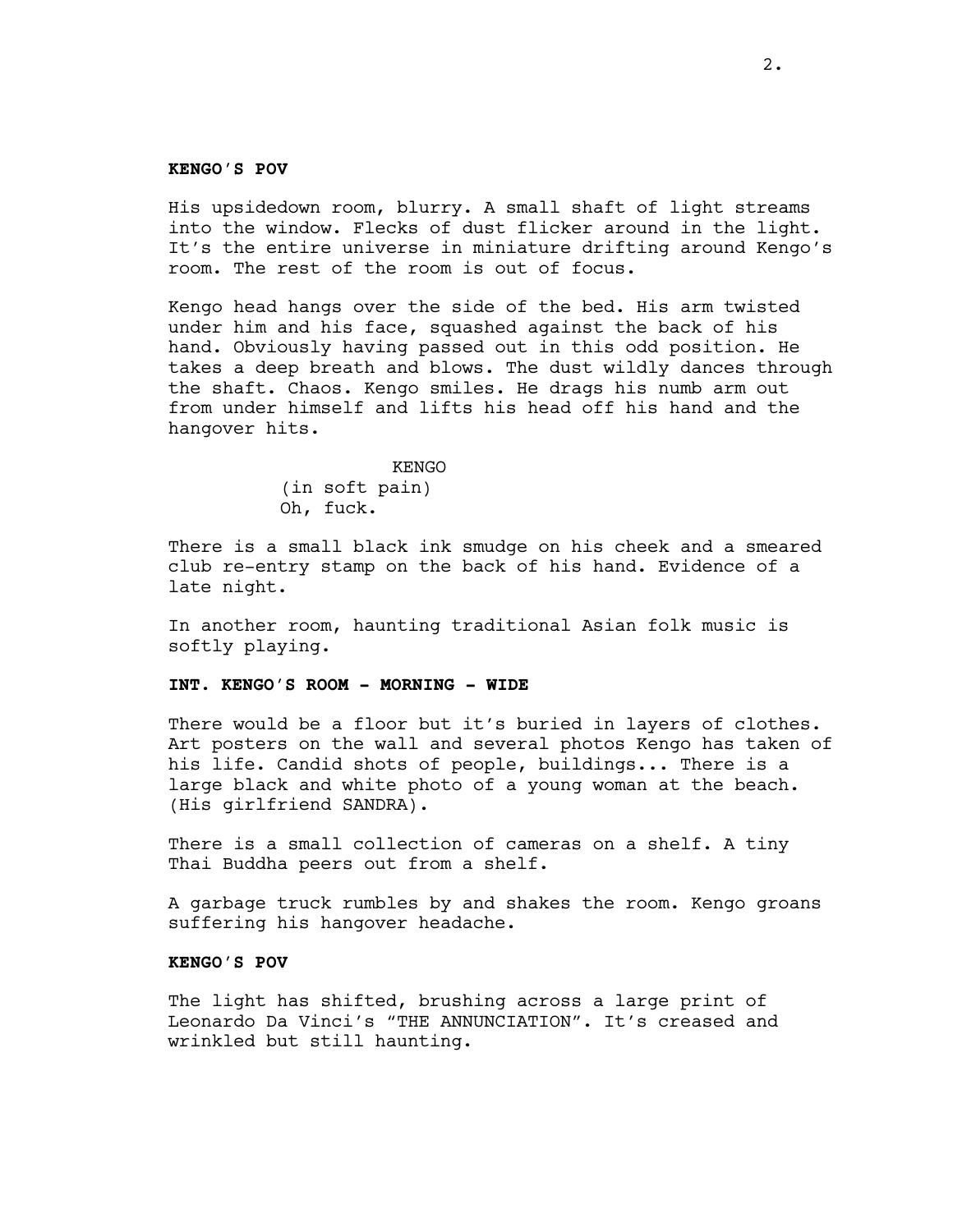**CLOSE ON:** The angel. It's large wings are spread, on its knees informing Mary of her immaculate conception.

> KENGO (to the angle) Please God, never do this to me again.

There is a soft knock at his door.

```
WOMAN VOICE (EVELYN)
    (softly)
Kengo?
```
Kengo turns looks at his door as it cracks opens. His head throbs.

#### KENGO

(quietly) Ahhhhhh! No!

EVELYN, late 30's, stands in his doorway, upsidedown, still his POV. She is beautiful, wearing only her underwear; a bra and panties. They don't match and are a bit chaste to be contemporary.

Evelyn leans over sideways trying to make her head right-sideup for Kengo.

#### EVELYN

Rise and shine monkey of mine.

Kengo groans. With all the effort he has in the world, he pulls his head back onto the pillow.

Right-side-up, Evelyn is even more beautiful. There is a fragility and sadness about her. She's heartbreaking.

Evelyn finds Kengo's glasses hanging off a lamp and puts them on. She looks funny, her eyes a little buggy now.

Kengo pulls his pillow over his face.

Evelyn walks across the room and slides the pillow off Kengo.

He squints in the light.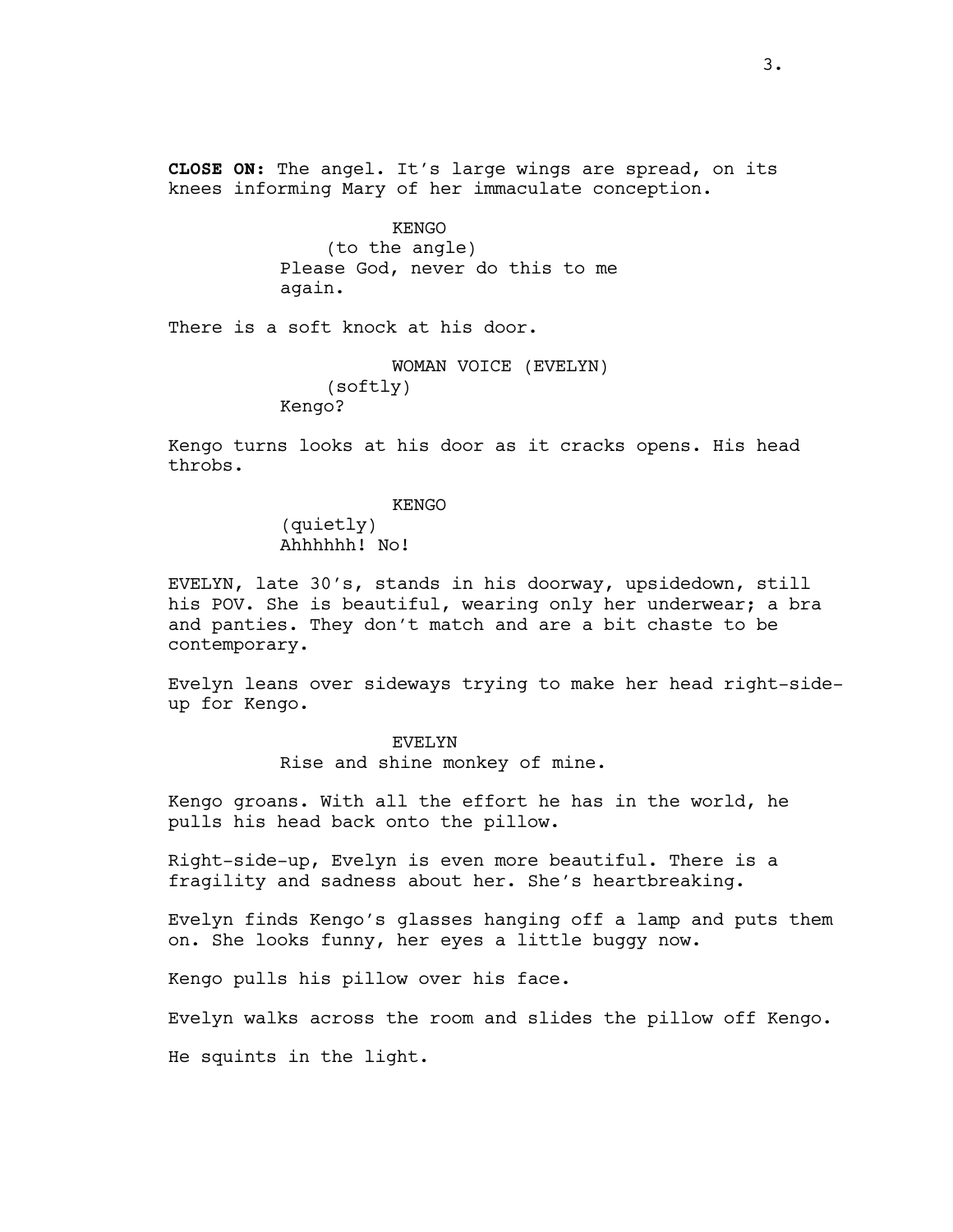(whispering) Move over.

He hesitatingly moves over, groaning.

Evelyn lifts up the sheet and crawls into bed with Kengo, snuggling up next to him.

Kengo drift back to unconsciousness. He yawns.

Evelyn gets a whiff of his breath. She plugs her nose.

EVELYN Oh God! The smell. You smell like a brewery. No, not a *brewery*, a... *distillery*.

She lightly rubs his chest.

EVELYN (whispering into his ear) You got home *very* late last night. Actually it was very early in the *morning*.

Kengo groans again. Drifting off...

SLOW DISSOLVE TO...

#### **FLASHBACK**

**EXT. THE BUILDINGS OF KOREA TOWN - NIGHT**

For a moment the image of the buildings appear on the walls of Kengo's bedroom.

Impressionistic, dreamy shots of Korea Town at night. Traffic. Neon.

The great old 1920's buildings and the glass office towers built in the '70s. The huge video monitor near the corner of Wilshire and Western. A 747 on its final decent into LAX drones over seemingly in slow-motion.

Kids skateboarding on the steps of the monolithic 1960's Wilshire Park Place building.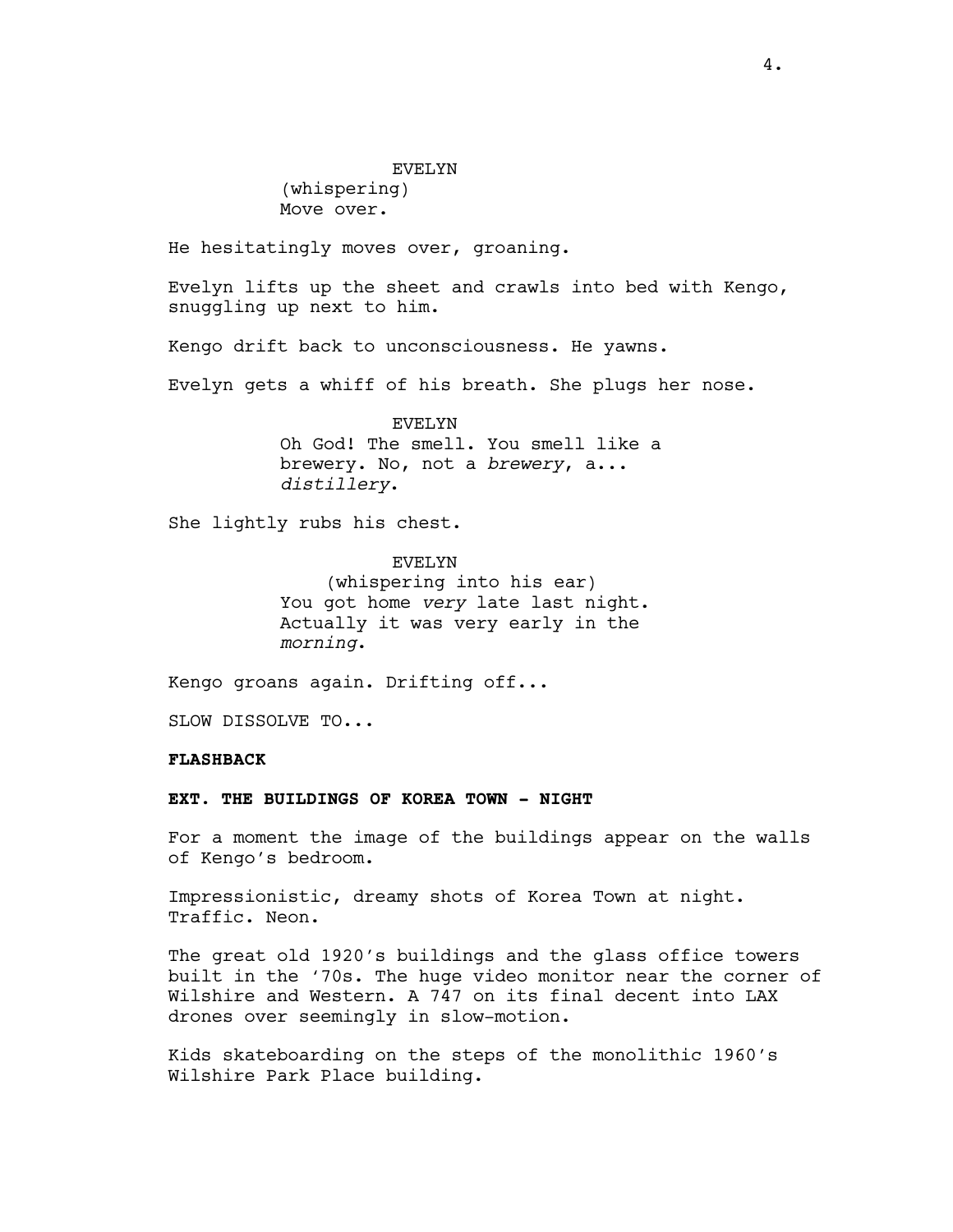SLOW DISSOLVE TO:

# **CLOSE UP ON**:

Kengo. His glasses don't hide how good-looking he is, but they magnify his eyes slightly, making him look slightly like a frog.

We pull back to reveal...

#### **EXT. WILSHIRE BLOULVARD - NIGHT**

Kengo waits, pacing on the corner.

He changes his backpack from one shoulder to the other, looking down the street, a little anxious. He sees something. He hops to his feet, excitedly.

#### **KENGO'S POV:**

A BEAUTIFUL GIRL crosses the street.

This is SANDRA, Kengo's girlfriend.

Sandra is dressed in a great cool outfit that she's made herself. She has a totally unique style and vibe with the awkward grace of young race horse colt.

```
KENGO
    (yelling)
Sandra!
           SANDRA
    (yelling)
Hey!
```
She trips over the curb as she hops off the traffic island in the center of Wilshire Blvd. One of her shoes to shoot off her foot and into the street.

Kengo's face lights up. He runs into the street, dodging a honking car. He grabs her shoe and runs to her, falling on his knees, holding her shoe out.

Sandra does a little leap in the air and a kick. She slips her foot into the shoe.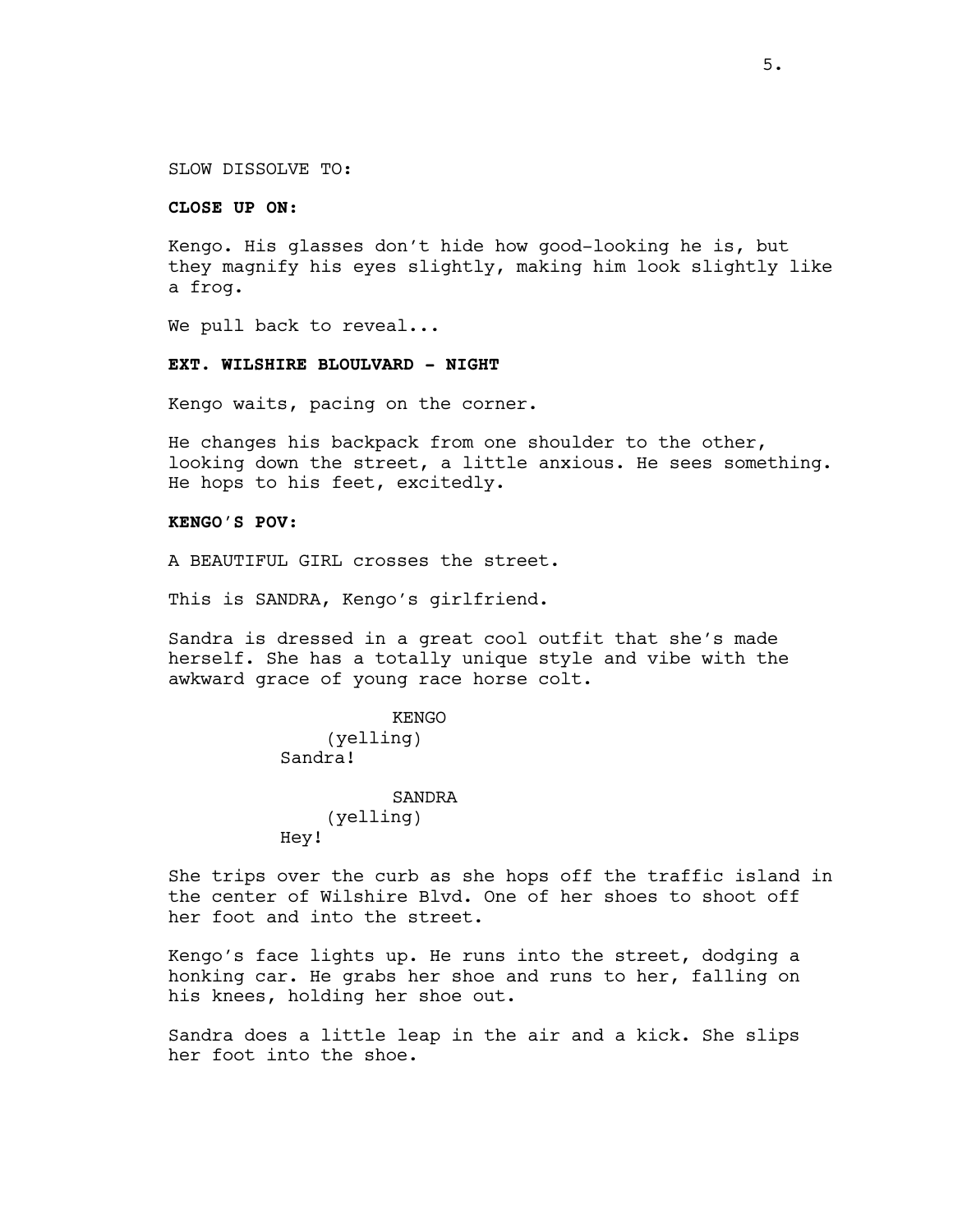Kengo kisses up her leg and up her body to her face. They embrace, not noticing the car that's stopped, waiting for them to get out of the way.

#### SANDRA

My punk Prince Charming.

The driver lays on his horn. Startled, they run back to the sliver of island in the center of Wlishire Blvd.

#### **ON THE TRAFFIC ISLAND**

SANDRA You could have gone in. You didn't have to wait.

KENGO I went in and got stamped. It's still fresh.

He holds up his hand. A black barcode is stamped on the back of it.

Kengo takes Sandra's hand and licks it. She squirms.

Kengo presses his stamped hand against hers, holding it there. Sandra looks at him, smiling conspiratorially. He removes his hand. Sandra's stamp is perfect.

> SANDRA Now I'm marked for life.

She kissed him.

# **WIDE ON THE TRAFFIC ISLAND**

Kengo and Sandra kiss, standing under a scrappy stick of a tree as traffic whizzing past them.

# **EXT. SIDEWALK - NIGHT**

Kengo and Sandra walk off of Wilshire onto a quiet side street.

> KENGO (remembering) Oh! I have something for you.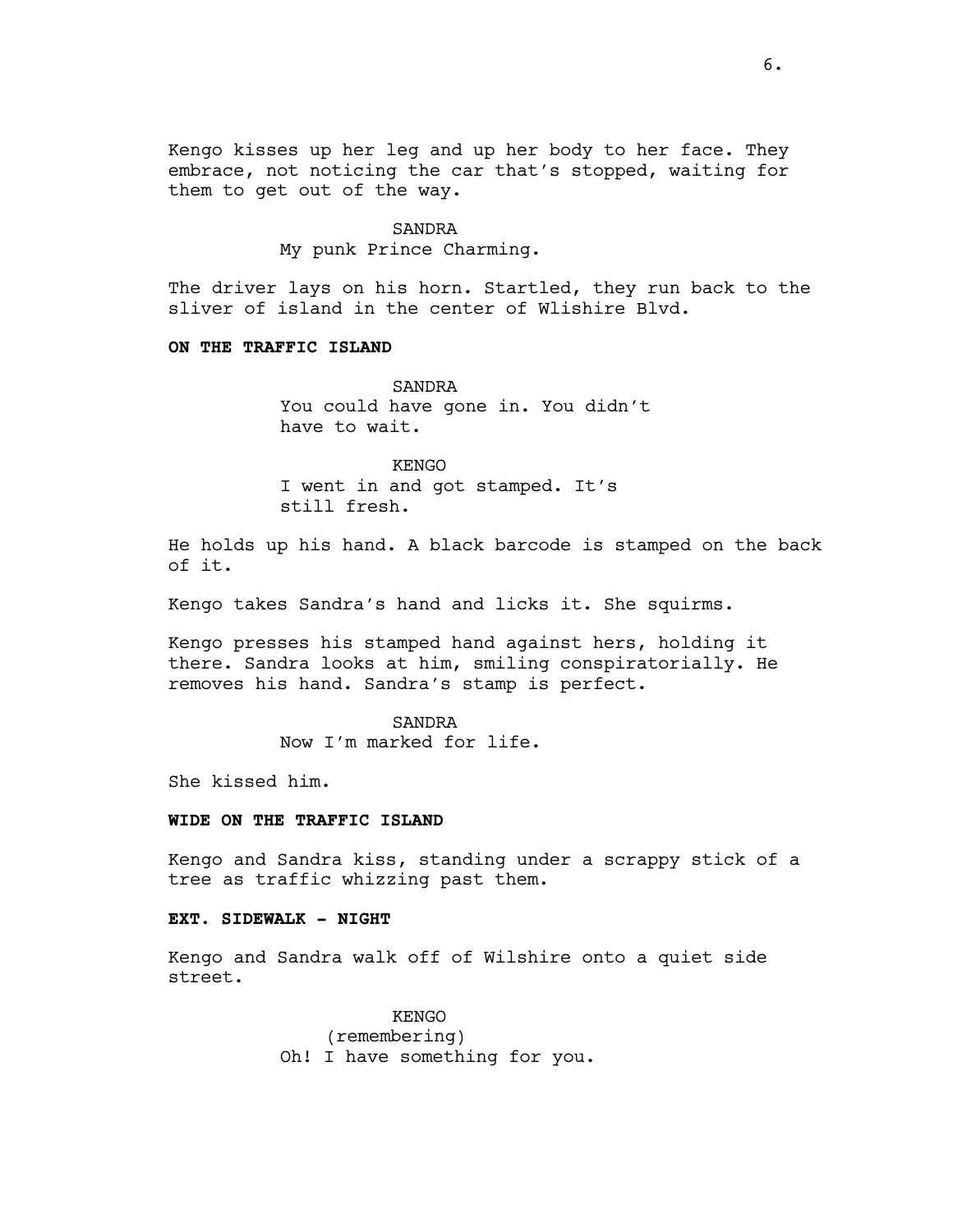He pulls a tube out of his backpack and hands it to her.

Sandra gently fingers the top of the tube and very seductively kisses the top of it.

Kengo grabs the tube and bangs her on the head with it.

KENGO (laughing and turned on) Open it. You slut.

Sandra opens the tube and gingerly pulls out a large black and white photograph.

Sandra moves into light of a street lamp and unrolls the photograph. She looks at it carefully, mesmerized.

Kengo covertly fishes his camera out of his backpack while Sandra checks out the photo.

# **CLOSE UP ON A PHOTO:**

A view of the sky, framed by a window. A 747 flies through a beautiful sunset, over the buildings of Korea Town. Kengo in silhouette, his back to us, looks out the window. It's a great photograph. It expresses a palatable sense of longing.

Sandra slowly looks back up at Kengo and smiles, impressed.

Kengo quickly snaps a photo of Sandra, smiling at him in the yellow street light.

> SANDRA (quietly, a bit in awe) Oh, Kengo! It's really beautiful.

> > KENGO

Really?

She hugs him.

KENGO I used the self timer. See? It's me?

Sandra laughs.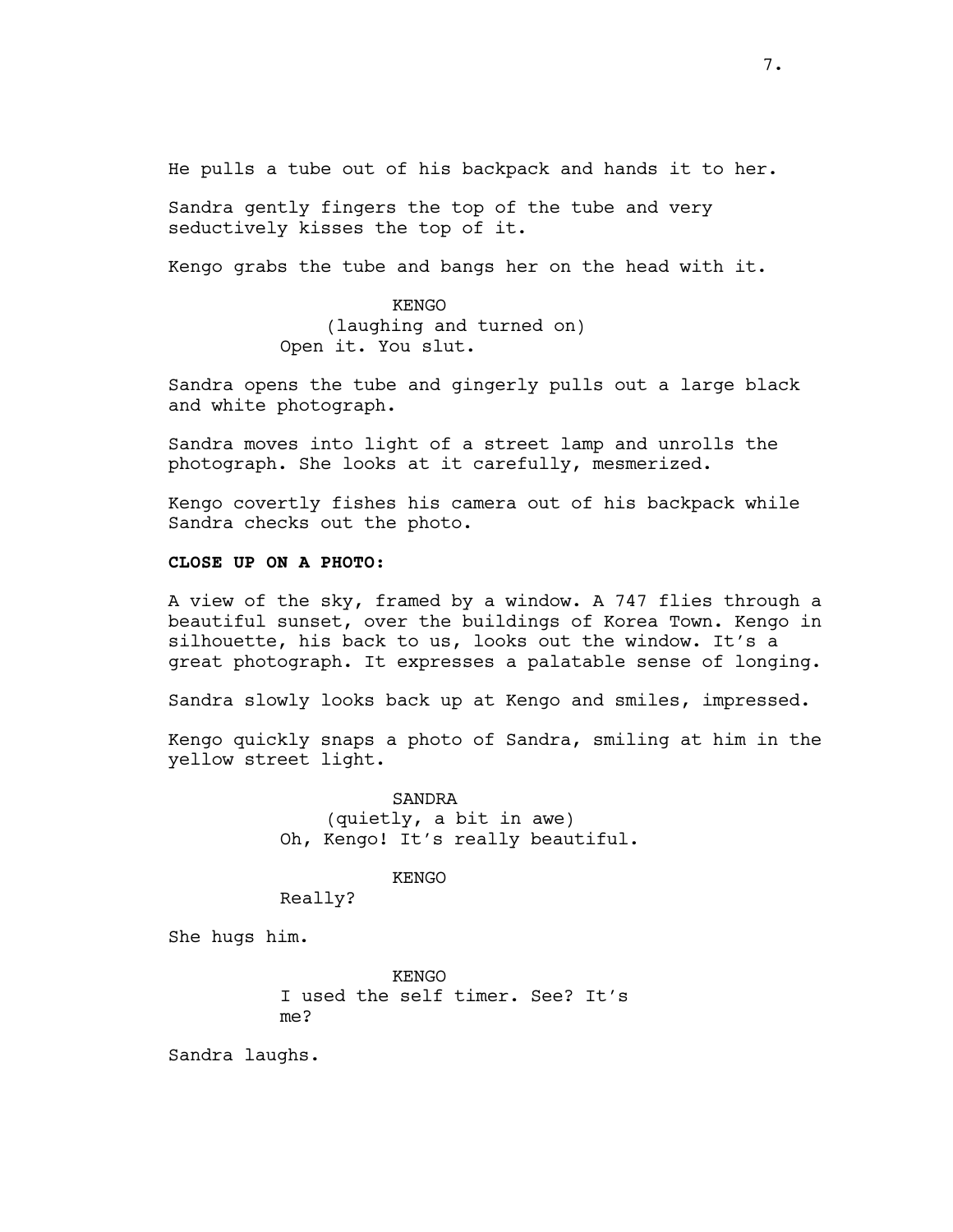#### SANDRA

I know. I Recognize you.

She studies the photo, getting into it.

# SANDRA I love it. What airline is that?

KENGO

Air China! Look carefully at the tail.

He moves around next to her and delicately points it out. Sandra watches him not the photo, smiling.

#### KENGO

See? You can tell by the cherry blossom on it. It's the same flight around the same time every day.

SANDRA

I can feel you in it. It's... melancholy but it's... *expansive* too.

Kengo is deeply pleased by her critique.

SANDRA You're getting *really* good.

# **EXT. HOUSE "BAR CODE" - NIGHT**

People talk and smoke out front as Kengo and Sandra walk up.

# **INT. THE HOUSE "BAR CODE" - NIGHT**

The house has been converted into a small club and bar. It's intimate but sophisticated. It's populated by good looking, mostly Asian hipsters. People dance. A DJ spins records. Pin ball machines line the wall.

Kengo and Sandra sit drinking and talking with a couple friends. We can't hear the dialogue but Kengo is clearly animated with his friends and having a good time.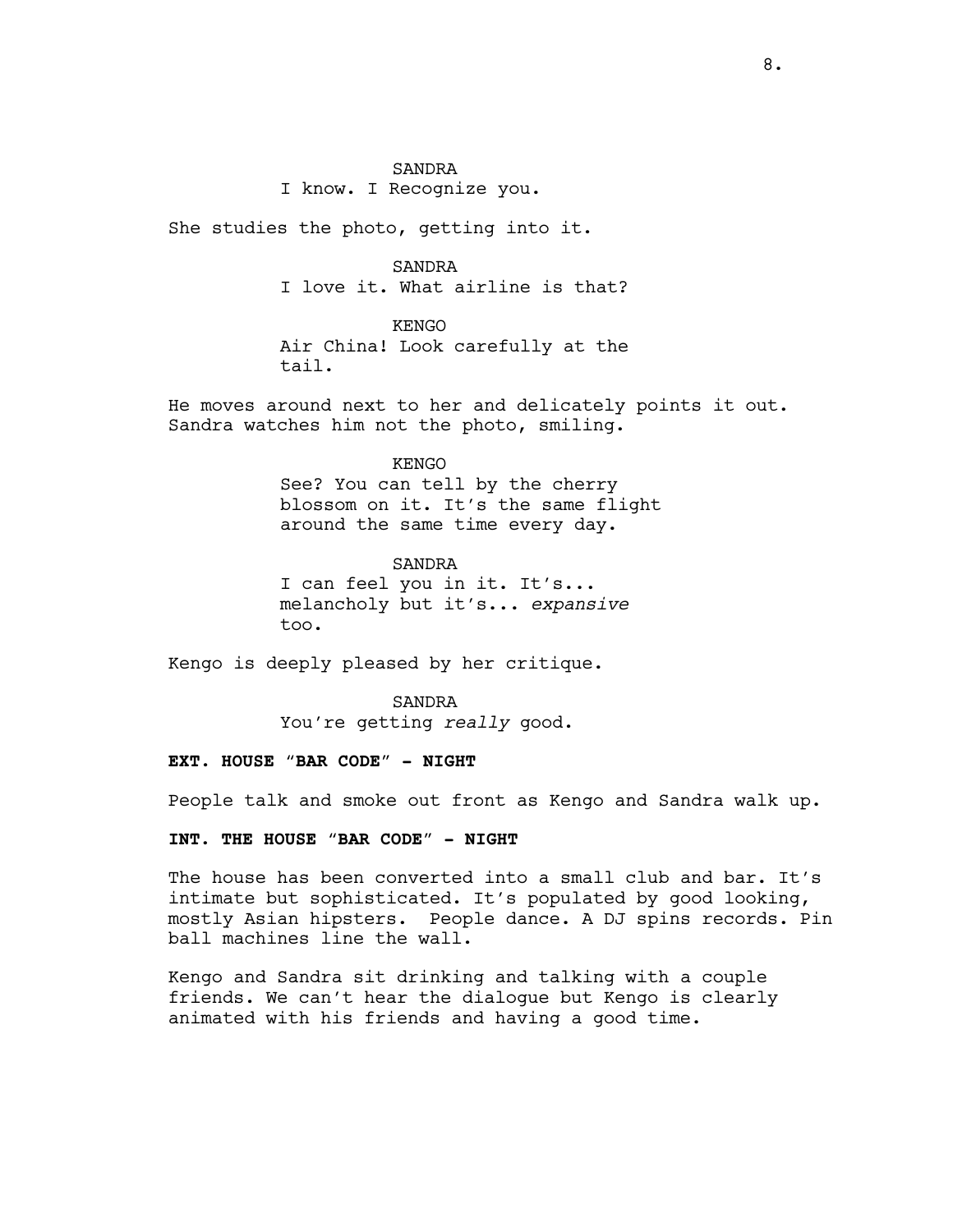Sandra is moving around to the music, shaking her hair, bobbing her head, wanting to get up and dance. She gestures a toward the dancers. Kengo shakes his head.

Kengo's friend puts a shot in front of him and Kengo knocks it back His friend hands him another. He drinks that too.

Sandra grabs Kengo and pulls.

He grabs the table, in mock panic for leverage but she's strong, and pulls him towards the dancers.

Kengo puts up a good struggle but she gets him out in front of the speakers. She dances around him seductively. He tentatively begins to flap his arms like a weird bird to the music.

BACK AT THE TABLE, his friends watch and laugh.

ON THE DANCE FLOOR, the camera swirls around Kengo and Sandra.

Kengo becomes more confident. People dance around him as his inhibitions melt away. His dancing movements are weird and floppy but strangely cool. Awkwardly smooth like a frog doing ballet.

Sandra dances along laughing. She leans over and plugs one ear and yells above the music in the other.

#### SANDRA

# Super-Frog!

Kengo kisses her and then leaps into the air flapping his arms and legs harder hopping around, head swiveling around on his neck.

Sandra grabs his head again and pulls it to her.

SANDRA (loud whisper) Big dicked Super-Frog!

She rubs his crotch. He presses against her.

As we PULL BACK the sound slowly fades to complete silence. Just the image remains.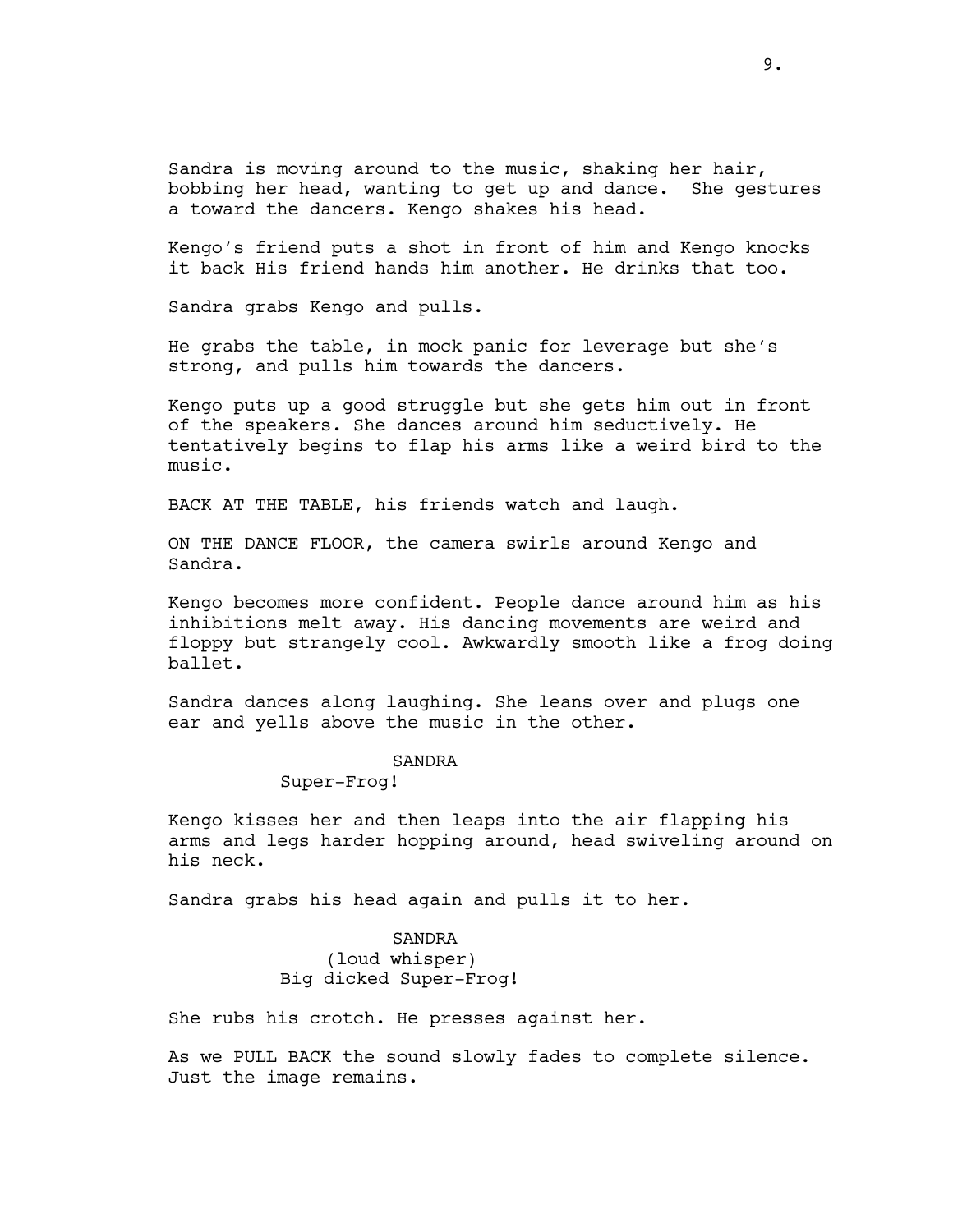People dance wildly, surrealistically in the silence.

Slow fade out.

#### **EXT. STREET - NIGHT (CONTINUED FLASHBACK)**

Sandra and Kengo zigzag drunkenly down the street leaning against each other for support.

Sandra carries her tube with Kengo's photo inside.

Kengo looks up at the sky and stops walking. Sandra wraps her arms around him looking up to see what he sees.

SANDRA

What?

KENGO (whispering) Wait. Keep looking.

**ON THE SKY:** The clouds are milky, illuminated by the city's lights. The moon appears then quickly disappears back into the clouds. Kengo reaches his hand up to the sky in a weird little gesture of reverence to the moon. Sandra giggles.

> SANDRA (quietly) It's full. All the lunatics are out.

She kisses him out of his trance.

SANDRA (realizing, ohhh!) That's what the word came from. Crazy from the moon.

Kengo cocks his head.

SANDRA

*Luna...tics...*

KENGO It's the same moon as the people in Sri Lanka look up and see. We're all...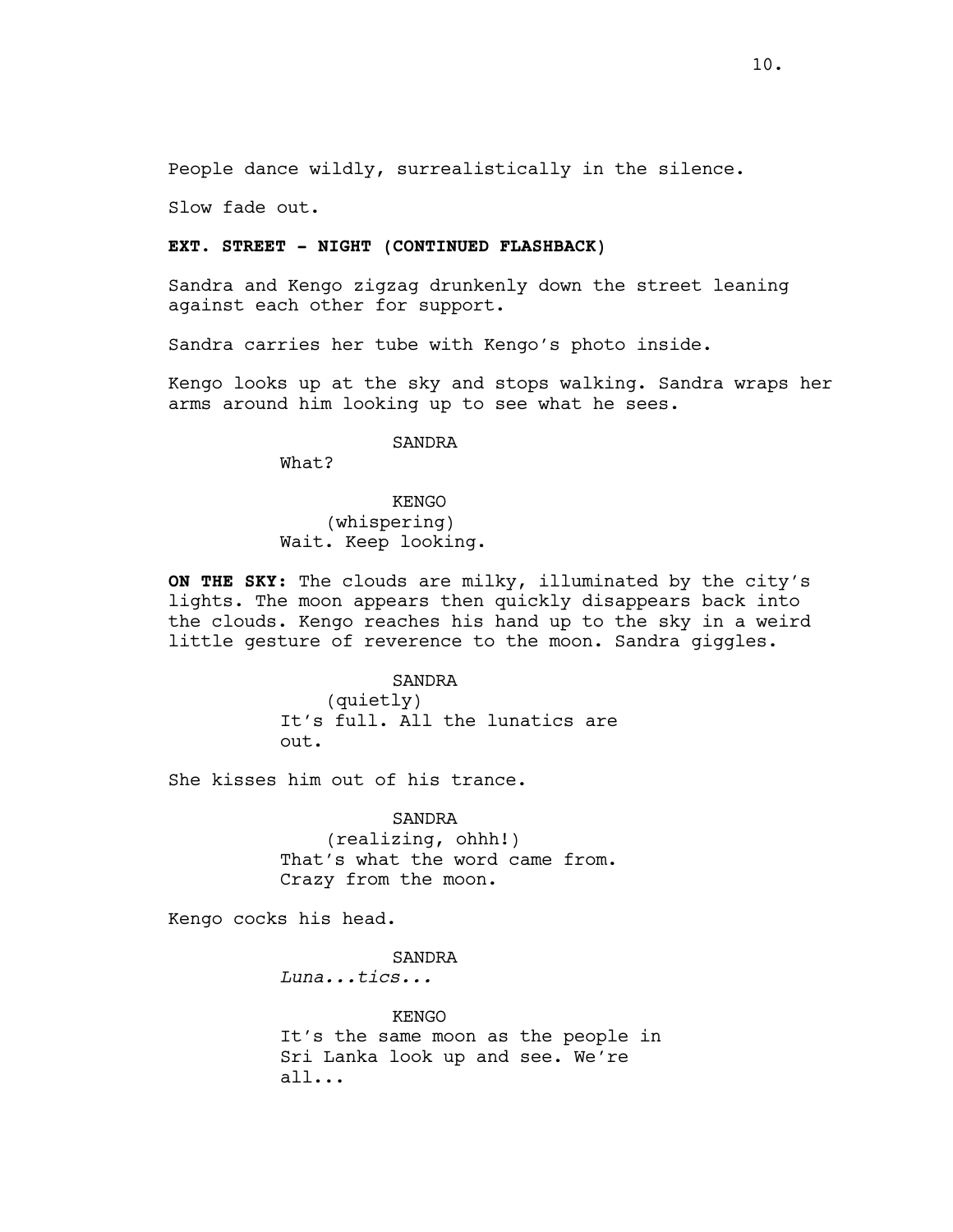He rubs his hands together wildly and waves his drunken arms around, simulating chaos.

> KENGO War and... tsunamis and shit... but it's... just still there... the same.

# SANDRA

Take a picture of us now.

Kengo holds the camera out at as far as he can, stretching his arm. They press their faces together. She bites his ear.

> KENGO (yelping) Ow!

The flash blinds them. Freezing the moment.

# **DOWN THE STREET:**

Kengo and Sandra manage to propel themselves along holding hands.

> KENGO Do you really like the one I gave you?

> > SANDRA

I love it.

KENGO

You swear?

SANDRA God, you're so *insecure*.

Sandra grabs his face and kisses him.

SANDRA It's a great photograph. You're gifted.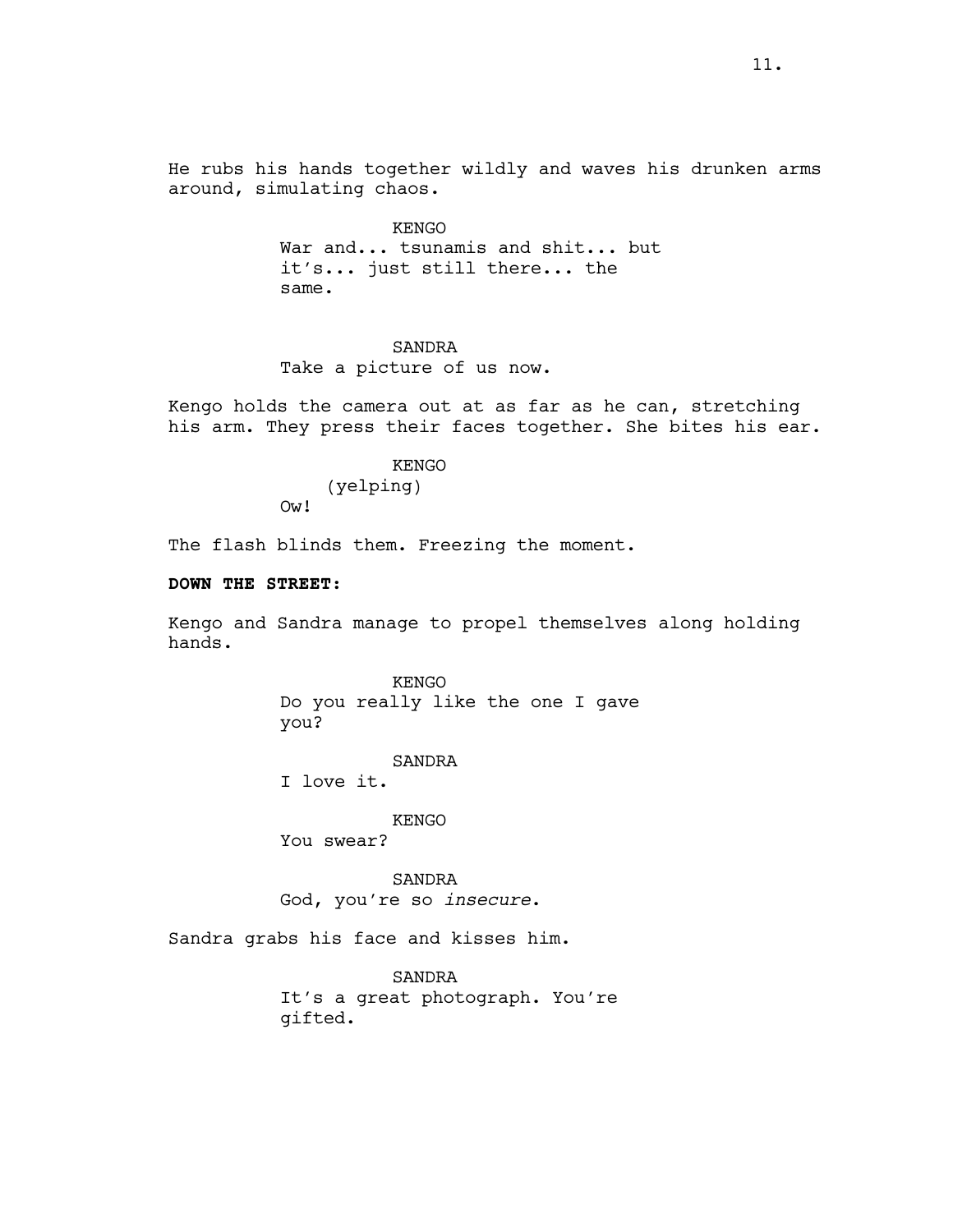#### **EXT. ALLEY - NIGHT**

A group of KOREAN KIDS take turns running and jumping as high as they can, planting their feet on the wall.

A GIRL measures how high each guys' feet land. She takes money from people betting on who can plant their feet the highest.

Kengo and Sandra stop to watch them. Kengo takes a photo.

After a moment, Sandra pulls Kengo away.

#### **EXT. STREET - NIGHT**

Kengo and Sandra stand against Sandra's car, a dirty old Volvo, and make out. It's messy and passionate.

Sandra puts her hand down Kengo's pants the abruptly pulls away and walks to the driver's side of her car.

> SANDRA Get in, Super-Frog.

> > KENGO

You're not driving anywhere. You're too drunk. I'm walking you home.

SANDRA Who said anything about *driving*? Get in.

Sandra unlocks her door and plops in. She takes a little flask out of her glove compartment and takes a swig.

Kengo presses his face against the windshield.

Sandra honks the horn.

# **INT. SANDRA'S CAR - NIGHT**

Kengo kisses the windshield.

SANDRA Oh that's so gross. I'm *never* kissing you again. (MORE)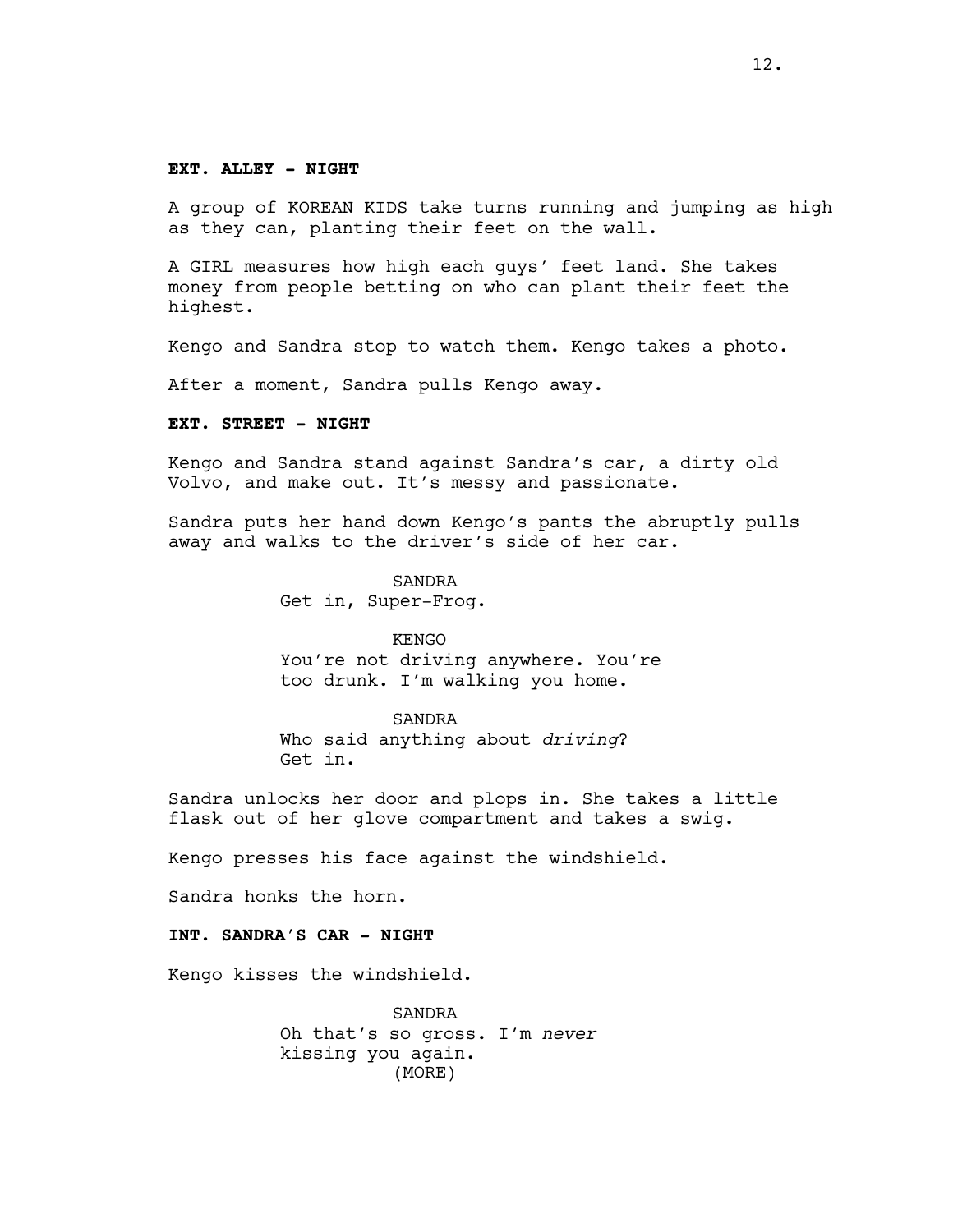# SANDRA (cont'd)

There's like about a billion squushed bugs on the windshield. I haven't washed it since we went to Joshua Tree.

Kengo tries to get in the passenger side of the car but Sandra quickly locks it.

> KENGO Come on, open it, or you're going to be *very sorry*.

SANDRA No way. Bug mouth. But I guess that's what super frogs eat. Bug guts.

Kengo ducks down, disappearing from view.

Sandra moves to the passenger seat and looks in the side mirror trying to find him.

She opens the driver's door leaning out. Kengo leaps up from behind it and pushes her back into the car, kissing her passionately. Keeping his lips locked to hers as he crawls over her to the passenger seat.

#### SANDRA

Tell me about how you used to pretend you were an invisible Ninja.

KENGO I would practice my quiet Ninja walking...

They kiss deeply, scraping teeth.

KENGO (CONT'D) ...sneaking around my neighborhood when it got dark.

He takes a dramatic pause, getting into it.

SANDRA I'd look in people's windows and see families eating diner.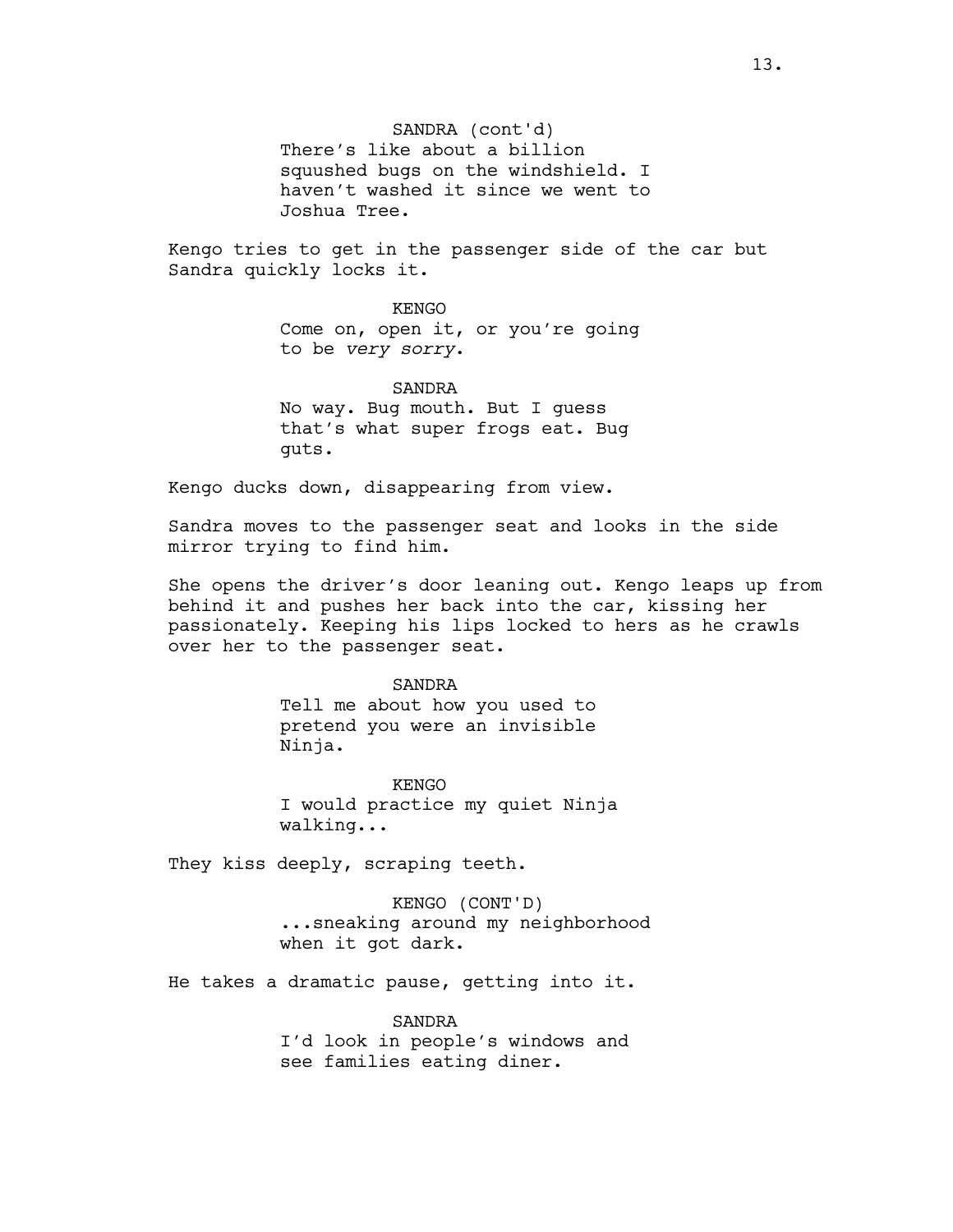Kengo takes a big swig from the flask. Sandra sucks it out of his mouth.

> KENGO I'd watch fathers... eating with their sons.

He gets lost in the memory.

KENGO Sometimes the whole family would be laughing.

Sandra watches Kengo. He turns to look at her.

KENGO (CONT'D) (ominously) Later, late at night, I'd sneak into their houses.

He slowly put his hand under her skirt, feeling her. Sandra bites her lower lip.

> KENGO (CONT'D) I'd go into the girl's bedrooms and watch them sleep.

Sandra's mouth opens.

SANDRA (shocked) You never told me that part.

KENGO Then... as they were dreaming, I would gently peel their sheets down and...

She bursts out laughing and punches him.

SANDRA You are such a liar.

They make out passionately. Kengo slides his hands back under her skirt. Sandra fumbles with his belt.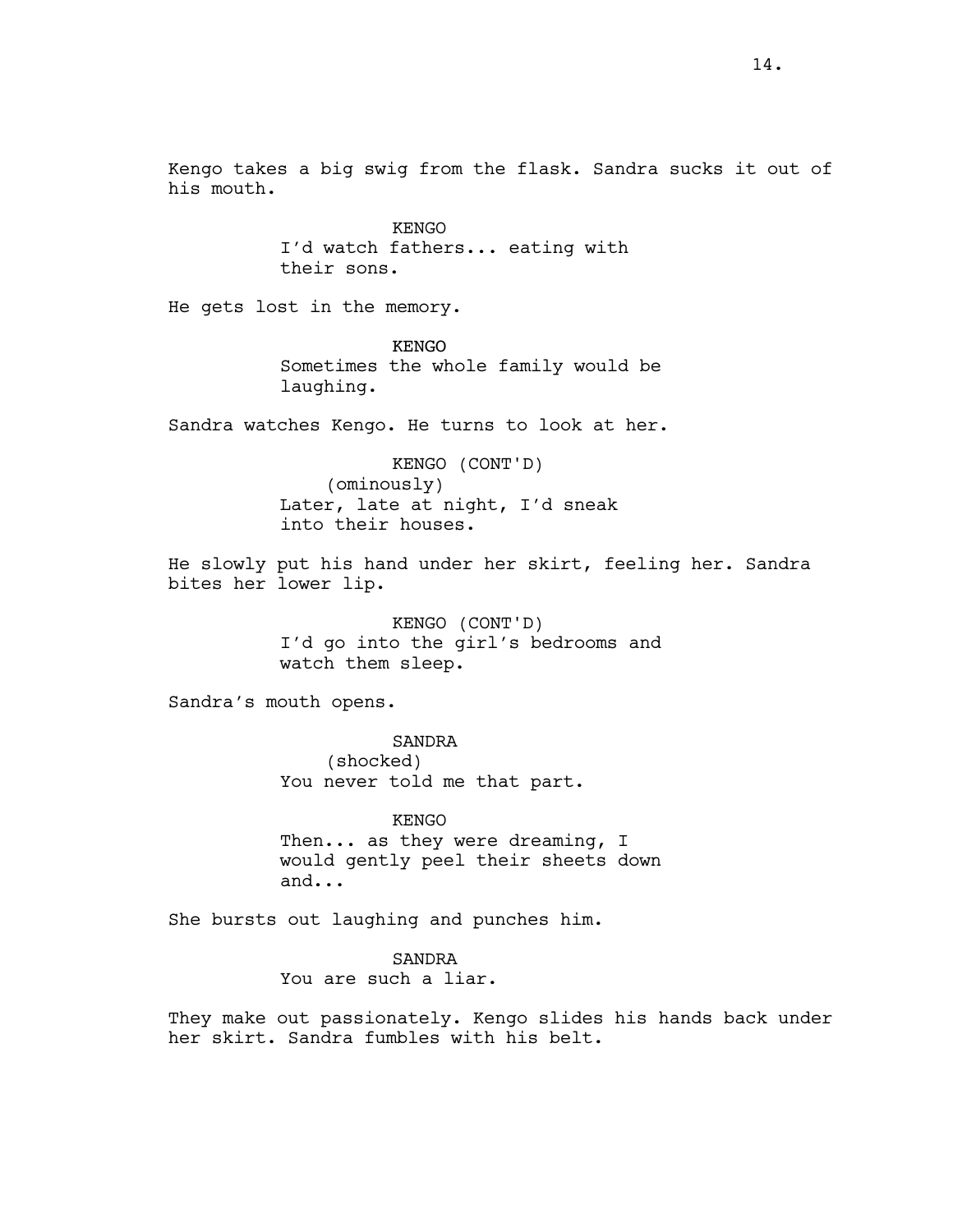SANDRA (without taking her lips off Kengo's) Take them off.

Kengo removes her panties and puts them in his mouth. He shakes his head and growls like a dog with a toy.

> SANDRA (giggling) No. *Your* pants.

She pulls her panties but he won't let go. She does and the elastic snaps him in the face.

# KENGO

Ow.

They resume making out. Kengo starts to take off his pants.

KENGO (between kisses) Let's...(kiss) go back...(kiss) to my....(kiss) house.

Sandra pulls away.

SANDRA No, Kengo. Your mom.

KENGO She doesn't care.

SANDRA It always so weird there. It's like...

She looks off frustrated.

KENGO Why? She *likes* you.

SANDRA I feel... I don't know... like *the other woman.*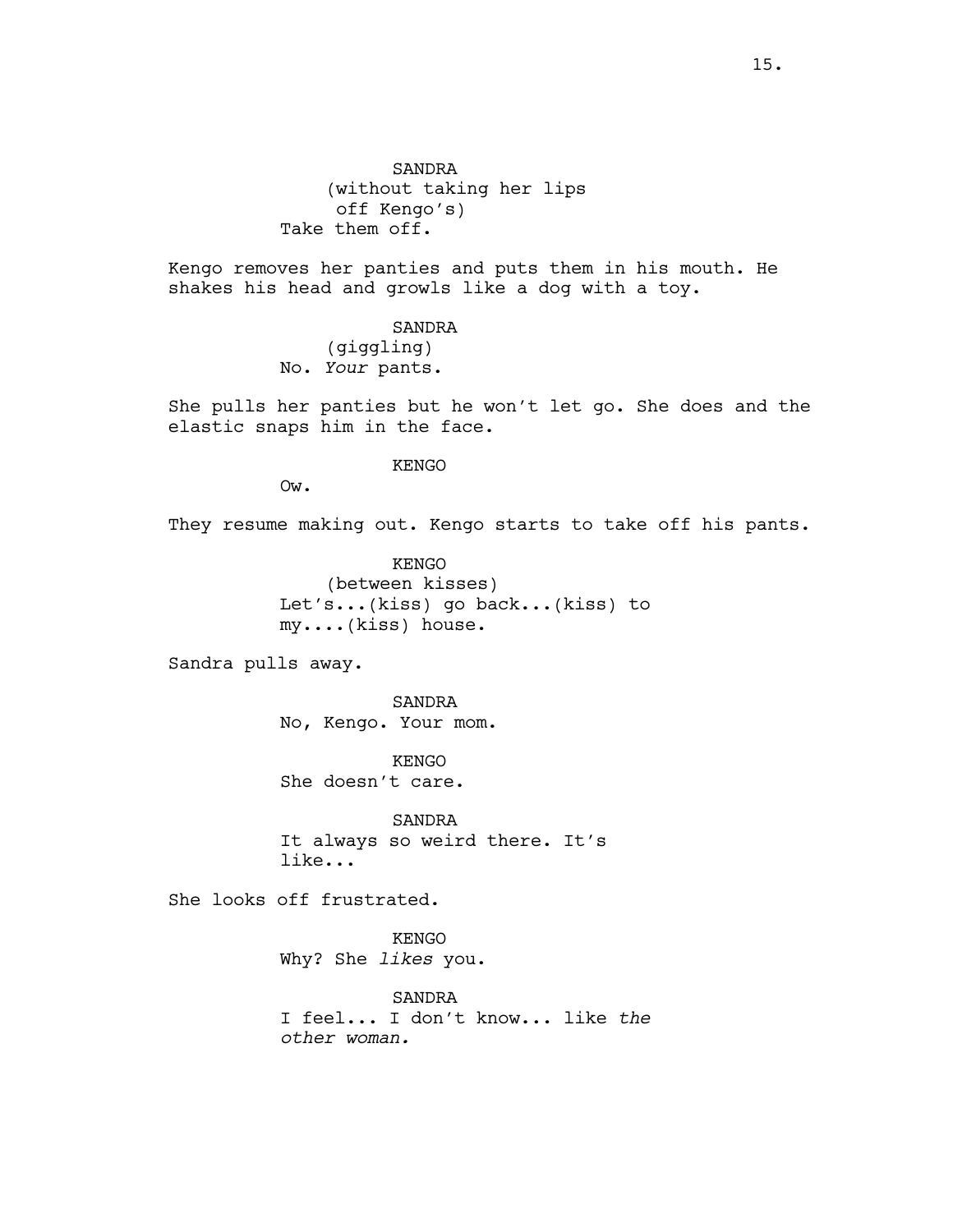Kengo is freaked by what she's just said. He expertly shakes it off.

> KENGO Oh whatever. You're crazy.

He kisses her.

KENGO I'll sneak into your room and I'll be gone before your parents wake up.

SANDRA No way. Can't risk it. My dad would skewer you and have... frog legs.

She thinks this is really funny.

SANDRA (suddenly a great idea) Wait!

Sandra has a very mischievous look on her face.

#### SANDRA

Let's go to the building where you work. We can sneak into one of the empty apartments.

KENGO No fucking way. Someone'll bust us.

SANDRA We'll be really quiet. We've done it before.

### KENGO

Yeah, but the more we do it, the better the odds are at getting caught.

Sandra sighs.

KENGO We *can't*. It full of busy-body old people.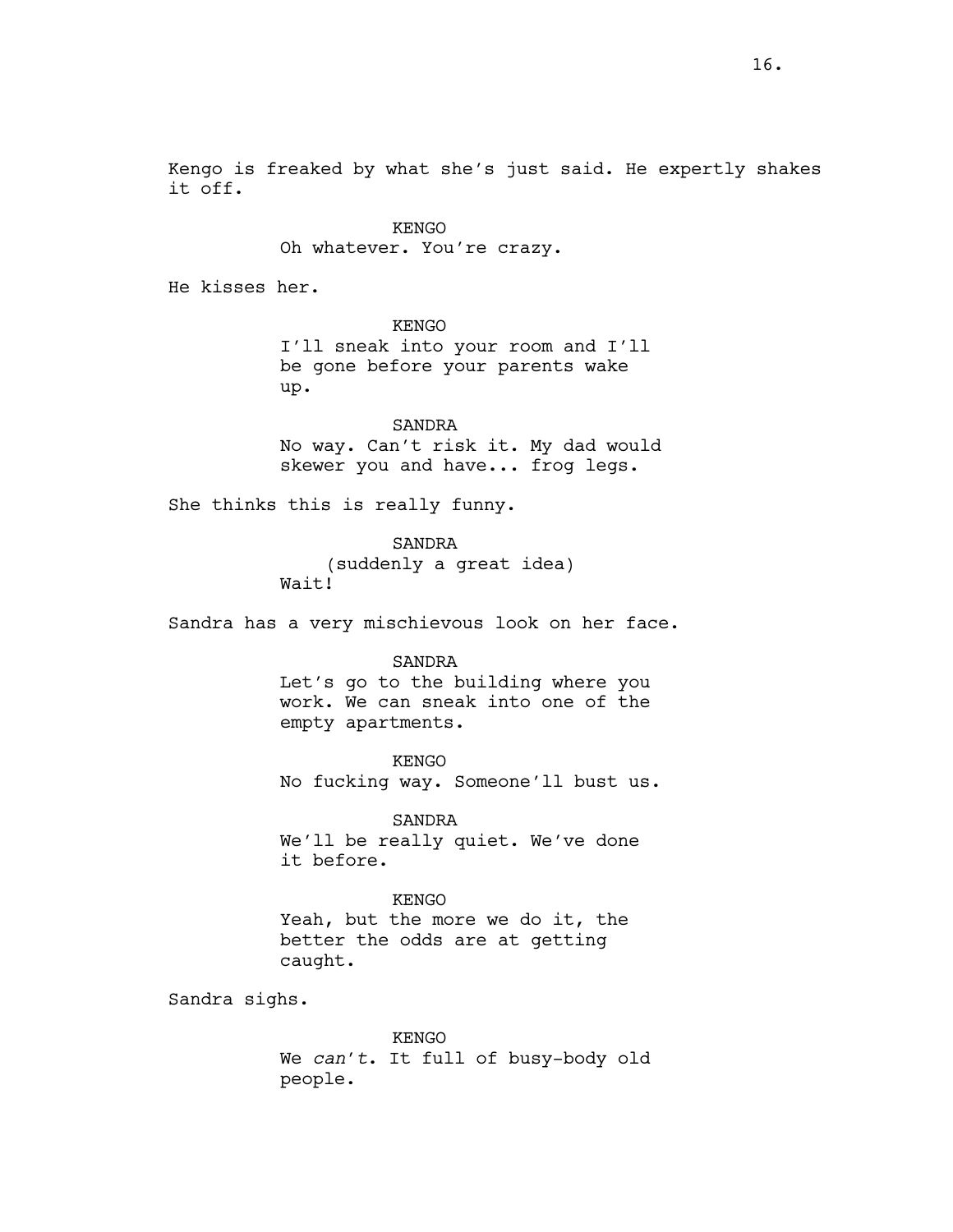She kisses him.

SANDRA You're such a freak.

They start to make out and it gets heavier and more intense.

SANDRA

Fuck me.

Kengo pulls his wallet out and gets a condom out of his pocket.

> SANDRA Give it to me. I'll put it on.

She gets his pants off and leans back for a better view.

SANDRA Wow! God, I'm always surprised by how big it is.

KENGO Is that the only reason you like me?

She laughs.

SANDRA

Yes.

They continue making out as Sandra puts the condom on him.

They slide over the seats, into the back of Sandra's Volvo. Their heads hit the roof and they have to kick their legs to position themselves in the back seat.

They're laughing as they fumble with each other's clothes but soon their passion takes over.

> SANDRA (breathless) Busy-bodies.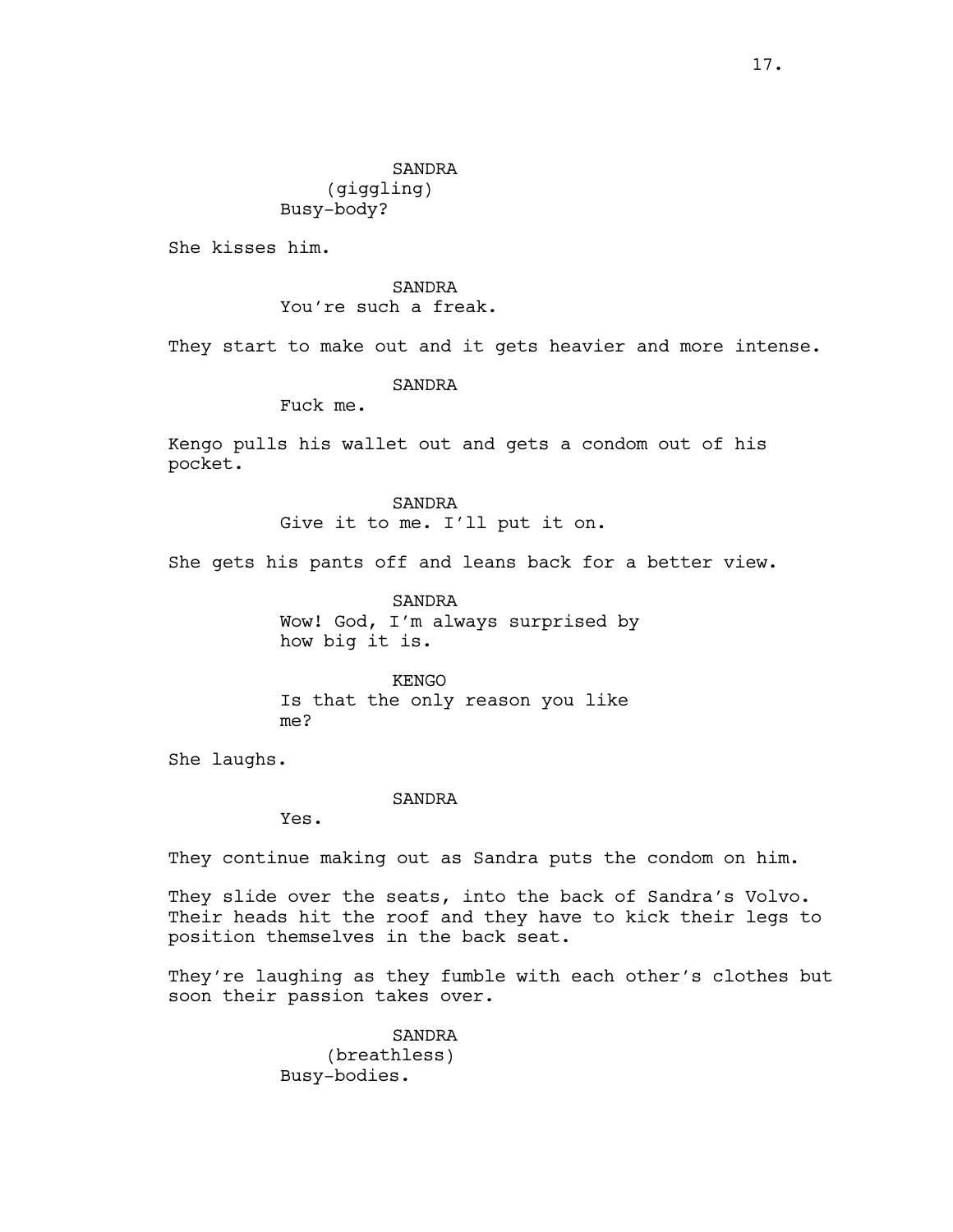#### KENGO

Wait.

He reaches for his pants that are crumpled on the floor. He digs in the pocket and takes his camera out of his jeans.

#### SANDRA

Oh God, no!

#### **EXT. SANDRA'S CAR - NIGHT**

Close on: Sandra's bare feet pressed against the back window. Her toes wiggles around in passion her feet press against the window harder making little foggy impressions on the glass.

Slow move back revealing more of the car.

The flash goes off. It's like lightning in a Volvo.

A couple walk by on the street, not noticing. The flash goes off again.

The car rocks gently.

SLOW DISSOLVE TO...

**EXT. KENGO'S ROOM - DAY**

**BACK TO THE PRESENT:**

Evelyn takes his glasses off and puts them on him. She wets her finger and tries to get the little ink smear off his cheek. He pulls away annoyed.

> KENGO I have demons in my head and they're eating my brain.

> > EVELYN

You have *a lot* of devil in you.

KENGO Come on mom. I don't believe that shit.

She puts a hand over his mouth.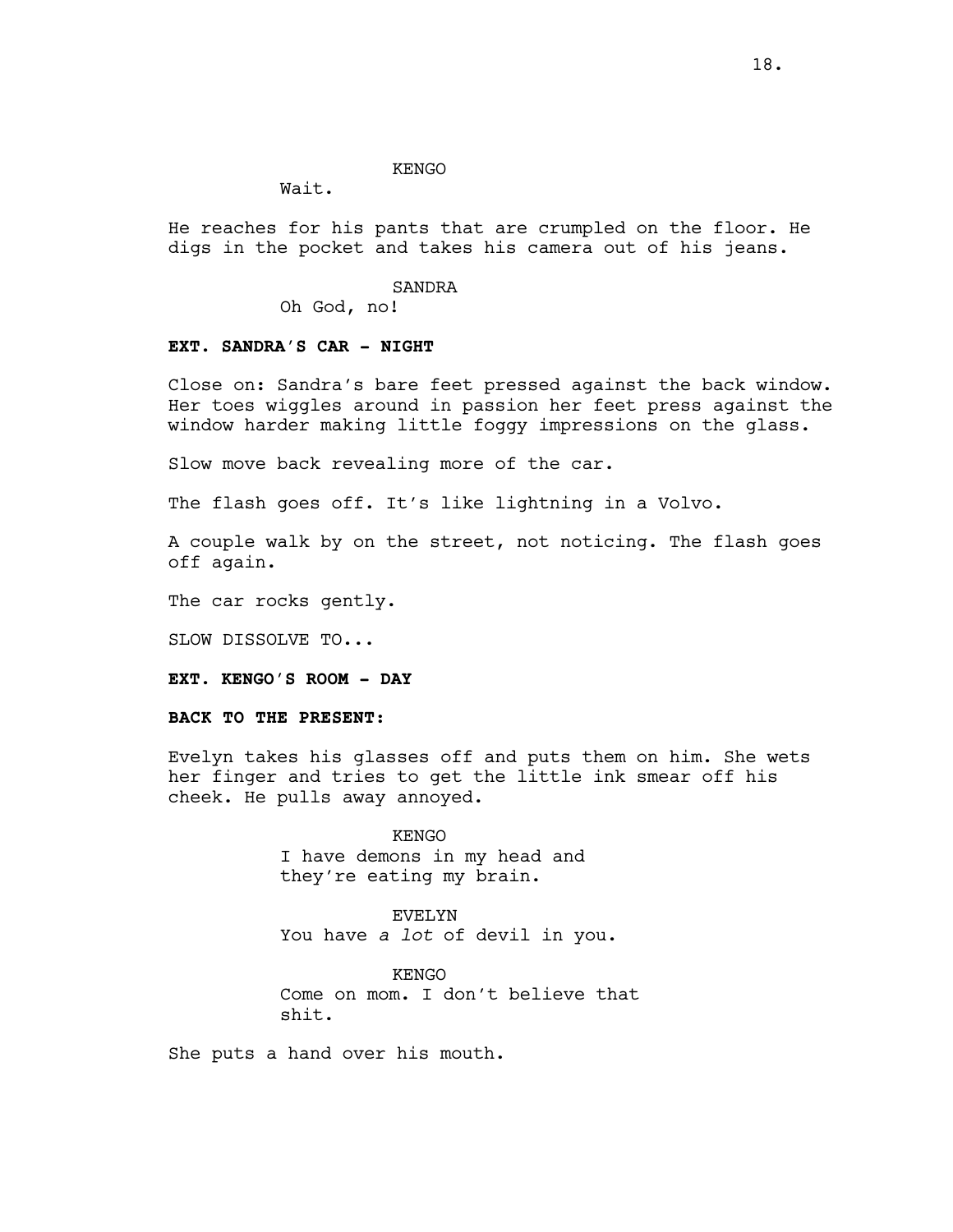# EVELYN

# Don't say shit!

Kengo farts. It's loud. He smiles.

Evelyn shrieks and unclamps his mouth. She reaches over and pinches his nipple hard.

#### KENGO

Ow!

He turns away from her and toward the wall.

Evelyn starts to tickle him.

Kengo flaps the sheet blowing the fart smell on her.

Evelyn screams and hops out of bed pulling the sheet off him. Revealing his naked (except for his underwear) body.

Kengo covers himself with his hands.

Evelyn runs out of the room laughing.

Kengo sits up and adjusts his erection that is poking through his underwear.

Evelyn runs back in the room with a long stick of burning incense.

Kengo grabs a pillow and holds it over his crotch.

KENGO

Mom!

Evelyn giggles and does a swirling dance around his room waving the incense.

#### EVELYN

I'm scaring your demons away.

Evelyn's dance is part ballet, part interpretative mixed with traditional Kabuki moves. She's graceful and beautiful.

Kengo watches her dance and spin around his room, entranced.

The phone rings, breaking their spell.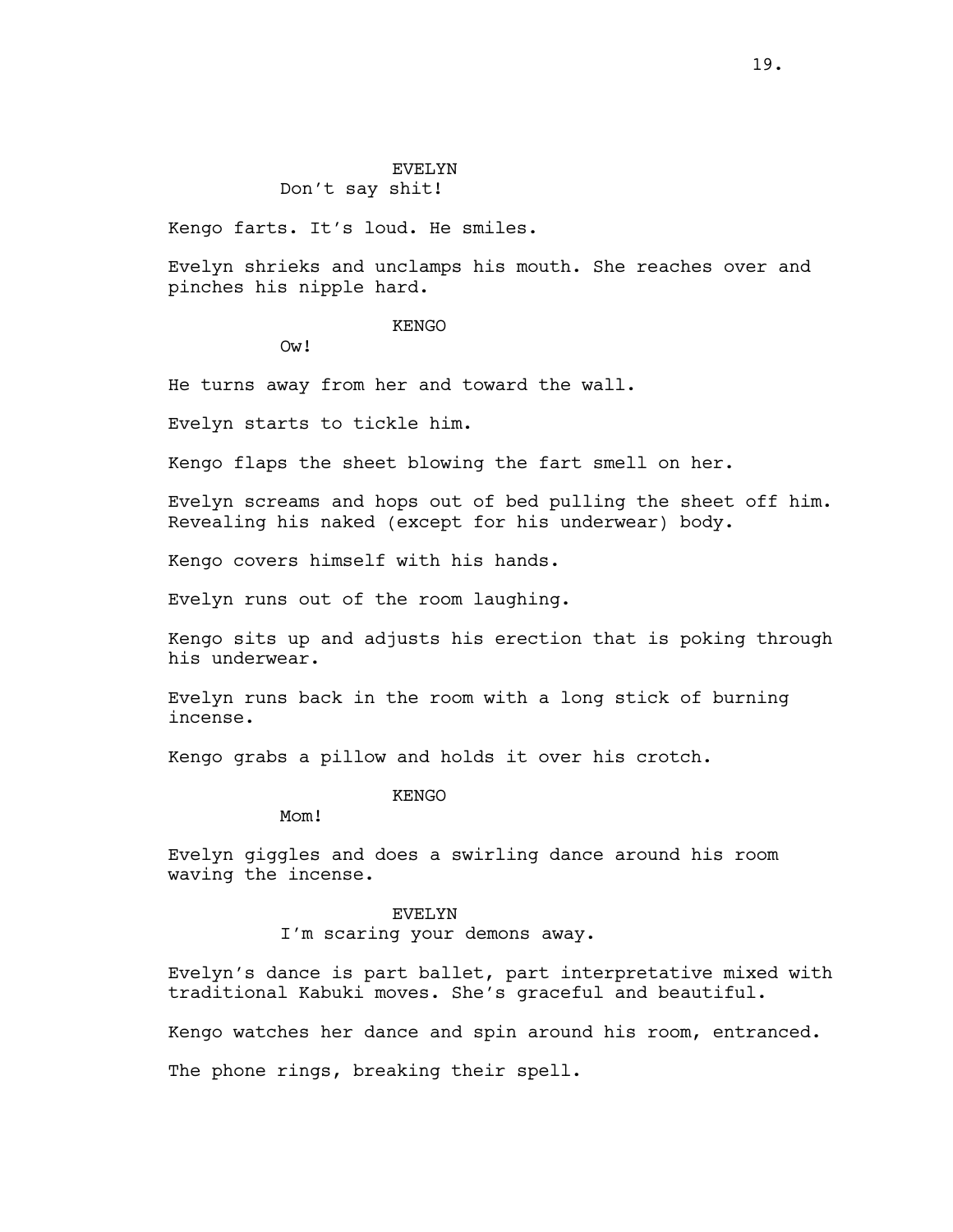Kengo and Evelyn look at each other in mock-horror. Neither of them makes a move to answer it. The machine picks up.

#### EVELYN

(the outgoing message) Hi, neither Kengo or Evelyn are home right now. Please leave a message after the tone and we will call you back. God Bless.

KENGO Oh God, mom. Why did you have to add *God Bless*?

#### EVELYN

Shhhhh.

They listen.

VOICE ON MACHINE (GLEN TABATA) Hello? Hello?

Kengo and Evelyn laugh.

KENGO Oh shit! I'm late.

But he makes no effort to get up.

GLEN

It's Glen Tabata here. Is anyone home? I'm calling to inform Kengo that he is late for work by more than one hour. This is very late. Please call me at the office. Hello to you Evelyn. I hope you are good.

He hangs up.

KENGO He's so sweet, but why does he have to be so *formal*?

EVELYN He is a gentlemen and a very... *spiritual* man.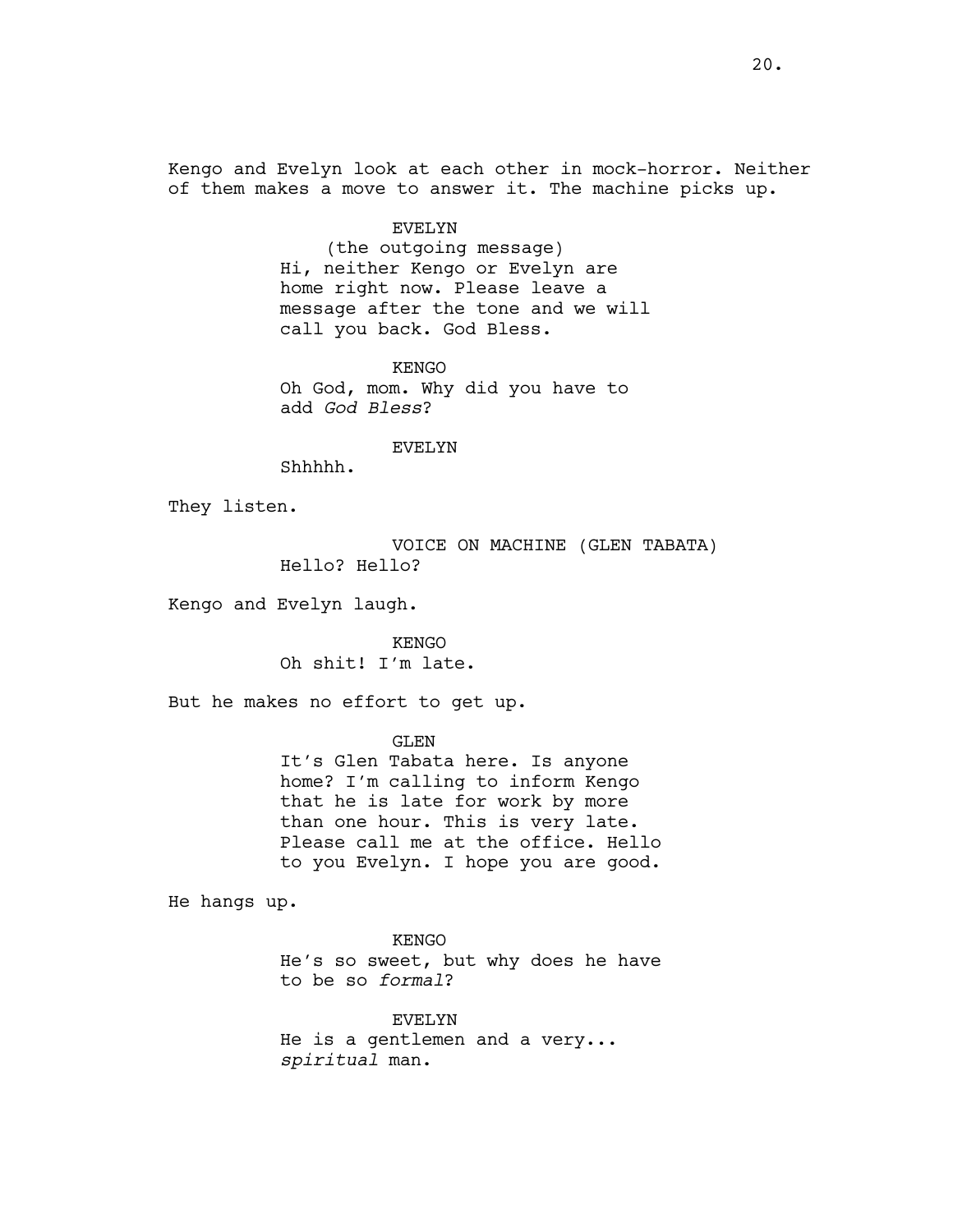**KENGO** Oh God mom. He's been in love with you for years... *Evelyn*.

Kengo sits up and his head pounds. He grabs his head.

KENGO (under his breath) God, please, I'll never drink again if you let me get through this day.

Kengo stumbles out of bed. His erection has subsided so he's safe to move around the room to gather whatever clothes he can find that aren't filthy.

Evelyn watches as he smells a pair of jeans and decides that they're clean enough to wear. He slides them on.

Evelyn picks up a shirt and smells it.

EVELYN Uhh. Horrible.

She looks at him.

EVELYN You aren't going to shower?

KENGO No time. I'll take a bird bath in the sink.

She cocks her head and looks at him strangely.

KENGO What? What are you looking at me like that for?

EVELYN You are really a man now.

KENGO

Really?

He looks at himself in the mirror. He puffs up his chest a little. He makes a "man face".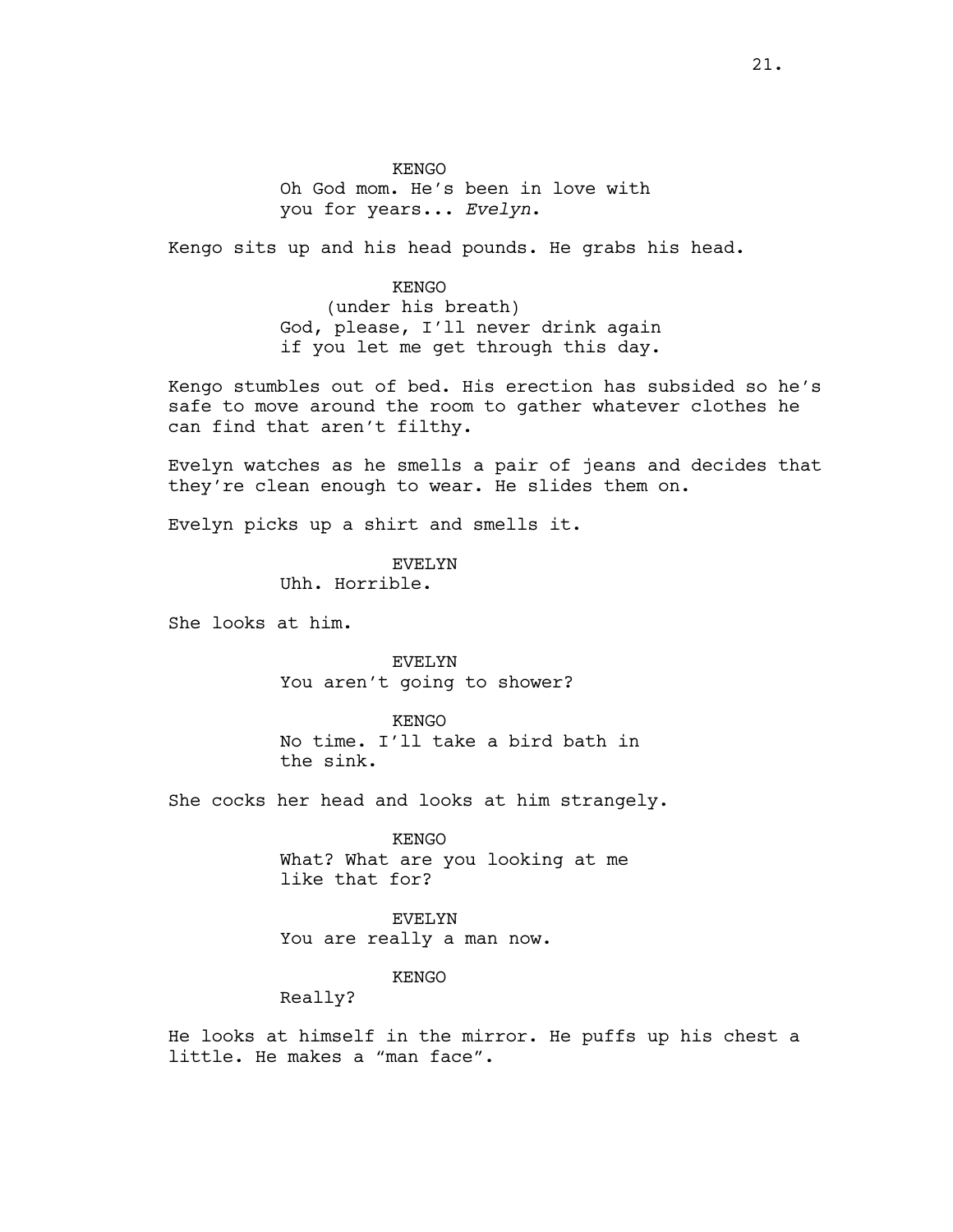Evelyn laughs.

EVELYN You are handsome Kengo, like your father was handsome.

KENGO (almost whispering) Really?

She nods.

KENGO I thought I got all my good looks from my foxy mother.

She actually blushes.

EVELYN You should get to work.

KENGO How do I look like him?

She walks out of the room. Kengo watches. She has a great body and he can't help noticing her beauty.

One of her buttocks is exposed and she has a slight wedgy. She adjusts it, pulling her underwear out of her butt crack as she walks away.

> KENGO (calling after her) H.A.

#### EVELYN

What.

KENGO It stands for hungry ass. When that happens it's called H.A. When your butt eats your...

EVELYN

(mock-shocked) Don't talk to your mother like that.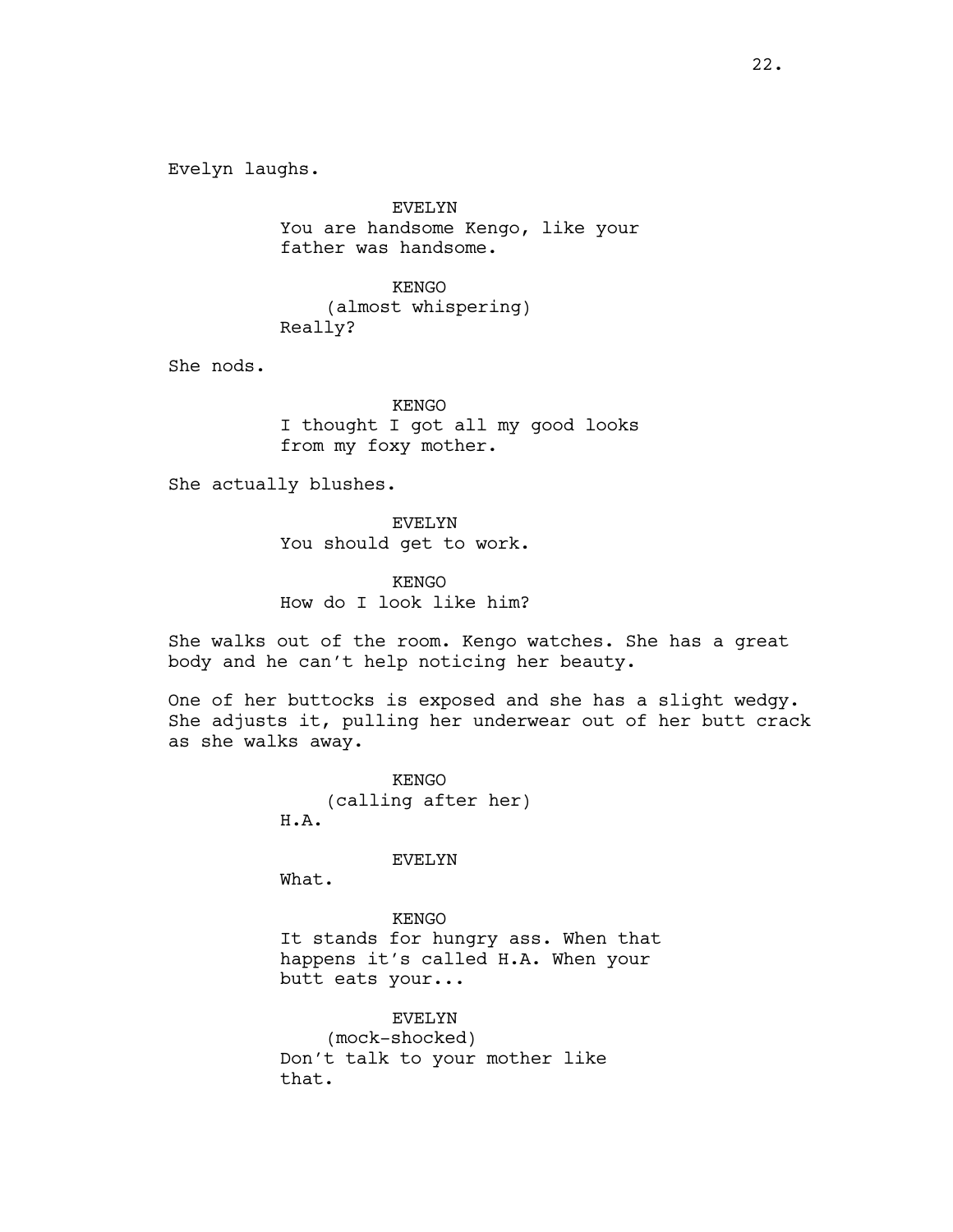She runs away.

Kengo laughs.

He walks over and looks out his window.

**KENGO'S POV:**

We recognize the view out the window from Kengo's photograph that he gave to Sandra.

It's a foggy day and visibility isn't very far. Another jumbo jet from Asia makes its decent across the sky.

Kengo smells his hands and fingers. He can still smell Sandra from last night. He smiles thinking about her. Rays of sun break through the fog. Kengo catches his breath at the sight. Heaven?

> EVELYN (from the living room) You should hurry.

Kengo snaps out of his trance.

# **INT. BATHROOM - DAY**

Kengo, in a rush, takes what he calls a bird bath, splashing water on his face and under his armpits.

He looks in the medicine cabinet and finds his mom's expensive face cleanser. He cleans his armpits with it, then his face. He rinses, gargles with mouthwash and he's done.

# **INT. KITCHEN - DAY**

Kengo quickly walks through the kitchen and into a small room off the kitchen that he has converted into a darkroom.

#### **INT. DARKROOM - DAY**

It's small but has everything he needs to develop black-andwhite photos.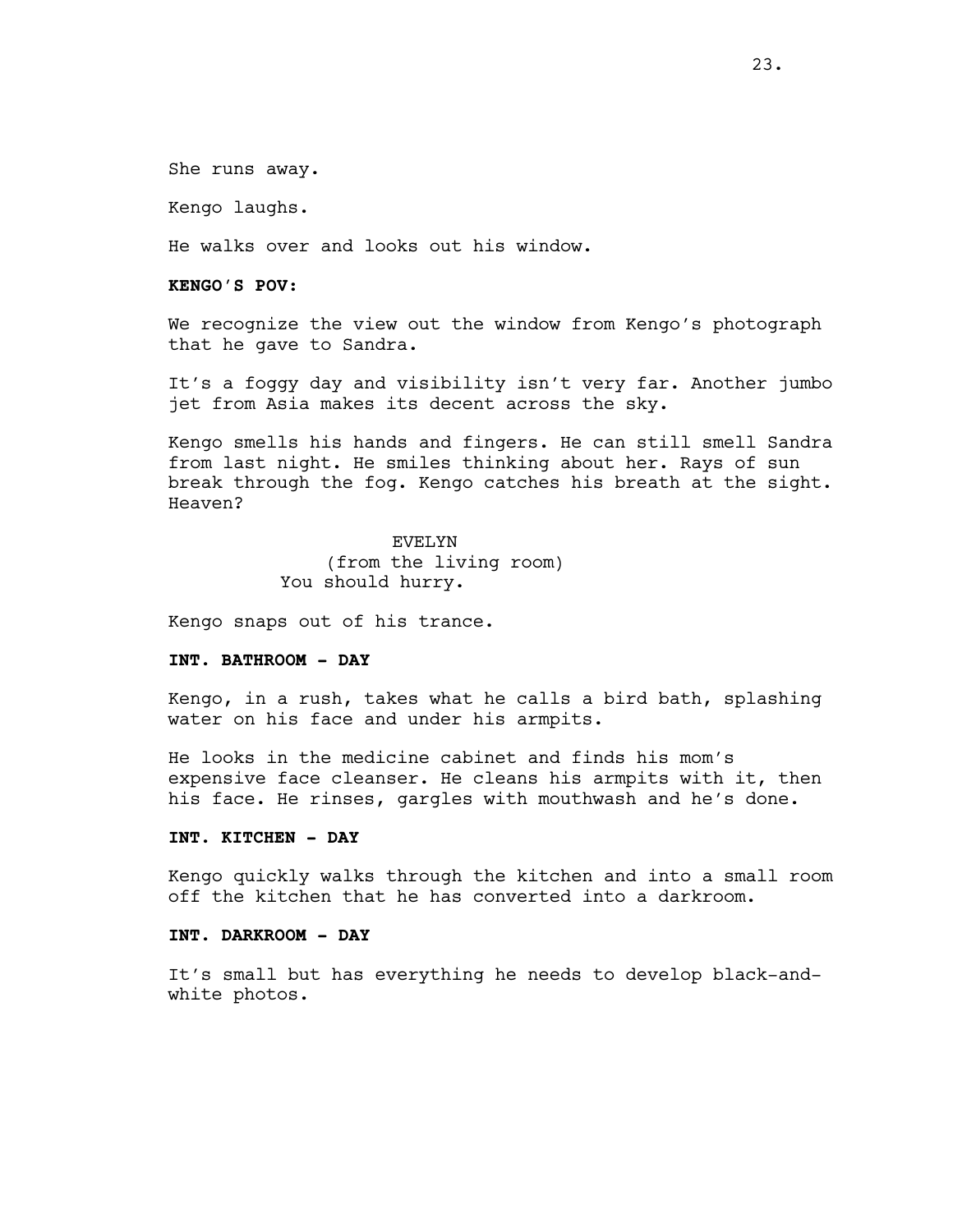Kengo closes the door and switches the red light on. He expertly takes a roll of film, pulls it open, puts it in the developing fluid, into the enlarger, into the tray and develops a photo.

Even though he's in a rush, it's important for him to see this photo.

**ON THE PHOTO:**

It slowly appears on the paper.

It's a great shot: Sandra, naked, sitting on top of Kengo in the back seat of her car, from the night before.

It's a great shot. It's blurry but very erotic and very clear they're having sex.

Kengo watches the image sharpen and contrast.

Rushing, he quickly pulls down his pants and starts to jack off.

# EVELYN (V.O. Outside the door) Kengo, you need to go.

He pulls up his pants, frustrated. He gathers his things.

# **INT. LIVING ROOM - DAY**

Evelyn sits on the floor and chants in front of a alter that she's constructed in the corner of the room. It's an eclectic mix of Buddhist, Hindu and Christian icons. A large Thai Buddha, a big cross, a Ganesh statue...

Evelyn's eyes are closed. She gently rocks back and forth, chanting.

Kengo passes through room. He stops to watch her. He looses himself for a moment in her rhythmic chanting and prayer. He voice is lovely and radiates peace.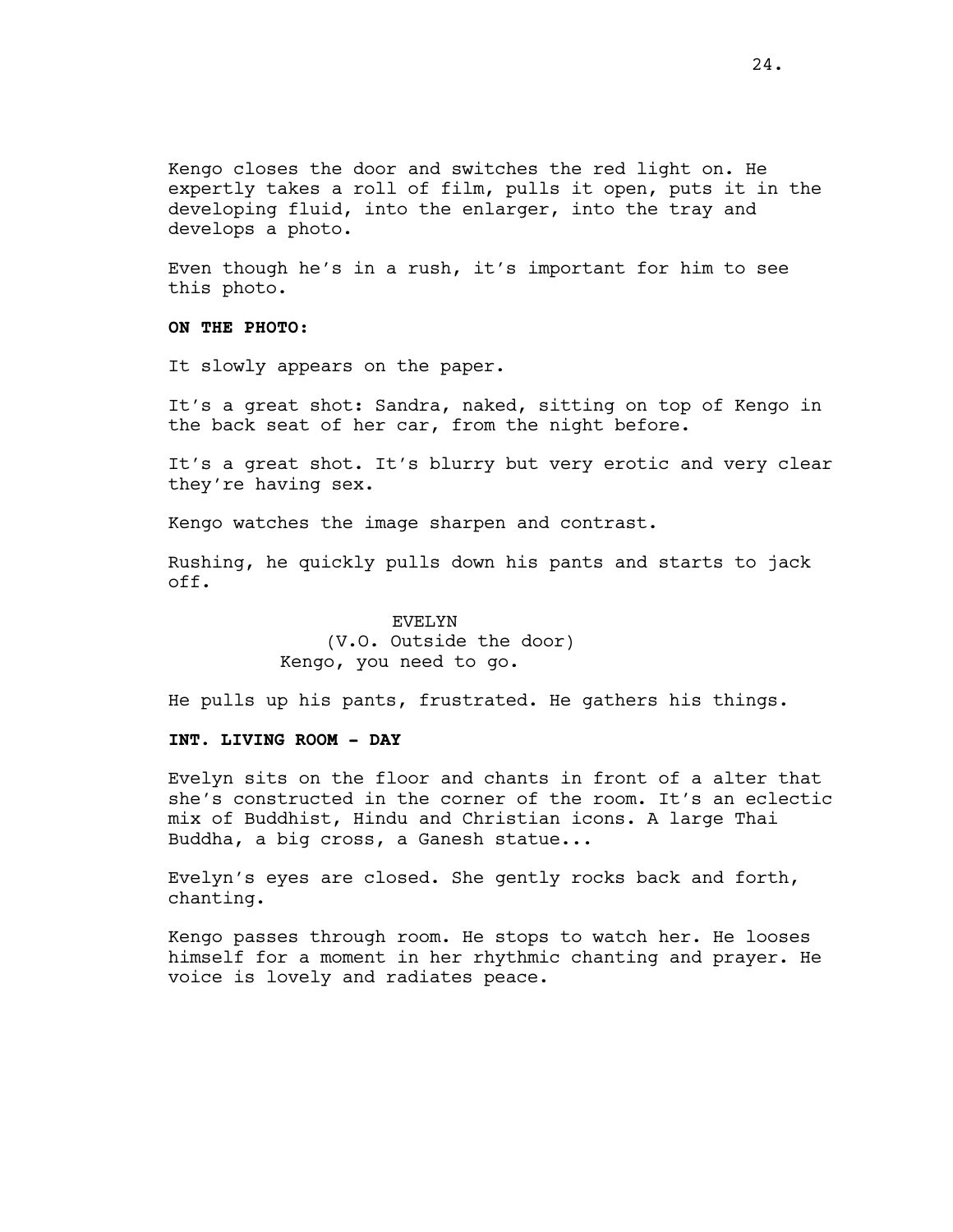#### **INT. KENGO'S ROOM - DAY**

Kengo stuffs a few things into his backpack: his camera, a sketch book, a vintage army jacket that has several badges and buttons pinned to it...

He looks at his night stand noticing something.

## **KENGO'S POV:**

On his night stand: film canisters, change, gum and peaking out from under a photography magazine, a thin gold chain. Kengo pulls the chain revealing a small cross fastened to it.

He hasn't seen in a long time. He holds the tiny cross in the palm of his hand and considers it. He spaces out to it, nearly hypnotised. It catches the light and flashes, gently pulling his consciousness back into the room.

He kisses the cross and fastens the chain around his neck.

Kengo carefully rolls up the naked print of Sandra and slides it into a tube. He puts the tube in his backpack.

He sticks ear pods in his ears, presses play on his iPod and shoves it in his pocket. He shoves his cell phone in the other pocket, takes one of the cameras off the shelf and is off.

*Kengo's music* starts.

#### **EXT. HALL - DAY**

Evelyn continues her chanting as Kengo walks down the hall. He opens the front door quietly so he won't disturb her.

> EVELYN (V.O. From the living room) Kengo! You left the front door wide open last night, *again*.

He can't hear her over his music as he walks out the door, forgetting to close it.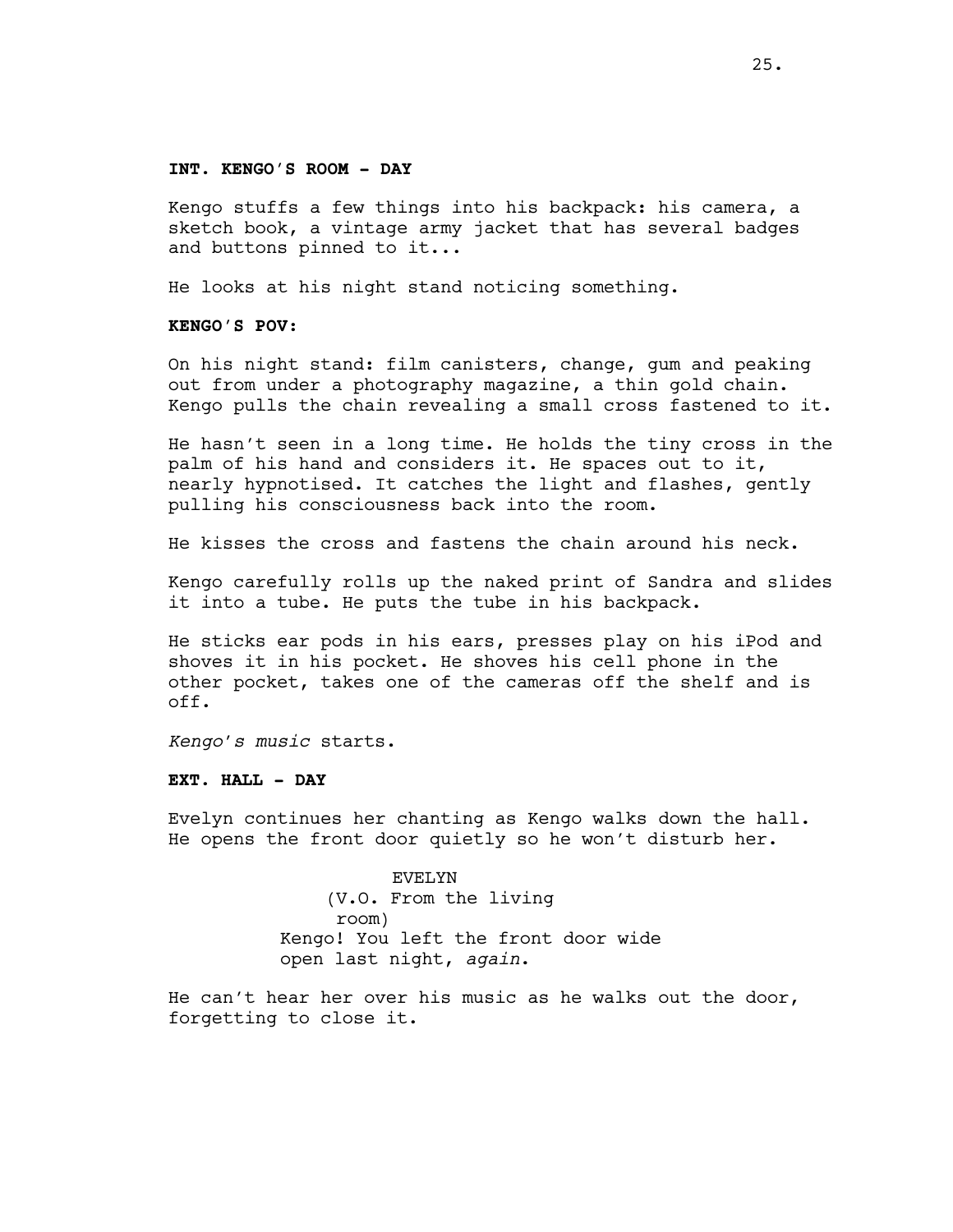EVELYN (from the living room) You must remember to close it. Kengo? Kengo?

#### **EXT. STREET - DAY**

Kengo walks out of his apartment building onto the street. It's a cold and windy day for LA. He looks up at the sky.

He pulls a red ski cap onto his head, and turns on his iPod. Mellow ambient music gives Kengo his own private soundtrack to the world as he walks down the street.

Kengo seems to almost float in slow-motion along to his music. His hangover dissipates. He's in his own private bubble.

He stops to ponder an pile of garbage. Someone has moved and decided not to take a lot of their stuff. There is an ironing board, a chair, clothes and a collection of stuffed animals. Kengo stares at the discarded contents of someone's life. He shakes off his trance. Then he takes out his camera and carefully deliberates the composition, finally shooting a photo.

#### **EXT. STREET - DAY**

Kengo walks down the street toward the high rise building of Wilshire Blvd. He is the only one on the street walking. He has the slight presents of a lone warrior in a post apocalyptic world. He makes sure to make the music on his iPod enhance this mood.

Kengo floats down the residential street. He looks up into the sky at the clouds. He snaps a photo.

Kengo slows down as he passes a large 3-D portrait of Christ, taped to the window of a shop. He leans in for a closer look.

As Kengo leans closer, the Christ's eyes close.

He takes a couple of steps backwards making the eyes open again and then.

He zooms into the Christ with his camera lens. Over the feet of the Jesus is the price tag. \$9.99 and a bar code.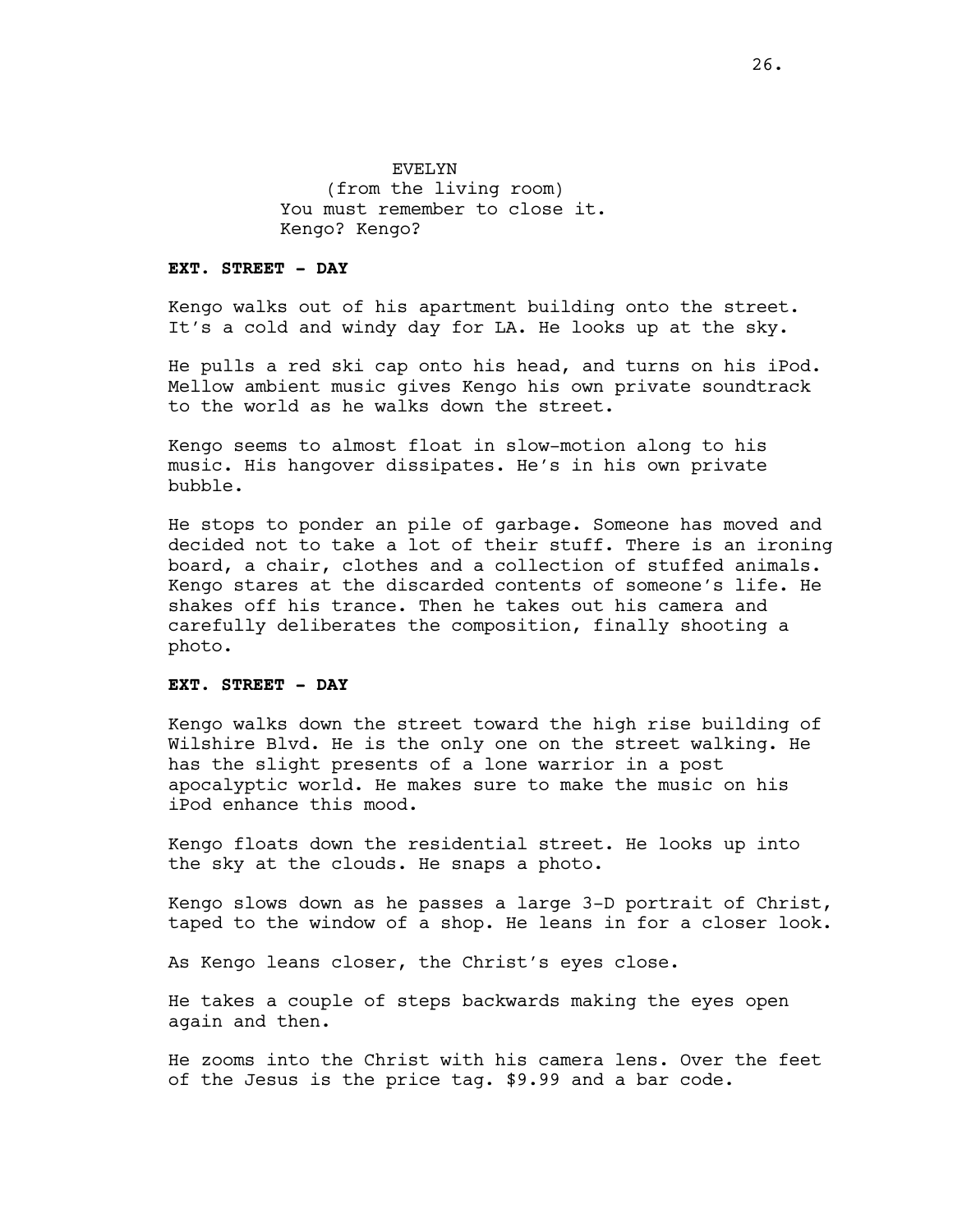Without missing a step, Kengo reaches into his pocket changing the music to match the festive mood of the market. He does this with one hand without having to look. This is obviously something he's very practiced at.

# **EXT. WILSHIRE BOULEVARD - DAY**

Kengo emerges onto Wilshire. A few people on the street but even here it's oddly deserted for such a huge city.

Kengo reaches into his pocket, scrolling through for the perfect music for the frenetic mood of the street. A ambulance screams buy but Kengo can't hear it. He looks up at a helicopter circling.

Each song he goes though changes the vibe completely, even if it's just for the split-second before he changes it again. He finds a perfect song.

The song transforms his mood. He walks faster with a swagger inspired by the energy of the rock song.

*Note: The song he listens to here should be pop, loud and ecstatic.*

Kengo walks along, watching the traffic and looking at the architecture and occasional pedestrian.

An OLD WOMAN in a traditional Korean outfit walks by. A couple of SECRETARIES gossip and smoke. SOMEONE dressed up as a hotdog waits to pass out fliers to people but there is barley anyone walking. He waves at traffic.

Kengo slows to take a few photographs.

He changes the music again. This time it's Jazz from the 1950's. The scene takes on a totally different mood.

*Note: Think Miles Davis. Maybe something from "Walking."* 

He changes the music a couple more times. A sad ballad, Hip Hop, 60's psychedellia...

*(Note: Think something from George Harrison's "All Things Must Pass" like "Beware of Darkness" or "Isn't it a Pity".)*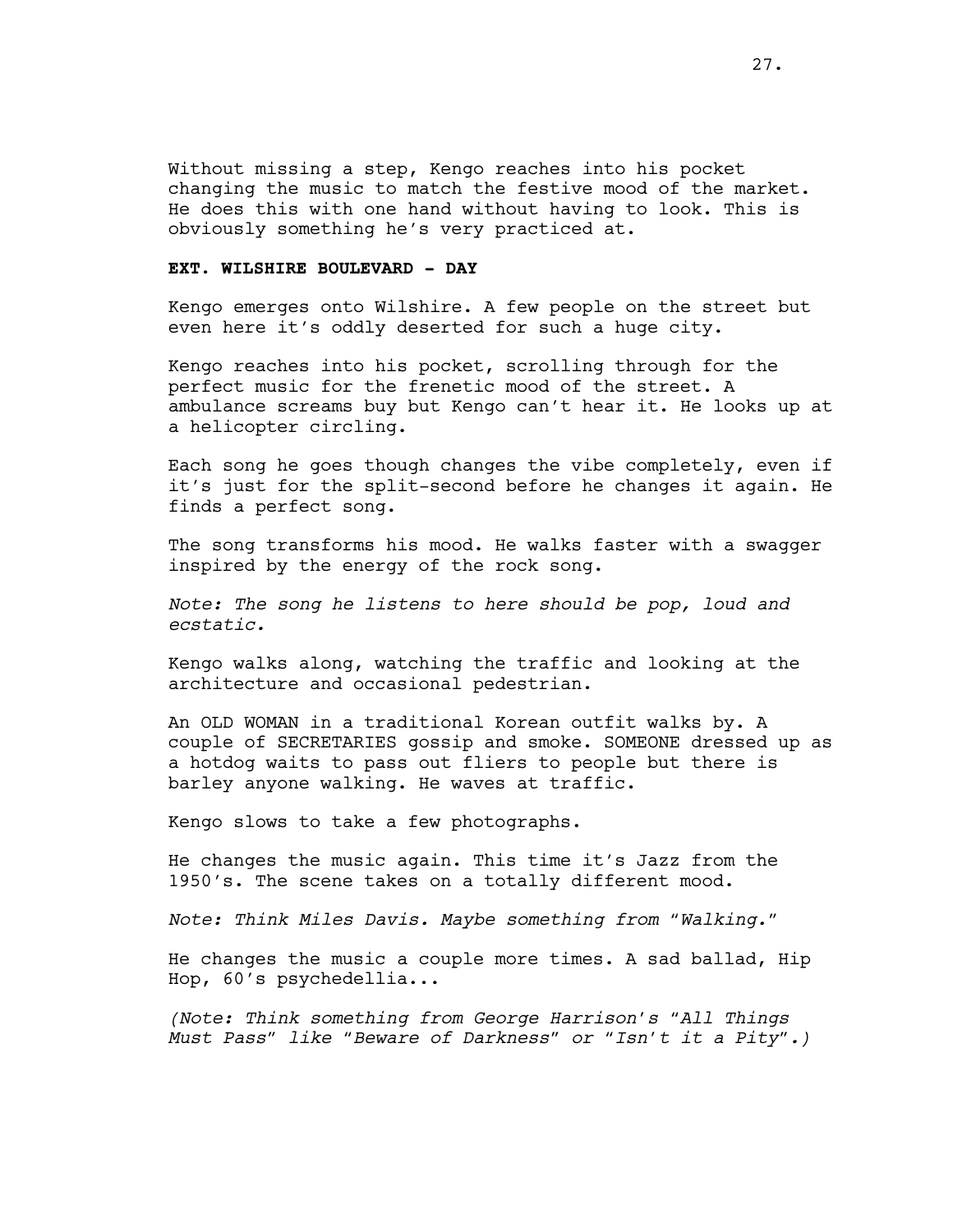It's not that he doesn't have the patience for a full song; he does this to heighten and to get the most of his experience walking to work.

# **EXT. CONSTRUCTION SITE - DAY**

A large hole in the ground with cement slab poured at the bottom.

A HOMELESS MAN dressed in army fatigues sits next to the hole with his shopping cart. He has long gray hair. He's probably a Vietnam War Veteran.

The shopping cart has a large tattered American flag tied to it.

As Kengo passes by, he stops and takes a photo.

As the shutter snaps, the Homeless Man gives Kengo the peace sign. Kengo flashes it back and keeps walking but he turns to look back, wondering about the man for a moment.

# **EXT. MID-RISE APARTMENT BUILDING - DAY**

A building built in the mid-1960's -- four stories with about 20 units. It's without architectural detail with the exception of a cheesy sign in a Hawaiian-looking font that reads *PARADISE APARTMENTS.*

In the bottom of the Paradise Apartments is a small office. A sign on the door reads *PARADISE COPIES* and a smaller sign below it reads *NOTARY PUBLIC*.

Kengo walks briskly across the street and into the office.

### **INT. PARADISE APARTMENTS OFFICE - DAY**

This is the maintenance and manager's office for the apartments but also a small copy store and Notary Public.

Kengo walks in the front door. A loud bell rings. He turns off the music, pops the headphones out from his ears, and takes off his hat.

Behind the counter is his boss, GLEN TABATA, 60, graying handsome but a little uptight. He's the building manager and Notary Public.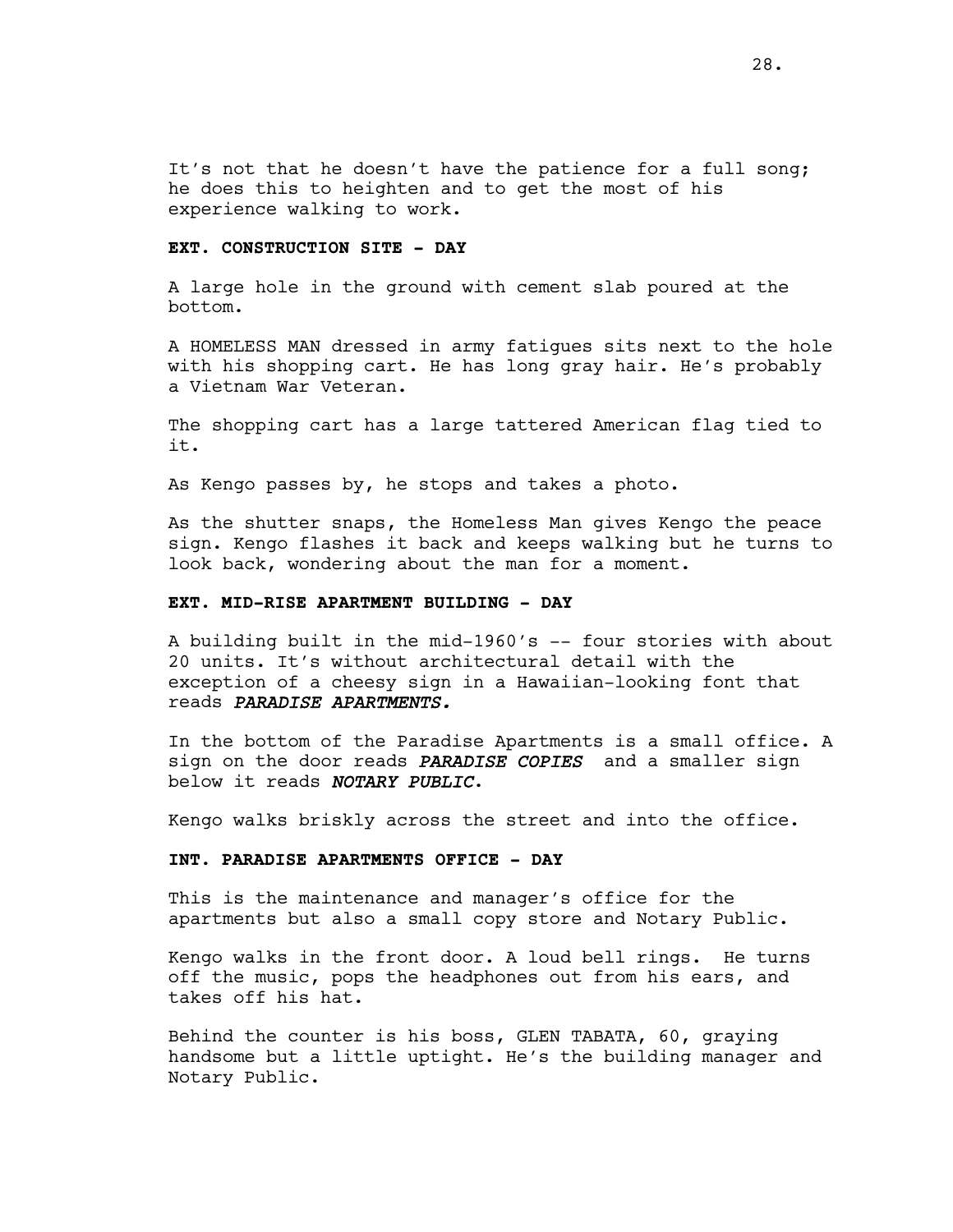Glen looks up at Kengo and gives him a very disappointed look.

Kengo walks over toward him. He cares what Glen thinks of him and is pained to have any disapproval from him.

> KENGO I'm really sorry, Mr. Tabata.

Kengo walks around behind the counter. He carefully puts his camera in his backpack.

> GLEN Kengo. Glen. We're both men now.

KENGO Okay, (trying it out) Glen.

Glen smiles slightly. He turns and begins to sort through some papers. He seems sad and far away.

Kengo watches him, seeming to almost absorb his loneliness.

KENGO (gently, softly) I'm sorry... (trying out his name) *Glen*.

Glen nods.

KENGO I was helping my mom at the market. The line was really long and my cell phone battery died. I forgot to charge it.

Kengo's cell phone rings in his pocket. He's mortified. It rings again. Kengo just stands there.

GLEN

Just answer it.

Kengo pulls his phone out and looks at it. It's stopped ringing.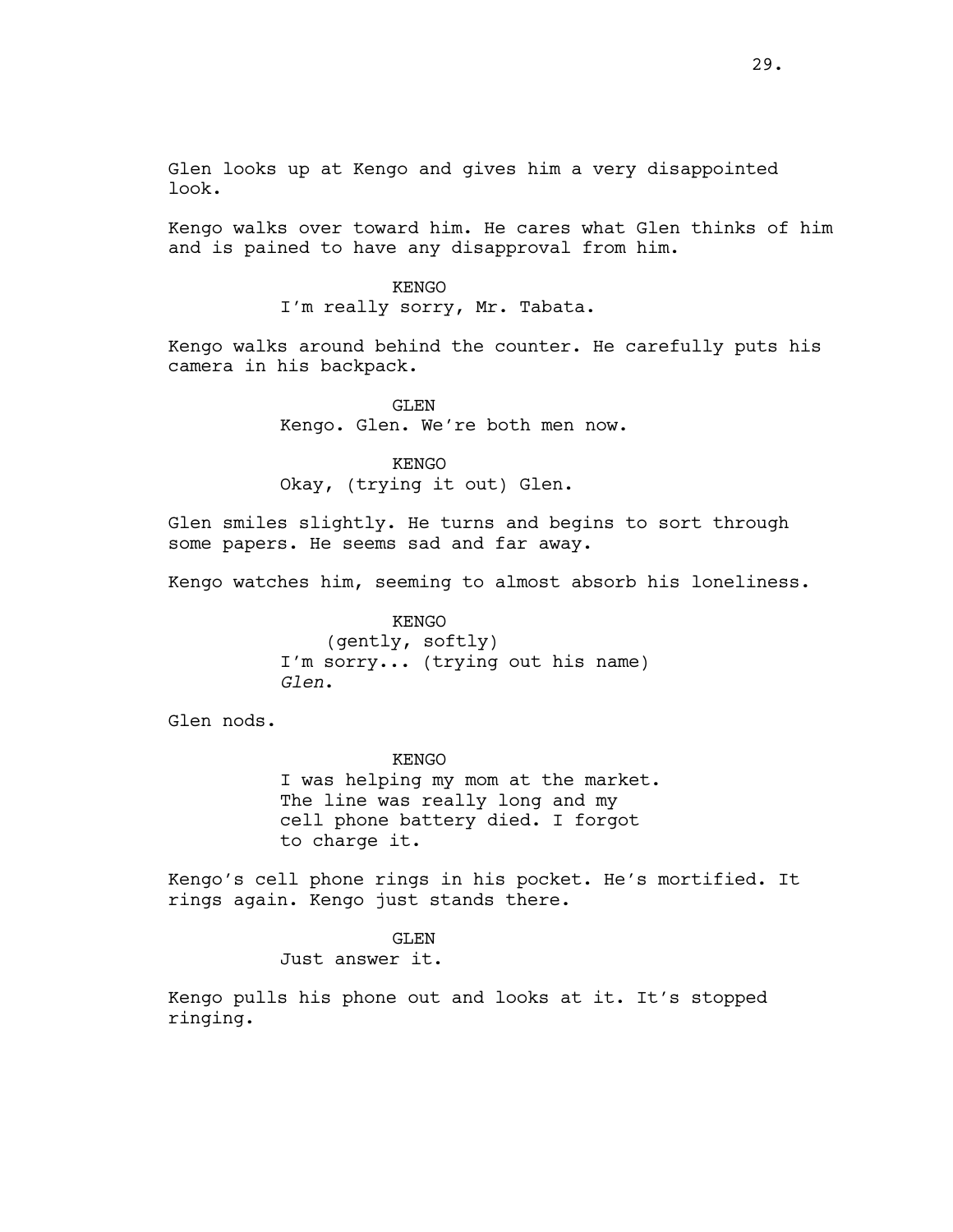KENGO I missed it. I guess my battery wasn't totally...

GLEN Will you put new paper in the machines and copy this manuscript? It's being picked up today.

Kengo takes a big stack of paper and loads up two big copy machines at the front of the office.

As he is sliding paper into one of the machines, he gets a nasty paper cut. He grimaces.

# **CLOSE-UP ON KENGO'S FINGER:**

He squeezes it and blood comes out of the tiny slice.

GLEN You should always wear gloves when you load the machines.

Kengo sticks his finger in his mouth,

KENGO (his finger in his mouth) I always forget.

Glen takes a first aid kit off the wall and opens it.

GLEN You are letting your mind slip too much. You have to become... *mindful*.

Glen removes a band-aid and some anti-bacterial ointment from the first aid kit.

> **KENGO** It's okay. I don't need...

But Glen has already methodically made Kengo a little treatment for his cut.

Kengo walks over to the counter offering Glen his finger.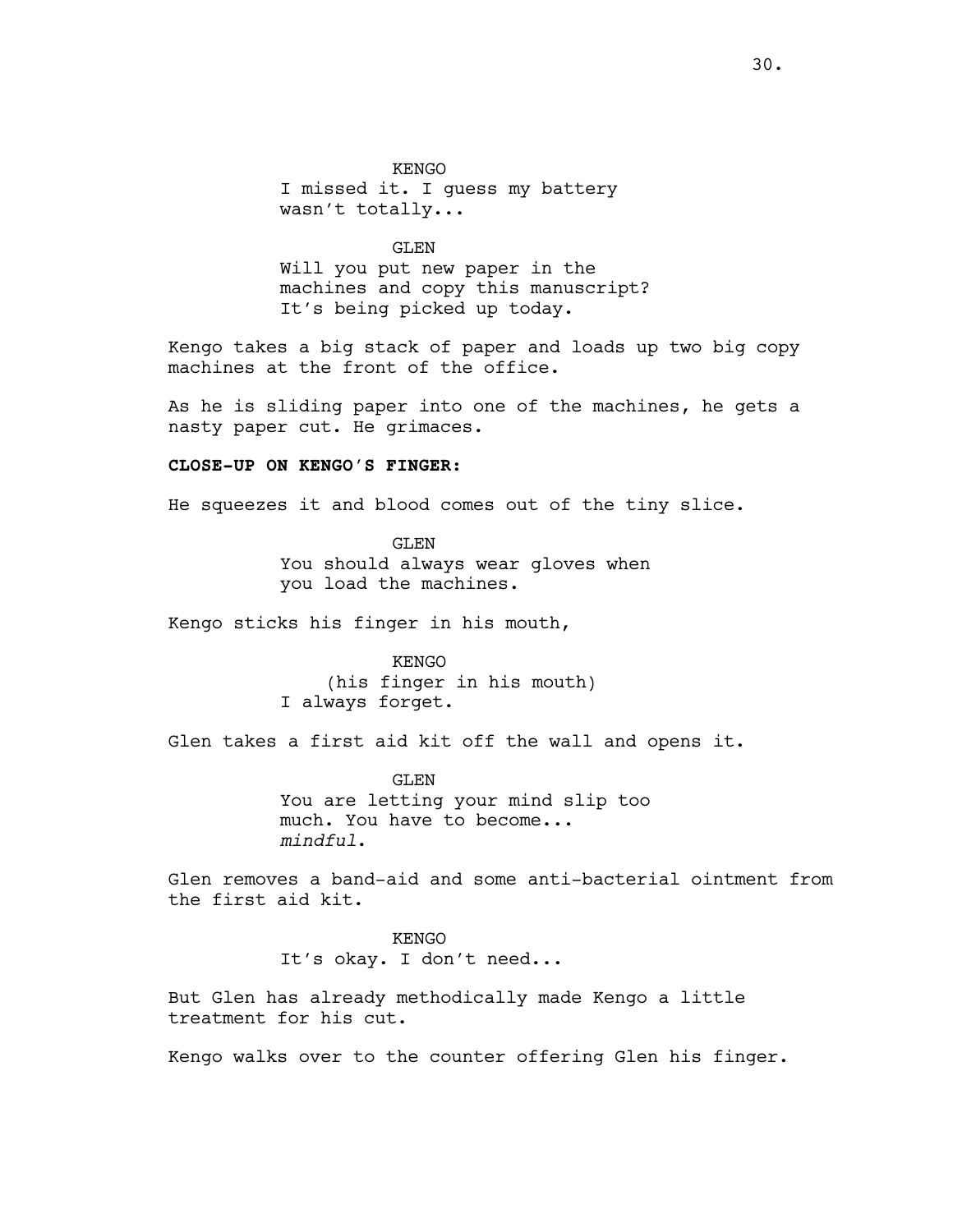Glen carefully blots up the little sliver of blood off Kengo's finger, applies the anti-bacterial ointment, and gently puts the Band-Aid on it.

Kengo watches him. He is touched by how much Glen obviously cares for him.

Glen hands Kengo some gloves and Kengo puts them on and gets back to work copying the manuscript.

Kengo's cell phone beeps.

Glen looks over.

KENGO I have a message. It's probably my mom... *Evelyn*.

Kengo sheepishly pulls his phone out of his pocket and checks it out.

# **ON THE PHONE:**

The picture loads. It's a close-up of breasts. They are nice full firm breasts. Sandra's breasts.

Kengo smiles and looks closer. The phone rings and it says, *Sandra Cell.* Glen looks over.

#### KENGO

Sorry. I'll turn the ringer off.

He puts his cell phone away and gets back to work.

GLEN It's okay, Kengo. I'm not your prison warden.

KENGO I feel guilty that I was late.

# GLEN You are young. It's okay to go out and have good time. I just think

you need...

Glen looks off searching for the right words.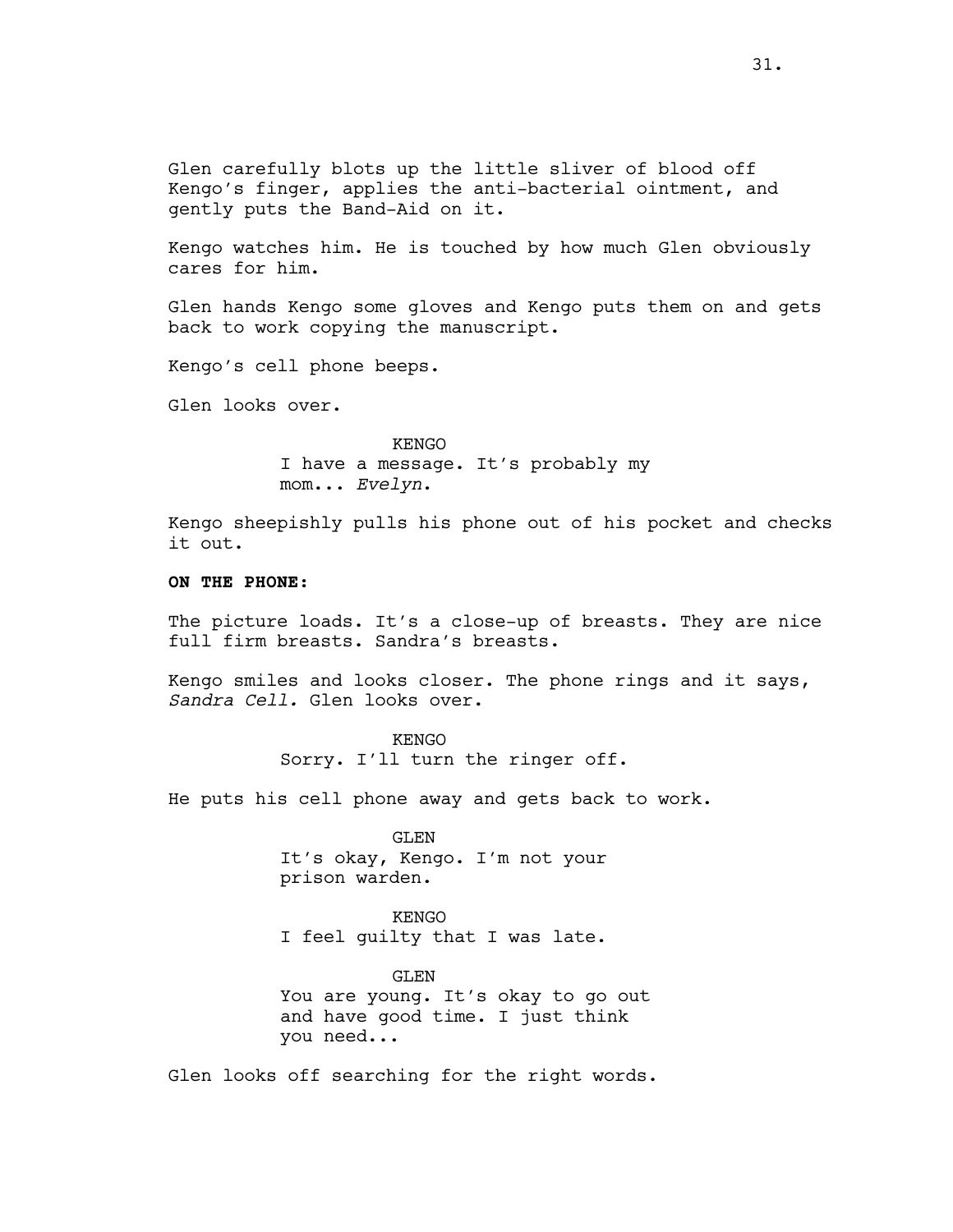GLEN When I was your age, I was in love with a girl named Jessica.

KENGO What happened to her?

GLEN Her family didn't approve of me.

Glen seems full of sadness today.

Kengo walks over toward him. It's clear Glen needs to talk.

KENGO Where was that?

GLEN

When I was a young man, I lived in Long Beach. I know I told you about when I had the fruit store there.

KENGO Yeah. You did. It sounded really cool.

GLEN You don't have to humour me Kengo. You are a good boy.

KENGO I'm not humouring you. I like to hear about your life.

A WOMAN walks into the shop.

WOMAN Hi, I need to send a fax.

GLEN

Sure let me help you.

As Glen is helping the woman Kengo's phone buzzes again. Kengo takes it out and looks.

**ON THE PHONE**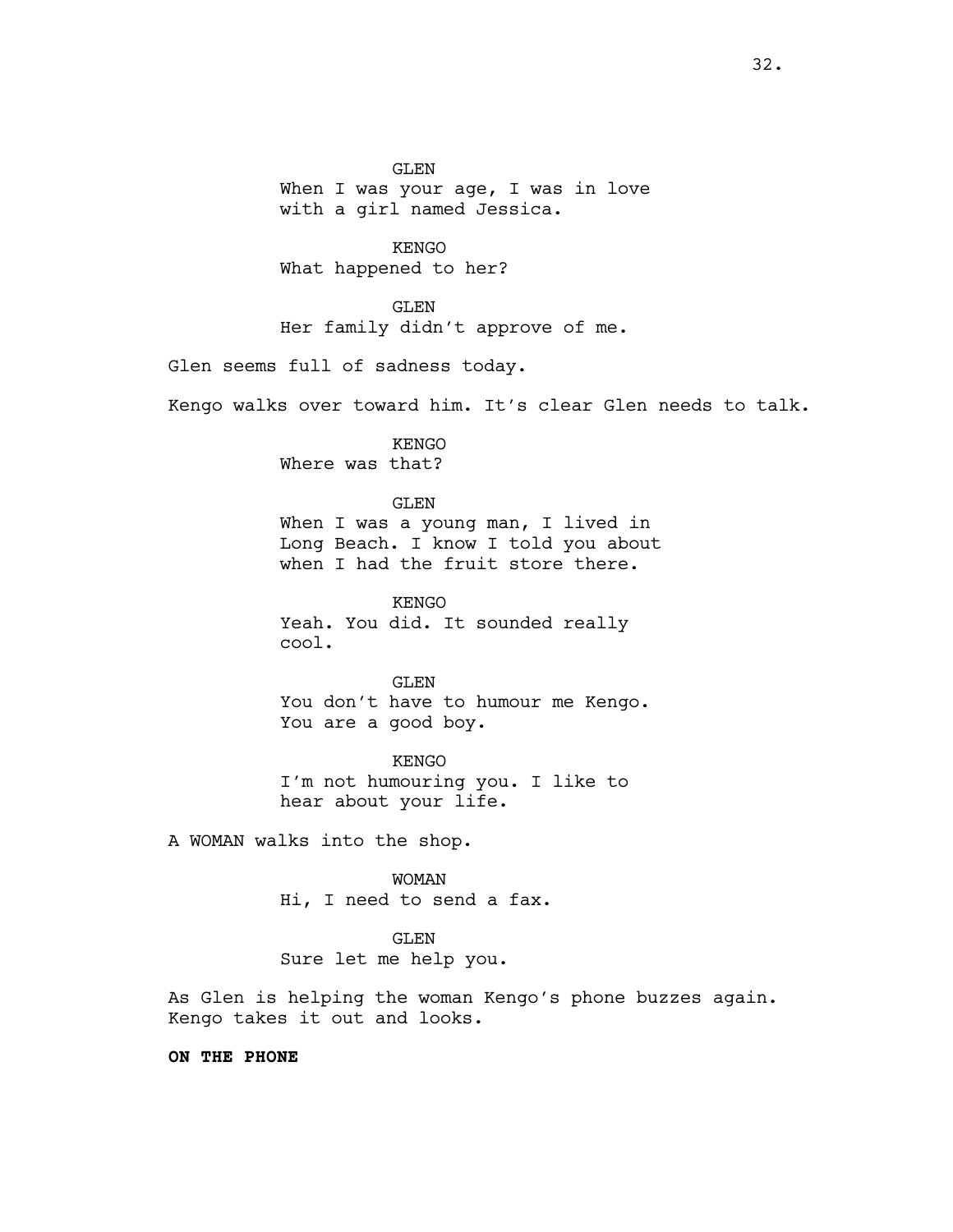The text window alerts him that he has a photo.

Kengo presses a button and the photo loads.

It's a shot of Sandra's pelvis. Her pierced navel and smooth stomach. Her thumb pulls down the top of her panties so there is just a cute little peak of pubic hair revealed.

Kengo stares at the photo. It's definitely turning him on.

The machine vibrates as it spits out copies.

Kengo presses himself against it as he continues looking at his phone and the Sandra's sexy photo.

His cell phone beeps and says *LOW BATTERY.*

Kengo makes sure Glen and the woman are engaged and not looking at him.

He presses himself harder against the vibrating machine. He humps it a little.

GLEN

Kengo?

Kengo shoves his phone in his pocket quickly.

#### GLEN

Will you load new paper in the fax machine when you get the chance?

KENGO

Sure.

The woman thanks Glen and leaves.

The office phone rings. Glen answers it.

GLEN Paradise Copies and Management. Hold on. He just got here.

Glen holds the phone out to Kengo.

GLEN It's for you.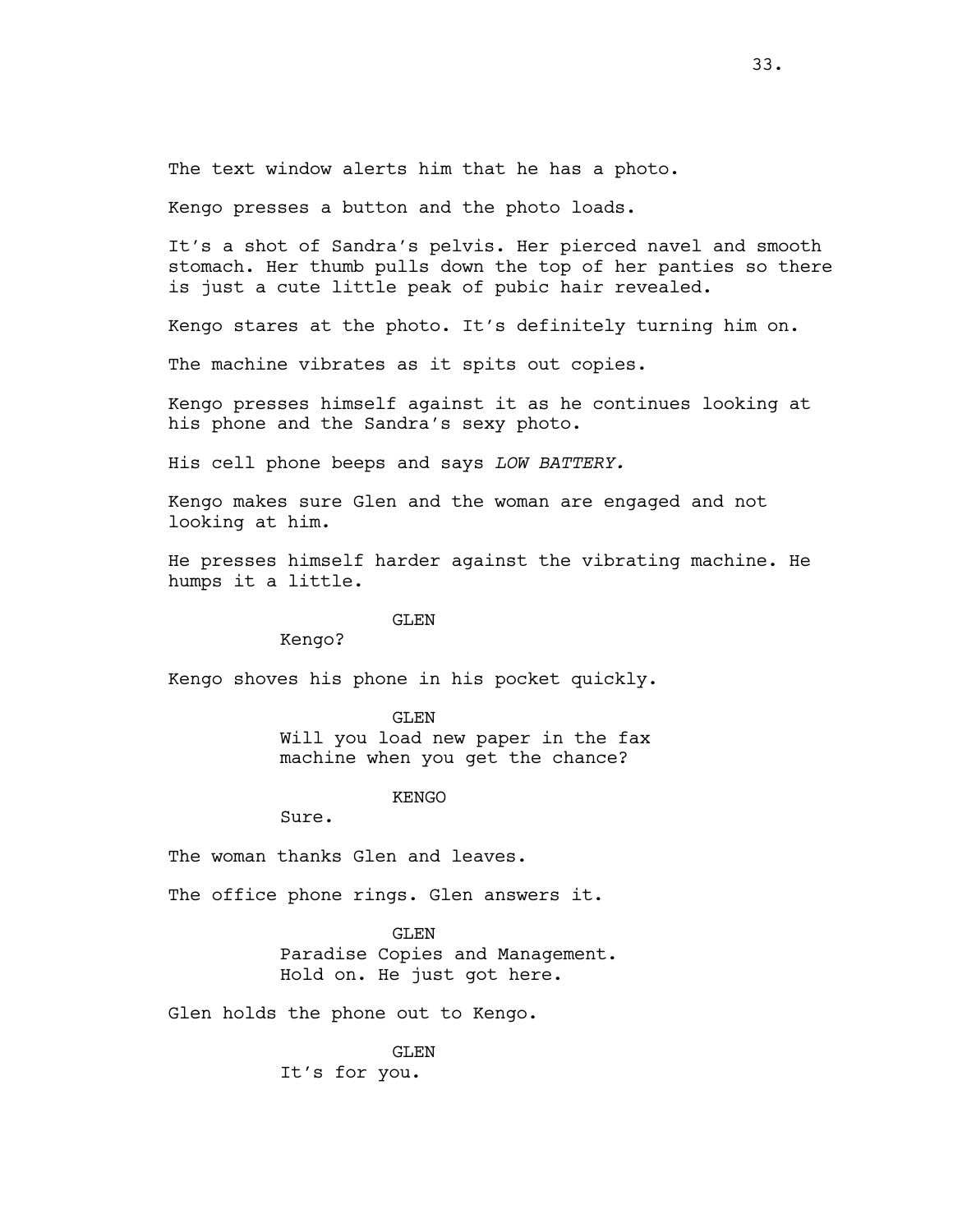Sorry.

He takes it.

KENGO Hello, this is Kengo. Oh, Hi Sandra.

Kengo pretends to be surprised that it's her for Glen's benefit. He gives Glen a big smile and points to the phone.

> KENGO (whispering to Glen) Sandra.

Glen smiles.

KENGO Yeah, I got it. Of course I knew it was you. Who do you think I thought it was? I recognize them.

Kengo goggles.

KENGO I made a present for you.

He giggles again. Then he remembers Glen. He mouths "sorry" to Glen.

> KENGO Look, I can't talk now. I'm busy at work and I'm tying up the fax line. What!?

Kengo is alarmed and turns away from Glen.

KENGO

(quietly) Where? You can't... how did you... I... uh...

KENGO (acting normal again) Okay. Well thank you for calling. (MORE)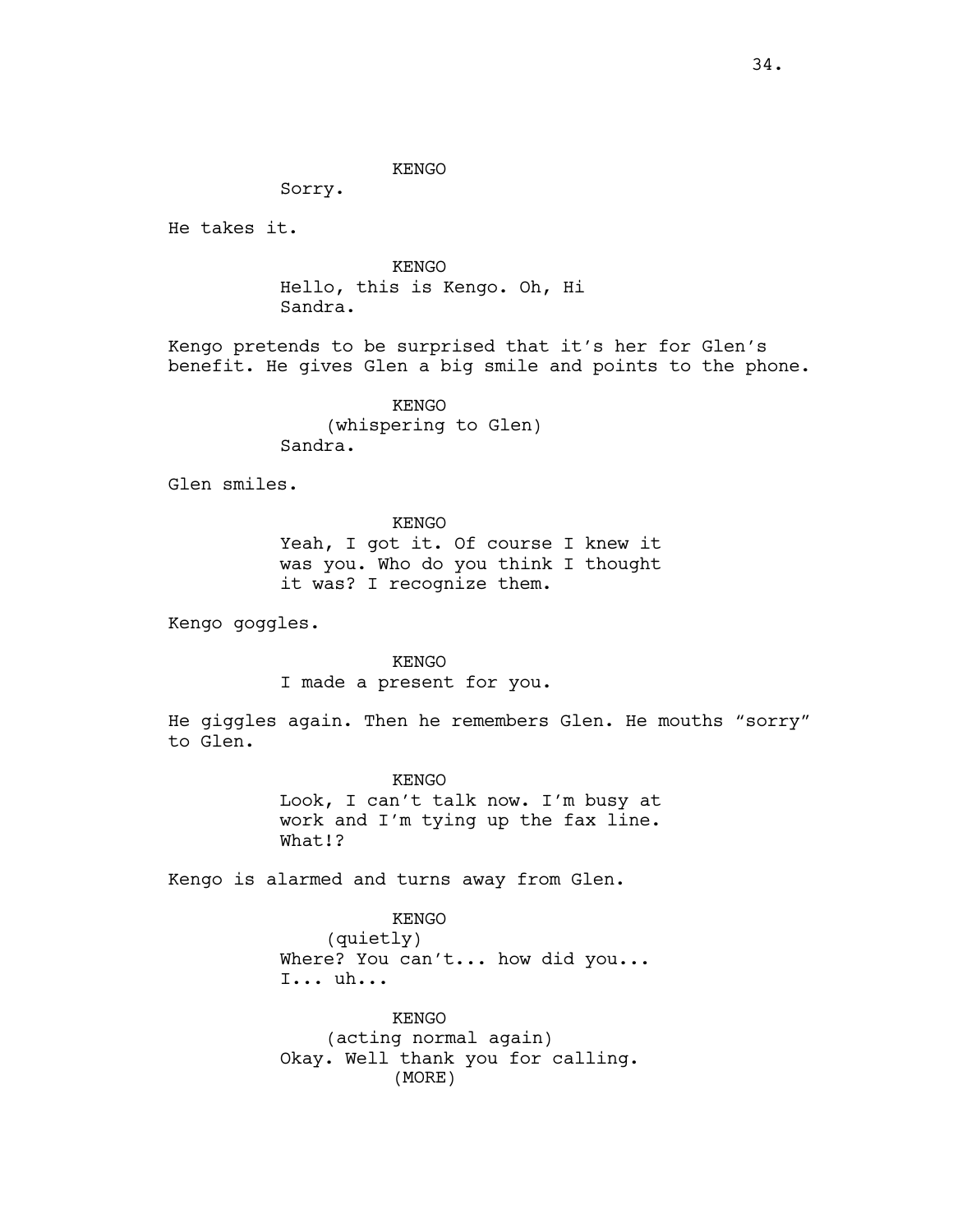I'll call you later. Okay. Yeah. Kiss. KENGO (cont'd)

He hangs up.

# KENGO

Sorry.

GLEN You don't need to tell me "sorry" all the time, Kengo. I'm not the police and not your disciplinarian.

KENGO Okay, I'm sor... Yeah, okay.

GLEN Is everything okay?

Kengo looks at him puzzled.

GLEN With Sandra?

KENGO Oh yeah. Uh... Her car got towed. But she's going to get it now.

Kengo walks back over to the machine. The machine hums and blows out hot air. Kengo is very distracted and anxious. He stares out the window, grinding his teeth.

> KENGO (suddenly blurting out) Oh my Jesus Christ! I forgot to go and help Mrs. Jun Pak with her sink... I mean bath leak.

GLEN Don't talk the Lord's name in vain.

KENGO Sorry. I said I would help her yesterday when I saw her at the store.

Glen thinks it's a little odd that Kengo would be in such a panic but he is a weird kid sometimes.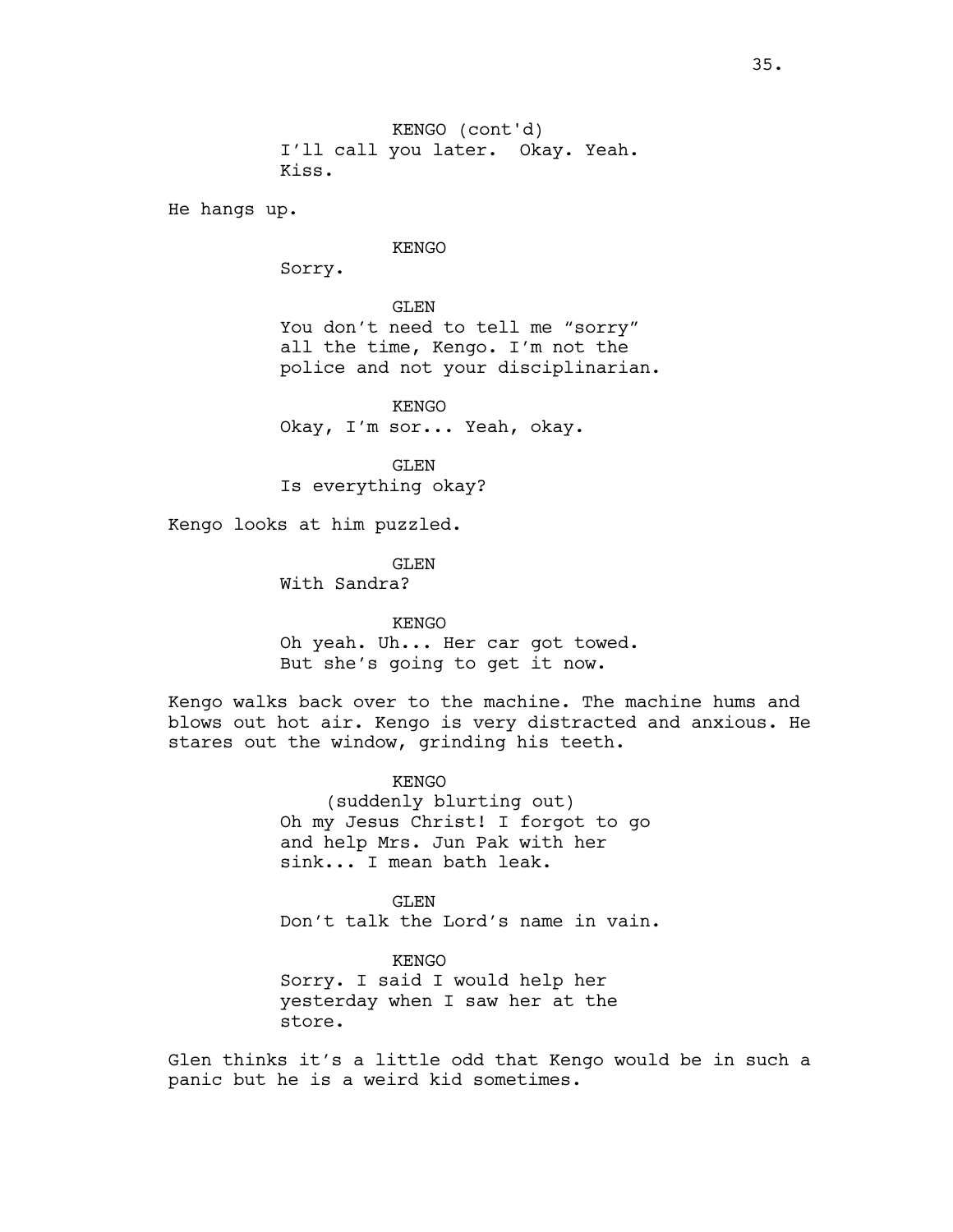**KENGO** There's a leak and I think it just need tightened.

Kengo rushes behind a curtain into a little room and emerges with a tool chest.

The copy machine starts beeping, alerting them there's a paper jam.

> KENGO (very stressed) Oh no.

Kengo is frozen with near panic.

GLEN Go, go. I'll take care of it.

# **EXT. COURTYARD OF PARADISE APARTMENTS - DAY**

Balconies overlook a small courtyard swimming pool. A very OVERWEIGHT WOMAN sunbathes.

Kengo runs up the stairs carrying the tool chest. He looks around to see if anyone is watching him.

#### **INT. APARTMENT HALLWAY - DAY**

Kengo walks down the dark hallway and stops in front of a door. He knocks.

A door down the hall opens. An OLD MAN, wearing an oxygen mask peers into the hall.

> KENGO Oh, hi Mr. Soon? How is your new stove?

The man abruptly closes his door.

Kengo looks up and down the hall, paranoid. He knocks on the door again, then jiggles the door knob. It opens.

# **INT. APARTMENT - DAY**

Kengo walks into the empty apartment.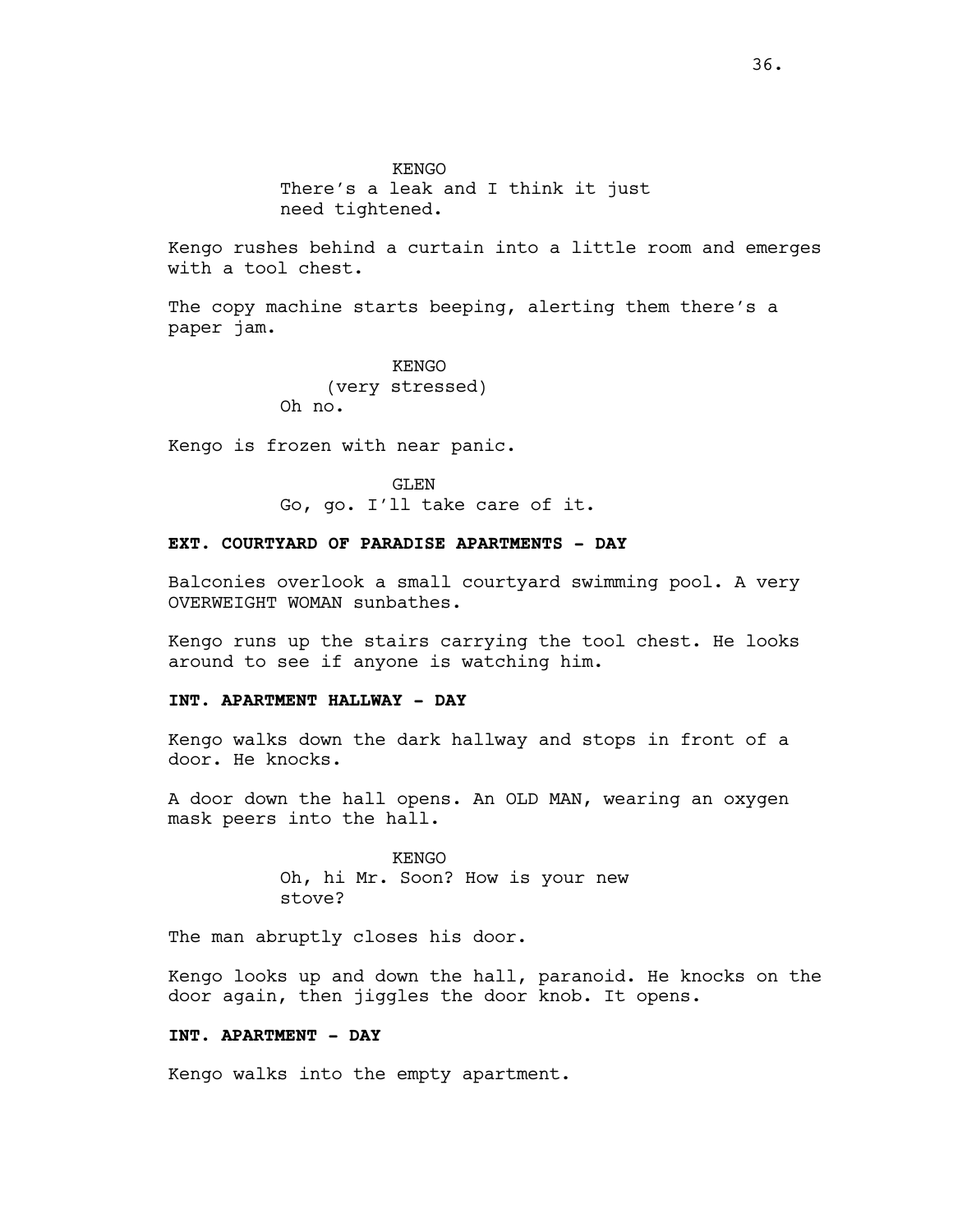It's clean but ugly, partially furnished with a table, some chairs and shag carpet all from the 1970's.

# KENGO Where are you?

Kengo closes the door and locks it.

He walks into the bedroom.

# **INT. BEDROOM - DAY**

A mattress with a flowered bedspread is the only thing in the room.

Kengo looks around the room. He notices a light on in the bathroom.

Kengo walks toward the bathroom.

KENGO

Hello?

#### **INT. BATHROOM - DAY**

Kengo walks into the bathroom.

KENGO What the fuck?

The shower curtain is closed. Kengo walks towards the shower. Just as he reaches out to open the shower curtain, it suddenly and violently rips open, terrifying Kengo.

#### KENGO

Ahhhh!

Sandra stands in the shower. She jumps on Kengo, laughing hysterically.

> KENGO You scared the shit out of me!

Sandra straddles Kengo.

Kengo carries her out of the room.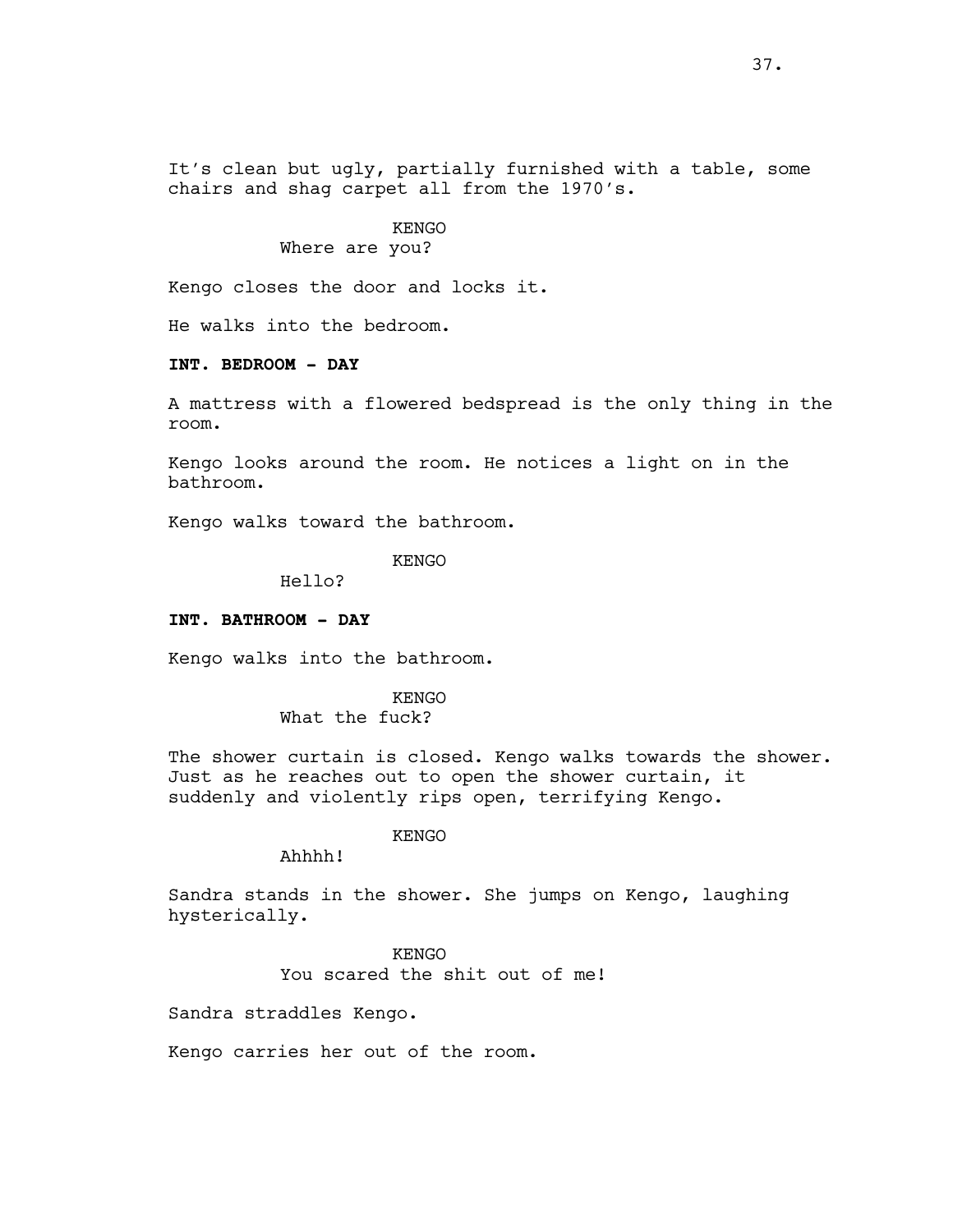Kengo throws Sandra on the bed.

They roll around making out, pulling each other's clothes off.

CUT TO:

# **INT. BEDROOM - DAY - MOMENTS LATER**

Kengo and Sandra lie on the bed after sex. They're wrapped up in the bedspread.

> KENGO I have to get back to work.

He starts to get up.

SANDRA

Wait.

She pushes him back down on the bed.

KENGO

What?

She sits on his chest.

SANDRA

That was fun.

KENGO I know. It was fun last night too.

He squirms out from under her and gives her a kiss.

KENGO

It always is. I always get horny when I have a hangover. Do you?

Sandra sits up and sighs. She looks off making it obvious that something is bothering her.

KENGO

What?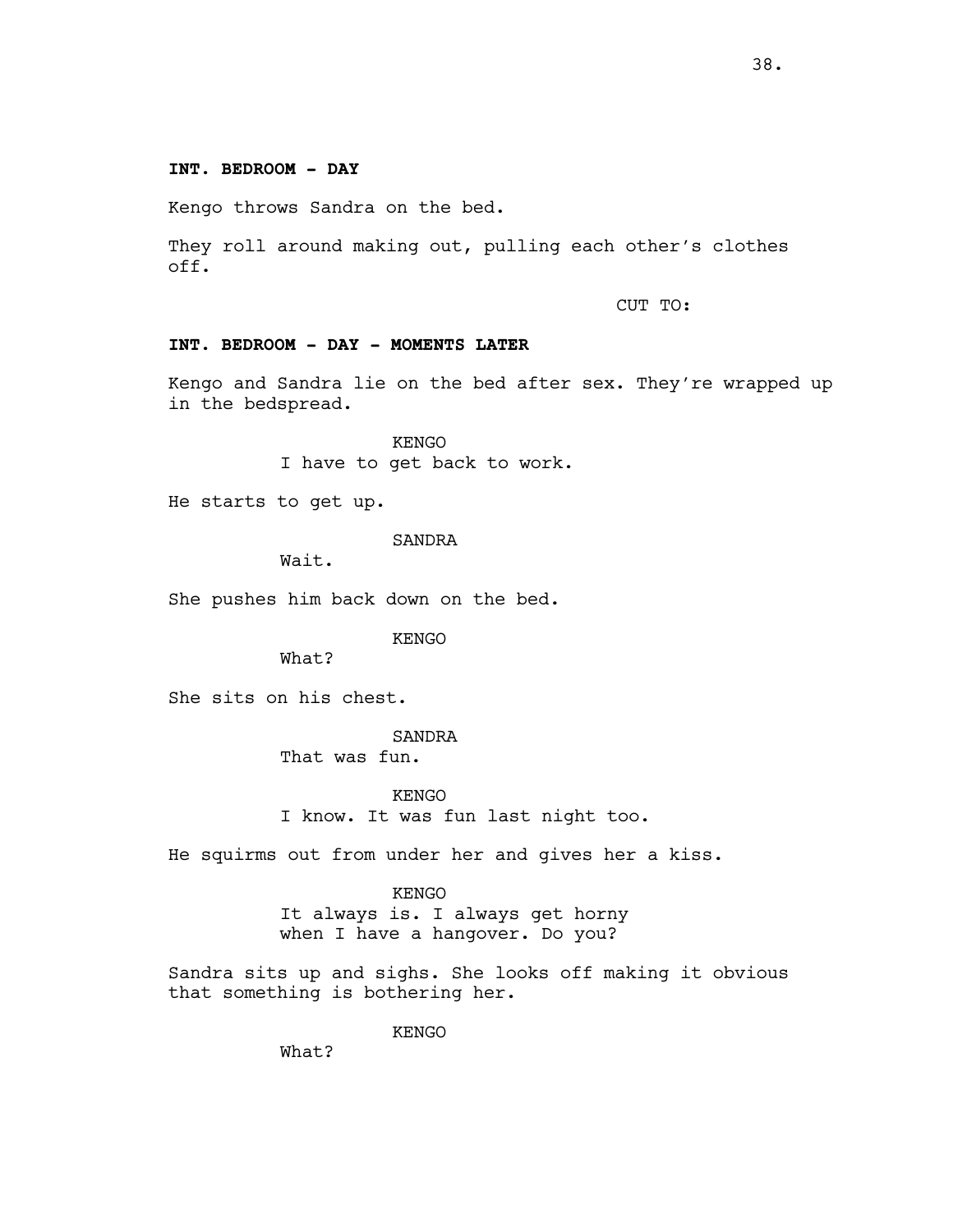#### SANDRA

Nothing.

Kengo rubs her back.

SANDRA We've been together for a long time and... we still like each other. Right?

She looks at him. He spaces our. She lightly taps him.

SANDRA Do you still like *me*?

KENGO Yeah, of course. You *know* that.

SANDRA It's real between us. I don't understand...

She picks at a loose thread on the bedspread.

KENGO

What?

She buries her head under. He looks for her face in the covers.

#### KENGO

What?

SANDRA Why... Why are we *sneaking* around still? *Hiding*.

They've talked about this a million times. She is on egg shells here.

> SANDRA (gently)  *Who* are we hiding from?

They stare at each other for a long moment.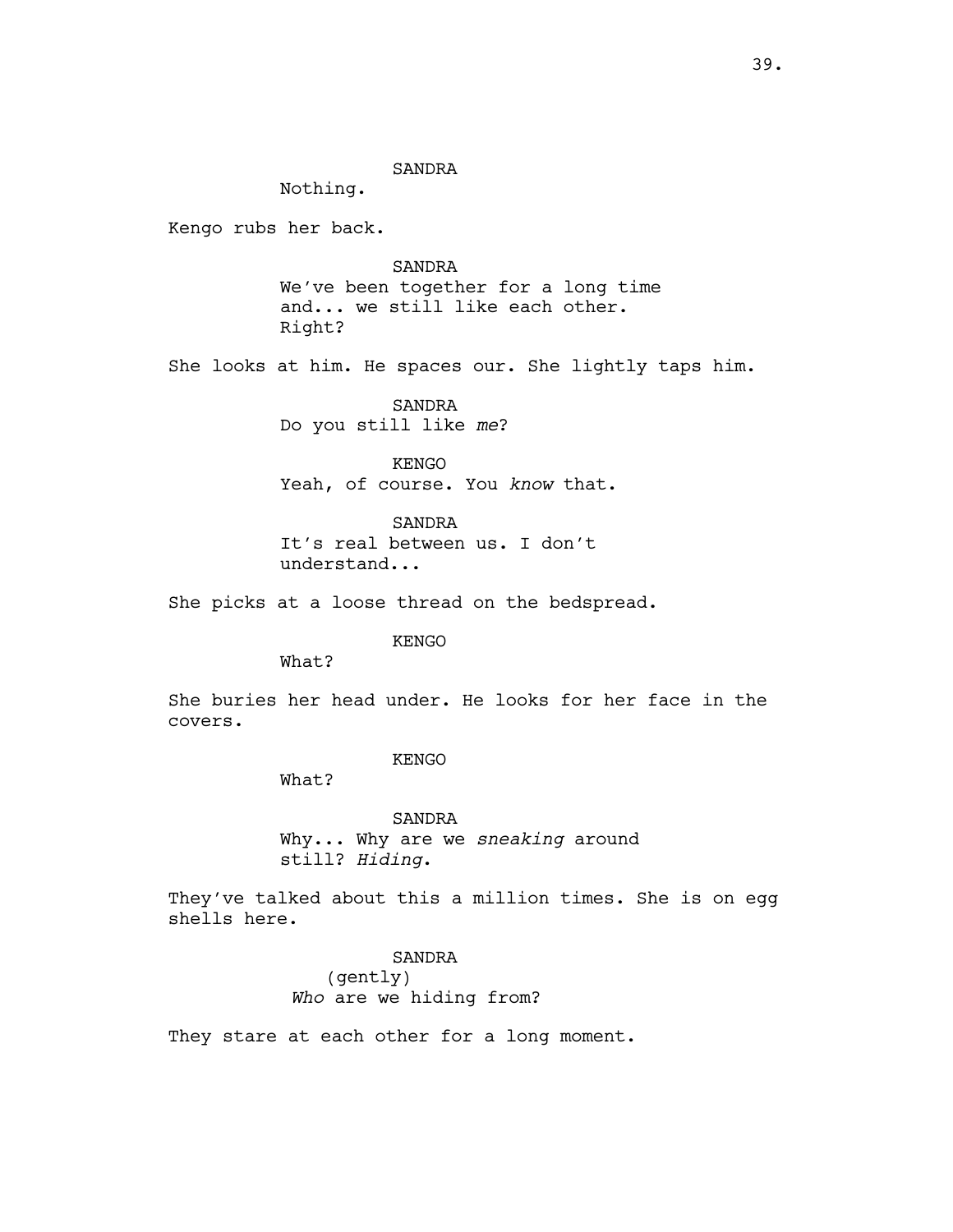SANDRA This is so lame and... *bourgeois*. It's like we're having... an *affair*.

She pulls at the bedspread thread. It starts to unravel. Kengo gently stops her, taking her hand in his.

> SANDRA I don't why... Fuck.

She falls back on the bed, exasperated.

KENGO

What?

SANDRA Why we can't get married?

KENGO We've talked... you...

She springs back up and straddles him, looking in his eyes.

SANDRA I want you to tell me again.

Kengo avoids her interrogating stare. She pushes him onto his back so she is on top of him.

SANDRA

Kengo?

KENGO I can't marry you because...

Kengo takes a deep breath. Sandra waits.

KENGO (totally serious and without any irony) I'm the son of God.

Sandra gets off him, flinging the bedspread off herself and stands up. She starts putting her clothes on.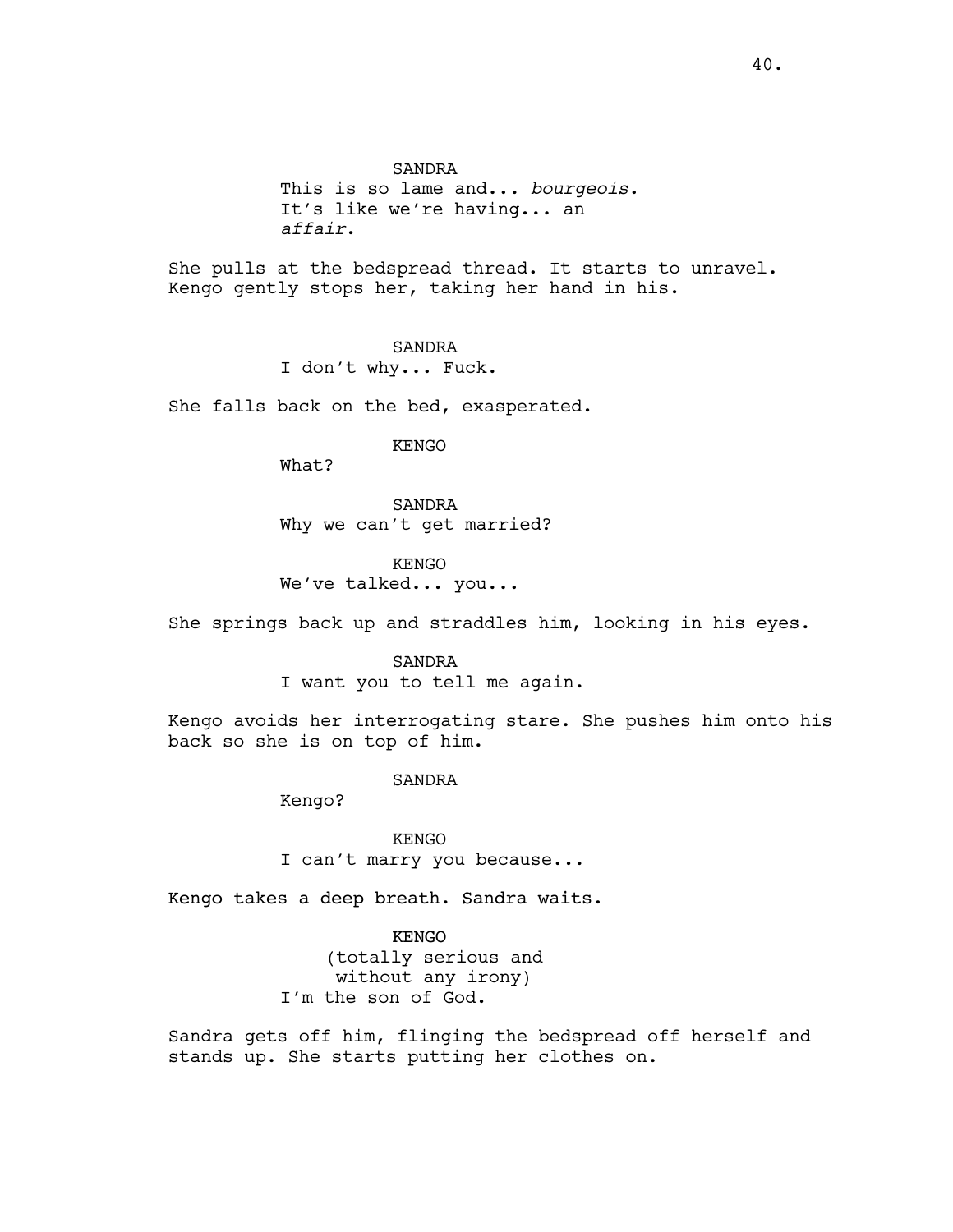SANDRA I can't believe you're still saying that hit Kengo.

She hops around angrily trying to but her pants on.

## SANDRA

(pissed) I thought you would have outgrown it by now. You're fucking brainwashed.

Kengo gets up and starts to put on his clothes on, too.

KENGO I'm not brainwashed.

Sandra stares at him waiting for him to say something else.

KENGO What if it's true?

SANDRA (super frustrated) It's not true.

Sandra is dressed. She starts to walk away.

She stops and turns back to him.

SANDRA (sadly, soft) You're just a scared little frog boy.

She shakes her head and walks out of the room. Kengo listens to the door slam as Sandra leaves.

He walks to the window, opening the curtian. He watches her walk down the hall and quickly away.

Kengo looks up to the sky spacing out to...

Another huge jet makes it's decent, banking into it final turn above downtown and on to LAX.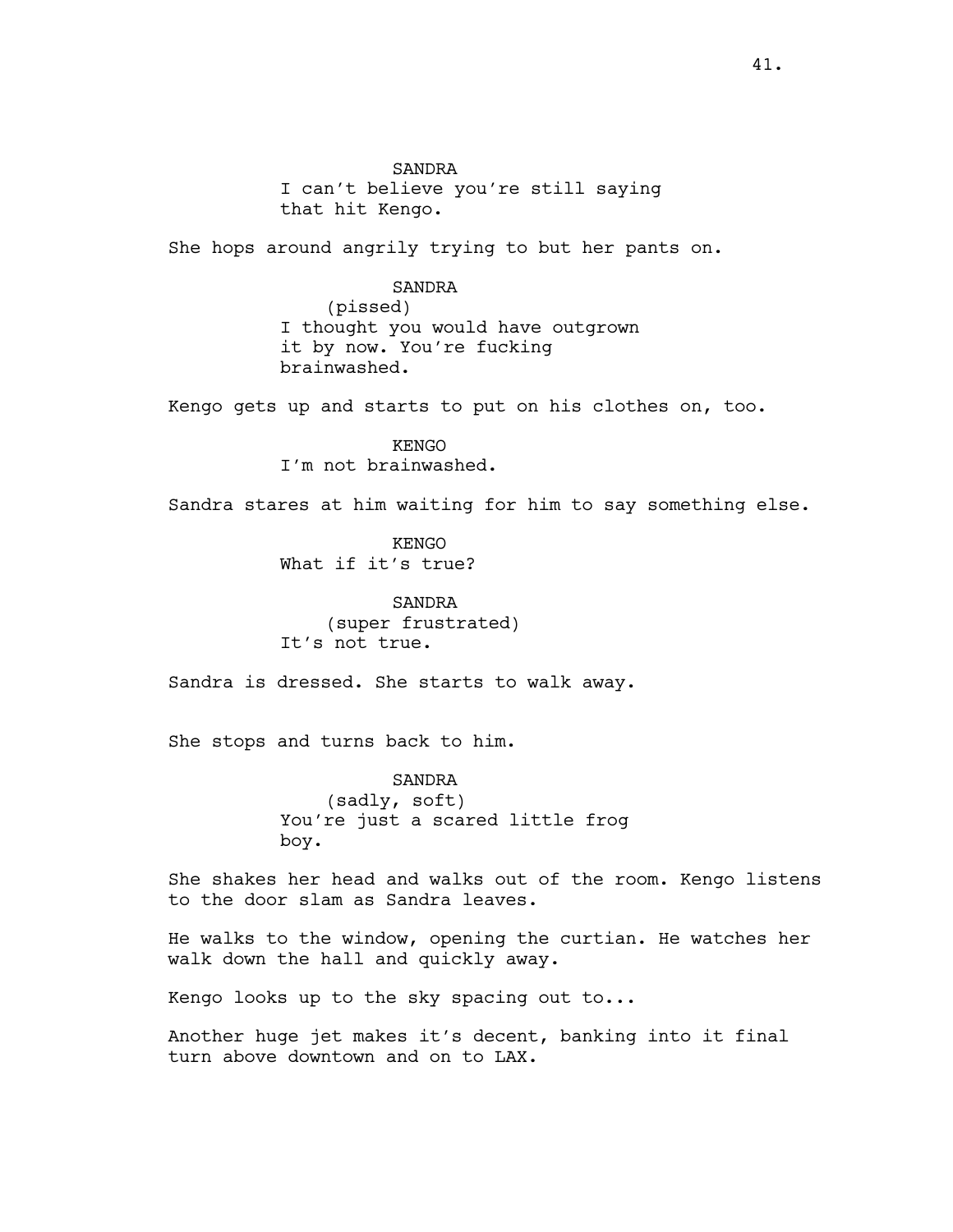# **INT. PARADISE APARTMENTS OFFICE - DAY**

Kengo walks back into the office, a little disheveled.

Glen is binding the manuscript that Kengo was copying earlier. He looks up.

> GLEN Where's the tool bag?

Kengo slaps his forehead.

KENGO

Oh no!

Kengo turns to go back and get it.

GLEN

Wait.

Glen just stands there. He opens his mouth but nothing comes out. He looks away from Kengo and down at his feet.

> KENGO What's wrong? Mr. Tabata?

Glen's eyes tear up but he quickly turns away.

GLEN Please call me Glen.

KENGO

(gently) Glen.

Kengo walks over to him.

Glen disappears behind the curtain into the other room.

Kengo watches the curtain.

Glen comes back carrying a photo album.

GLEN I want to show you this.

Kengo walks over and looks at the album with Glen.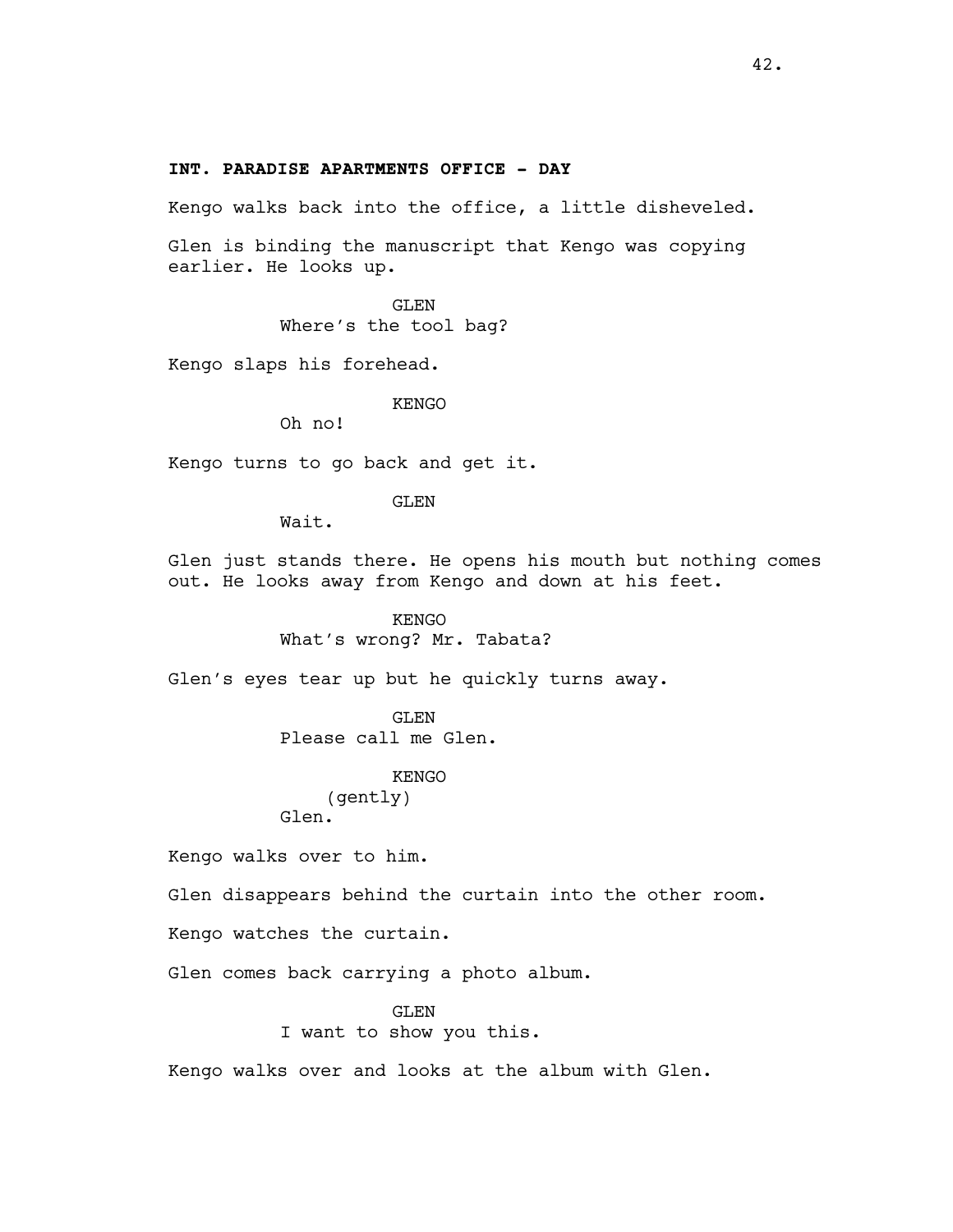GLEN (pointing to a photo of a beautiful younger Evelyn) That's your mother when I first met her.

She's stunning, in her early 20's or late teens.

KENGO

Wow!

He turns the page and there are more photos of her. A tear falls onto the page, splashing on her face.

Kengo looks up at Glen, studying him.

KENGO (blurting) Did you know my dad? Do I look like him?

Kengo rubs the top of his ear.

Glen closes the book slowly. He looks off.

GLEN I'm dying, Kengo.

KENGO

What?

GLEN I have pancreatic cancer. I have six months. If I'm lucky, a year.

Glen takes a moment for this to sink in then he takes a deep breath and puts his hand on Kengo's shoulder.

> GLEN I want you to have the store.

Kengo is shocked.

KENGO (abrupt, accidently shrill but without anger) I don't want the store.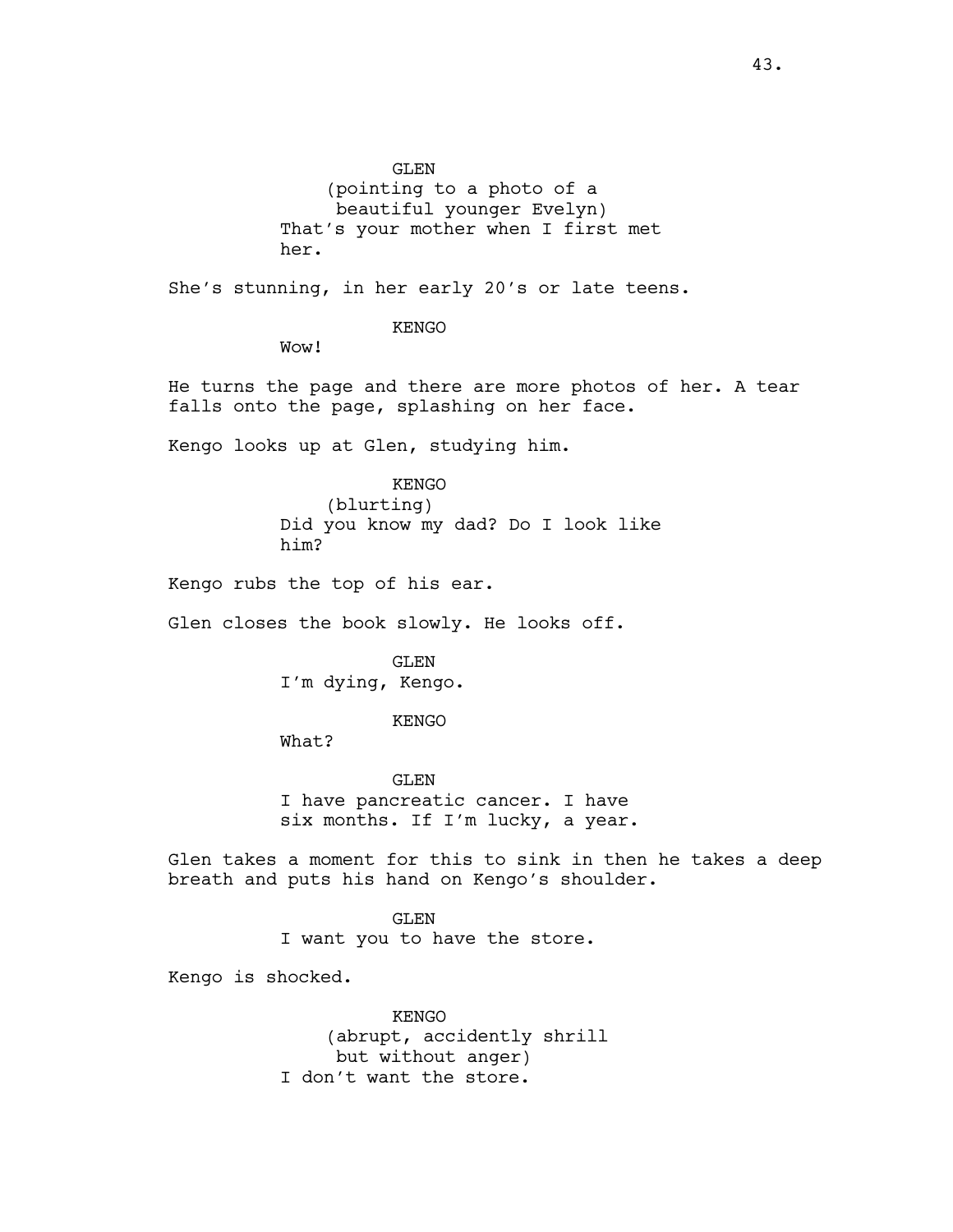KENGO (subdued, panic) No, I'm *not at all* like a son. I don't know how to be a son. I'm selfish. I can't...

Kengo is trying not to cry.

KENGO Are you sure? Doctors are stupid. They say the wrong thing all the time.

Glen nods.

GLEN

I'm making peace with God. Life is nothing but a short painful dream. Thanks to His guidance, I have made it through this far.

KENGO

Fuck God!

Kengo is totally shocked that he has just said this.

KENGO

I'm sorry.

GLEN (very gently) Before I die, there is one thing I have to tell you. It shames me to say it but I have no choice.

KENGO It's okay. You can tell me anything.

GLEN I have had lustful thoughts towards your mother. I've always been in love with her.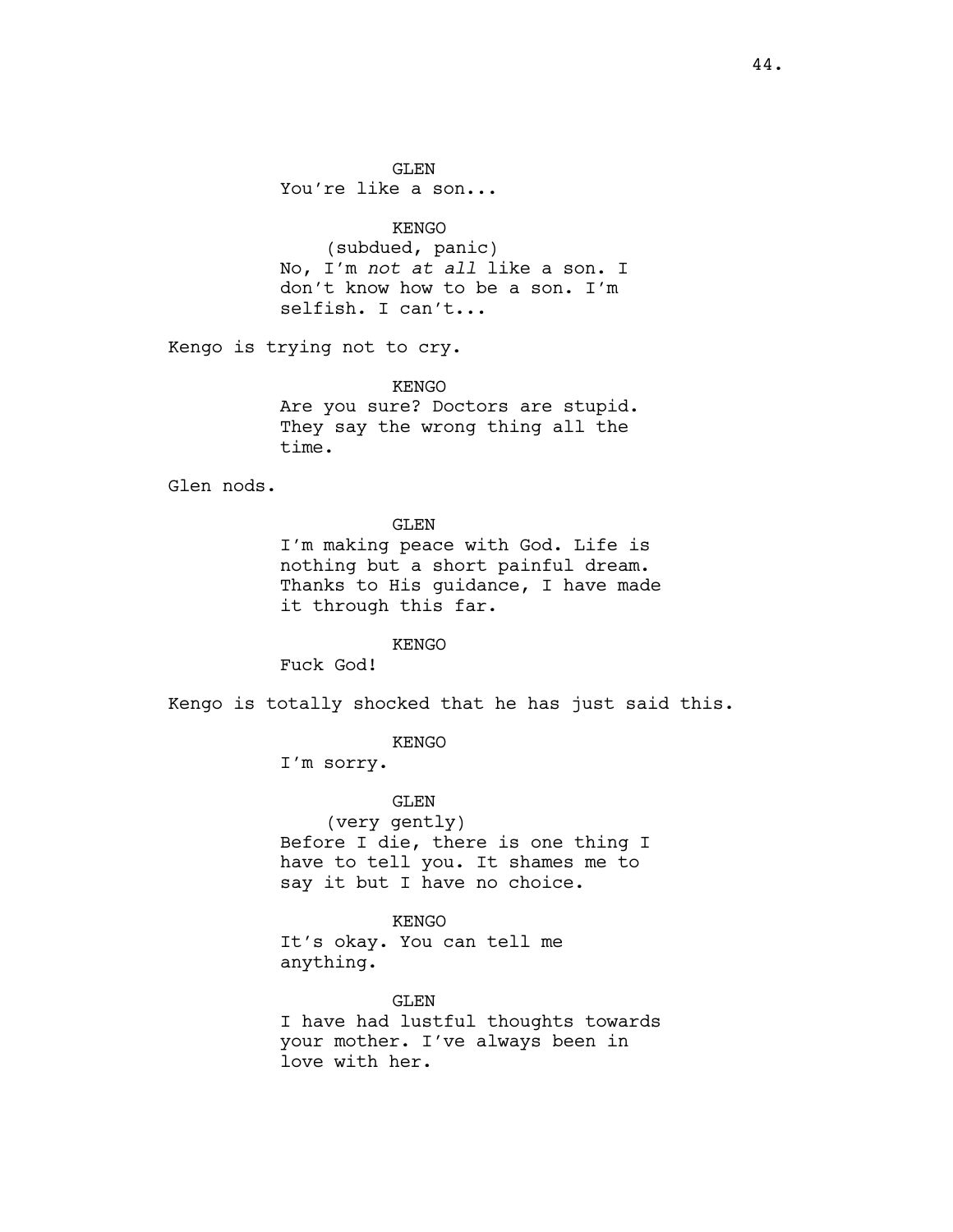#### KENGO

# I have too.

Kengo is even more shocked that he's just said this. It's like he's been suddenly stricken with Turrets Syndrome. His face turns bright red. He looks away from Glen.

Glen rests his hand on Kengo's shoulder.

# GLEN

I know.

Kengo suddenly hugs Glen and holds on to him tightly. He hides his face so Glen can't see that he's crying.

> GLEN You poor boy.

Kengo lets go of Glen and pulls himself together.

GLEN

You're going to have a difficult time finding a woman you want to share your life with after having Evelyn for your mother.

Kengo knows he is right. It terifies him.

GLEN You'll hold her up as a standard for all other women. Even if you try not to.

Kengo blushes again. He feels totally naked and exposed.

Glen rubs Kengo's shoulder, trying to comfort him.

GLEN *Every* boy is a little bit in love with his mother...

Kengo is frozen and all the color drains from his face.

Everything has changed.

Glen walks back through the curtains to put the photo album away.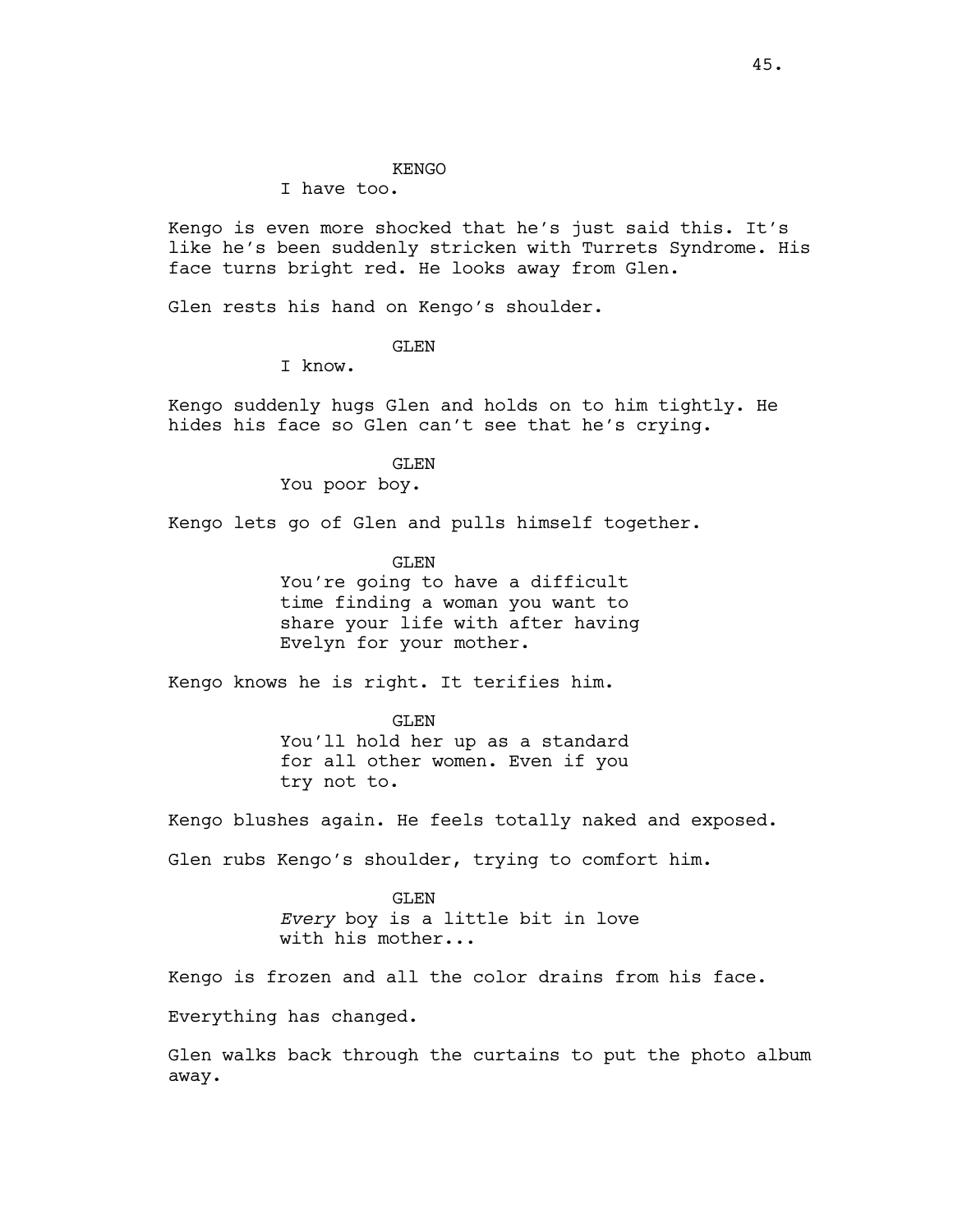KENGO (to the curtian) You were good at being... a little like a father... to me.

We can hear Glen quietly crying behind the curtain.

GLEN (o.s. From behind the curtains) Will you do me a favor?

#### **KENGO**

Anything.

Glen holds his hand out through the curtain and hands Kengo a piece of paper and \$20.

> GLEN Please go and pick up a prescription for me at the pharmacy. You need some fresh air. Why don't you get something to eat while you're out, too.

Kengo is torn between wanting to stay and comfort him but it's obvious Glen need to be alone.

KENGO

Okay.

Kengo grabs his backpack and starts to head out the door.

Glen sticks his head between the curtains.

#### GLEN

Be careful.

## **EXT. STREET - WILSHIRE - DAY**

Kengo walks slowly through Korea Town. He is still in a bit of a daze. He puts on his iPod. Scrolling through the music, he can't finds the right song for this moment.

He pulls out his arm jacket and put it on. He pulls his red hat on too.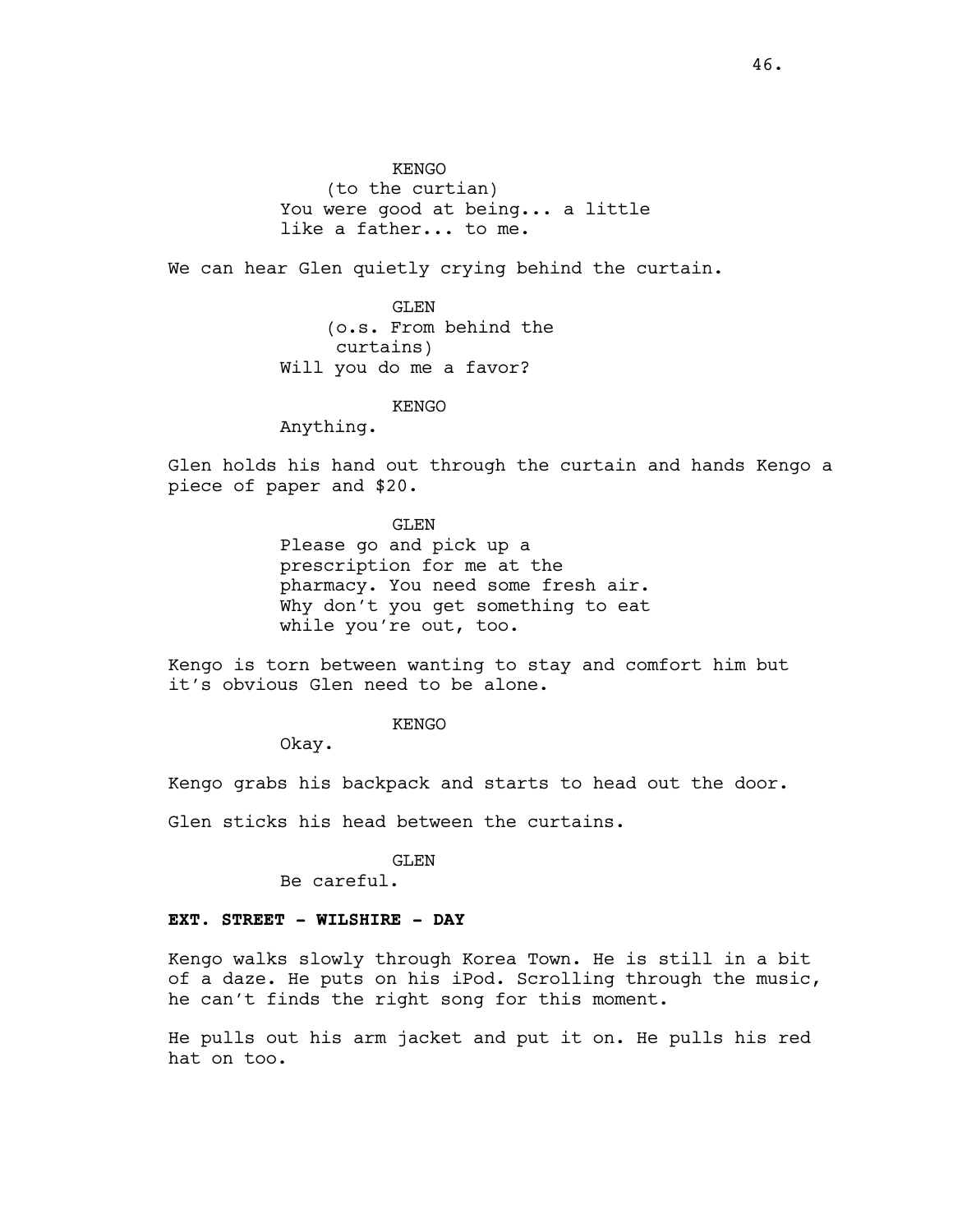### **EXT. HARVERD AND WILSHIRE - OUR LADY OF THE ANGELS CHURCH - DAY**

On the wall surrounding the church is a large statue of an angel. His arms are open wide and reaching to the sky.

Kengo walks across the street. He stops and stares up at statue.

The angel's lifted arms convey a timeless longing for ecstacy especially contrasted with the modern 60's architecture of the church on the other side of the wall.

Kengo, in his trance, slowly lifts his arms up imitating the angel. People brush past him.

## **INT. PHARMACY - DAY**

Kengo hands the prescription to the PHARMACIST. The pharmacist looks at the prescription. He gives Kengo a sad, grim look.

> PHARMACIST (gently with pity) It'll be twenty minutes.

The Pharmacist walks away, sadly.

KENGO (under his breath, to soft to hear) It's not.... for me.

#### **EXT. STREET - DAY**

Kengo walks out of the pharmacy. He takes his cell phone out and looks at the picture of Sandra's breasts. He calls her.

KENGO

Hi.

He starts to get a little choked up but hides it well.

KENGO Sandra!? I'm sorry. Wait! Listen to me. What are you doing right now? Can you meet me? Just for ten minutes. I need to talk to someone. (MORE)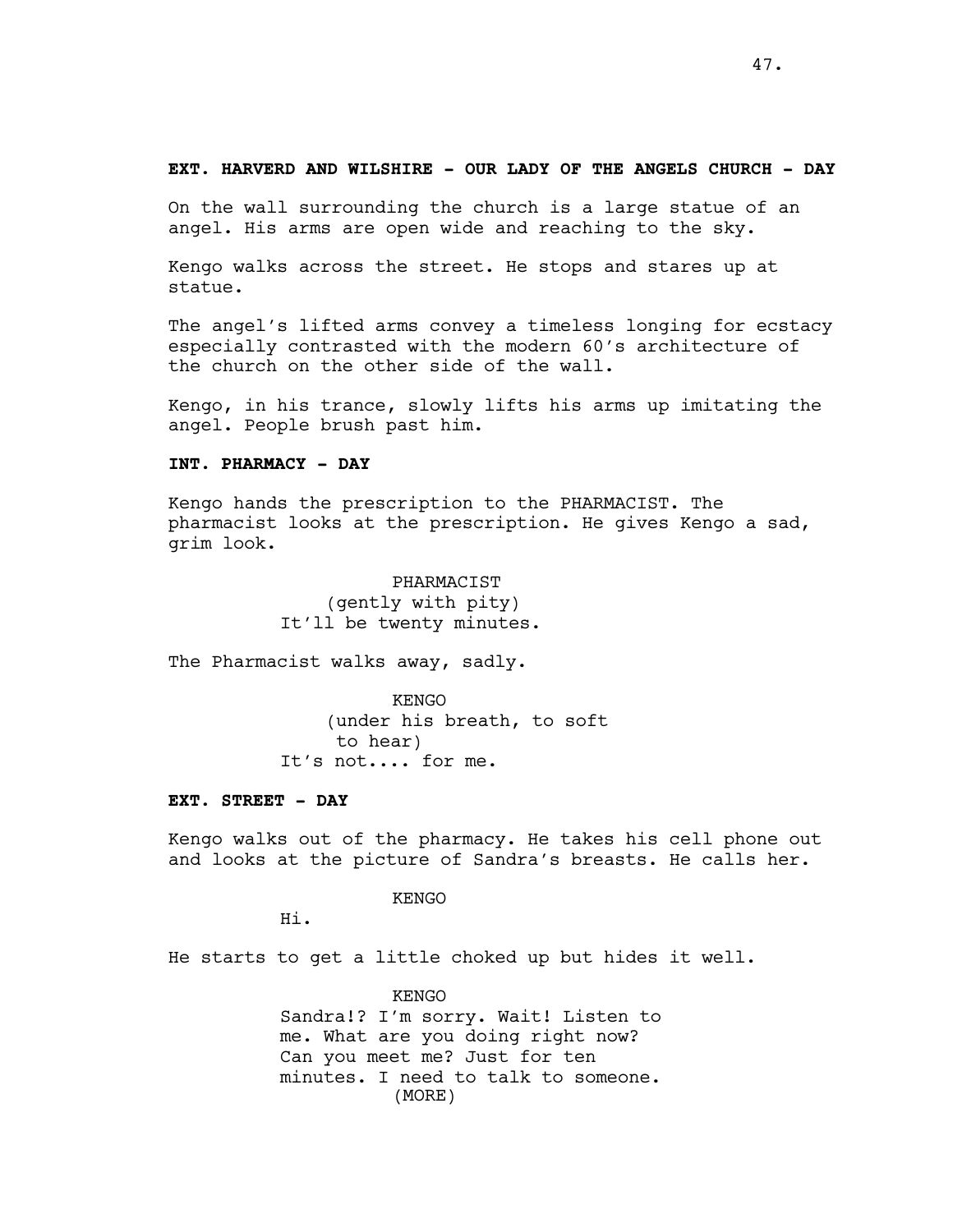Can you get something to eat? Meet me at the Tofu House. Okay bye. KENGO (cont'd)

## **INT. TOFU HOUSE - DAY**

Kengo sits in front of a huge photographic mural of a temple in Korea. It stretches from floor to ceiling and wraps around the corner. He puts his iPod back on and watches people walk by on Wilshire as he waits, listening to music.

A sexy WAITRESS with pink hair walks up to his table.

KENGO I'm waiting for my... someone.

WAITRESS Do you want something to drink?

#### KENGO

Yeah, I'll have some green tea.

He watches her walk to another table. He turns his music up as his mood brightens. He takes his camera out of his backpack.

When he is sure that the pink-haired waitress isn't looking at him, Kengo takes her picture and then quickly puts the camera back.

He watches the pink-haired waitress take the check from A MAN. The man is in his 50's or 60's

On her way to the cash register, she gives Kengo a big smile. Kengo smiles back and gives her a little wave.

Kengo looks back at the Man gather his things and stand up.

Something about this man is very intriguing to Kengo. He is captivated by him.

The man is well dressed and handsome and one of the few Non-Asians in the restaurant at the moment. There is a grace and worldly elegance about him that seems from another era; a tailored double breasted suit, a hat, a pocket square.

**KENGO'S POV**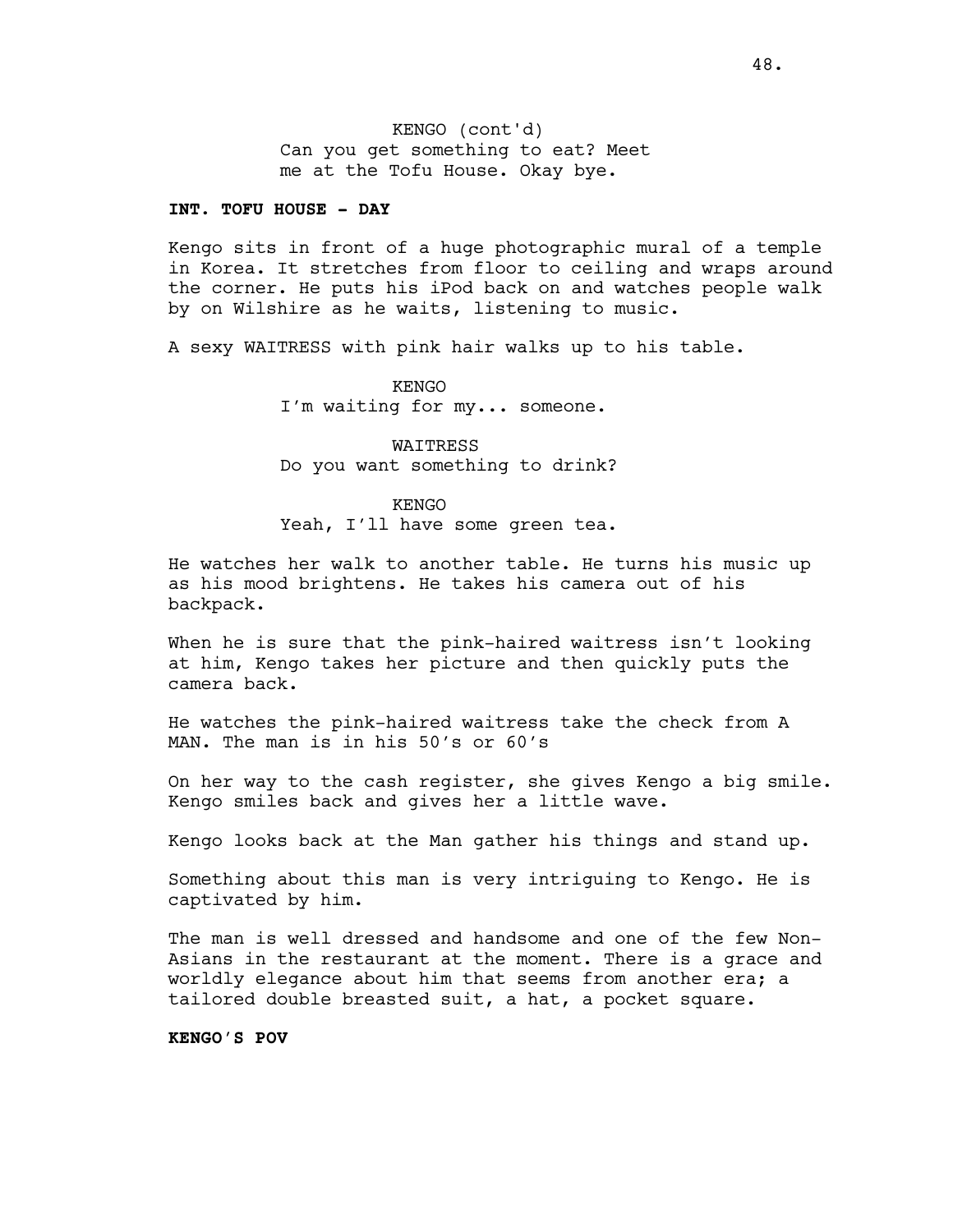We zoom slowly into the man as he puts on his coat. He turns revealing the other side of his face and we see that his right ear is strangely misshapen. It looks as though something had taken a bite out of it. Very little of his ear remains.

### **ON KENGO**

Kengo is frozen and all the color drains from his face. It's as if he has seen a ghost. He knocks over his water but just lets it drip off the table and into his lap, numb.

The man leaves a tip and slowly starts to walk to the door.

The waitress comes back to Kengo's table with his tea.

#### WAITRESS

Here you are.

She looks down and sees that he has spilt his water into his lap.

#### WAITRESS

I'll get a towel.

Kengo doesn't even notice her. He is still dumbfounded, staring at the man.

The waitress shrugs.

#### WAITRESS

Whatever.

She walks away.

Kengo watches the man grab a toothpick, open the door and walk out to the street.

Kengo grabs his backpack and bolts up from the table. It's as if he has been shot out of a cannon, propelling himself across the restaurant toward the door.

The waitress watches him.

WAITRESS

Hey!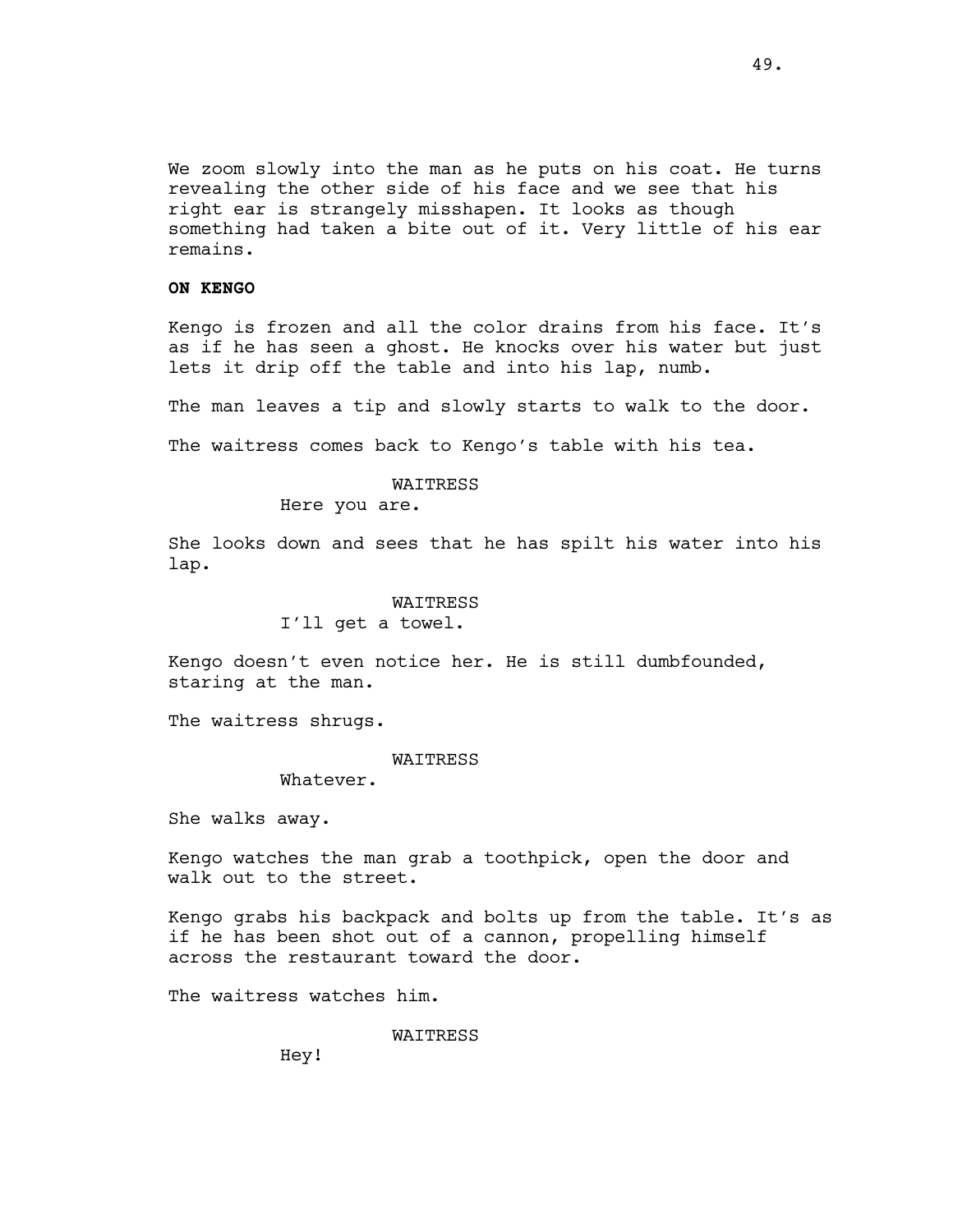Just before he leaves, Kengo hears her. He digs in his pocket pulls out a ten-dollar bill and slams it on the counter. He runs out the door.

The waitress watches Kengo run after the man.

#### **ON THE TABLE**

Kengo's red hat sits on the abandoned table. It absorbs the spilled water.

# **EXT. STREET - AFTERNOON**

The man walks briskly down Wilshire, navigating his way through an abandoned construction site.

We see Kengo, blurry, over the man's shoulder running, behind him.

The man slows down to light a cigarette. Kengo gets closer.

The man continues to walk and alternates between smoking and picking his teeth with the toothpick.

# **ON KENGO**

Kengo keeps his distance, not too far behind him.

He's out of breath, from the rush of adrenaline surging through his body as he trail the man. His heart is beating very fast. Maybe we hear it.

## **WIDE**

We track with the Man and Kengo as they walk about 20 yards apart down the block. They have a similar gait. Kengo does a small skip so he can walk in sync with the man.

The man stumbles over a plank. He regains his pace and continues walking, smoking and picking his teeth.

When Kengo gets to the plank he imitates the man's trip.

# **EXT. STREET CORNER - DAY**

The man stops at the corner to wait for the light to change.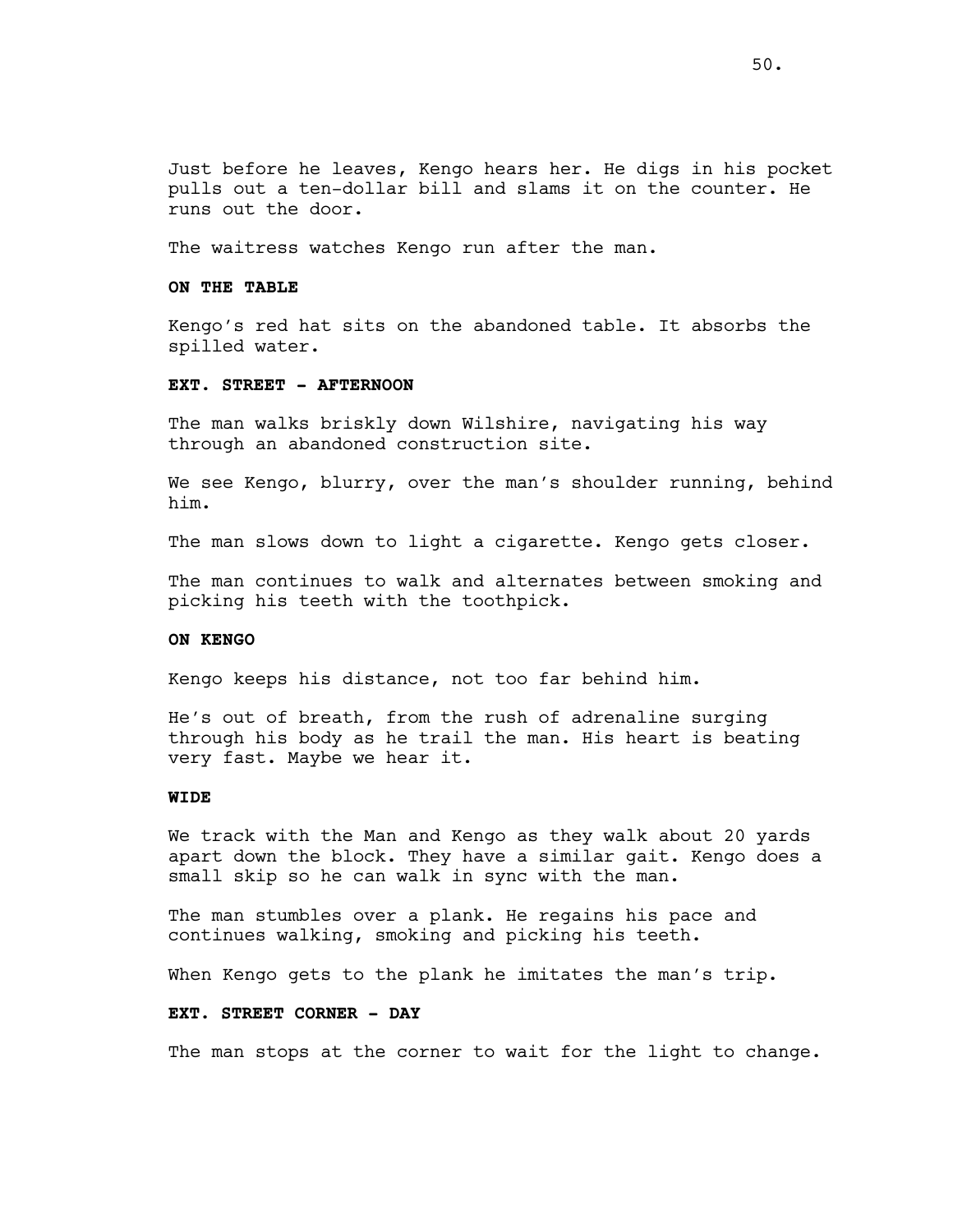Kengo walks up to the corner and stands just a few feet behind the man. He cranes his head a little to see around to the side of the man's head, so he can look at his ear.

# **CLOSE UP/KENGO'S POV**

The side of the man's head and his strange ear.

Kengo gets a good look.

Next to the man is a WOMAN waiting with her small SON. He is about eight.

The little boy looks up and sees his ear too. The little boy stares.

The mother picks up the little boy and whispers something.

The light changes and the crowd walks.

Kengo tries to stay close to him but not too close. He follows him down Wilshire. His lap is wet from the spilled water. He looks like he's wet himself.

# **INT. TOFU HOUSE - AFTERNOON**

Sandra walks into the Tofu house. She looks around the nearly empty restaurant for Kengo, walking through the restaurant looking for him.

Sandra spots Kengo's red ski hat sitting on a table. She walks to the table and sits down thinking maybe Kengo is in the bathroom. She puts on Kengo's hat and waits. She feels that it's wet. She smells the hat.

#### **EXT. CORNER OF VERMONT AND WILSHIRE - AFTERNOON**

The Man waits for the light to change. Kengo stands not far behind him. A couple other people wait too.

THE HOMELESS MAN, Kengo took a photo of earlier in the day, stands under the fluorescent lights of the gas station. He holds a sign that reads, "VIETNAM *VET WILL WORK FOR FOOD OR SEX*." People pump gas ignoring him. The man's shopping cart with his American flag is parked in front gas station sign.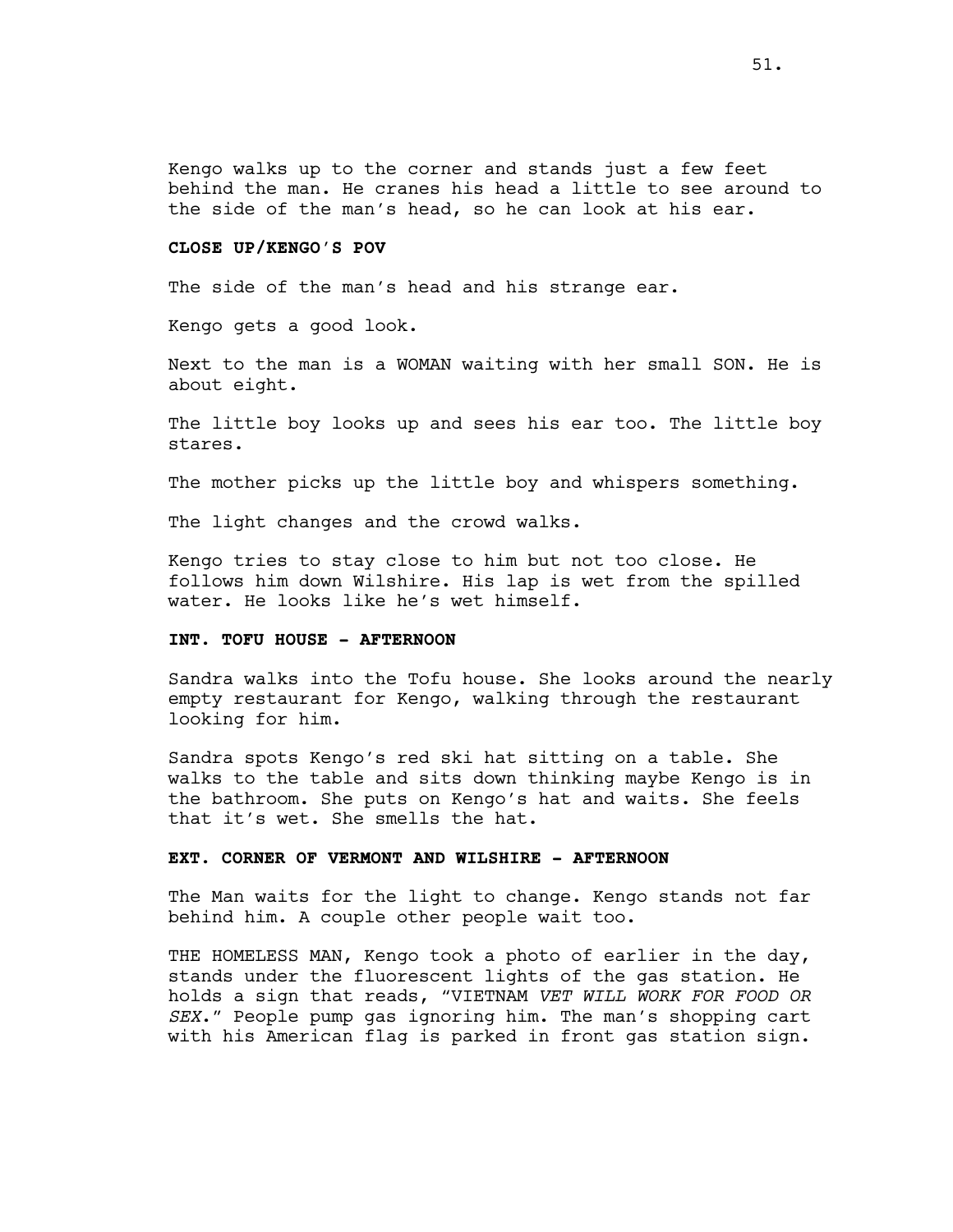Kengo stares at the homeless man, spacing out. He hasn't noticed that the light has changed.

The homeless man recognizes Kengo and salutes him. Kengo salutes him back. He looks back and is shocked to see the man and the other people waiting are gone and crossed the street.

# **EXT. STREET - DAY**

Startled out of his trance, Kengo looks around franticly.

He catches a glimpse of the man who is heading towards the huge subway stop across the street.

Keno's spacing out has cost him. The light changes back to "don't walk" and the torrent of traffic is unleased in front of him, stranding him on his corner.

He jumps up to see over a truck. When it passed the man is gone.

Kengo jumps into the street nearly getting hit by a SUV. The driver lays on the horn hard. Kengo jumps back onto the curb. There is no way he can cross the street now. Kengo panics.

#### **EXT. TOFU HOUSE - AFTERNOON**

Through the windows we see Sandra sitting at the table wearing Kengo's red hat, waiting.

The Pink Haired Waitress comes to the table and talks to Sandra.

#### **INT. TOFU HOUSE - AFTERNOON**

WAITRESS He spilled his water and split.

SANDRA God, he is such a freak.

WAITRESS My ex used to wear my g-strings.

The waitress walks away.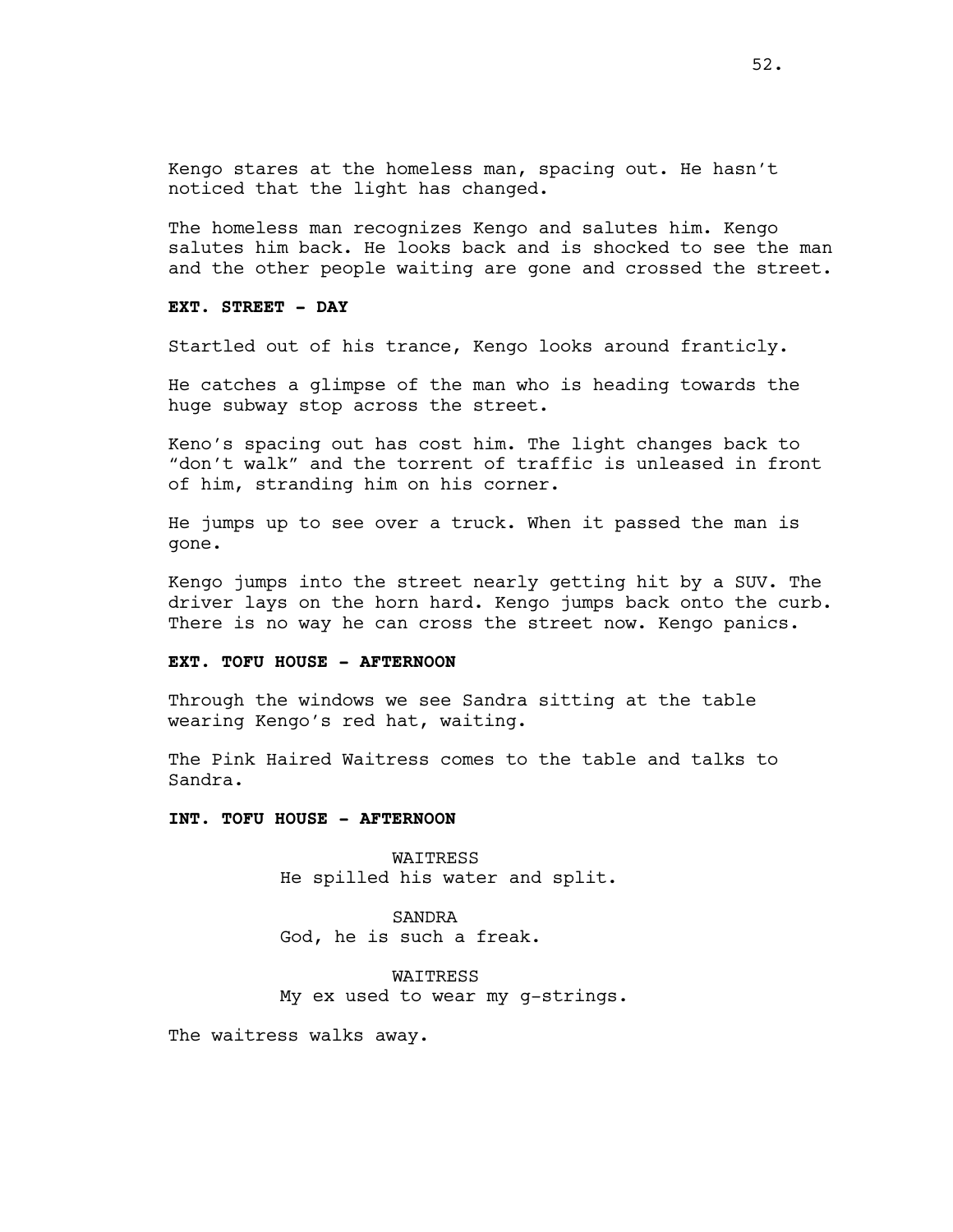#### **EXT. STREET - AFTERNOON**

Sandra walks out of the Tofu House and onto the street. She puts Kengo's damp hat on and looks around at a loss of what to do next.

## **EXT. VERMONT AND WILSHIRE SUBWAY STOP - AFTERNOON**

Kengo sprints across the street, toward the subway entrance.

Just below the street is a plaza. The ticket booth is on this level and escalators that lead down to the metro.

Kengo runs down the stairs and into the plaza. He desperately searches for the man in the empty plaza.

# **KENGO'S SHAKY FRANTIC POV**

Searching, spinning 360 degrees around the plaza. We hear his breathing.

Suddenly the man steps out from behind a ticket kiosk and heads to the escalator.

# **ON A TICKET KIOSK**

Kengo stuffs a five into the machine. He grabs his ticket and takes off after the man.

# **INT. TOP OF SUBWAY ESCALATORS - AFTERNOON**

Kengo gets on the nearest escalator and hopes it's the right one. It's a long escalator. A hot wind blows up from the subway tracks. The man is gone.

Kengo is despondent.

#### KENGO

Fuck.

Kengo leans over as far as he can and looks down the escalator next to him. This one is even longer. It seem to go on forever.

Kengo spots the man on that escalator.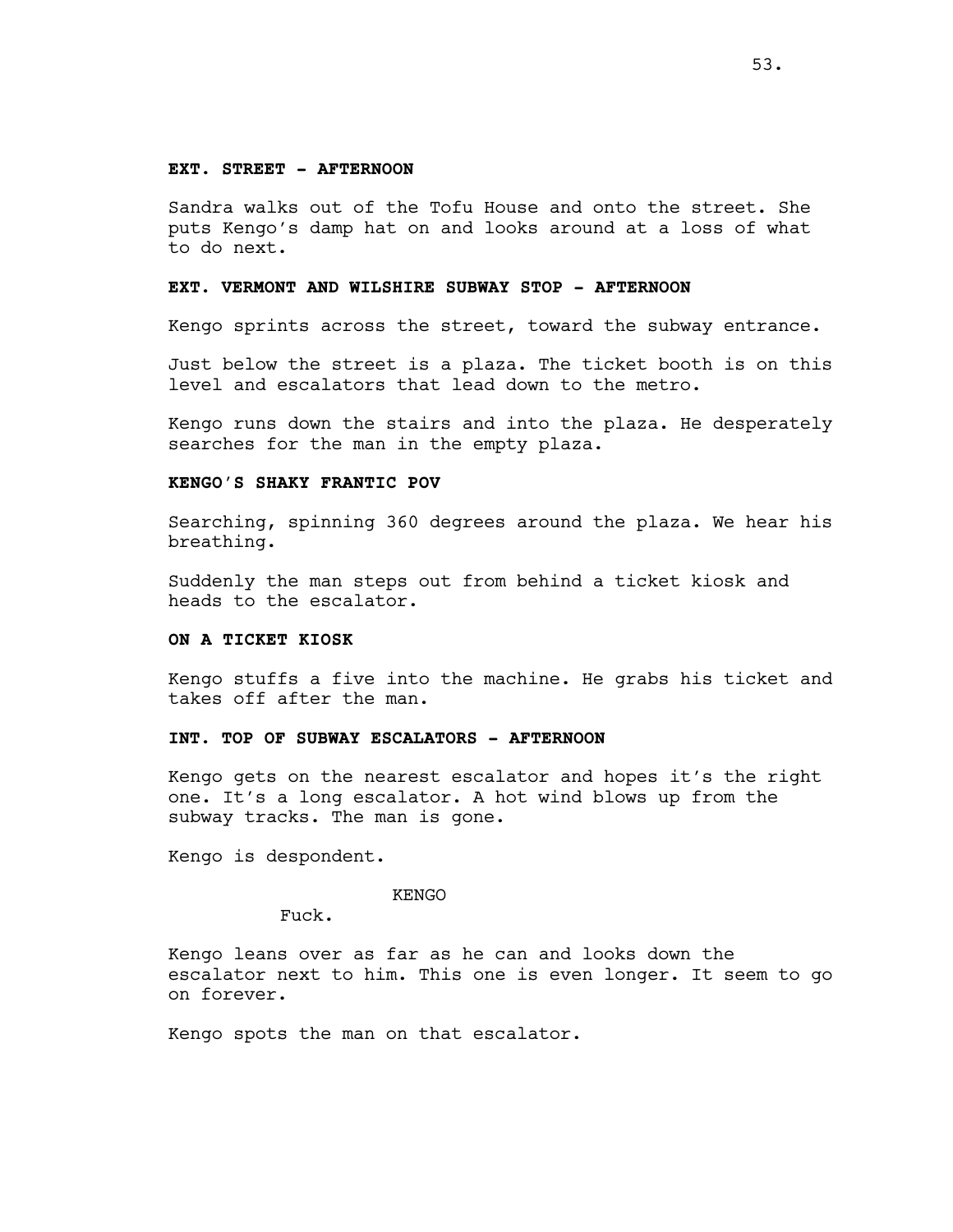Kengo hops over the steel partition onto the other escalator. His backpack almost causes the woman he's landed behind to fall.

> KENGO Sorry. Excuse me. I'm really sorry.

He cranes his head and stands on his tiptoes. He can see the back of the man's head, about 20 feet ahead of Kengo. This is an extremely long escalator.

Kengo is inpatients is excruciating. He's terrified he'll lose sight of the man again.

The screeching train pulls into the station. People move quickly down the escalator and onto the platform. A big sign on the platform reads "*NORTH HOLLYWOOD."* 

The man steps off the escalator and running towards the train and out Kengo's view.

Kengo freaks out and starts to push his way through a couple people. They're not happy about it.

> KENGO I'm really sorry. I *have* to get this train.

WOMAN There's always another train you rude bastard.

#### **EXT. SUBWAY PLATFORM - DAY**

Kengo hits the platform and runs to the train.

Just as he gets to it, the doors begin closing.

Kengo leaps onto the train. The doors close on his backpack.

## **INT. SUBWAY - DAY**

Kengo struggles with the door, shoving himself into it with all his weight, ramming his shoulder into the closing door.

People inside the train watch. It's an impressive fight.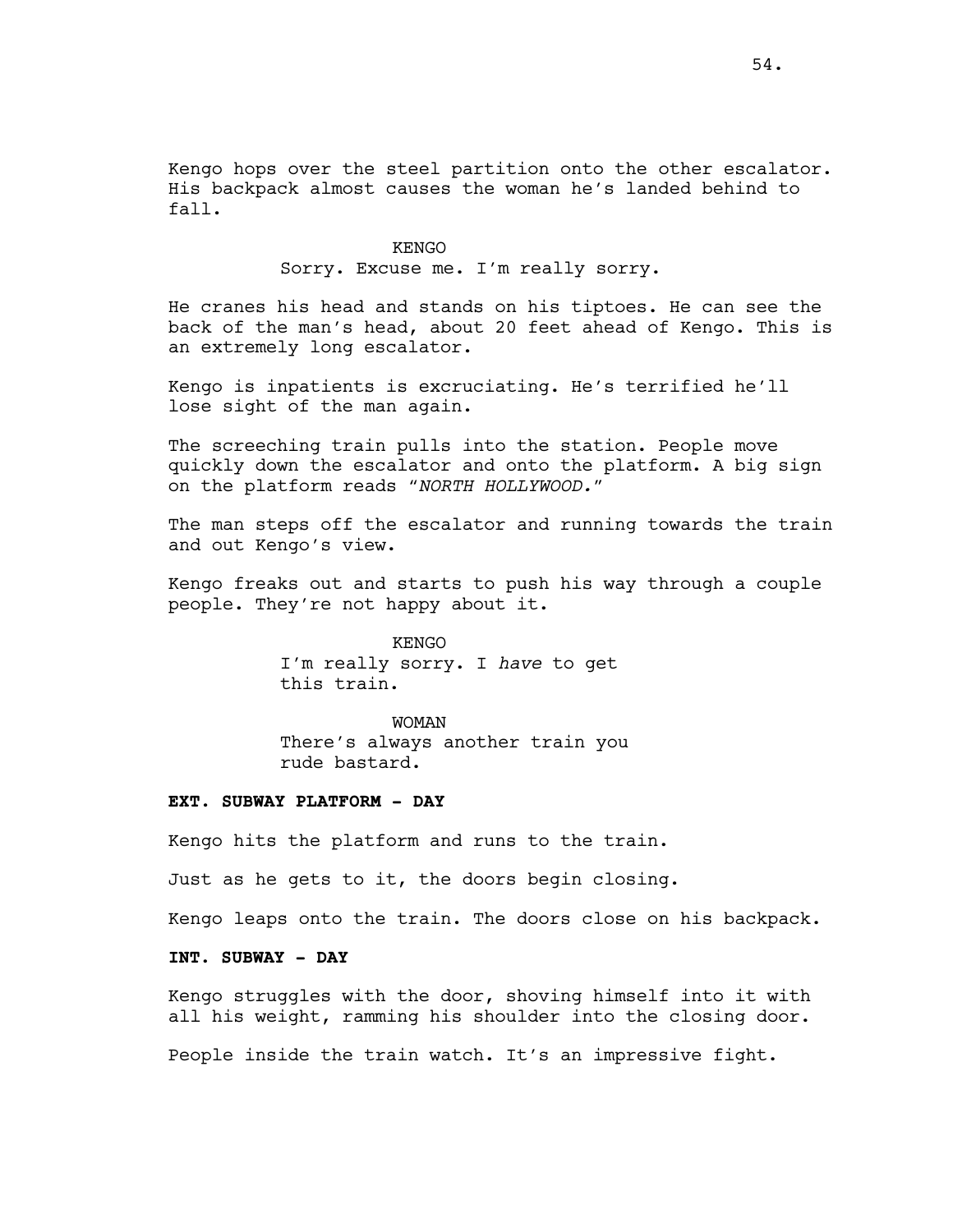KENGO

No way.

Kengo manages to squeeze himself into the train car. It's like a difficult birth but he lives. The train lurches off.

#### **INT. SUBWAY - AFTERNOON**

A couple people applaud.

Kengo feels heroic for a second. A commuter hero beating the dehumanizing routine of their day.

Kengo looks around. It's nearly deserted. Just a few grumpy passengers. No man.

Kengo walks up to the front of the car, searching. He walks back to the other end of the car.

An OLD BLACK MAN stands up from his seat.

#### BLACK MAN

I'm sorry, but can anyone spare some change. I haven't eaten days and I need help. I'm blind.

To prove it, the man lifts his eyelids, showing his milky eyes. He continues in Spanish.

# BLACK MAN No tengo los ojos. No miro...

He walks down the car, his hat out to the empty seats hoping for money.

> BLACK MAN Que Dios los acompane...

Kengo puts a dollar in his hat.

BLACK MAN Finally, my brethren, be strong in the Lord, and in the power of his might.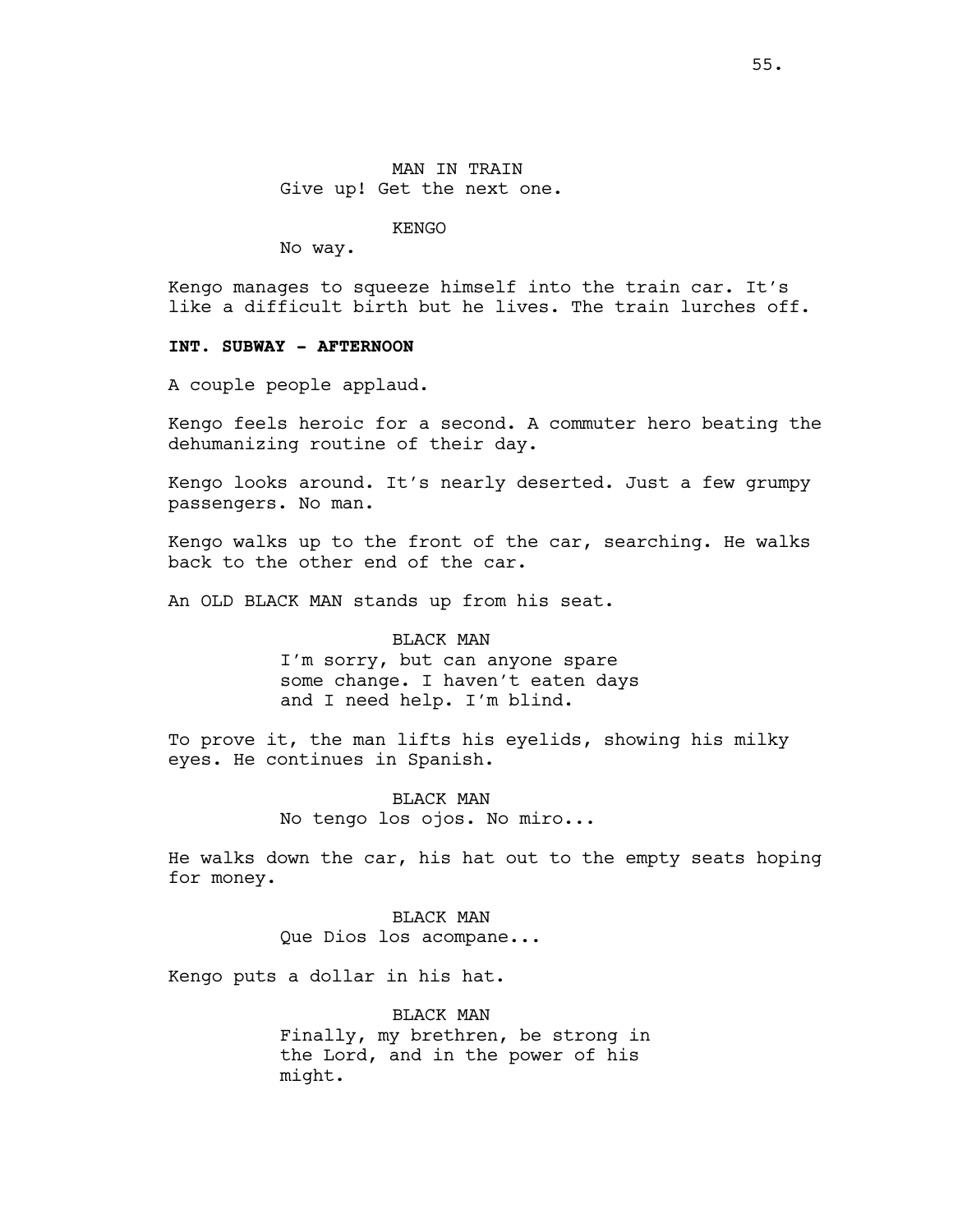A woman sitting near Kengo mouths along to this passage from the bible.

# WOMAN

Amen.

She crosses herself.

KENGO (very quietly) Amen.

He tries to peer into the next car.

### **INT. BEVERLY AND VERMONT SUBWAY PLATFORM - AFTERNOON**

A small group of people on the platform lean over the track and gaze into the tunnel waiting for the train. The rumbling gets louder and the train's light appears. The people leaning step back as the train screeches into the stop.

Before the doors even open completely, Kengo launches off the train and runs down the platform to the next car. He's like a wild animal pursued by invisible prey. His frantic movements are oddly reminiscent of his frog dancing the night before.

#### **INT. BEVERLY AND VERMONT SUBWAY PLATFORM - AFTERNOON**

Kengo flings himself into the next car just as the doors close.

# **INT. SUBWAY - AFTERNOON**

Kengo lands directly in front of the man.

The man looks up and for a brief moment Kengo and the man make eye contact.

In that moment everything goes completely silent except Kengo's racing beating heart. The world has gone into slow motion. It's a fleeting moment but of enormous resonance for Kengo. The man seems to have glimpsed into Kengo's soul.

The man slowly looks back to the newspaper he was reading. The train takes off.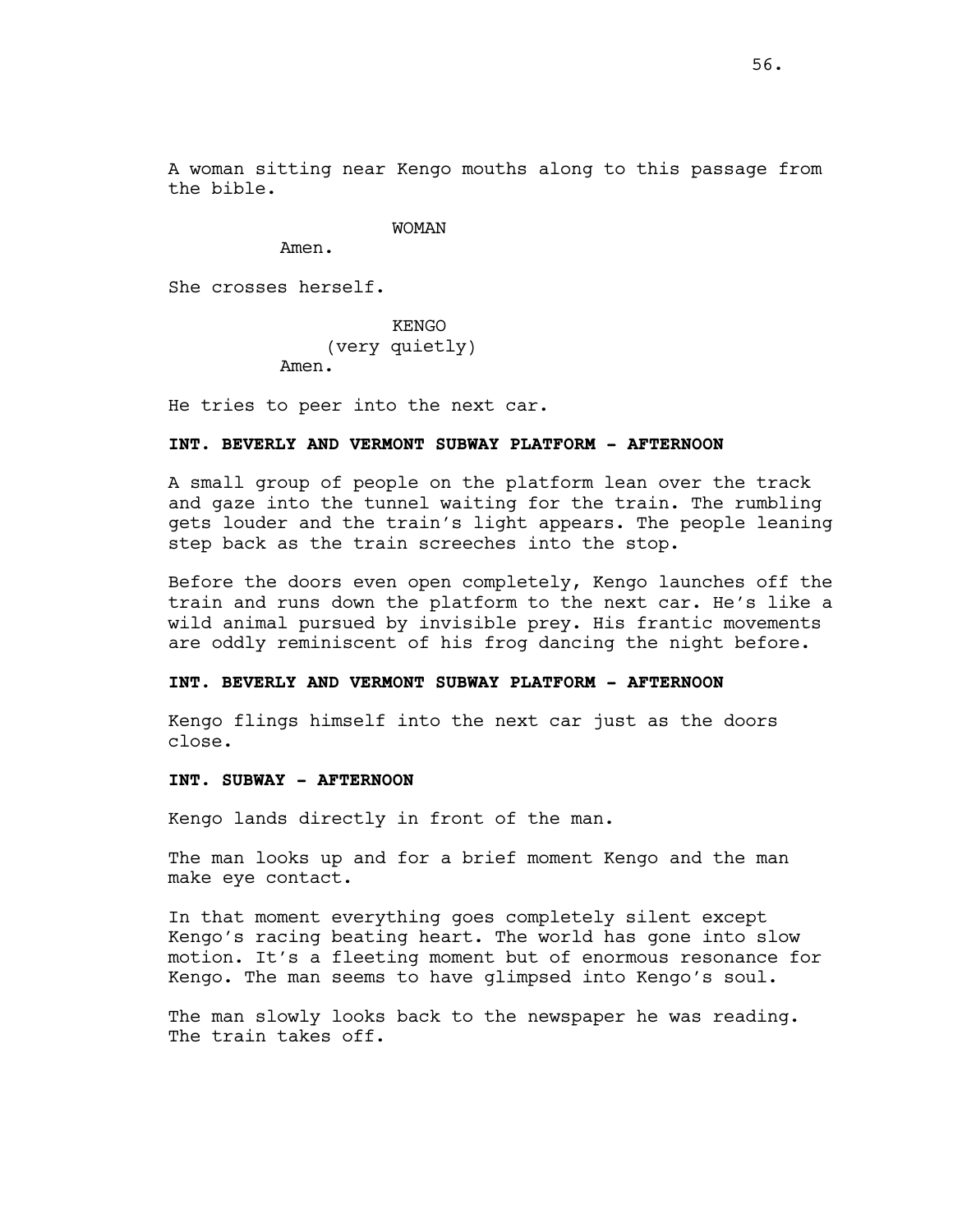Kengo walks down the car to an empty seat. He closes his eyes and tries to calm himself.

He opens his eyes. Looking at his reflection in the window opposite him, he gently feels the shape of his face with his fingers. He sneaks glances at the man searching for similarities between them.

Kengo examines his reflection.

Fade to darkness.

# **FLASHBACK - YEARS EARLIER**

A door slowly opens, revealing Evelyn and a very young Kengo, 8, standing on the front porch of someone's house. Evelyn is dressed very nicely if conservatively.

EVELYN

We're from the Reformers Church of Christ and we would love to leave you some literature.

## **EXT. FRONT PORCH OF SUBURBAN HOUSE - DAY**

A MIDDLE-AGED HOUSE WIFE listens patiently.

HOUSE WIFE Well we're already Christians but I appreciate your faith and dedication.

She looks down at Kengo.

Kengo smiles.

HOUSE WIFE And what's your name, sweetie?

KENGO Kengo. (then, spelling it out) K\*E\*N\*G\*O!

Kengo has some pamphlets in his hand. He holds them out to the woman.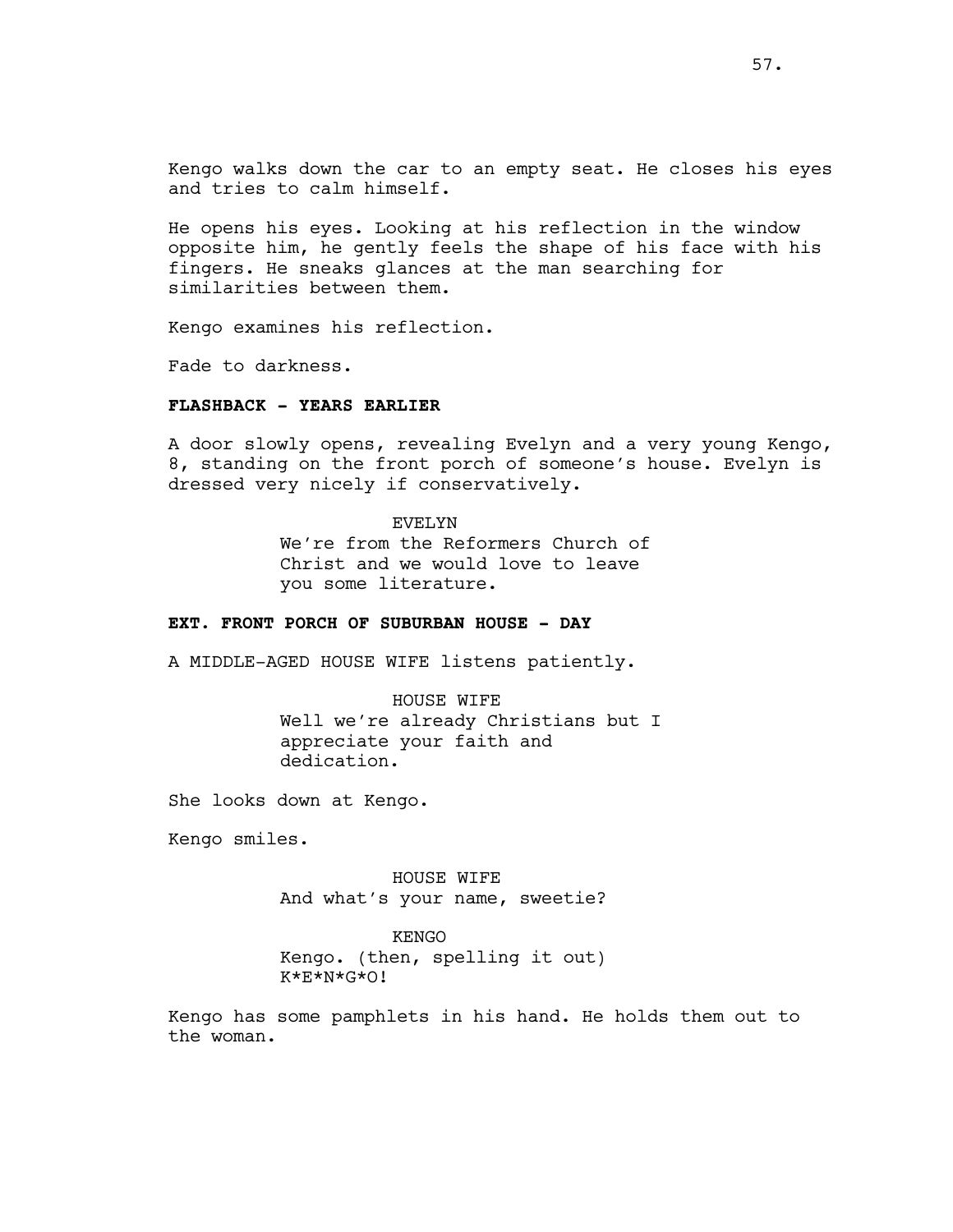HOUSE WIFE Why thank you. I'd be happy to read them.

KENGO Peace be with you.

HOUSE WIFE Thank you sweetie.

She looks up at Evelyn.

HOUSE WIFE Your son has a very sweet nature about him. And you do too.

EVELYN

Thank you. Be sure to come and see us if you ever have any pain or difficulties. We never push, we only offer.

CUT TO:

# **EXT. PORCH OF ANOTHER HOUSE - DAY**

Evelyn is talking to a YOUNG AFRICAN-AMERICAN MOTHER holding her baby.

EVELYN

There was a time when my soul was wondering through the deepest darkness until the day I was saved by our teachings.

The woman listens.

Kengo looks inside the house. He sees...

**INT. HOUSE - DAY**

A MAN asleep in a big chair. This is the woman's husband.

EVELYN I was carrying this child inside me.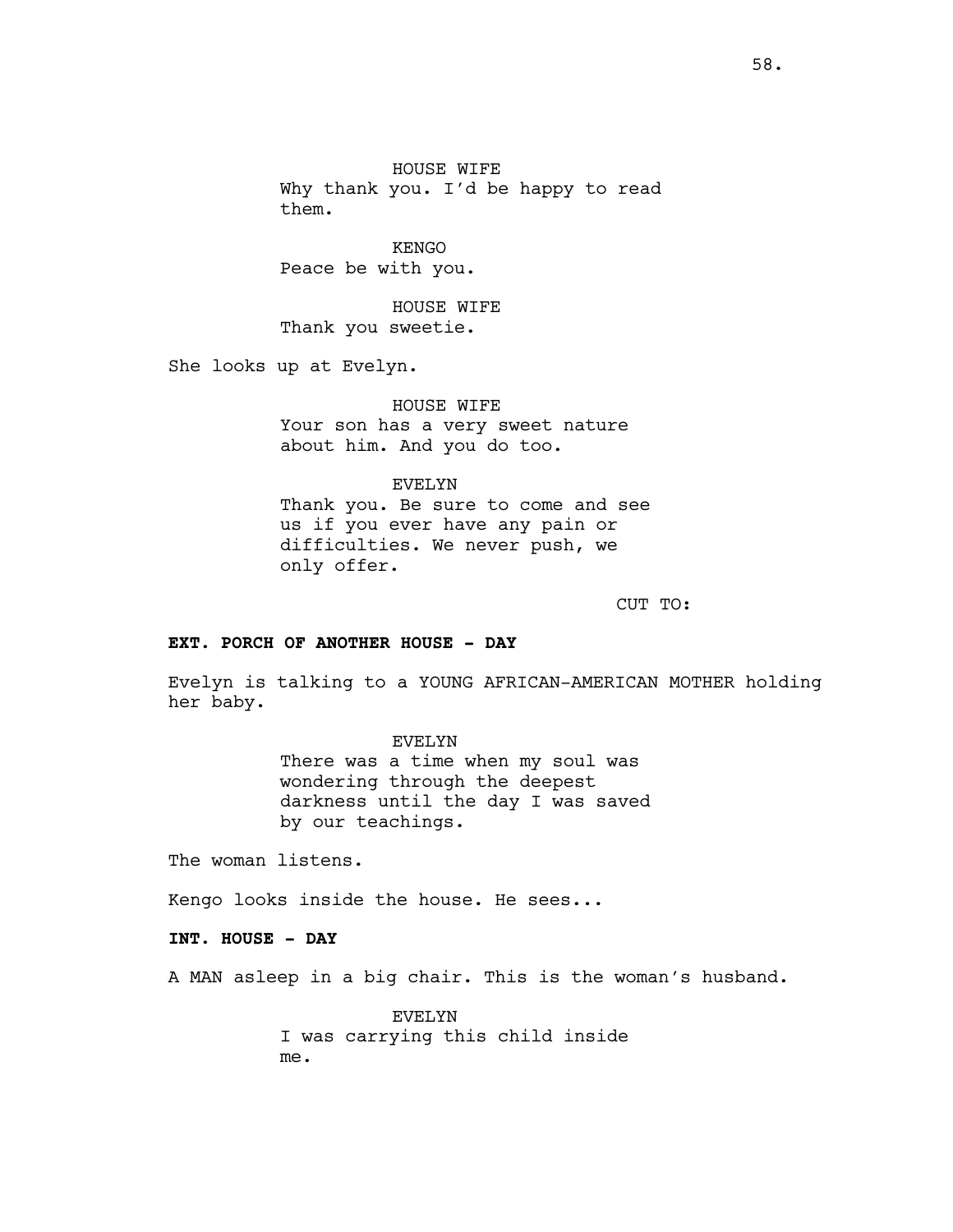Evelyn gestures to Kengo. Kengo smiles at the woman.

EVELYN I was about to throw myself and him into the ocean. But I was saved by His hand, the One who is in heaven, and now my son and I live in the holy light of our Lord.

The woman considers this.

Kengo hands her some literature.

KENGO Peace be with you.

CUT TO:

# **EXT. HOUSE - DAY**

Evelyn stands at the front door of another house.

# EVELYN Okay, go ahead.

Evelyn gives little Kengo a soft nudge toward the door.

Kengo reaches up and rings the doorbell.

A YOUNG GUY opens the door.

EVELYN

Hi, we're...

**GUY** Fucking holy rollers. Why don't you fuck off and go to hell?

He slams the door.

Evelyn takes Kengo's hand more to comfort herself than him. She's visibly upset.

# **EXT. STREET SUBURBAN NEIGHBORHOOD - DAY**

Evelyn and Kengo walk off the porch. Evelyn is shaking.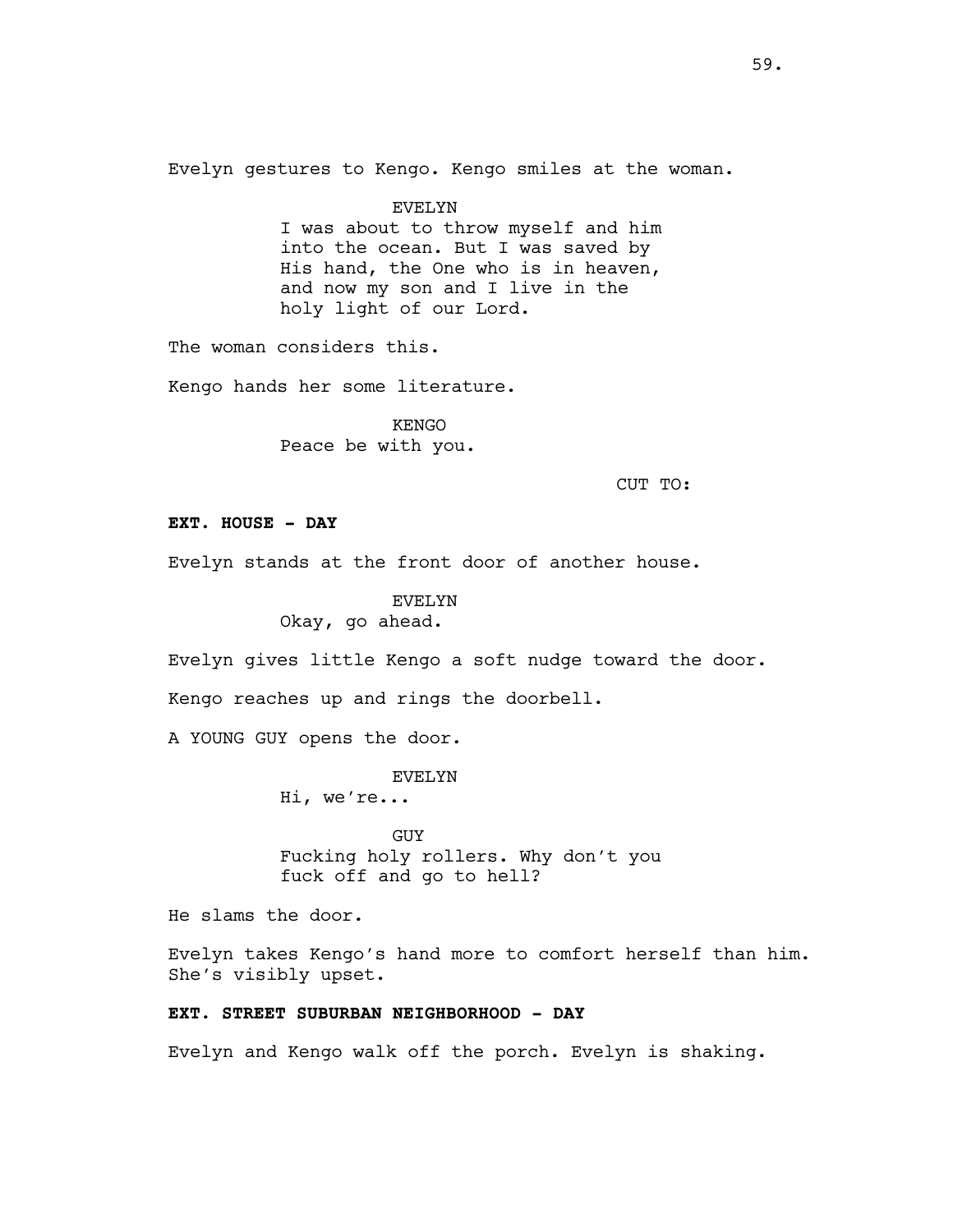Kengo looks up at her and sees that she's upset. He wraps his arms around her waist and hugs her hard.

> EVELYN (talking to both of them) It's okay. It's okay.

A younger Glen Tabata walks up the sidewalk to them. He's dressed in a suit and carries a briefcase with the same pamphlets Evelyn and Kengo were handing out.

> GLEN How's it going?

Evelyn suddenly brightens, expertly covering her true feelings.

#### EVELYN

Great. This is such satisfying work.

Kengo looks between them confused by his mother's sudden shift in tone and dishonesty.

# **INT. GLEN'S VAN - DAY (CONTINUED FLASHBACK)**

Kengo rides in the back and Evelyn is up front while Glen drives. Kengo looks outside the window and sees a father playing catch with his son. He cranks his head around to keep watching as they pass.

KENGO

Evelyn?

EVELYN

Call me *Mom*.

KENGO

M<sub>O</sub>m?

EVELYN

Yes.

KENGO Where is my father right now?

Evelyn and Glen look at each other.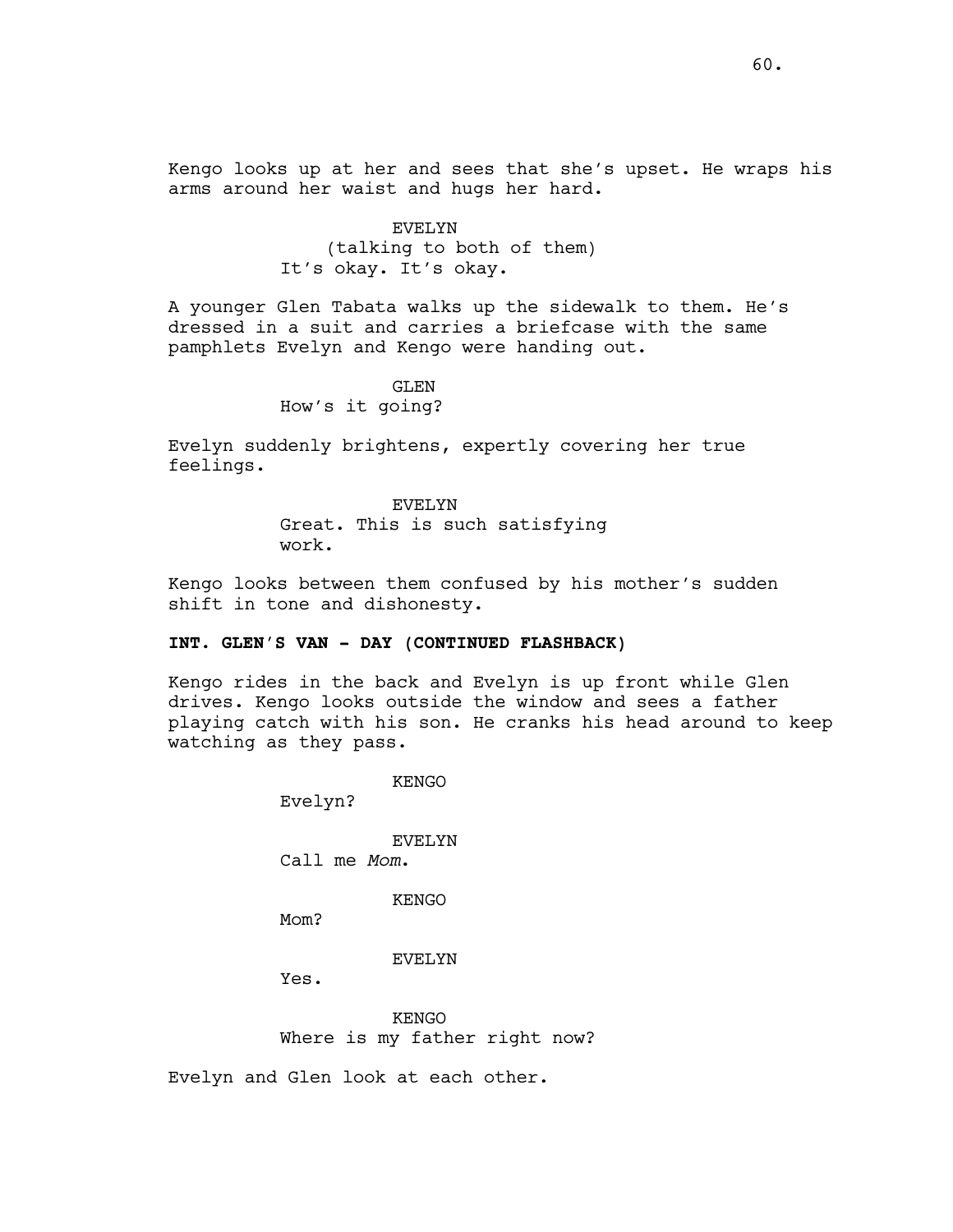# EVELYN Well, your father is our Lord.

She turns around in her seat and looks at him.

## EVELYN

Our Lord must stay high up in Heaven.

### KENGO

Why?

EVELYN He can't live down here with us.

KENGO

Why?

# EVELYN

Well... He's too busy. But he's always watching over you, sweetie. He always has your best interests in his heart.

This frustrates Kengo who has heard this a million times now. He wants another explanation. Evelyn turns around to look at him.

# EVELYN He sent you down to be with me.

Glen clears his throat. He moves the rearview mirror so he can have eye contact with Kengo.

# GLEN

It's true Kengo, that you don't have a father in *this* world, and you're going to meet all sorts of people who say stupid things to you about that. Unfortunately, the eyes of most people are clouded and unable to see the truth, Kengo. But in our world, your father is the world itself.

Glen gets overly involved in lecturing Kengo and is distracted. He nearly misses a stop sign.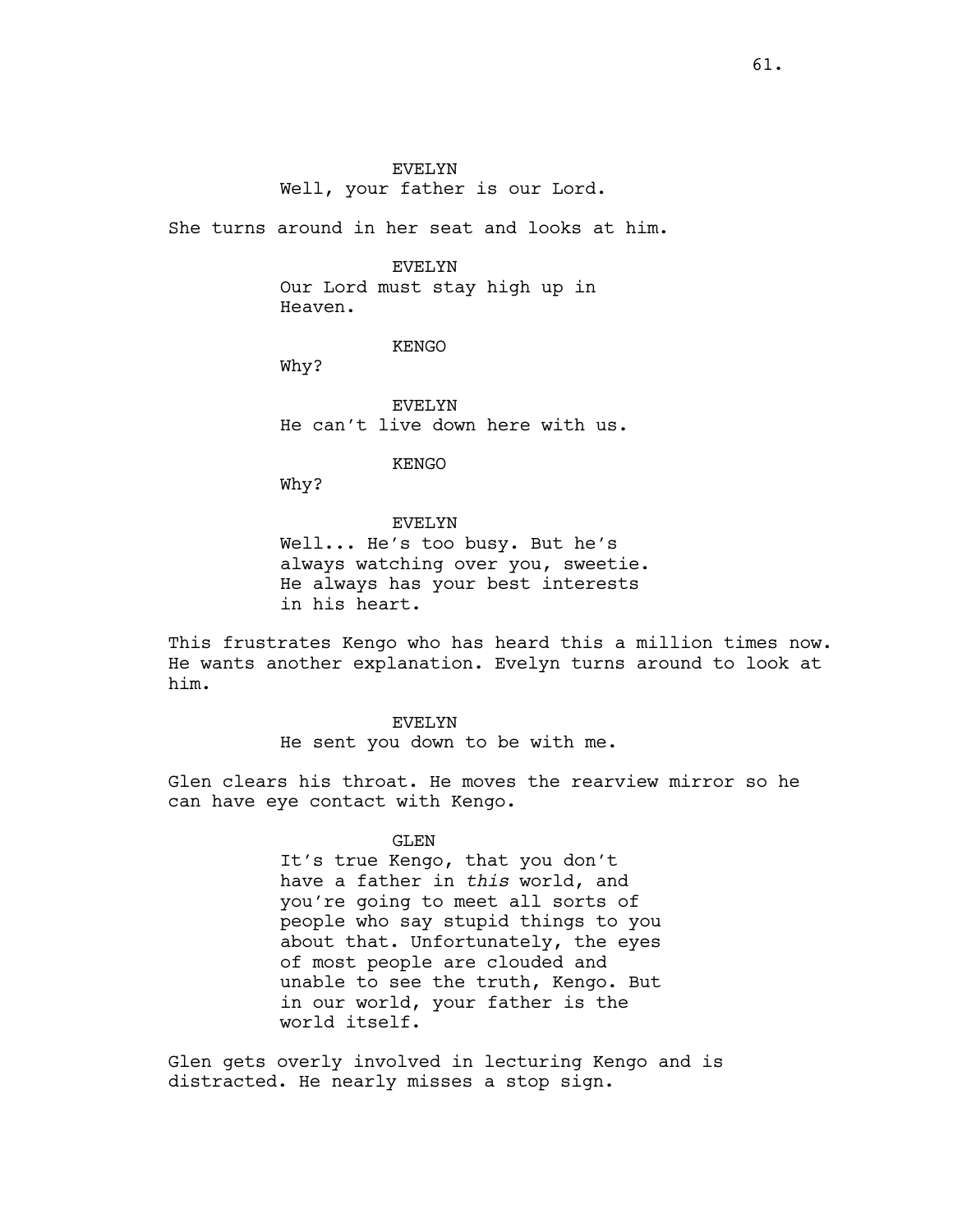Evelyn grabs his arm.

#### EVELYN

Look out!

Glen stops quickly and they all jerk forward. After a brief pause Glen gains his composer. He starts to drive again.

GLEN

You are fortunate to live in the embrace of His love. You must be proud of that and live a life that is good and true.

Kengo thinks about this.

KENGO

Yeah, I know. But God belongs to everybody doesn't he? Fathers are different though. Everybody has a different one. Right?

GLEN

Listen, little man. Someday our Lord, your father, will reveal himself to you as yours and yours alone. You will meet Him where you least expect it. But if you begin to doubt or abandon your faith, He may be so disappointed that He never shows Himself to you.

Kengo sighs in frustration.

KENGO I know where babies come from.

Glen swerves a little.

KENGO And I know how they are made... *Evelyn*.

EVELYN (embarrassed) This is not something we are going to talk about now.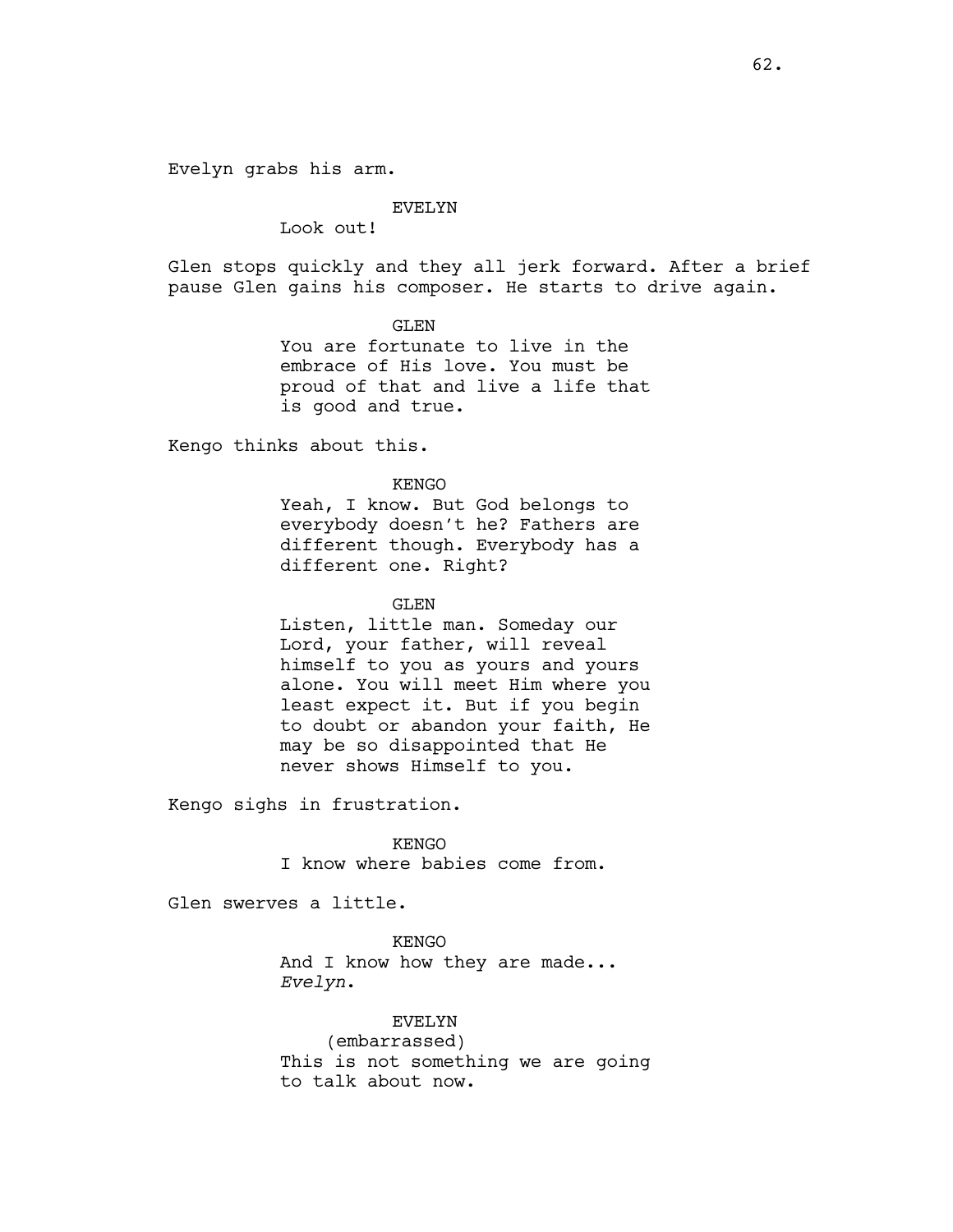Evelyn mover the rearview mirror so she can see herself. She nervously puts on her lipstick. Glen looks over at her watching.

> EVELYN (quietly, not looking at him) Glen. You should watch the road.

She puts her lipstick away. Her lips are perfect. She turns around back to Kengo

> EVELYN But you can talk to your dad by praying to him.

> > CUT TO:

# **EXT. BASEBALL DIAMOND - DAY (CONTINUED FLASHBACK)**

A prison-like elementary school looms in the background. It's the middle of a baseball game.

Young Kengo is way outfield.

The ten-year-old PITCHER pitches the ball and the batter hits it. The ball goes flying through the air. It's surprising a little kid could hit a ball so high.

The ball is heading right to Kengo.

LITTLE KID PITCHER Oh shit! It's going toward Kengo.

All the players in the outfield run toward Kengo, hoping to get to him before the ball does, but it's clear that it's not going to happen unless these kids can fly.

# **KENGO'S POV:**

The ball is very high, but fast coming right toward him.

# **SLOW MOTION:**

High on the field, we float down toward Kengo. His baseball mitt is wide open and he has a look of horror on his face.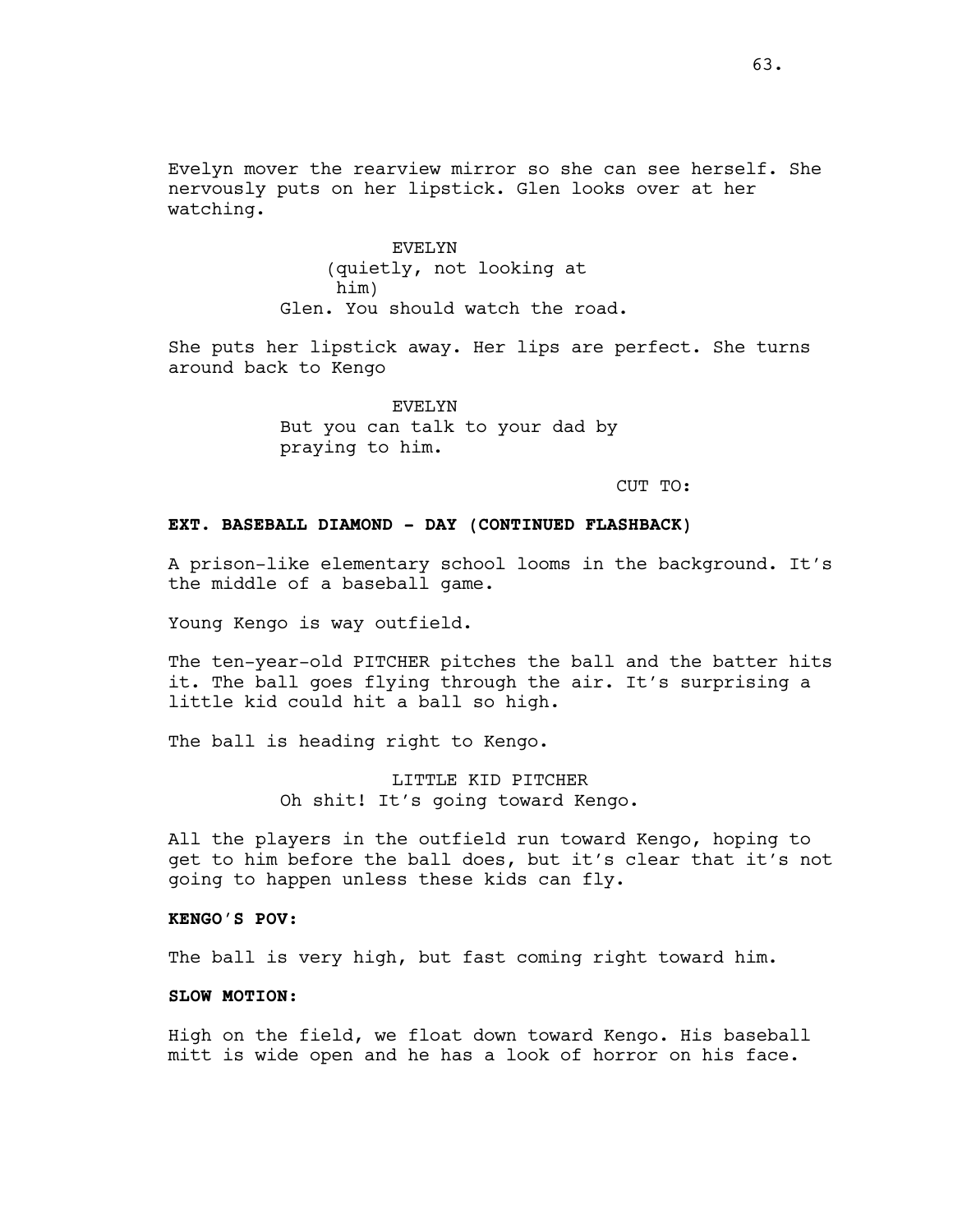KENGO Please God... Dad, let me catch this ball. Please...

Kengo concentrates really hard.

Kids run toward him.

The ball is getting closer.

Kengo closes his eyes and leans back, face pointed to the sky.

# KENGO (under his breath, with fast fervor) Please Dad. Prove to me that I'm your son and that you can see me and since you didn't ever teach me how to catch you can make it up to me now by letting me...

The ball flies by him and Kengo falls over backwards trying to catch it. The ball bounces on the manicured grass a few feet behind him.

People boo and groan.

KID  $(0.5.)$ Idiot! Open your eyes.

ANOTHER KID  $(0.5)$ His eyes can't open very wide.

Other kids laugh.

Kengo opens his eyes and lies there looking up at the sky.

**THE SKY**

It's cloudless, dirty blue and vacant.

**BACK TO PRESENT:**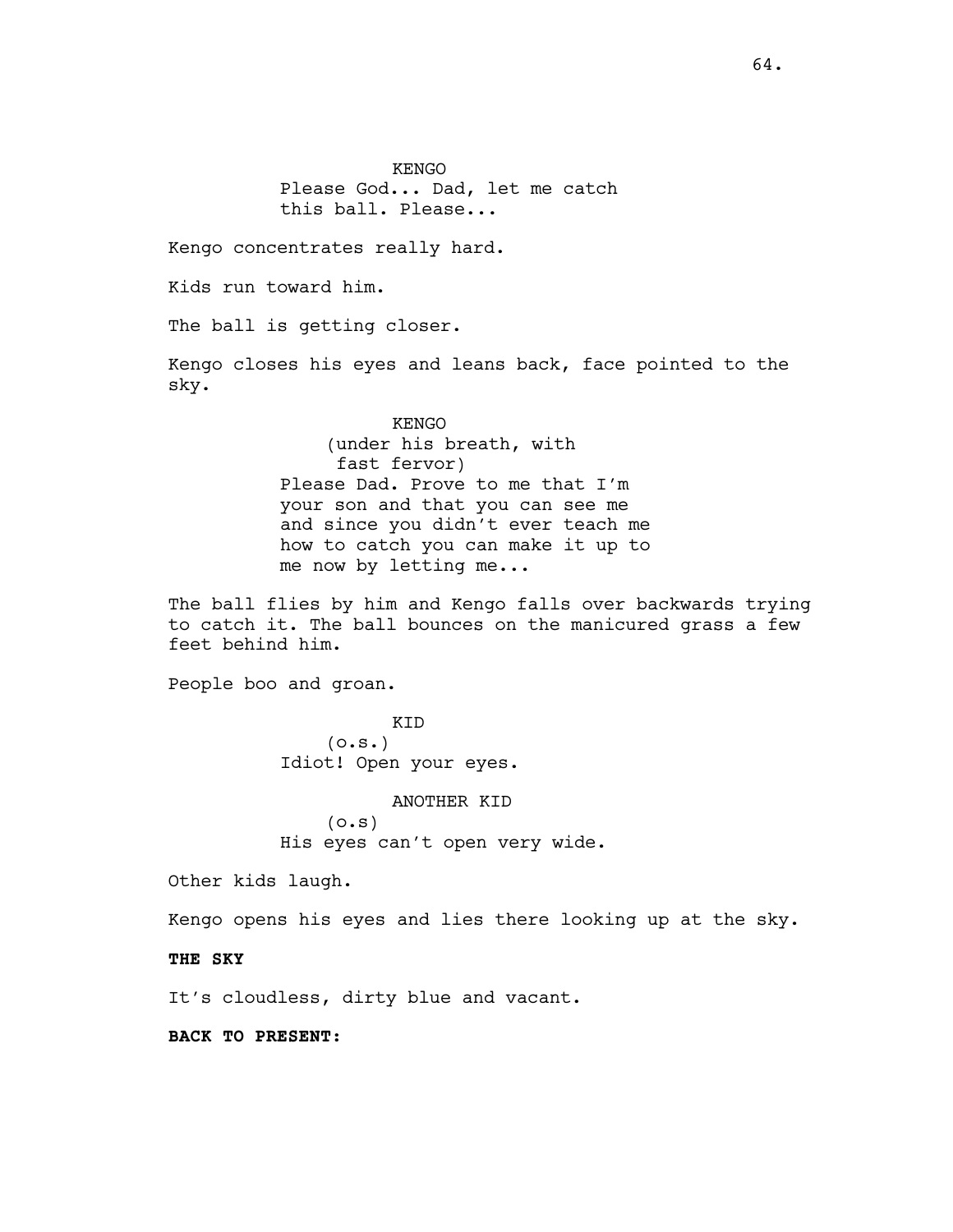#### **INT. SUBWAY - AFTERNOON**

Kengo shakes off the memory and looks over at the man.

The man is nodding off. On his lap is a very old medical text book. It's open to a diagram of the human reproductive organs. A woman next to him glances at it, then quickly looks away.

Kengo looks at the seat across from him. A WHITE KID, about 15, sitting there now.

ON THE KID:

He's dressed in baggy clothes; sweats, a Lakers jersey, gold chains, and tucked into his waistband, barely visible above the elastic of his sweats... the butt of a gun.

The kid notices that Kengo is looking at the gun. He pulls up his shirt a bit higher making sure Kengo gets a good look at the gun then pulls his shirt back over it. He raises his eyebrows at Kengo, like he's saying, "*What? You got a problem with something?"*

Kengo quickly looks away.

## **INT. SANDRA'S CAR - LATE AFTERNOON**

Sandra drives up to the front of Kengo's building. She is wearing his red hat. She honks a few times. It's a "code honk". She leans over across the passenger seat and looks up.

Nothing.

#### SANDRA

Fucker.

Sandra starts to cry. A car behind her honks. She drives on.

## **INT. SUBWAY - AFTERNOON**

The train comes into the next stop, the man stands up and walks toward the door.

The train slows down.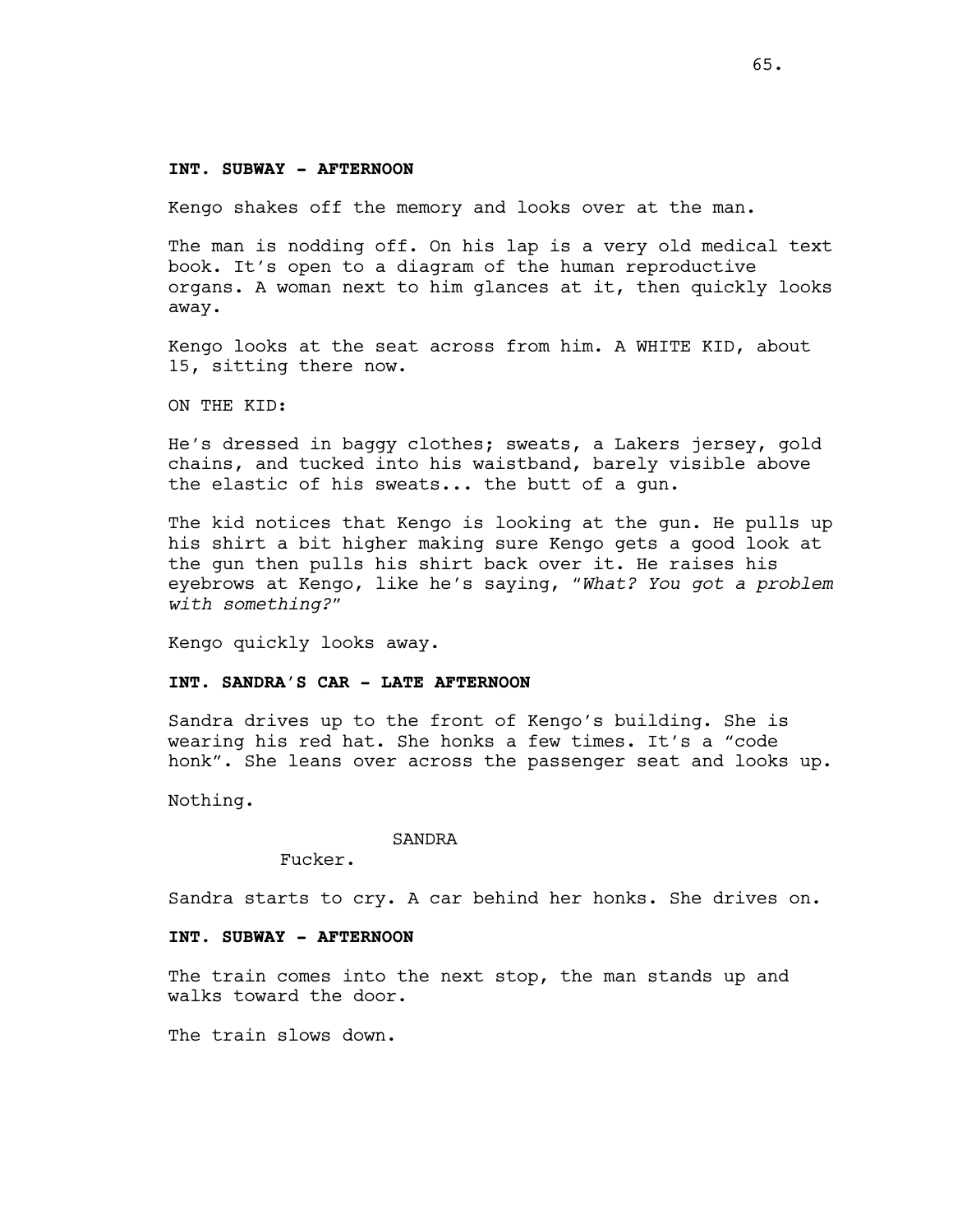The doors open and the man gets off. Kengo jumps up and follows. The kid with the gun stays on the train.

# **EXT. SUBWAY PLATFORM - LATE AFTERNOON**

Kengo follows him up the escalators toward the natural light of...

# **EXT. THE STREET - LATE AFTERNOON**

The man, with Kengo close behind, emerge into the hazy late afternoon sunlight of the San Fernando Valley.

The man crosses the street and waits at a bus stop. Kengo walks over and waits too. He's less worried about being caught now, so he stands pretty close.

The man looks at Kengo. Kengo can feel the man's eyes on him. With great courage Kengo turns to meet the man's eyes.

Time seems to stop. Kengo's heart is in his throat, his ears buzz, he can't breath.

The man gives Kengo a barely imperception nod and the faintest smile or does he?

Kengo opens his mouth as if to say something. A weird little song escapes.

## **EXT. PARADISE APARTMENTS OFFICE - LATE AFTERNOON**

Glen is standing on the sidewalk in front of the office. He looks his watch and then walks back in.

Sandra pulls up in her Volvo. It makes a lot of noise and belches smoke.

Sandra turns off the ignition and gets out. She is wearing Kengo's red hat.

Just as Sandra gets to the front door, Glen walks back out onto the sidewalk.

Sandra takes Kengo's hat off and walks up to Glen.

They talk but we don't hear what they're saying.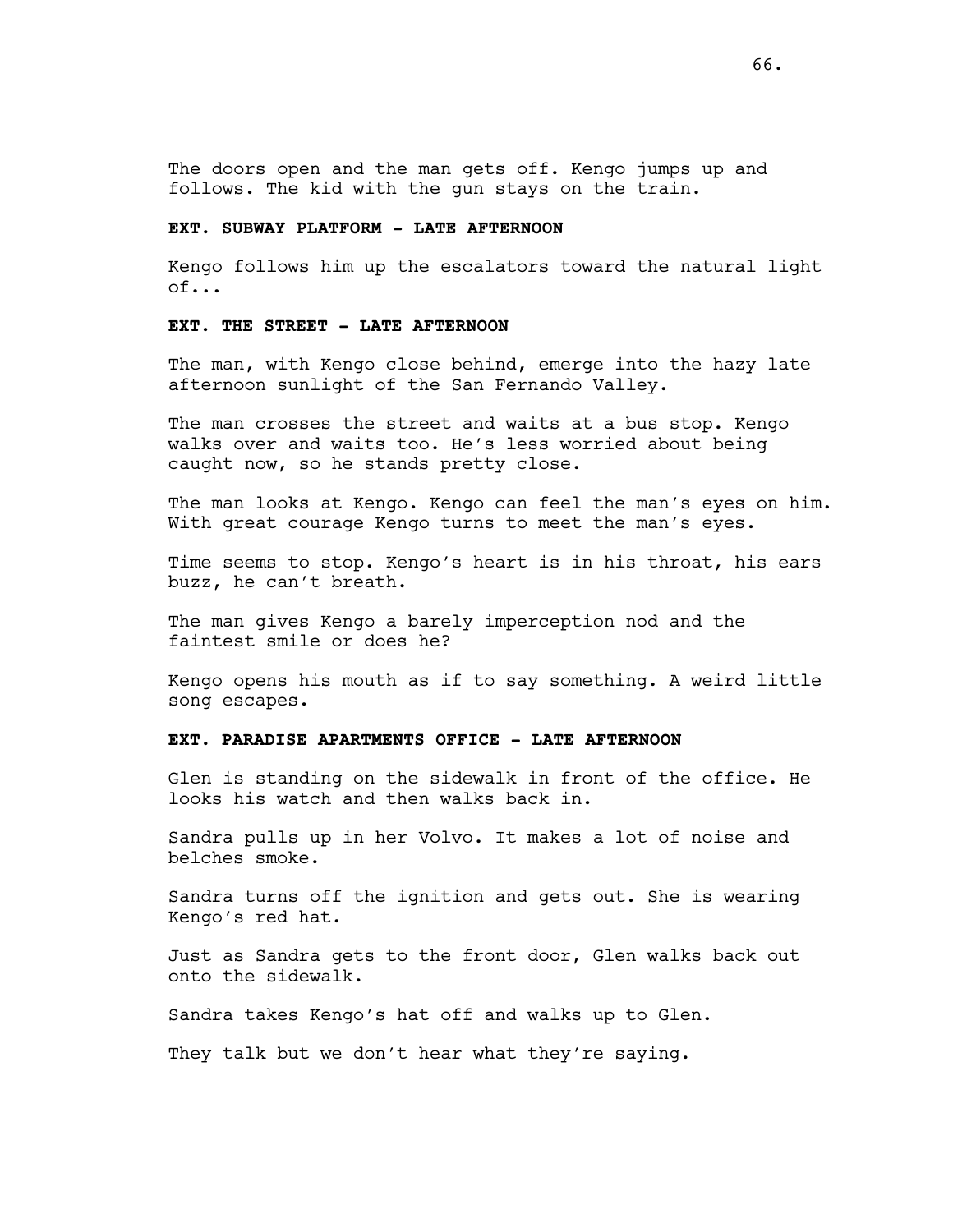Glen can tell Sandra is upset. He walks her into the office.

# **INT. BUS - LATE AFTERNOON**

The bus isn't crowded either. Kengo sits up front across from the man.

Kengo looks at the man's hands and then looks down at his own.

The bus stops at the next stop and more people get off.

A very OLD WOMAN gets on. She is having a hard time walking. She stands directly in front of the man.

As the bus lurches froward, the old woman almost falls. The man looks back down at his paper.

Kengo can't believe how inconsiderate he is. He is profoundly disappointed.

> KENGO (to the old woman) Ma'am!? Excuse me, Ma'am?!

The old woman looks over at Kengo.

KENGO Please. Sit here.

He gets up and helps the woman over to his seat. She sits.

OLD WOMAN Thank you very much. It's so hard for me to get to the back of the bus.

She smiles at Kengo.

OLD WOMAN You're such a handsome gentleman.

Kengo smiles.

OLD WOMAN You must have lovely parents.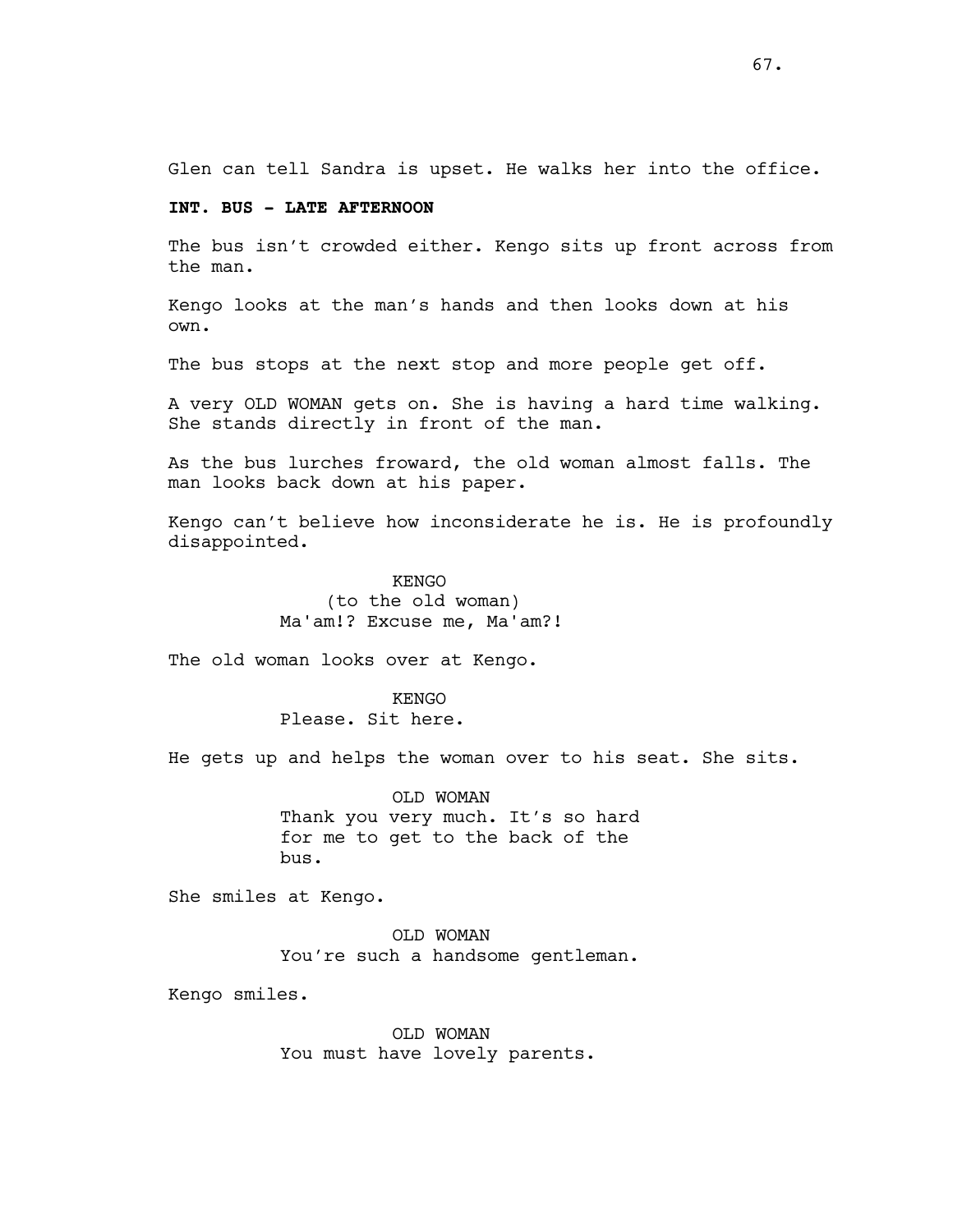Kengo smiles. He looks over to the man who continues to read.

OLD WOMAN What is your name?

KENGO

Kengo.

OLD WOMAN Oh that's a Japanese name! Are *you...* Japanese?

KENGO No. I'm American.

OLD WOMAN But where are you from originally?

KENGO Here. I'm American. I was born here.

OLD WOMAN But... you're Japanese?

KENGO No, I'm Chinese. I'm a Chinese American. With a Japanese name.

OLD WOMAN That is very American. I'm Polish. We don't have a Polish town but you have a Little Tokyo and a Chinatown. Do you live there?

KENGO No, I live in K-Town.

The old woman cocks her head and gives him a puzzled look.

KENGO

Korea Town.

OLD WOMAN

Oh, how confusing.

Kengo sort of fake laughs, humoring her.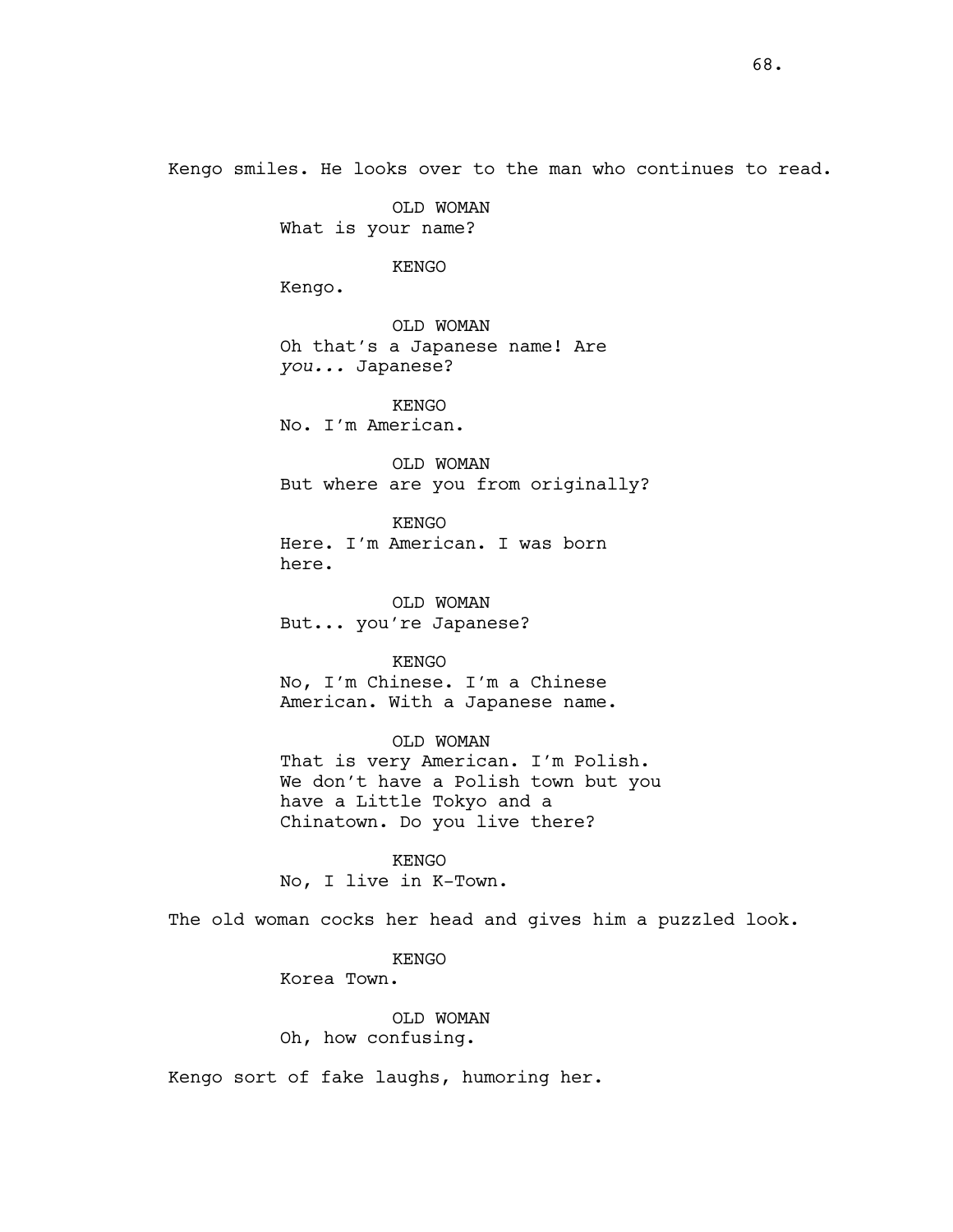His cell phone rings. This panics him. He grabs it and looks at it. It say's *Work*.

> KENGO (under his breath) Shit!

He answers his phone.

KENGO (quiet) Hello? Glen?

He panics.

KENGO

Sandra?!

Everyone on the bus looks at him because Kengo just yelped her name.

Even the man looks up from his paper for a moment.

Kengo and the man make eye for a brief second.

The man looks back at his reading.

KENGO (quieter) I'm really sorry. I can't believe what's happening...

His phone starts to beep, obnoxiously. He looks at it.

KENGO Oh, fuck, Sandra my battery is dying. I'm okay but something really...

His phone dies. He closes it and put it away. The Old Woman laughs. Kengo looks down at her. She is asleep but once in a while, she laughs and smiles. The bus pulls onto the freeway. It looks like it's going somewhere far.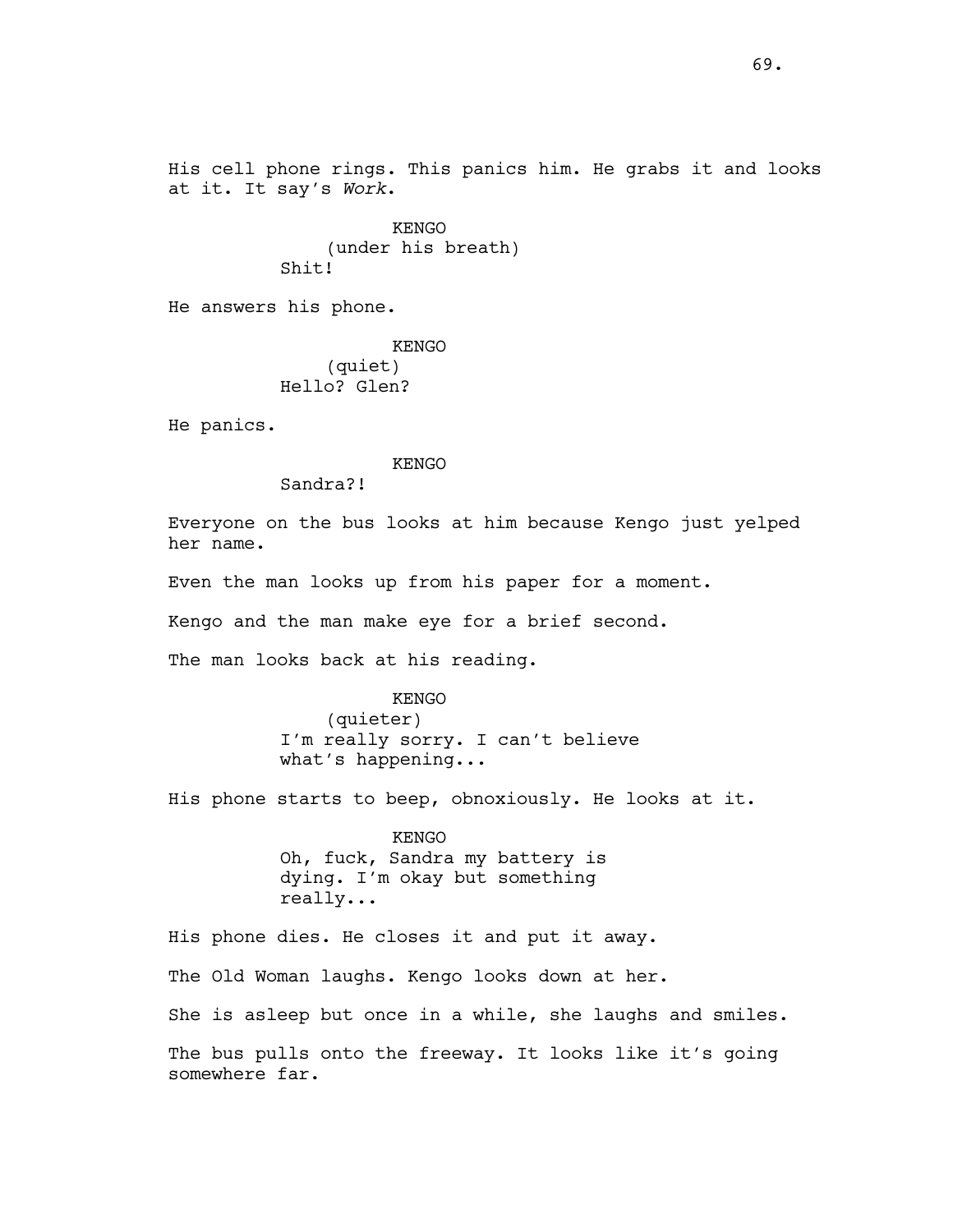Kengo puts his iPod on. He scrolls though some music searching for something that seems appropriately weighty enough for this situation.

As he searches for the right music he watches the man, looking for a song that fits his vibe.

He tries several different songs but everything seems trivial. Then suddenly he finds something. It's strange and haunting. It could be the man's theme song.

*Note: Arvo Part (something from LITANY), Brian Eno and Harold Budd (something from THE PEARL) would all have pieces that would be great here.*

# **INT. PARADISE APARTMENTS OFFICE - DAY**

Sandra slams down Glen's office phone.

SANDRA (frustrated) Nothing!

She paces. Glen stands by the counter watching patiently.

SANDRA Sometimes I want to just... split.

She looks over at him.

SANDRA I feel like running away. Vanishing. *Then* maybe he would...

She runs out of words. She starts to cry.

SANDRA I'm sorry. God, I'm being such a stupid... *girl*.

Glen grabs two small folding chairs from behind the counter and a box of tissues. He unfolds them.

> GLEN (gently) Sit.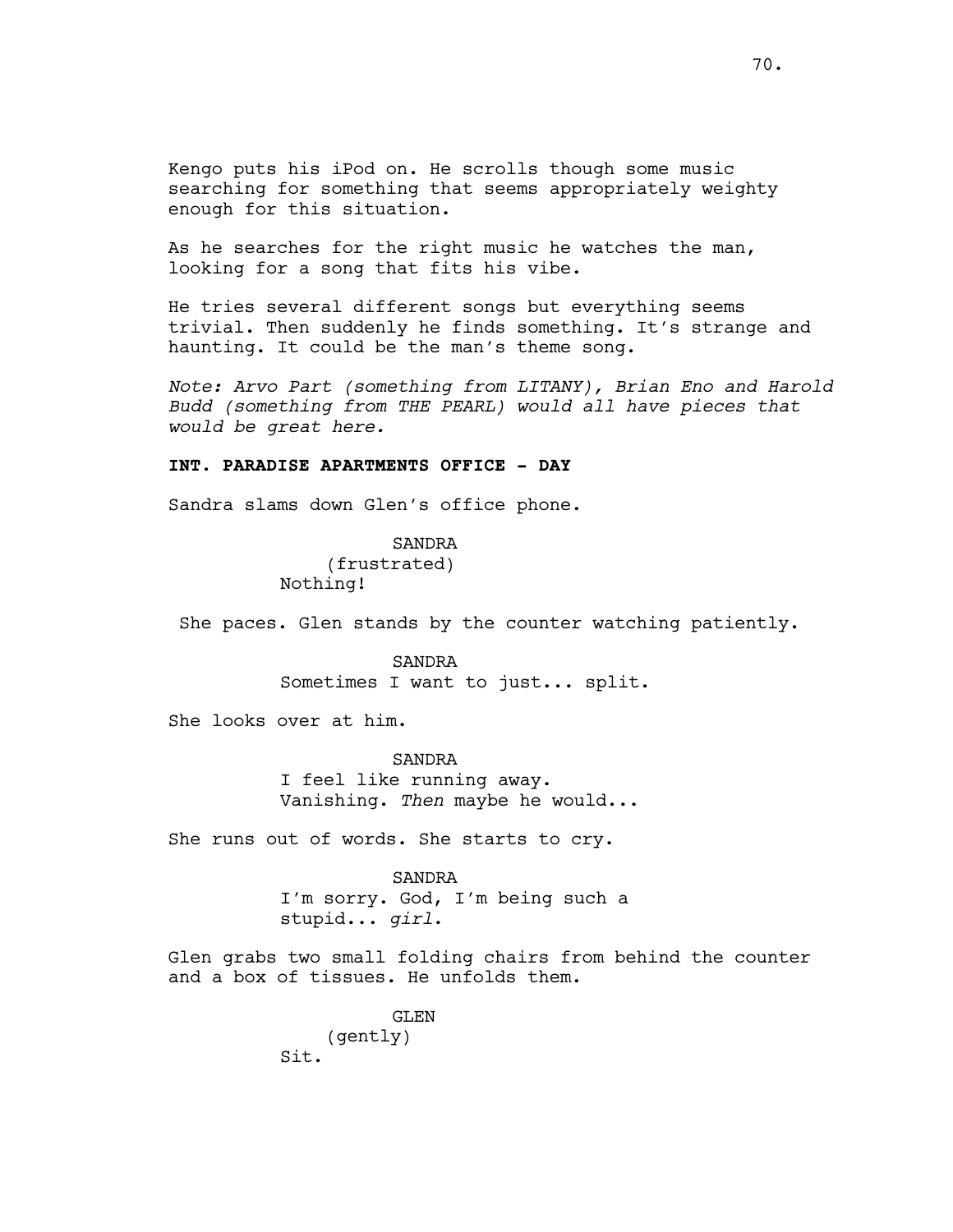Glen waits for Sandra to sit before he does. She grabs a few tissues as Glen holds the box.

## SANDRA

(through her tears) I would go to Mongolia on a trek. That's one of the few places that hasn't been totally... raped by western civilization.

Glen smiles. He just listens.

## SANDRA

I could go live with the fucking nomads. They heard across these beautiful meadows that go on forever.

She starts to cry even harder.

SANDRA They have these round tents and they all just share the same room...

Glen moves a little closer to her and takes her in his arms. She calms down. Glen sits back and takes her hand and pats it.

> SANDRA (calming) I'm sorry I said fucking. I'm have a mouth like a garbage can.

Glen laughs. Sandra does too.

SANDRA I've never seen you laugh.

GLEN

That was the first time.

She laughs a little more. Sandra looks at him like he is a whole new person.

> SANDRA Why is he such a....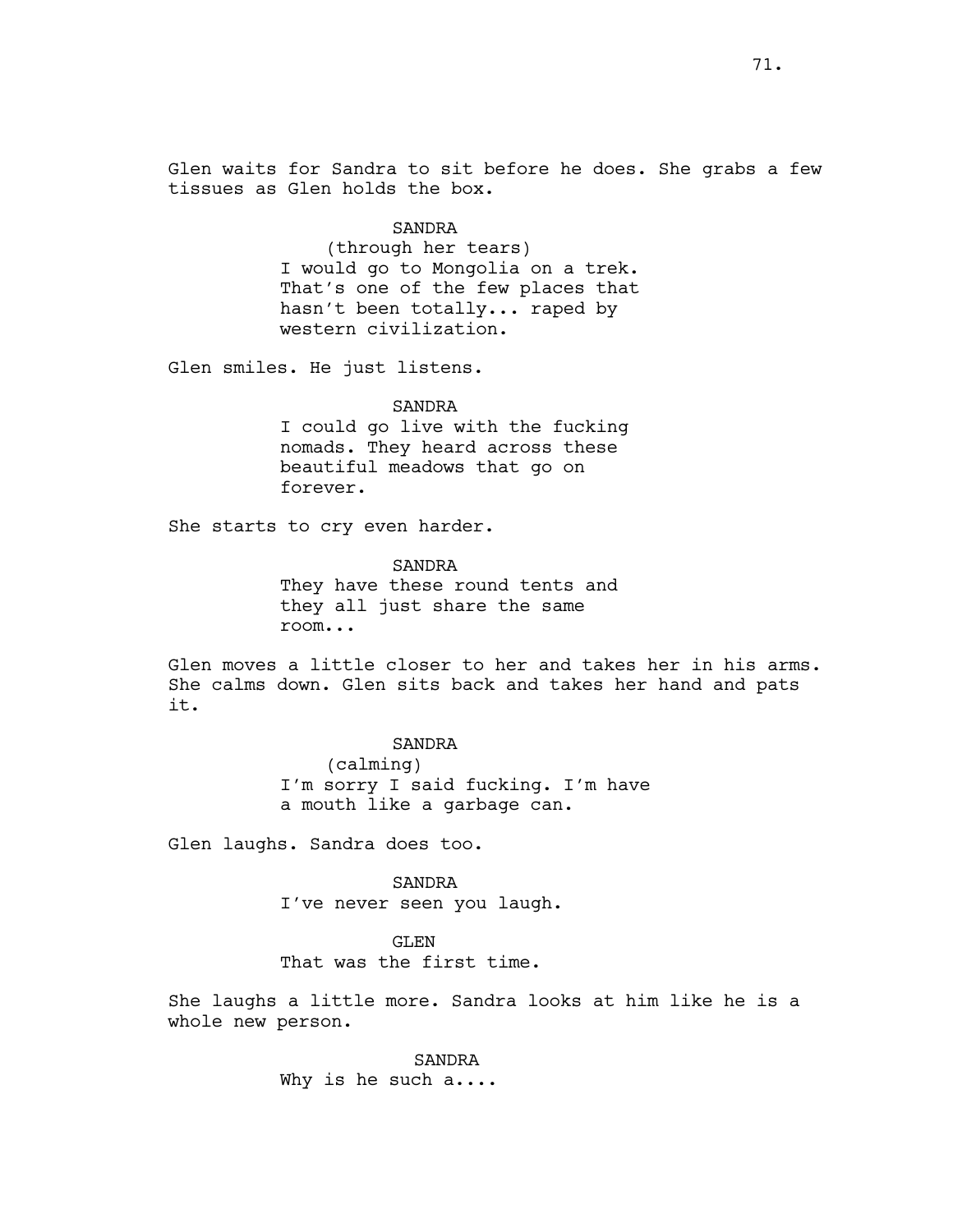GLEN

Weirdo?

SANDRA Exactly. Totally.

GLEN Well. It's very difficult to let people be who they are without letting our expectations of them get in the way.

### SANDRA

I'm not trying to change him. I just want him to be more...

She stops, realizing what she is saying. Glen smiles.

GLEN Remember why you love him and why you first realized that you did.

Sandra looks off remembering something specific.

GLEN You fell in love with him because he's... *a weirdo.* 

Sandra laughs.

GLEN All of the different parts of him make him who he is. Right now, he needs all these parts to be... Kengo. Even when some of him makes us crazy. They all fit together.

Sandra nods.

GLEN You two fit together.

Glen's eyes tear up. Sandra see how sad he suddenly is. She takes his hand and gives it a kiss.

> SANDRA You're a weirdo too.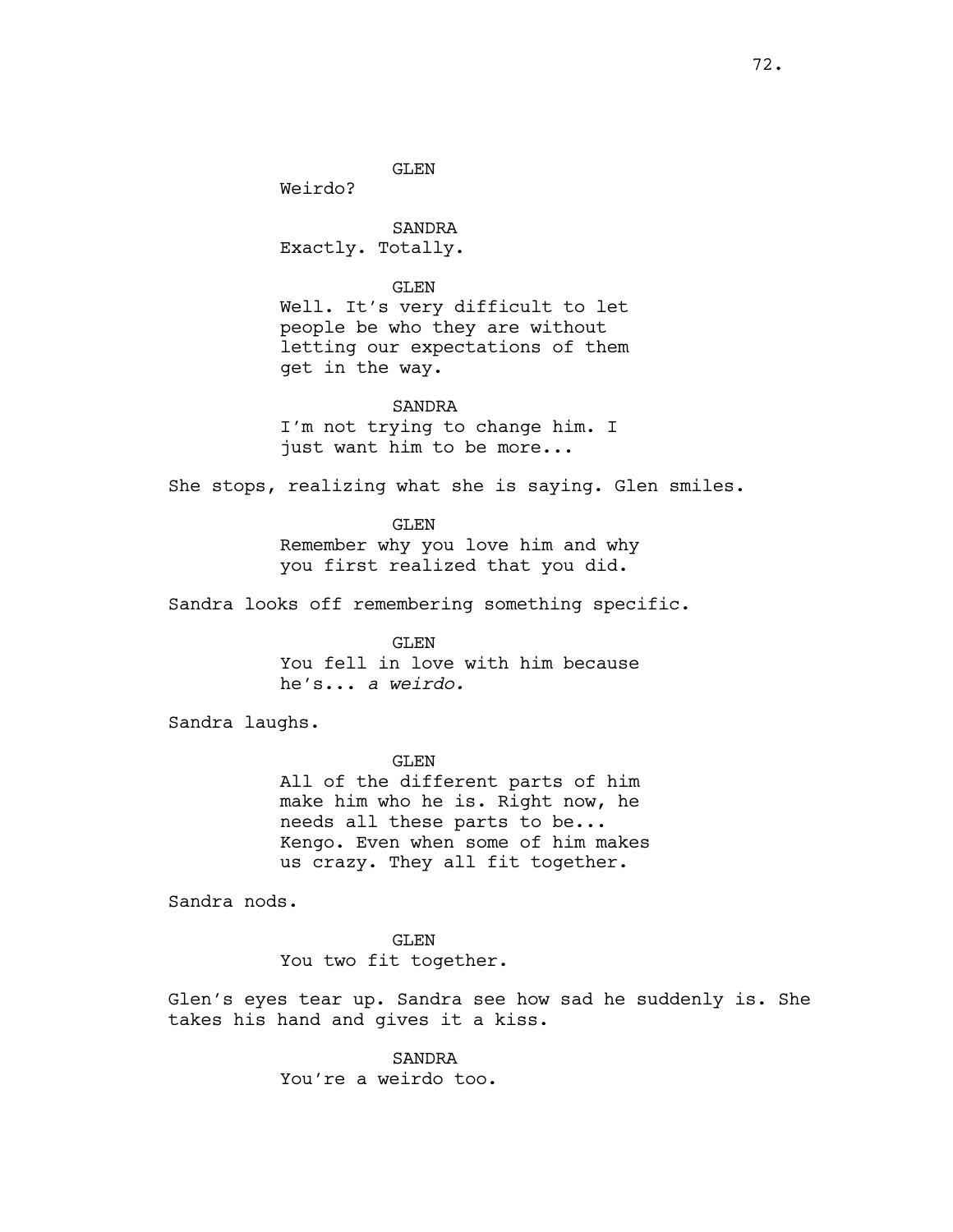#### **INT. BUS - LATE AFTERNOON**

Kengo steals looks at the man. His hands, shoes, parts of his face, mouth...

The man takes some pills out of his pocket. He tosses a pill into the back of his throat and swallows it dry.

Kengo swallows in unison. He looks out the window seeing:

#### **EXT. FREEWAY - LATE AFTERNOON (KENGO'S POV)**

A station wagon carries a family. A MAN drives while his WIFE is turned around in her seat yelling at her SON in the back seat.

The little boy is crying.

**FLASH BACK - A THREE (3) YEARS EARLIER**

**INT. KENGO'S ROOM - VERY EARLY MORNING**

Kengo's room is similar but the objects in the room are different - those of a younger boy. He is in his mid-teens here.

Kengo sleeps. Suddenly the room starts to shake violently. It's an earthquake. A large one.

Kengo bolts upright in bed and watches the room shake. Some of his things fall off the shelves.

From the other room we hear Evelyn scream.

Evelyn comes flying into the room nearly ripping Kengo's door off its hinges in terror. She's wearing only her panties.

> KENGO It's okay! It's okay! It's just an earthquake.

Evelyn flies across the room and lands in bed with Kengo. She grabs onto him like he's a life raft.

> EVELYN (screaming) It's the big one! This is it.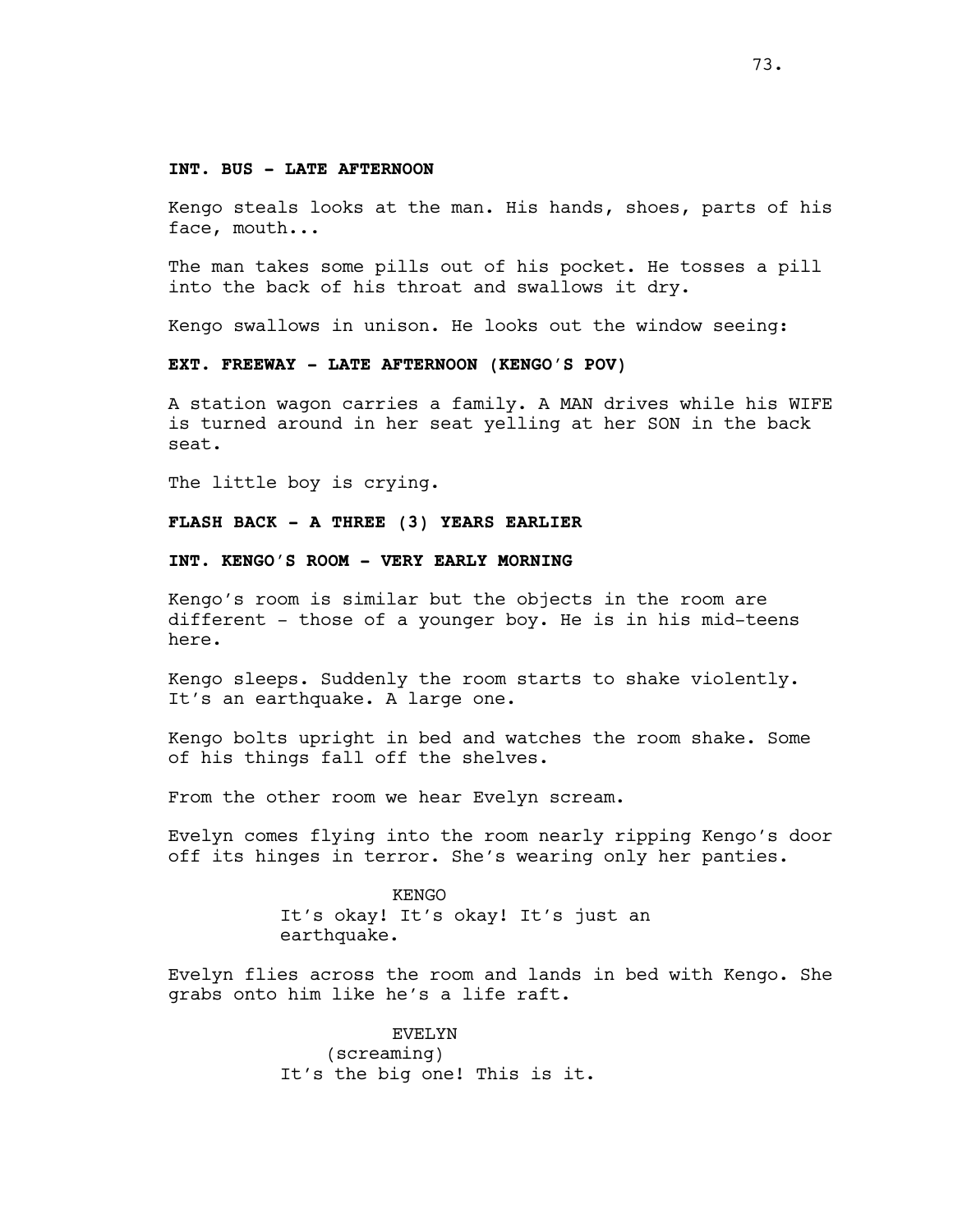The shaking stops but Evelyn won't let go of Kengo. Her breasts are squashed against him.

Car alarms are going off.

Kengo's room is a wreck (more then usual). Most of the things that were on the shelve are on the floor.

> KENGO I don't think that was *the* big one, but it was *a big one*.

Kengo sits up and the bed moves. Evelyn think it's another earthquake.

> EVELYN Oh my God!

KENGO Mom, it's okay. That was me.

He hugs her, comforting her.

KENGO Next time we should stand in the door jam. That's what you're supposed to do. It's the strongest part of the building.

Evelyn is crying.

EVELYN I know people are hurt. People have died. I know it.

Kengo tries to comfort her.

KENGO

We're okay.

#### **EXT STREET - MORNING**

Evelyn, in a rather revealing and frayed nightgown, and Kengo stand in front of their building.

Car alarms are still going off.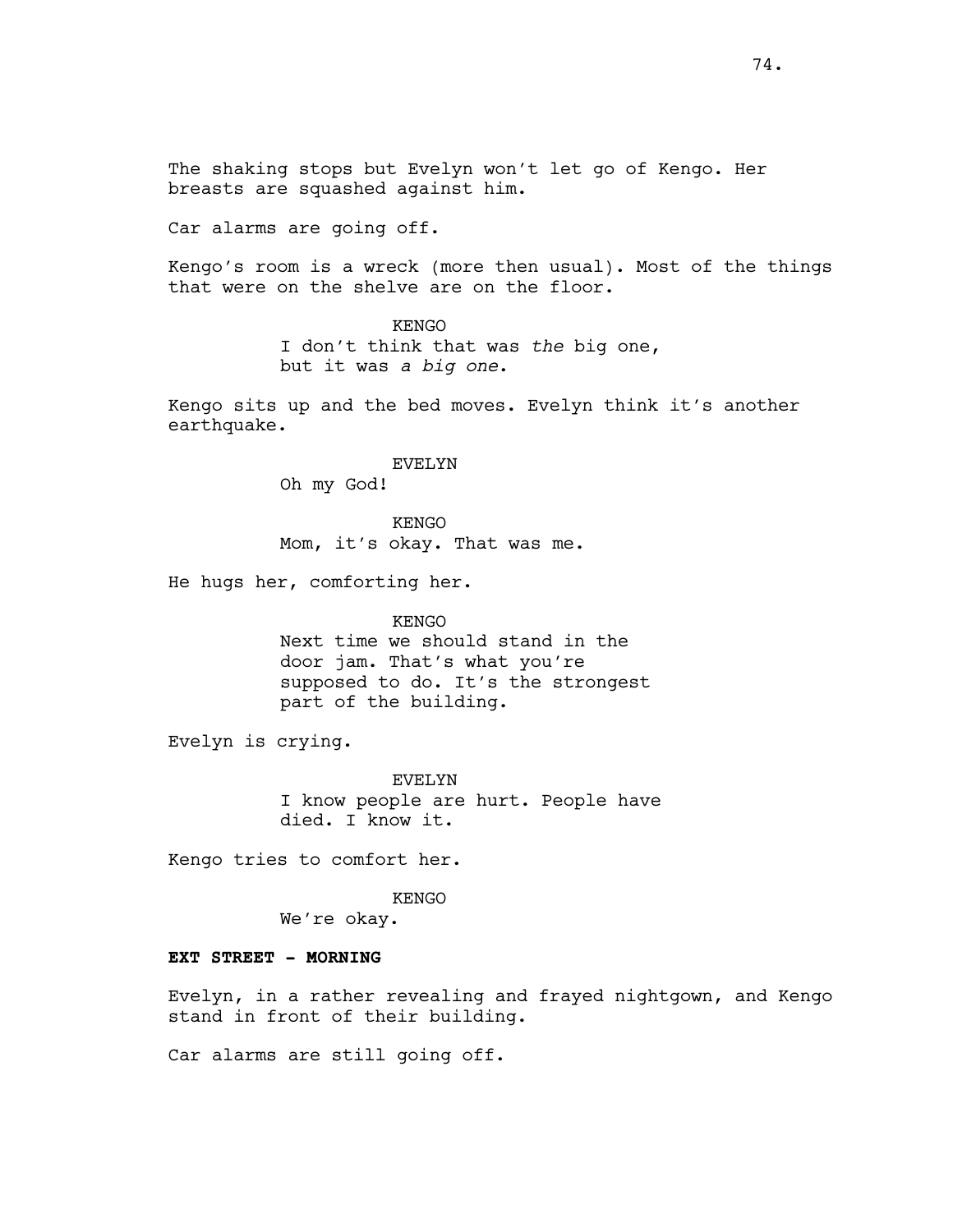Kengo takes photos of a fallen street lamp that's shattered on an SUV.

Other people from the building are on the sidewalk too, and across the street.

Kengo puts his arm around Evelyn to comfort her.

An OLD WOMAN from their building gives them a dirty look, obviously appalled by, what she deems their inappropriate intimacy.

Kengo sticks his tongue out at her and wiggles it obscenely.

The old woman couldn't be more horrified.

KENGO Come on, let's go back inside. The building's fine.

The traumatized old woman watches them retreat back into the building.

### **INT. KITCHEN - MORNING**

Kengo paces as he dials the phone that's tethered to the kitchen wall.

He gets a busy signal and dials again. It's busy.

KENGO (under his breath) Shit!

The electricity buzzes back on and several lights come on.

# **INT. LIVING ROOM - MORNING**

Evelyn sits on the couch very disheveled and scared, watching news about the earthquake on television. She has a blanket wrapped around her.

Kengo comes in from the kitchen carrying a tray of tea. He sits down next to her and hands her a cup.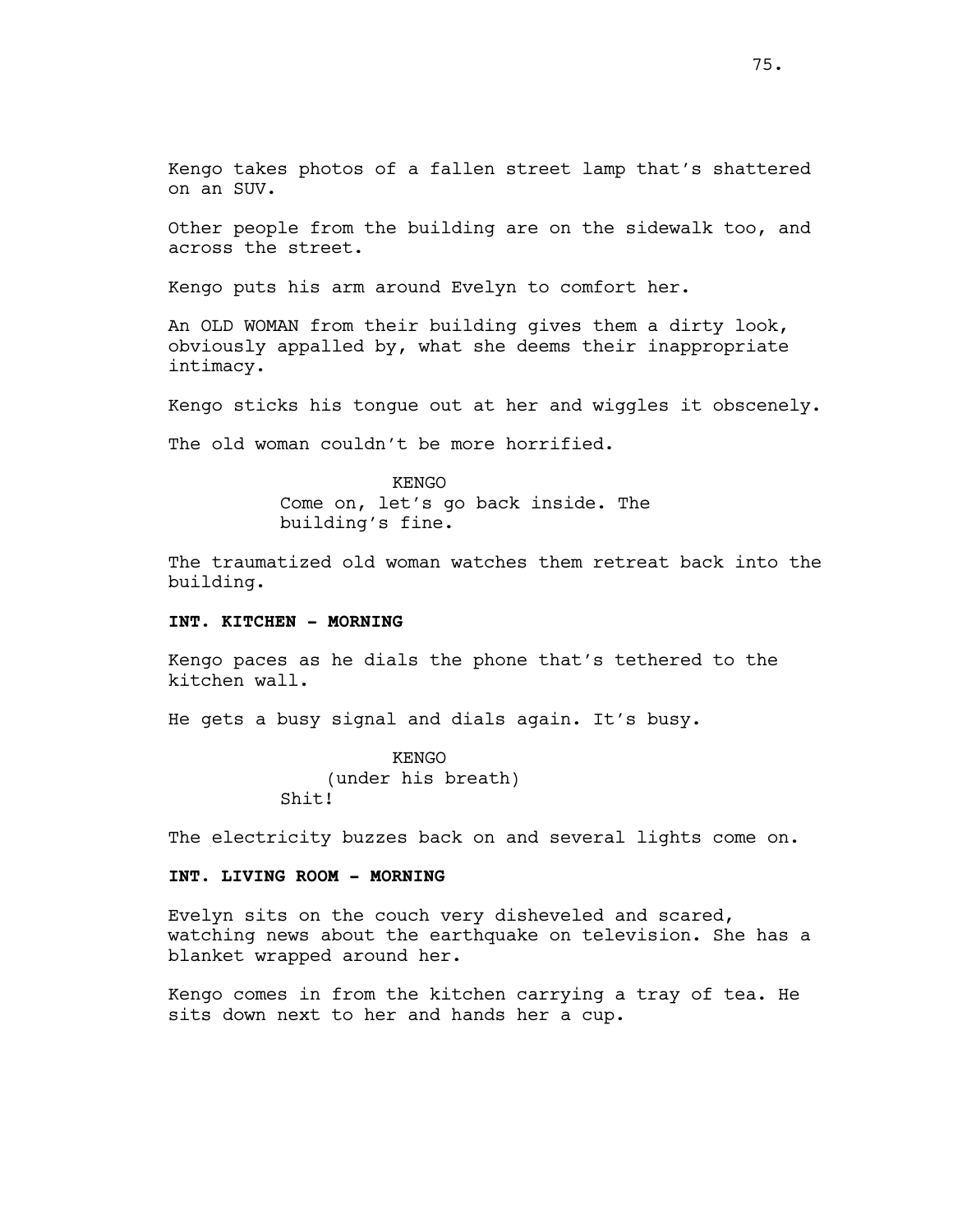KENGO I keep trying to call Sandra but it's busy.

Evelyn takes the tea and grabs Kengo's hand and holds on to it tightly.

> EVELYN I'm sure all the lines are tied up.

**ON THE TV:** footage of a fallen building and a stretcher being loaded onto an ambulance.

> EVELYN (bursting in to tears) Oh no! No!

Kengo rubs her back.

KENGO

It's okay.

EVELYN No. It's not okay. We have to do something. We have to help.

CUT TO:

# **INT. LIVING ROOM - DAY (CONTINUED FLASHBACK)**

Evelyn is on the phone organizing with her Church people.

EVELYN I'll pick you up. I've got some blankets here. What about canned foods? Non-perishables?

There's a pile of clothing and other items ready to be donated to victims.

Kengo carries a sleeping bag into the kitchen, adding it to the pile.

Evelyn hangs up and goes into a frenzy of activity preparing to go help the earthquake victims.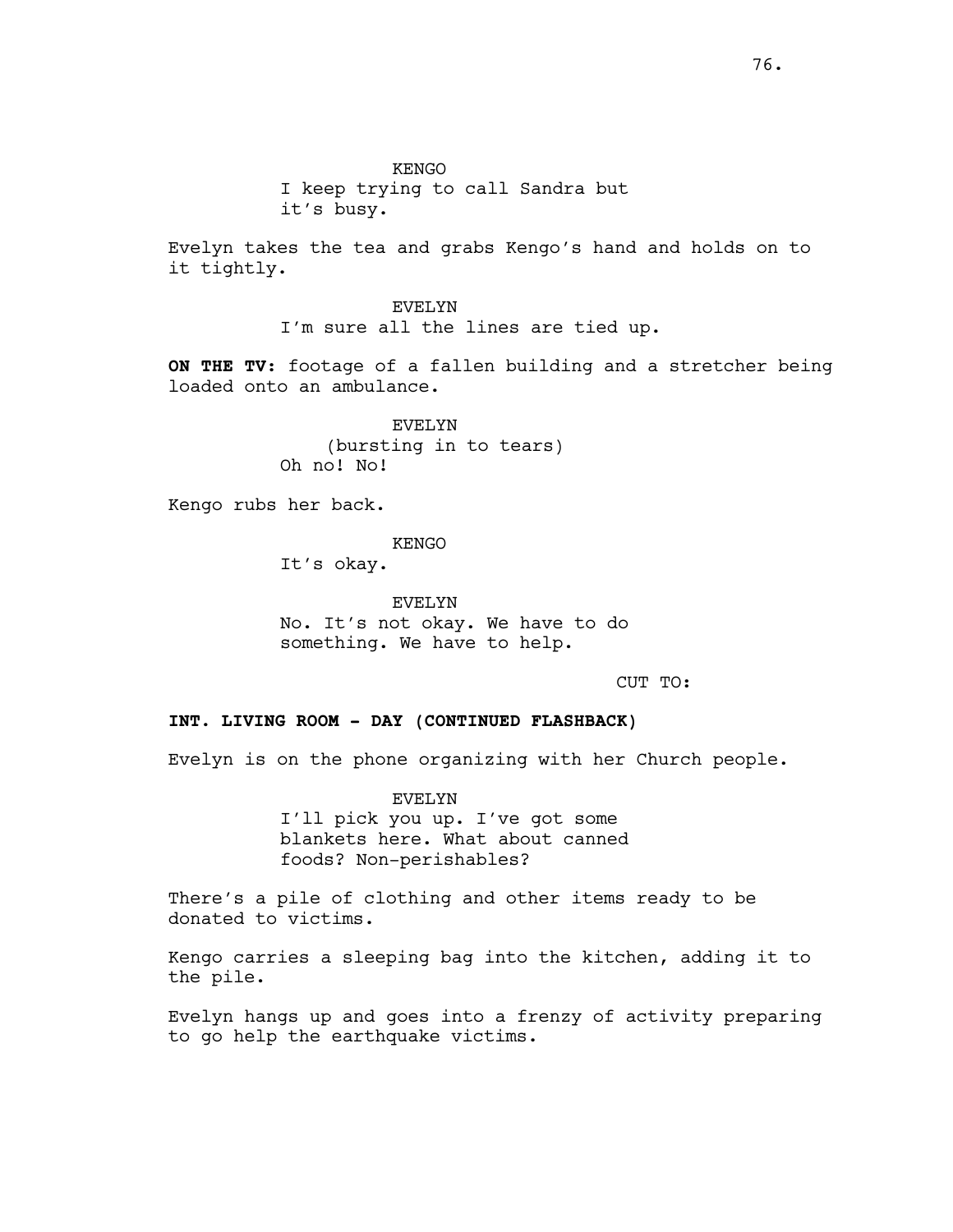EVELYN (emptying a cabinet of food) They're picking us up in half an hour.

KENGO (calm, strong) I'm not going.

#### EVELYN

What?

KENGO I'm not a believer, Mom. Not anymore.

Evelyn freezes her frantic gathering. He walks over to her and places his hands on her shoulders.

> KENGO I haven't been for a long time and I've felt like... I don't know... Today feels like a good time to tell you.

Evelyn sits down on the floor and puts her head in her hands.

KENGO I'm sorry mom. I love you but I don't believe in your... God. I'm not going to pretend like it anymore.

Evelyn starts to cry.

KENGO Come on Evelyn. Don't be a martyr.

She stands up walks to her room and closes the door.

# **INT. EVELYN 'S ROOM - DAY**

Evelyn lies on her bed and weeps. Kengo knocks on the door and then walks into the room. He sits down on her bed. He hands her a box of tissues. She takes them and blows her nose and rubs her eyes.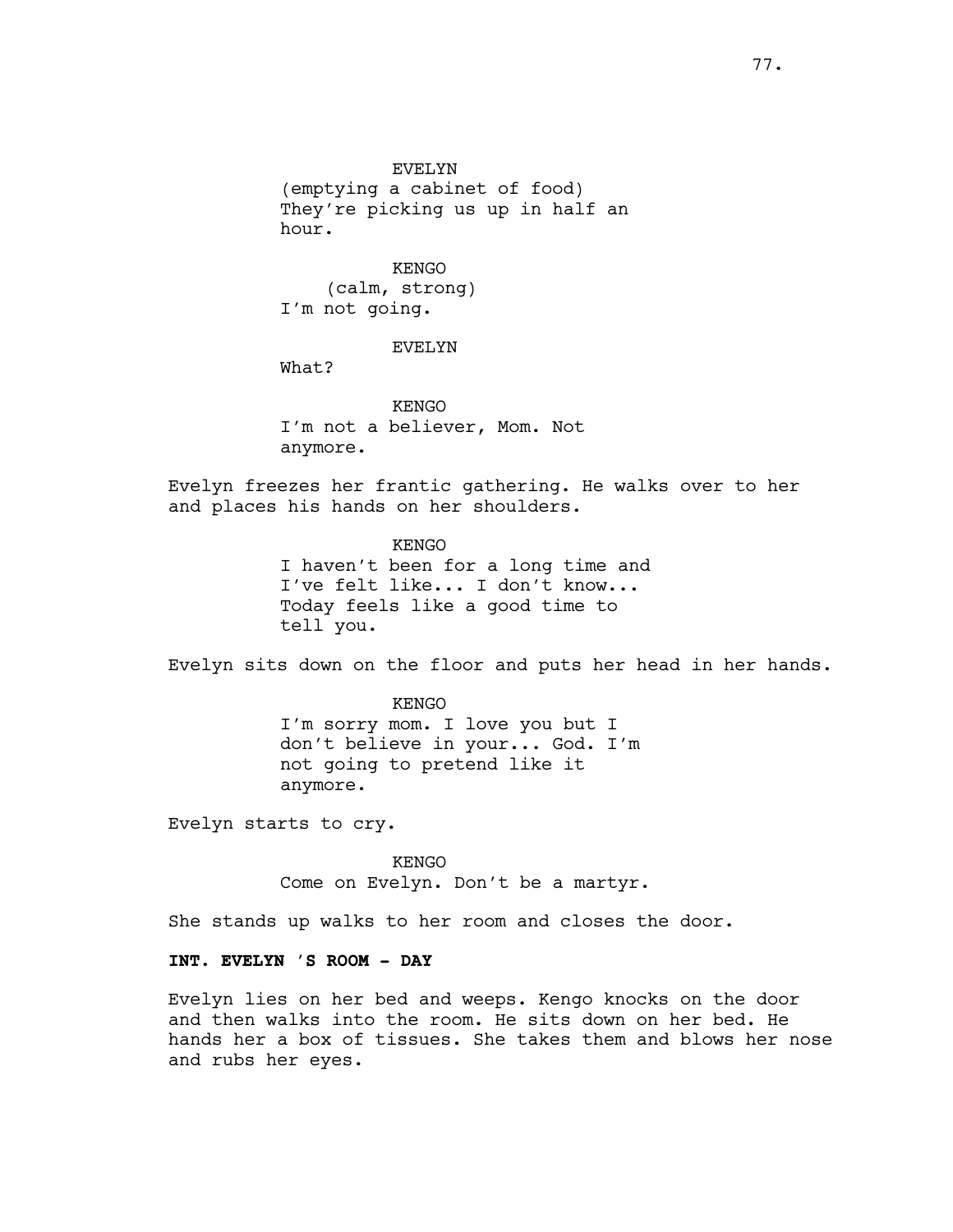EVELYN I can't take more than one earthquake per day.

# KENGO

*Evelyn*?

He makes sure he has her attention. This is serious.

KENGO I want you to tell me who my father was.

Evelyn takes a deep breath.

EVELYN (automatically) Your father is up...

KENGO (strong and firm) No Evelyn. The truth.

Evelyn hides her face under a pillow.

EVELYN (muffled, into the pillow) No.

Kengo grabs the pillow and pulls it off her. He throws it across the room the.

> KENGO (firm but calm) Enough Mom. Tell me. You can't hide this from me my whole life. I'll never be able to believe in anything if you do.

Evelyn is surprised by how self possessed her boy suddenly is. The earthquake has cracked the surface of him and a man is underneath.

# **INT. KITCHEN - MORNING (CONTINUED FLASHBACK)**

Kengo and Evelyn sit at the kitchen table looking at each other. They drink tea.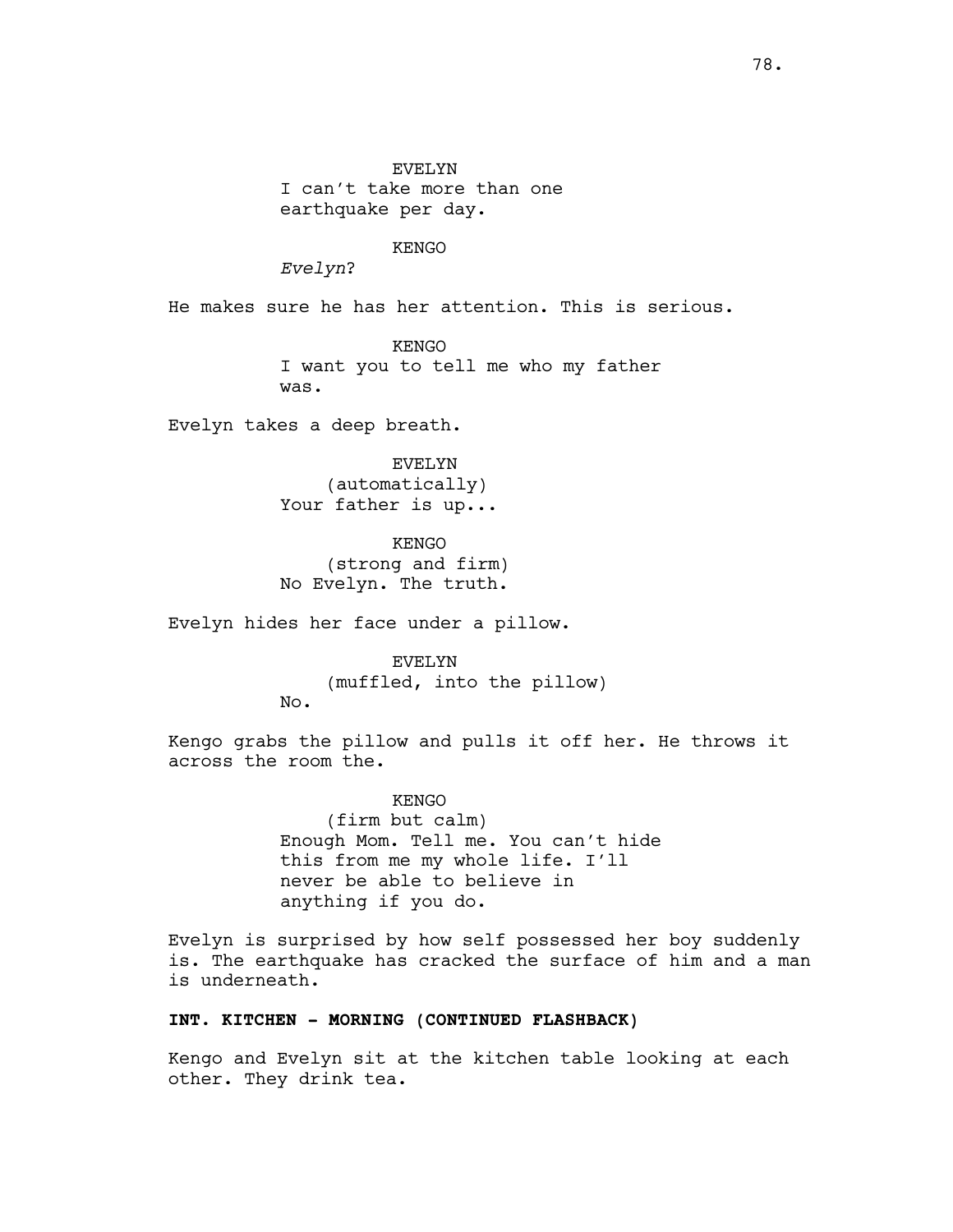Evelyn holds the army jacket we recognize as Kengo's, now. She carefully places it on the table like it's an egg. Kengo reaches for it but Evelyn holds her hand up stopping him.

Evelyn gets up and grabs a small box she keeps on the top of the refrigerator. She sits back down with it, takes a cigarette and a book of matches out and, lights it. She takes a big inhale and slowly exhales.

Kengo is a little shocked but he doesn't say anything.

Evelyn takes another big drag. She starts to say something but then stops, only smoke coming out of her mouth.

## KENGO

(frustrated) Come on *Evelyn*. Talk.

Evelyn takes another drag and exhales.

EVELYN (slow, finding the words) I was living in a deep... darkness in my teen years. My soul was in chaos. Like an underwater volcano.

She makes an elaborate gesture expressing what an underwater volcano might look like.

> EVELYN The true light was hidden behind dark clouds.

She adds dramatic sound effects.

Kengo rolls his eyes.

EVELYN No. Really, it's the truth. I used to have... disturbing thoughts.

She takes another drag of the cigarette.

KENGO What... 'disturbing thoughts'?

This is difficult to talk about with her son.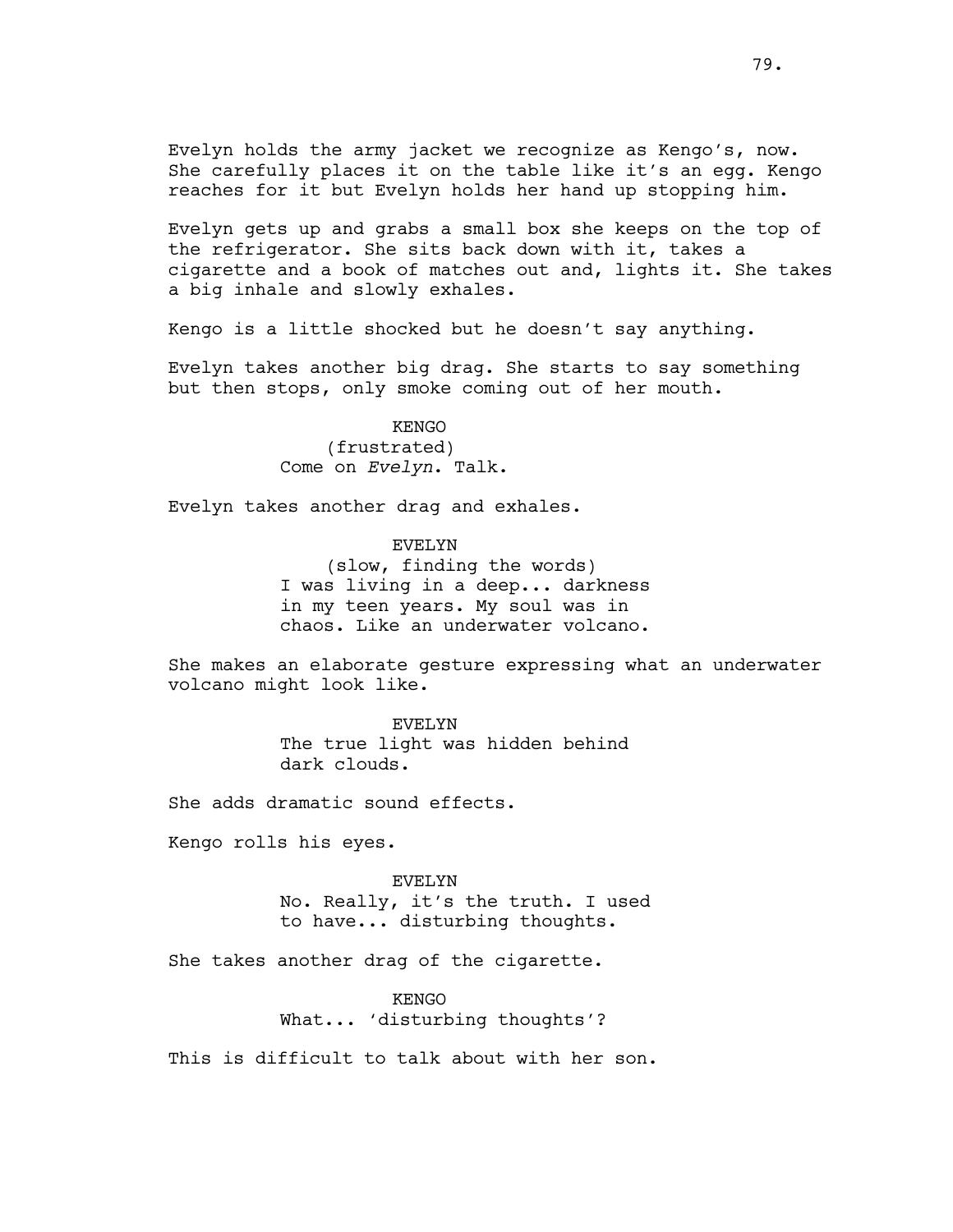I... about death and things. I saw... demons.

Kengo gets goose bumps. He realizes she isn't making this up.

# EVELYN

I would try everything to make them just...

She throws her arms up as if the demons are in the room now.

EVELYN (yelling at the demons) Go Away!

She takes another drag of her cigarette and to Kengo's astonishment, blows out a couple of perfect smoke rings.

> EVELYN I tried everything. Even LSD

Kengo is shocked. Someone should throw a blanket over him.

EVELYN That make them worse. And so... I had... *knowledge* of...

She looks away from him and then back.

EVELYN ...several different men. Without love.

She stops and takes a drag. It seems like she can't go on any further. She stares at the jacket.

> EVELYN I Don't want you to judge me, Kengo.

KENGO (trying not sound horrified) Go on.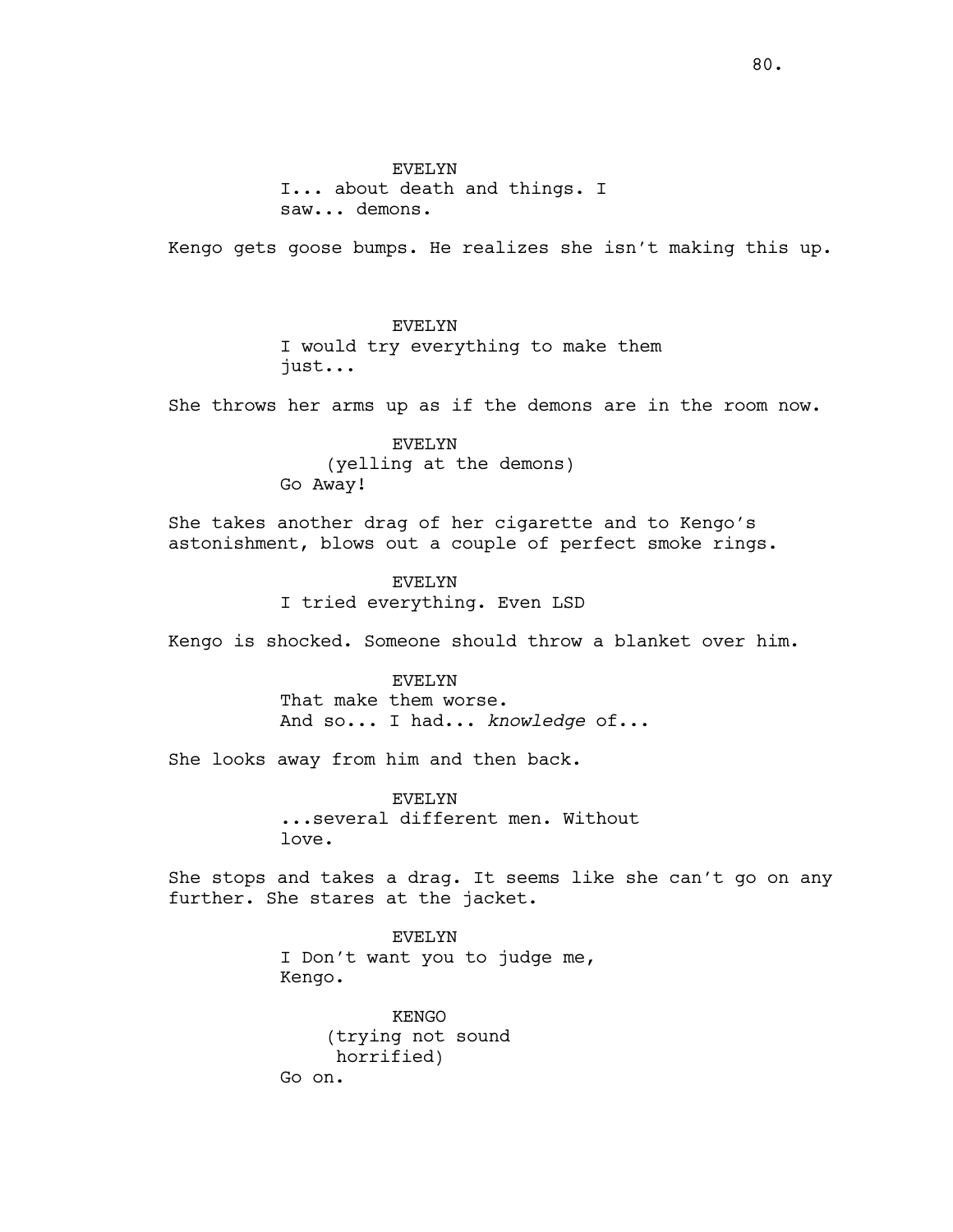EVELYN You know what it means to have knowledge, don't you?

Kengo rolls his eyes again.

KENGO Yes. God, what century are we living in? You're acting like... there is still a queen or something. I know what it is to *have knowledge* of... someone.

Now, Evelyn's a little shocked. She looks at him, wondering if he *really* knows what having knowledge means.

Kengo presses together the index finger and thumb on his hand, then sticks his other finger through it a few times, clearly indicating sexual intercourse.

Evelyn gasps and swats the offending gesture off Kengo's hands.

# KENGO

# Stop stalling.

She takes another drag of her cigarette.

EVELYN Do you have knowledge of Sandra?

Kengo blushes and tries not to smile. Then he shakes it off.

KENGO

*Mom*...

He uses "mom" as a weapon of manipulation.

KENGO Just tell me about my *father*.

EVELYN (carefully, without emotion) I got pregnant in the second year of high school. (MORE)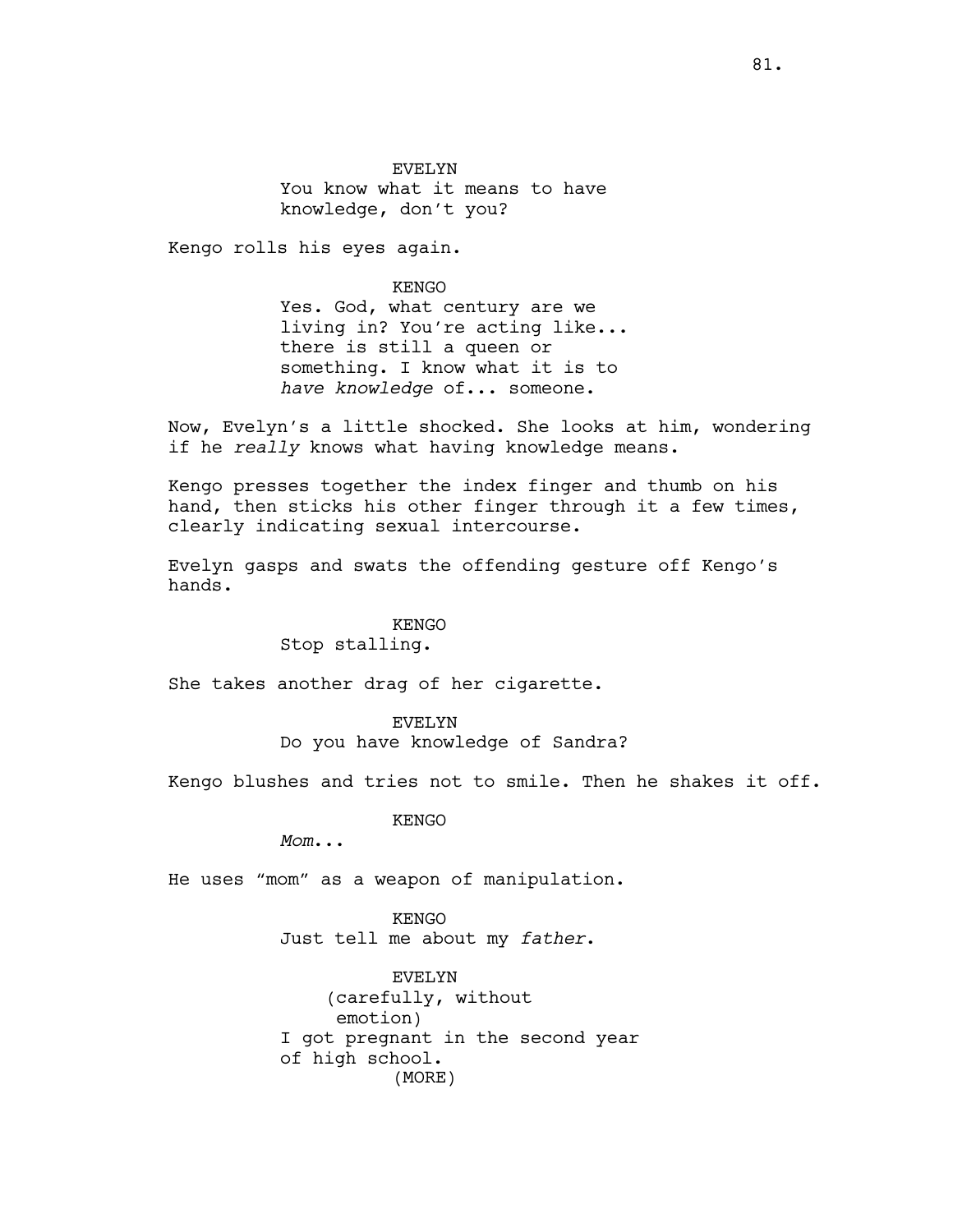A friend of mine introduced me to a doctor who gave me an abortion. EVELYN (cont'd)

She looks at Kengo for his reaction, making sure he isn't too shocked at what she is telling him. Then she continues.

#### EVELYN

He was a very kind doctor. And handsome and pretty young, too... for a doctor.

Kengo nods, encouraging her along.

#### EVELYN

After the... procedure, he lectured to me about contraception.

A helicopter flies over making her have to talk louder.

### EVELYN

(in a deep man voice) "Abortion was good neither for the body nor the spirit." That's what he would say. I should also be careful about venereal disease, so I should always be sure to use a condom, and he gave me a new box of them.

Evelyn giggles at the memory. She takes another drag, lost in the memory. She spaces out as the helicopter noise fades.

KENGO

Mom?

Evelyn snaps out of it. She looks at Kengo, remembering again that he's here. She continues her story.

#### EVELYN

I told him that I *had* condoms but he told me that the guys probably didn't put them on right. Kengo, you would be amazed at how few people know the right way to use them.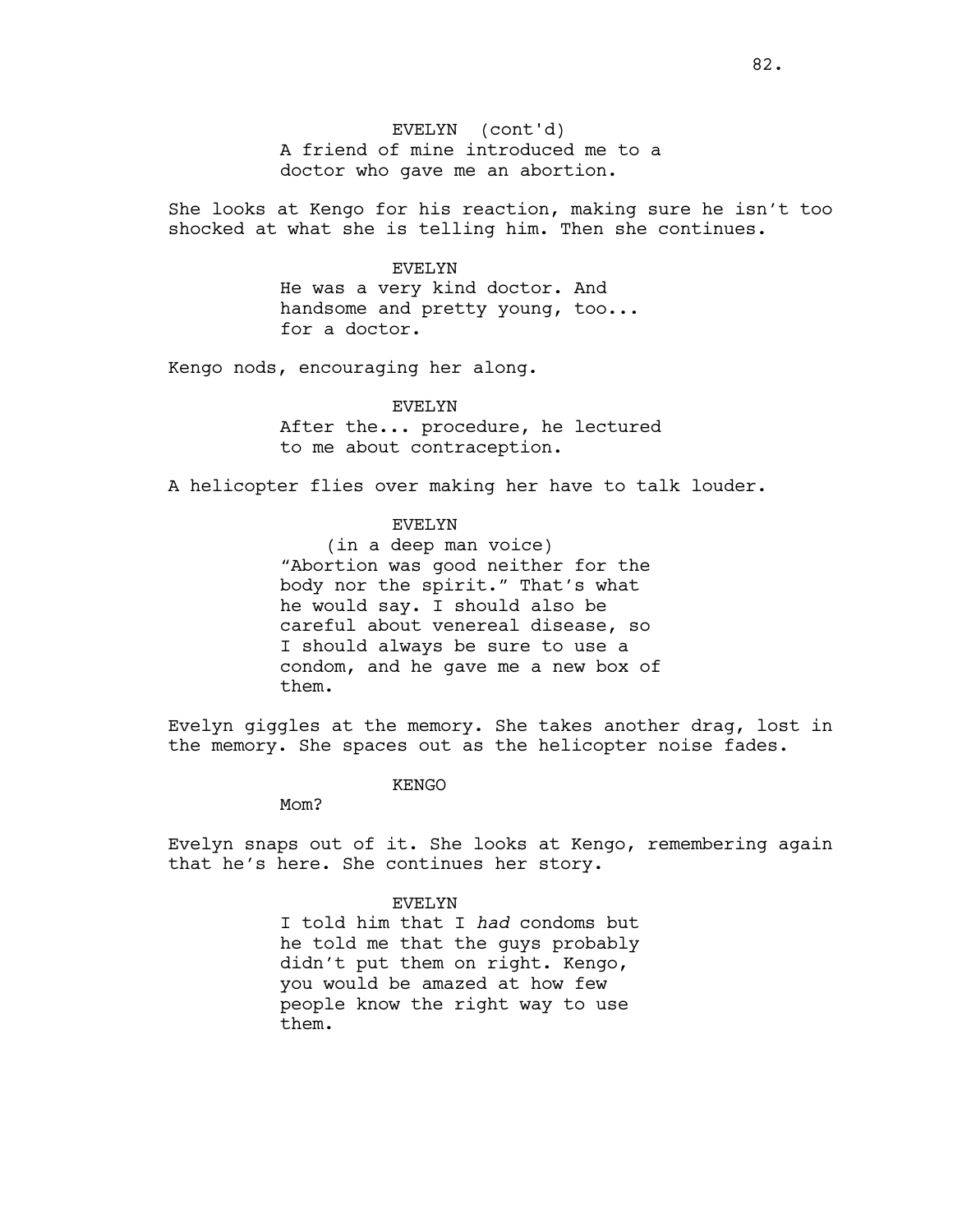Kengo makes a confused face, wondering what people might do with condoms, '*the wrong way*'.

#### EVELYN

But I wasn't stupid and I was very careful about contraception. I mean, the minute we took our clothes off, I would be sure to put it on the penis... (she is suddenly embarrassed) on *the man.*.. myself.

Evelyn does a little gesture miming putting a condom on a man.

Kengo is a little grossed out. He tries not to let her see.

EVELYN You just can't trust men with anything like that.

Kengo nods, to get her to keep talking.

EVELYN Kengo? You know about condoms, right?

KENGO Yes. Totally. I carry them in my wallet.

She stares at him.

KENGO Go on! Come on!

EVELYN Well, two months later... I got pregnant again.

#### KENGO

Jesus!

Evelyn is self-conscious. Embarrassed, she looks down.

KENGO (gently, encouraging) Sorry. Go on.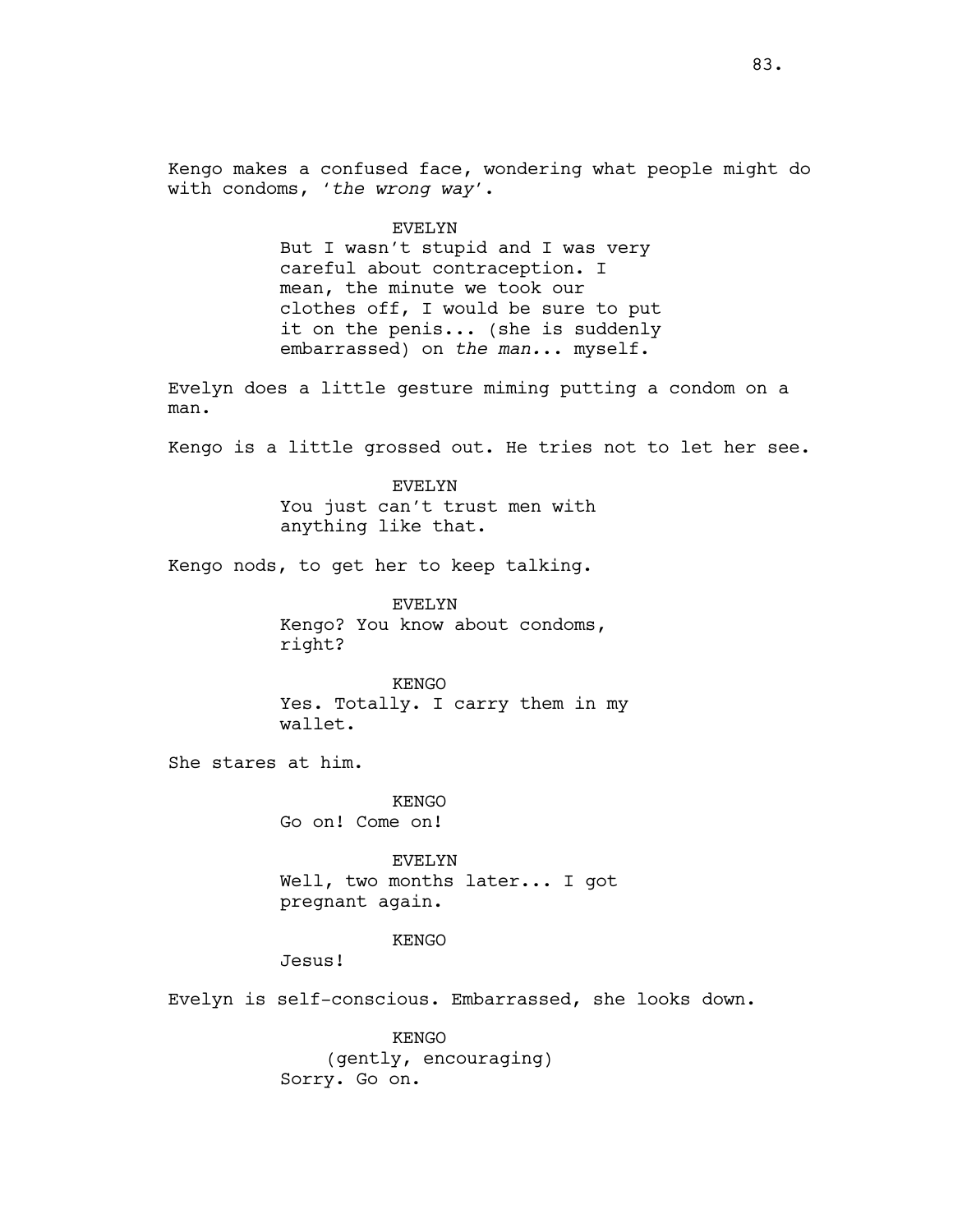#### EVELYN

I went back to the same doctor who I knew I could trust and who I knew wouldn't tell my parents. He took one look at me and scolded, "I told you to be careful. What are you thinking?"

She gets a little quieter now. She picks at a piece of lint on the army jacket.

### EVELYN

I couldn't stop crying.

A siren grows louder and then fades again.

### EVELYN

He was so mad. I told him I had used the condoms and that I was very careful but he didn't believe me.

Evelyn suddenly is like a sad little girl.

Kengo moves to try to comfort her but he doesn't know how and really wants to hear about his father.

> KENGO Mom? Tell me. Please.

EVELYN The doctor was your father. *Is* your father.

Kengo stops breathing.

They sit in the silence waiting for the consequences of this revelation, waiting to see if the universe will come to and end.

Kengo finally takes a breath.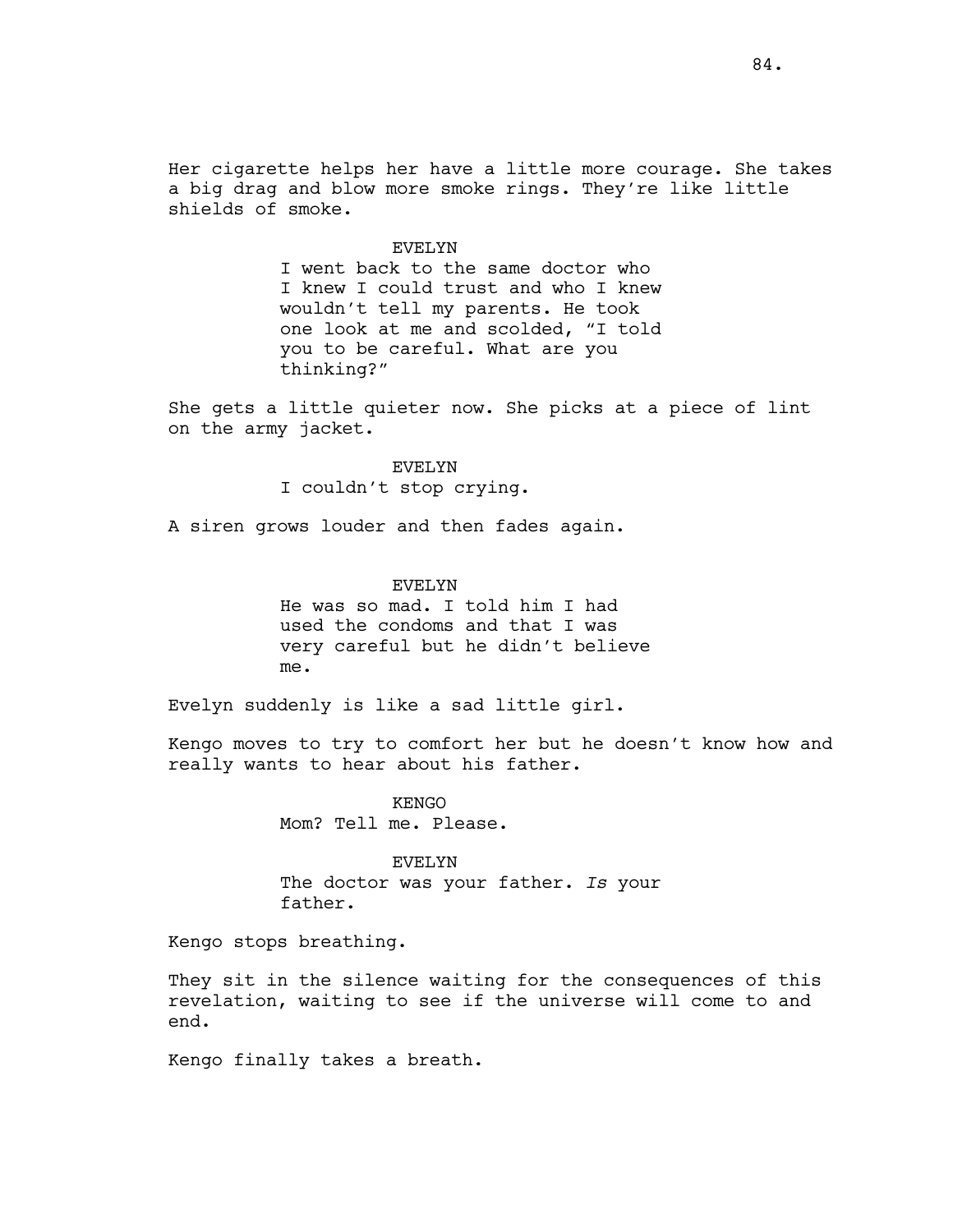Evelyn let's the gravity sink in then continues.

#### EVELYN

About six months after my second abortion and after a series of weird events, I ended up... having knowledge of the doctor himself. He was about thirty at the time and I was sixteen. He was very handsome.

Evelyn is trying not to get emotional by pretending like she is talking about somebody else.

#### EVELYN

He was still a bachelor. He was kind of boring to talk to, but we didn't talk much. He was sweet.

Remembering him and that time in her life, Evelyn smiles.

# EVELYN

His right ear was... kind of... mangled. A lot of it was missing. He was a medic in Viet Nam but he said that's not how it happened. A dog chewed it off when he was a boy. He was just walking along the street one day and when a big black dog he had never seen before jumped up and bit his ear off.

#### KENGO

Oh, *whatever*.

Evelyn is slightly startled back into the room from her memory.

> EVELYN (consistory) I think it happened in the war.

She carefully folds the army jacket.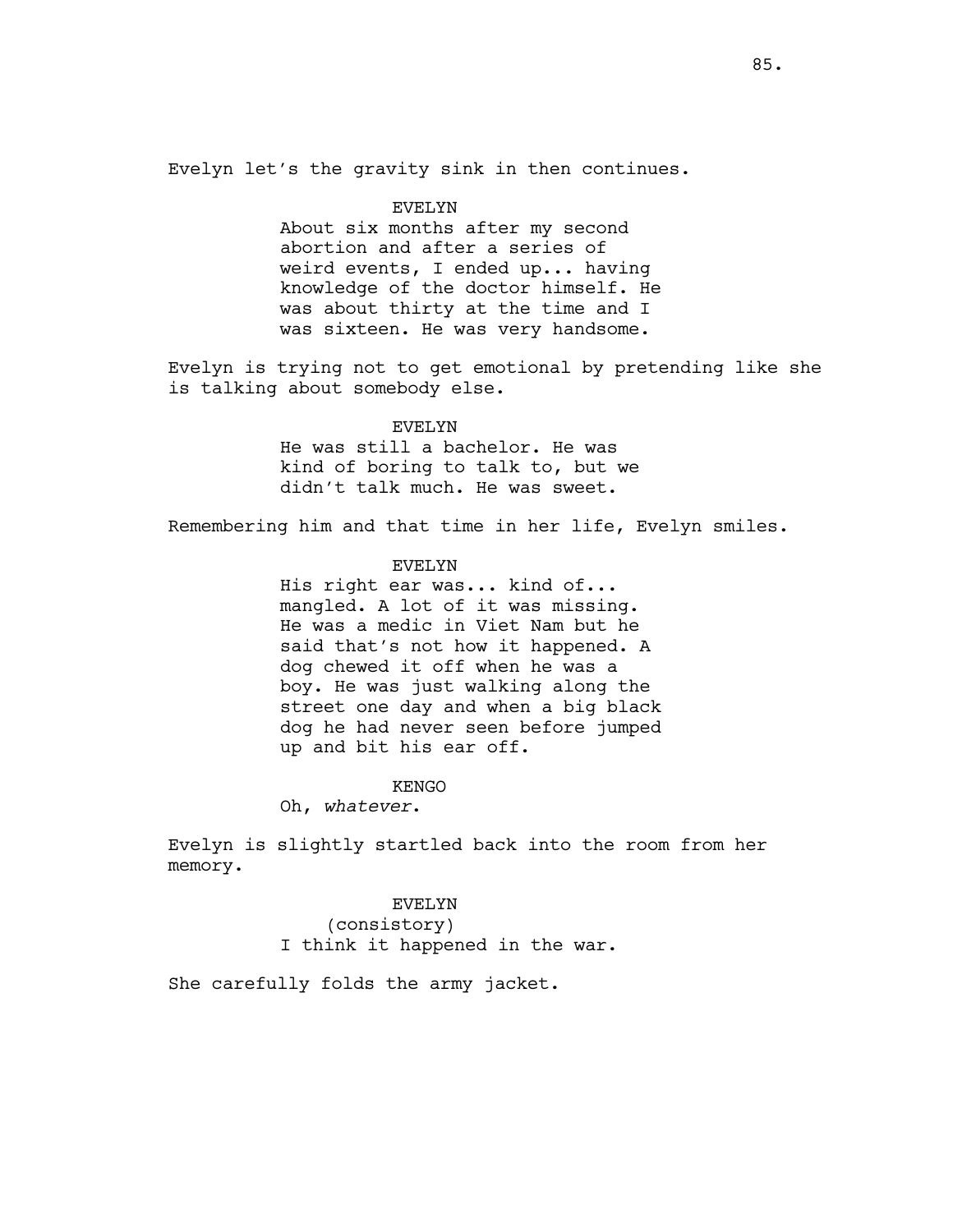He used to say he was glad it was just his ear. He could live without an entire ear.

Evelyn gently slides the jacket across the table, in front to Kengo.

KENGO

(in awe) This was his?

Evelyn suddenly starts to cry.

Kengo picks it up and smells it.

EVELYN

(through her tears) Being with him helped me... get myself.... *back*.

Evelyn takes deep breath. Kengo she's how brave she is.

EVELYN When I was having... knowledge of him, I managed not to think disturbing thoughts. I even got to like his ear.

She reaches over and traces her finger around Kengo's perfect ear.

> EVELYN I thought it was cute.

Evelyn lights another cigarette.

#### EVELYN

He was so dedicated to his work. He would lecture me about the use of the condom while we were in bed. When to put it on and when to take it off. You think this would make for a foolproof contraception, but I ended up pregnant again.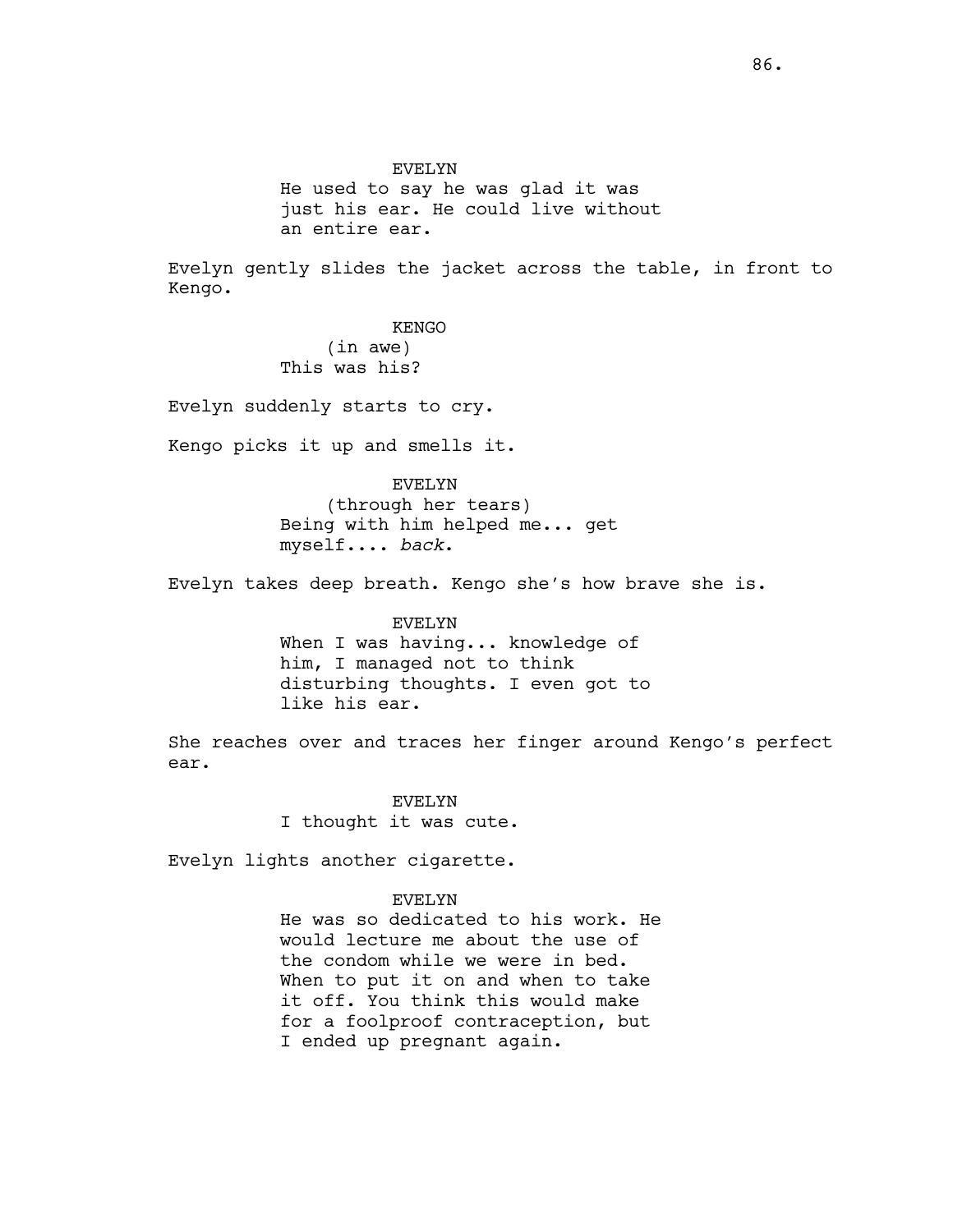#### KENGO

With me?

Evelyn nods slowly.

Outside, another siren screams past.

Kengo takes this in. Now he has even more questions but he doesn't know where to start.

Evelyn senses this and tries to help out.

### EVELYN

He examined me and he was the one who told me I was pregnant. He was really mad and said I had been cheating on him but it wasn't true. He was the only man I had been with for months. He got me pregnant.

KENGO Didn't you tell him that?

#### EVELYN

Yeah, but he didn't believe me. All my friends knew him and we would go out together with them and they knew that he was the only one I had been with. He just kept saying, "My contraceptive techniques are beyond reproach, which means you have has relations with another man."

Evelyn shakes her head.

EVELYN

But I hadn't. I was devastated. I was so hurt.

#### KENGO

I understand. I don't blame you.

### EVELYN

He called me a slut. He demanded I get another abortion. But there was no way I could that again.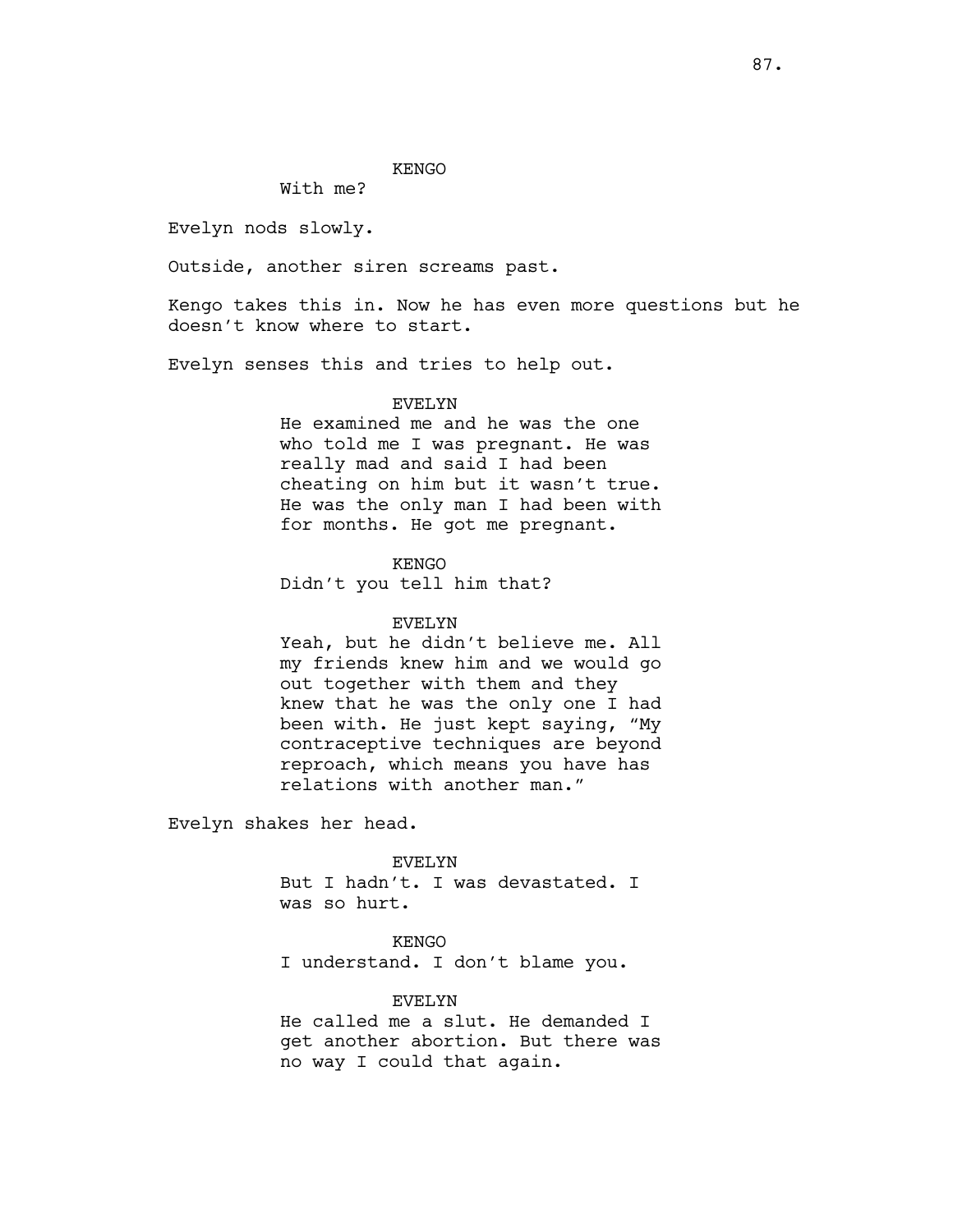Kengo fights tears back. He puts his hand on Evelyn's hand.

EVELYN That was the last I ever saw of him.

She seems to helpless and venerable as she remembers her past.

> EVELYN (quietly) He never even called me... or anything.

#### KENGO

Fucker.

Kengo pats her hand.

### EVELYN

It's okay, Mom.

#### EVELYN

When my parents found out they kicked me out of the house. I was going to kill myself. I was going to drive to San Francisco and jump off the Golden Gate bridge.

KENGO

I'm glad you didn't.

EVELYN

Glen Tabata found me crying, out wondering the streets, and took me to the church shelter. Without him, I would have died.

### KENGO

So, biologically speaking, my father is that fucking obstetrician that you... *had knowledge of*?

EVELYN Oh no, listen. This isn't the whole truth. (MORE)

88.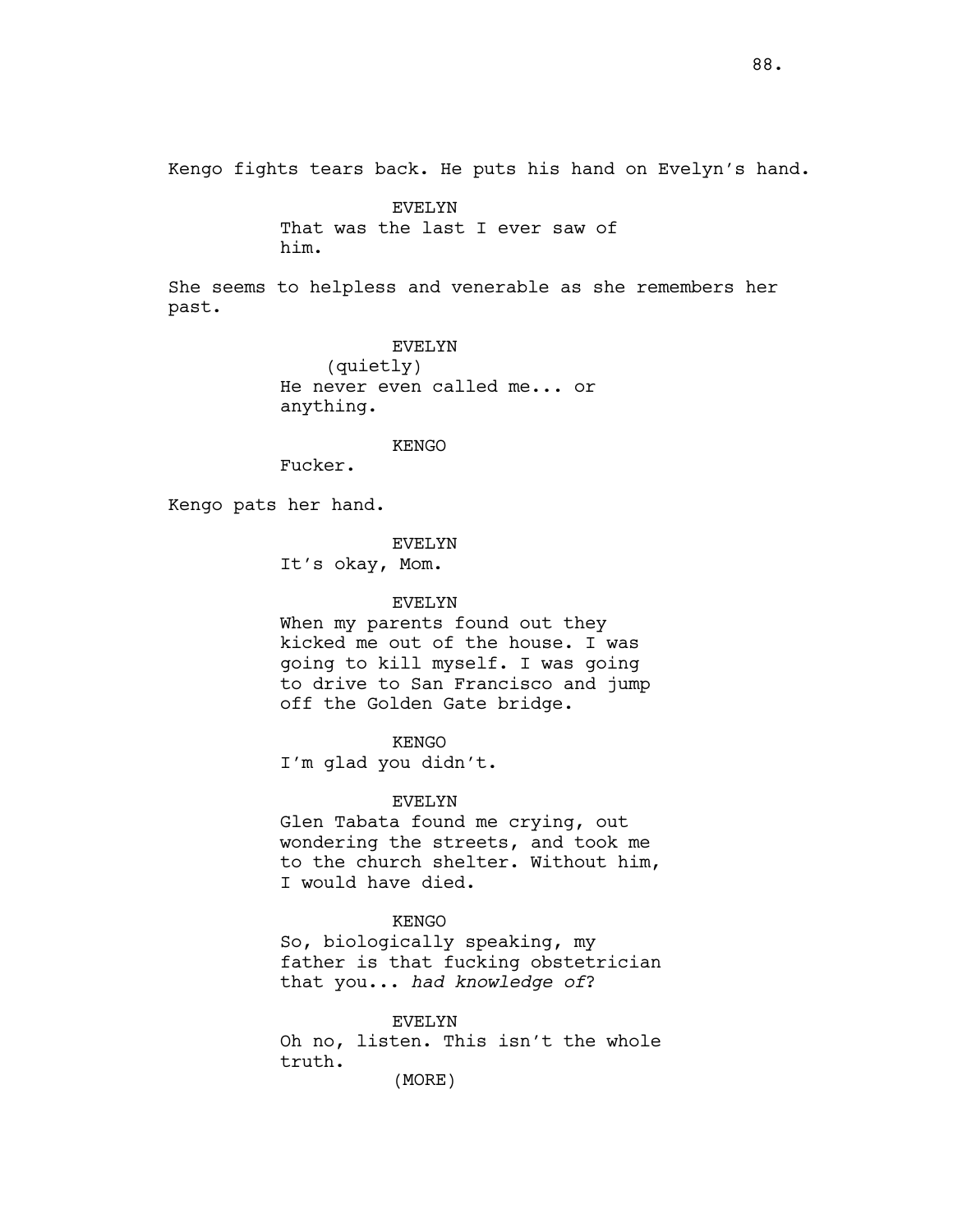# EVELYN (cont'd)

I took the most rigorous contraceptive measures and became pregnant. In fact, I became pregnant three times in a row. That's not chance.

Kengo knows what's coming.

### EVELYN

Three chance occurrences is not chance. The number three is none other than that which is used by our Lord for Revelations.

Kengo sighs, exasperated.

#### EVELYN

It was our Lord's wish that I give birth to you. See, the doctor's contraceptive methods were absolutely foolproof. Your father is the Lord. You came into this world not through carnal knowledge, but through an act of our Lord's will.

#### KENGO

Oh God mom. They brainwashed you. I'm sure every mother wants to think her son is the son of God but...

He stops knowing there's no dissuading her from her faith.

KENGO Does the doctor know that you had me?

# EVELYN I don't think so. I never saw him again, He never contacted me in any way. I'm sure he has no idea.

Evelyn looks down at the box where she keeps her cigarettes. She pulls a tiny gold cross on a thin gold chain.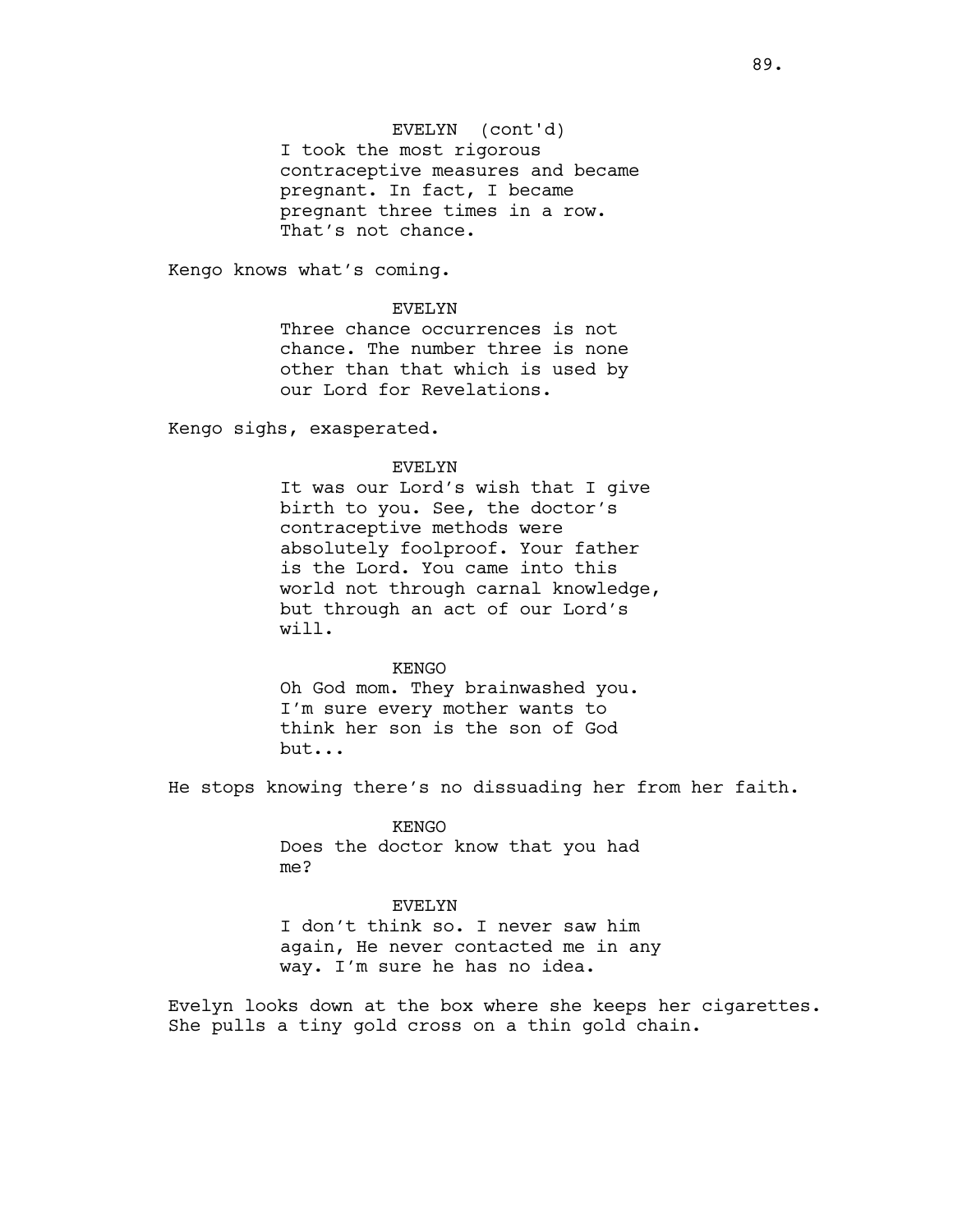# This was his too.

She hands it to Kengo.

He looks at it like it's a the missing piece of an ancient secret. He puts it on.

Evelyn gets melancholy again and seems a million miles away.

KENGO

Mom?

Evelyn consciousness comes back into the room.

# EVELYN Yes, sweetie.

KENGO Am I like him at all? What did I get from him?

Evelyn looks at him, considering his question.

EVELYN Well, not his ears.

She giggles and then covers her mouth.

KENGO

What?

EVELYN Your big wee-wee.

Kengo is horrified.

A little after-shock rattles the room and they both run to the doorway.

### **BACK TO THE PRESENT**

# **INT. BUS - LATE AFTERNOON**

Kengo, lost in thought and memory, stares off into the vast empty spaces of the valley outside the bus window.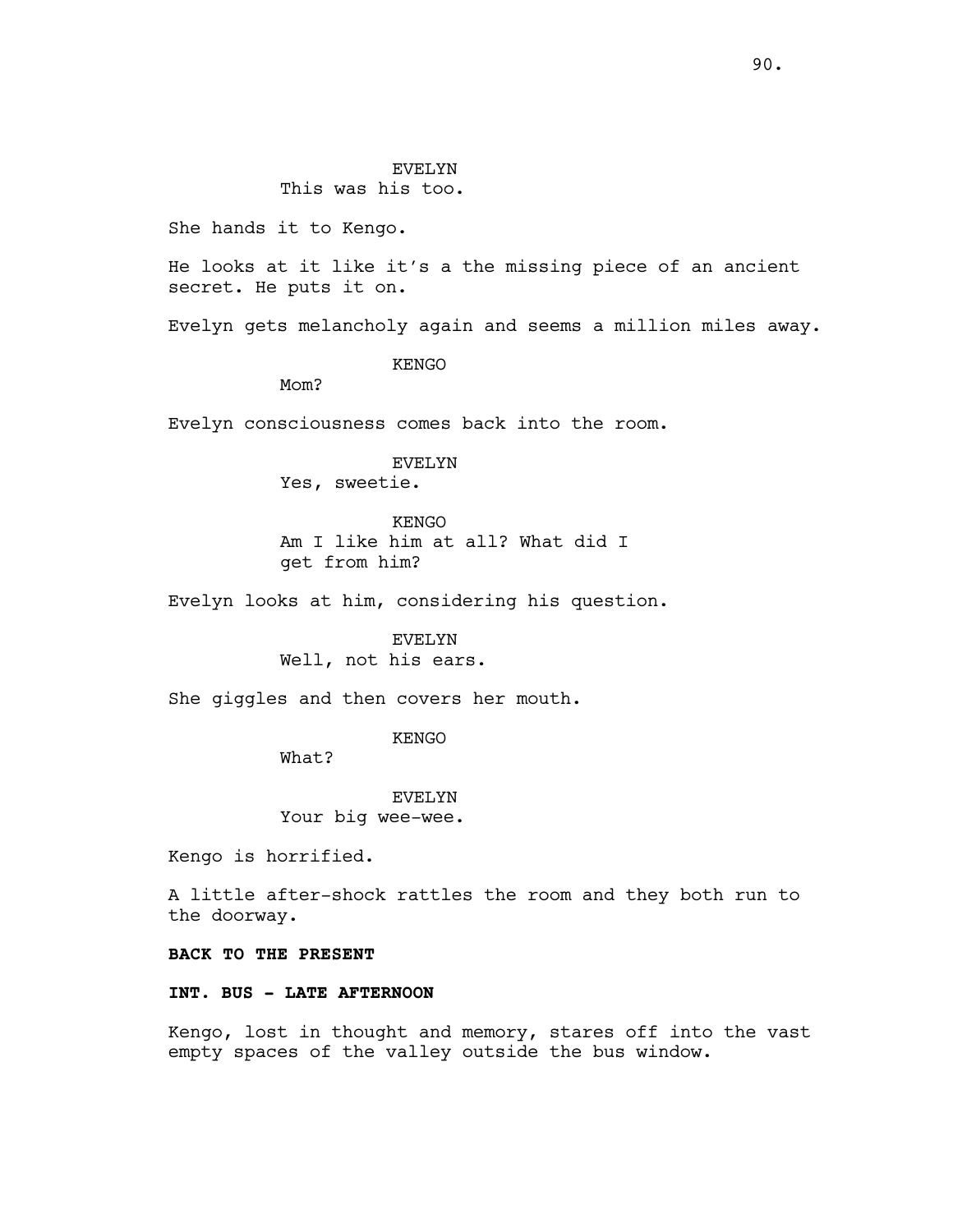The old woman wakes up and looks up at Kengo. She taps his leg, startling him.

> OLD WOMAN You look very far away in a sad place.

Kengo looks over at the man and looks closer at his ear.

**KENGO'S POV**

A slow zoom into the man's ear. It does look like it was chewed off by a dog.

Kengo looks back at the old woman.

OLD WOMAN Whatever it is that is troubling you will be gone. Things are always changing.

The woman holds her finger up as if to tell him to wait. She closes her eyes. She opens them again.

> OLD WOMAN See. Things are different now than they were a second ago.

Kengo smiles.

OLD WOMAN There is only ever... *now*.

KENGO Are you physic?

The woman laughs.

OLD WOMAN No. Just very old. So I know a little about time.

Like he's been struck by lightning, Kengo suddenly remembers something. He unzips his backpack and takes out his camera.

> KENGO Can I take your portrait?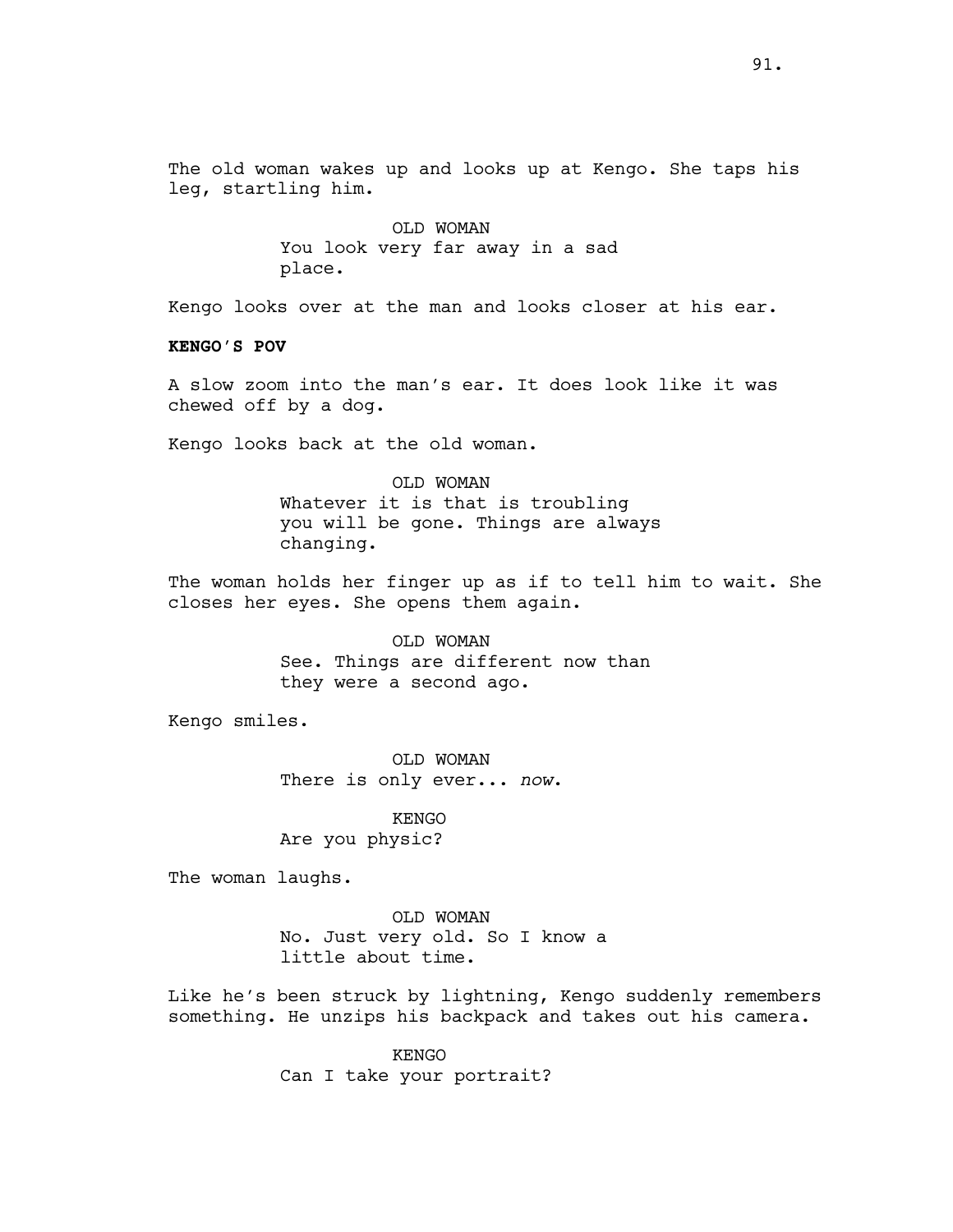OLD WOMAN Why, Because I'm such a relic? You've never seen anyone this old.

KENGO No, no, that's not... I think you have a great face.

The old woman bats her eyes like a Hollywood starlet.

Kengo laughs, taking this as consent.

OLD WOMAN Is that digital? That's all anyone ever says anymore. *Digital, digital, digital.* The whole world is not made of one's and zeros.

KENGO

No, this good old fashioned film.

He crouches down, positioning himself so the old woman is in the foreground, and in the frame not far behind her, the man.

The woman stares into his lens.

Kengo racks the focus to...

### **THROUGH THE LENS**

The old woman goes out of focus and the man comes into focus, perfectly.

Just as Kengo presses the shutter, the man stands up going partly out of frame.

The camera makes a whirling sound, rewinding the film. That was the last photo on the roll.

> KENGO (in frustration) Oh.

OLD WOMAN What? Bad? Ugly?

The man is getting ready to get off at the next stop.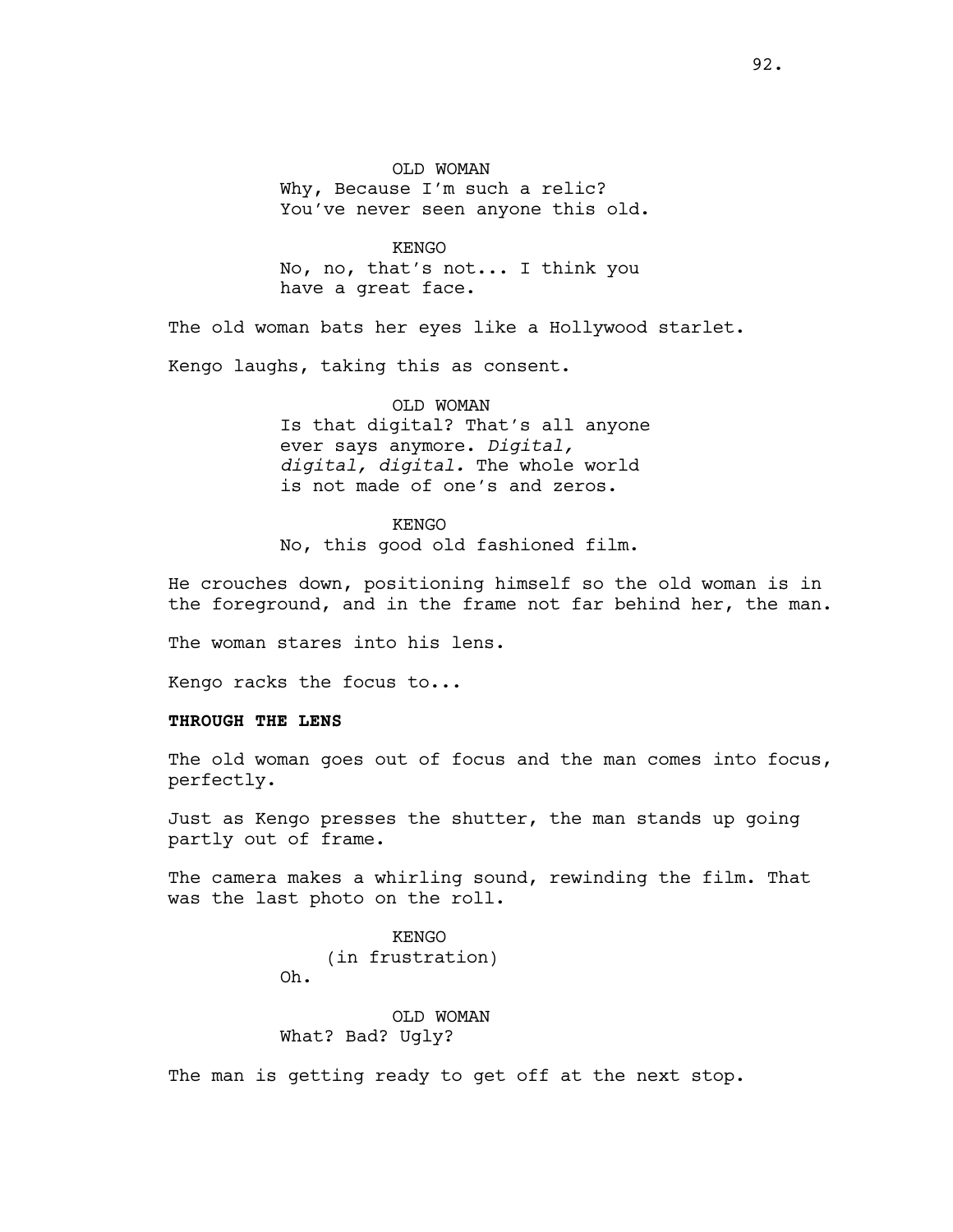**KENGO** (distracting, looking at the man) No. It's great. That was the last shot.

KENGO (to the old woman) This is my stop.

The old woman blows him a kiss as the bus slows.

OLD WOMAN Remember... It's always right now.

The doors open and Kengo follows the man off the bus.

# **INT. STREET - LATE AFTERNOON**

The bus drives off, leaving the two of them.

Power lines buzz and crackle in the distance suspended by huge towers. This is mostly an industrial area but a new housing development is creeping in. Every few blocks between warehouses an old house remains, but not for long.

The sun is low and the few clouds are beginning to take on an orange tint.

The man walks slowly along the barren street.

Kengo quietly follows half a block behind him.

They're the only people on the street and seems like they're the only ones left on the planet.

A cold dry desert wind blows litter down the street. A fast food wrapper, wraps around Kengo's shin. He has to shake his leg violently to get it off.

As Kengo passes a junk-yard, a furious dog runs at him flinging itself against the fence barking ferociously at Kengo. The dog didn't bark at the man.

Kengo is startled and even more adrenaline pumps through him. He walks on, his heart pounding.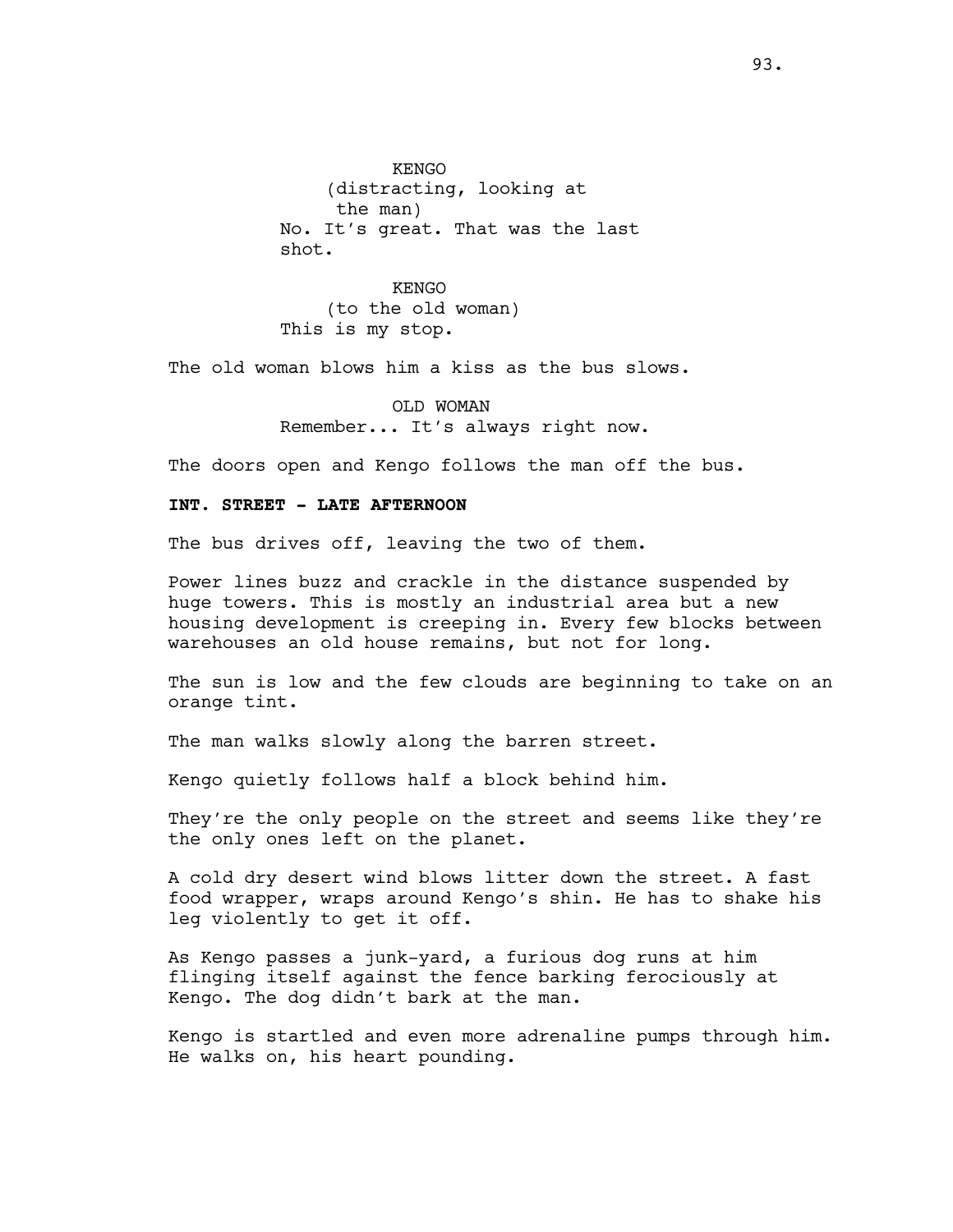The only sound now is the man's shoes rhythmically tapping against the side walk. It's oddly hypnotic.

Kengo's practices his silent Ninja walking.

# **EXT. FIELD - LATE AFTERNOON**

### **WIDE**

Two giant electrical towers holding up power lines rise out of the field of dead grass and dumped garbage.

The power lines buzz loudly like a swarm of giant insects.

The man and Kengo are like ants as they make their way across the buzzing field.

Kengo remains at a safe distance but makes sure he keeps the man in view.

# **ON KENGO**

He walks with determined trepidation as if his about to discover a new continent or the secret identity of a spy.

> KENGO (whispering, barely audible) Are you my father?

He takes a deep breath.

KENGO (just slightly louder) Are you my father?

He takes another deep breath.

KENGO

(as loud as he can without the man hearing) Are you my one-eared father?

Kengo takes a deep breath.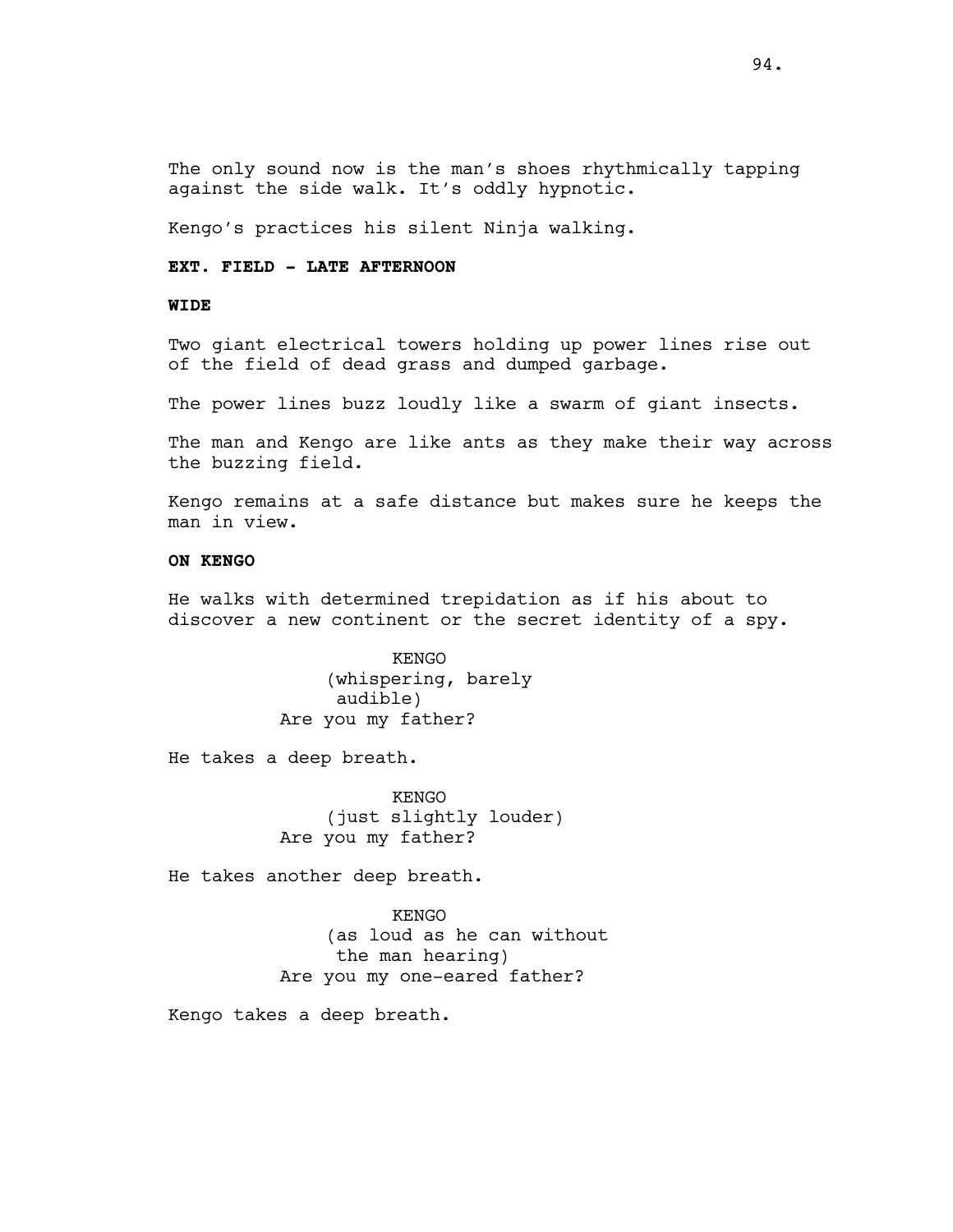KENGO (yelling as loud as he can) HEY!

The man stops and turns to look.

Kengo ducks down, hiding in the grass.

The man just sees an empty field. He takes a few steps back toward where Kengo is hiding.

# **ON KENGO:**

Crouching in the tall grass his heart beating wildly, he hears the man walking toward him.

The man looks around and then turns and keeps walking.

# **EXT. FIELD - LATE AFTERNOON**

The man leaves the field and walks around the corner of a building.

Kengo pops up and runs as fast as he can to catch up.

# **EXT. STREET - LATE AFTERNOON**

The man, his shoes clicking walks along.

Kengo appears behind him.

They continue walking through the industrial wasteland of this part of town.

# **ON KENGO**

KENGO (quietly) If you are my father, you will know I'm here.

Kengo closes his eyes concentrating. He continues walking.

KENGO (quiet, pleading) Turn around and see me.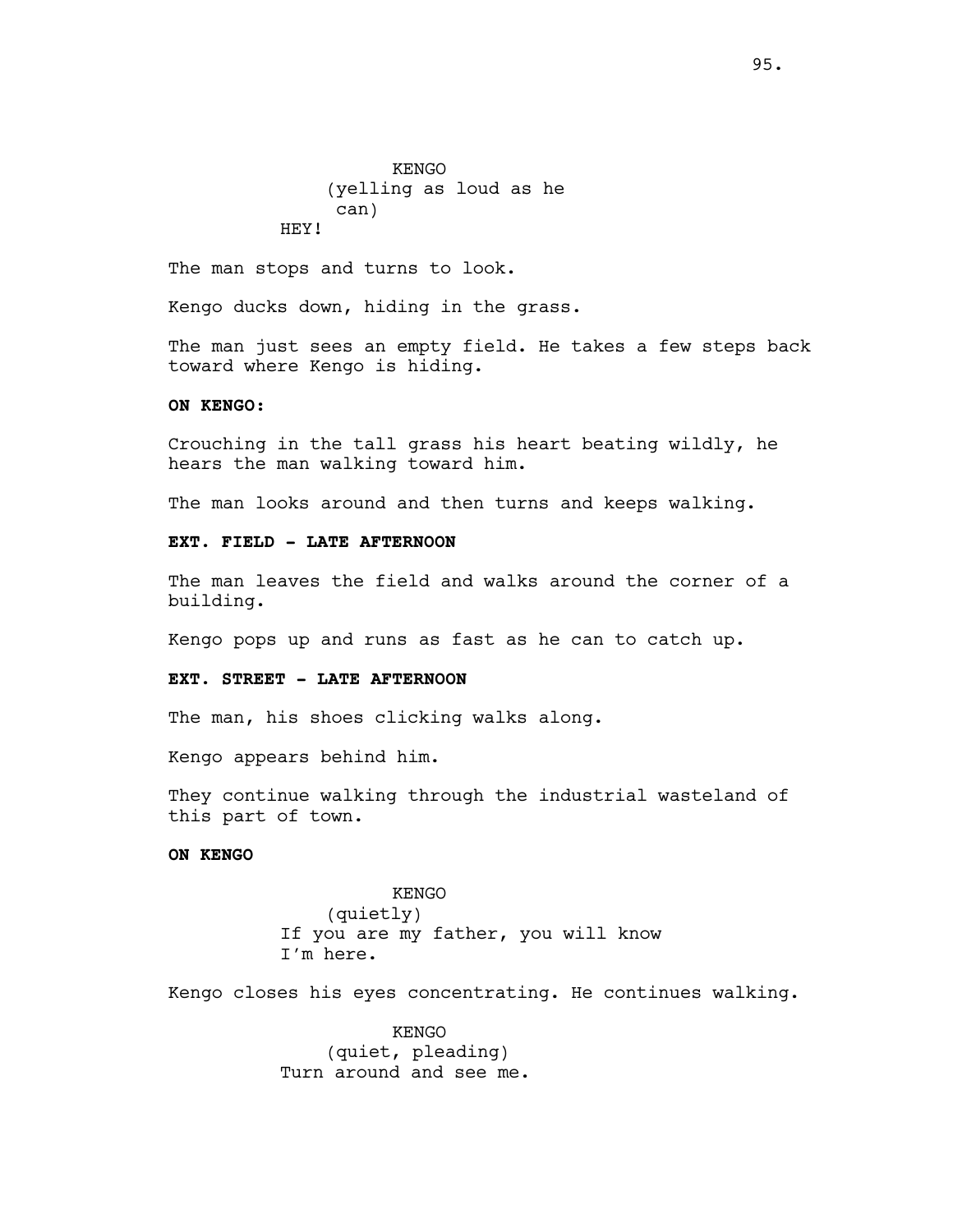Kengo opens his eyes. The man doesn't turn around.

Kengo closes his eyes again.

KENGO If you are my father...

He stumbles off the curb. He opens his eyes.

KENGO Come on. I'm part of you.

Kengo's eyes fill with tears. He desperately needs this man to turn around and acknowledge him.

> KENGO (a touch of anger) I'm from you. Turn around.

Kengo stops walking and concentrates hard. He touches the cross around his neck.

# **ON THE MAN:**

The man slowly turns around so see Kengo.

# **MAN'S POV**

Kengo: eyes shut, reaching for the sky.

Who is this bizarre, seemingly possessed street kid, gesticulating and genuflecting to the sky?

# **ON THE MAN**

The man slowly turns and walks on, his shoes clicking against the assault.

#### **CLOSE ON KENGO:**

Kengo keeps his eyes squeezed shut as tight as possible, squeezing out tears.

> KENGO (like a prayer) Are you my father?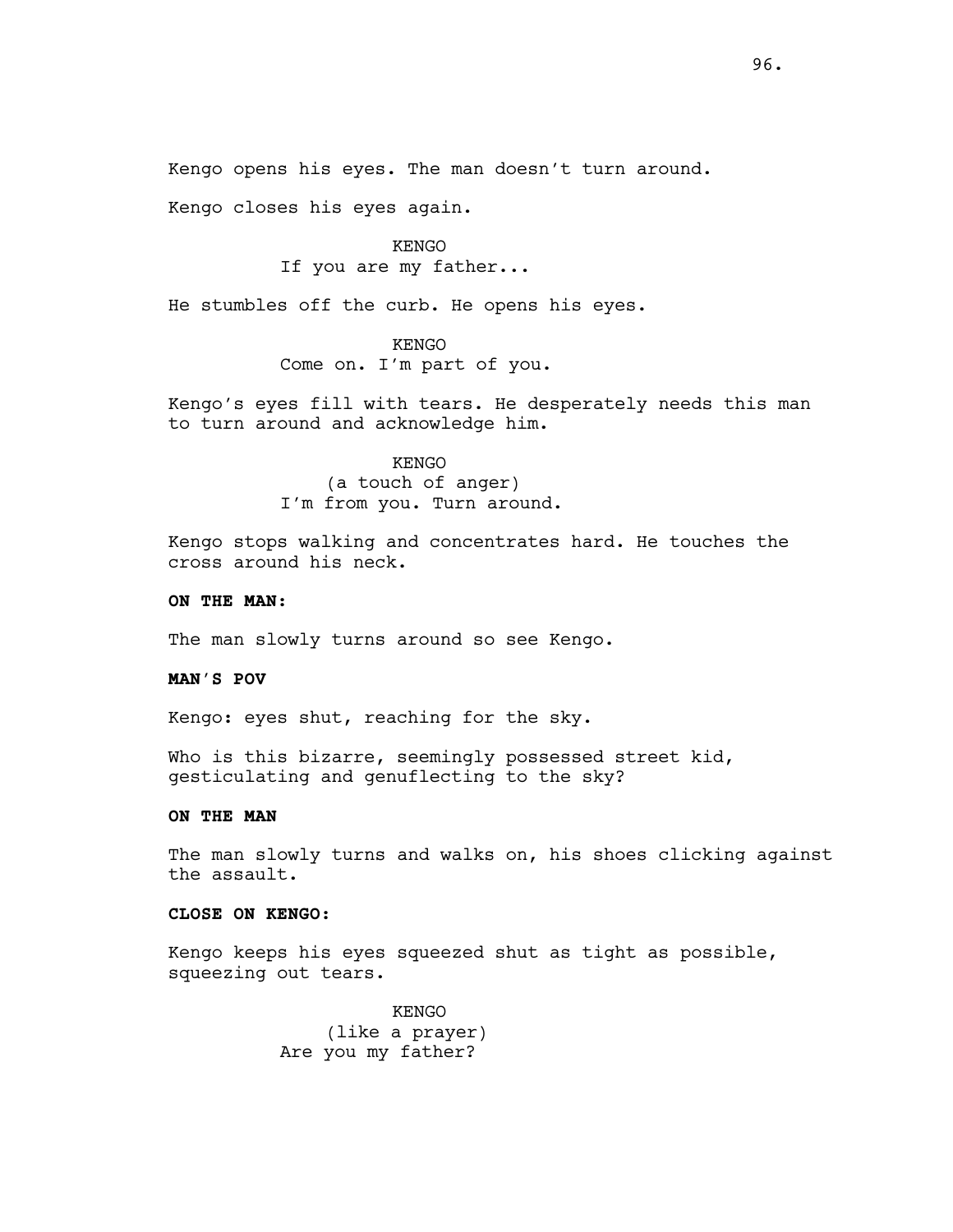He raises his arms up in the air as a conduit to receive the answer he needs.

# KENGO

See me.

He puts his arms down and slowly opens his eyes.

### **KENGO'S POV**

The street is empty. The man is gone.

Kengo panics. He runs up the street.

KENGO (yelling) Hey!

Kengo comes to an alley too narrow to drive a car down.

Kengo stops.

He listens and faintly but distinctly hears the mans shoes echoing from somewhere down the alley.

He walks runs down the long alley.

# **IN THE ALLEY - VERY LATE AFTERNOON**

Kengo runs a few steps then stops and listens again.

Utter silence except for the wind.

Kengo runs as fast as he can and comes around the corner to...

# **EXT. BASEBALL DIAMOND - DUSK**

This is the same dusty baseball diamond we saw at the beginning of the script:

Long neglected, surrounded by a rusty chain-link fence, weeds growing on the pitcher's mound, the dilapidated dugout, tagged with layers of graffiti, discarded spray paint cans laying under the bleachers, the burnt and rusted car missing its wheels.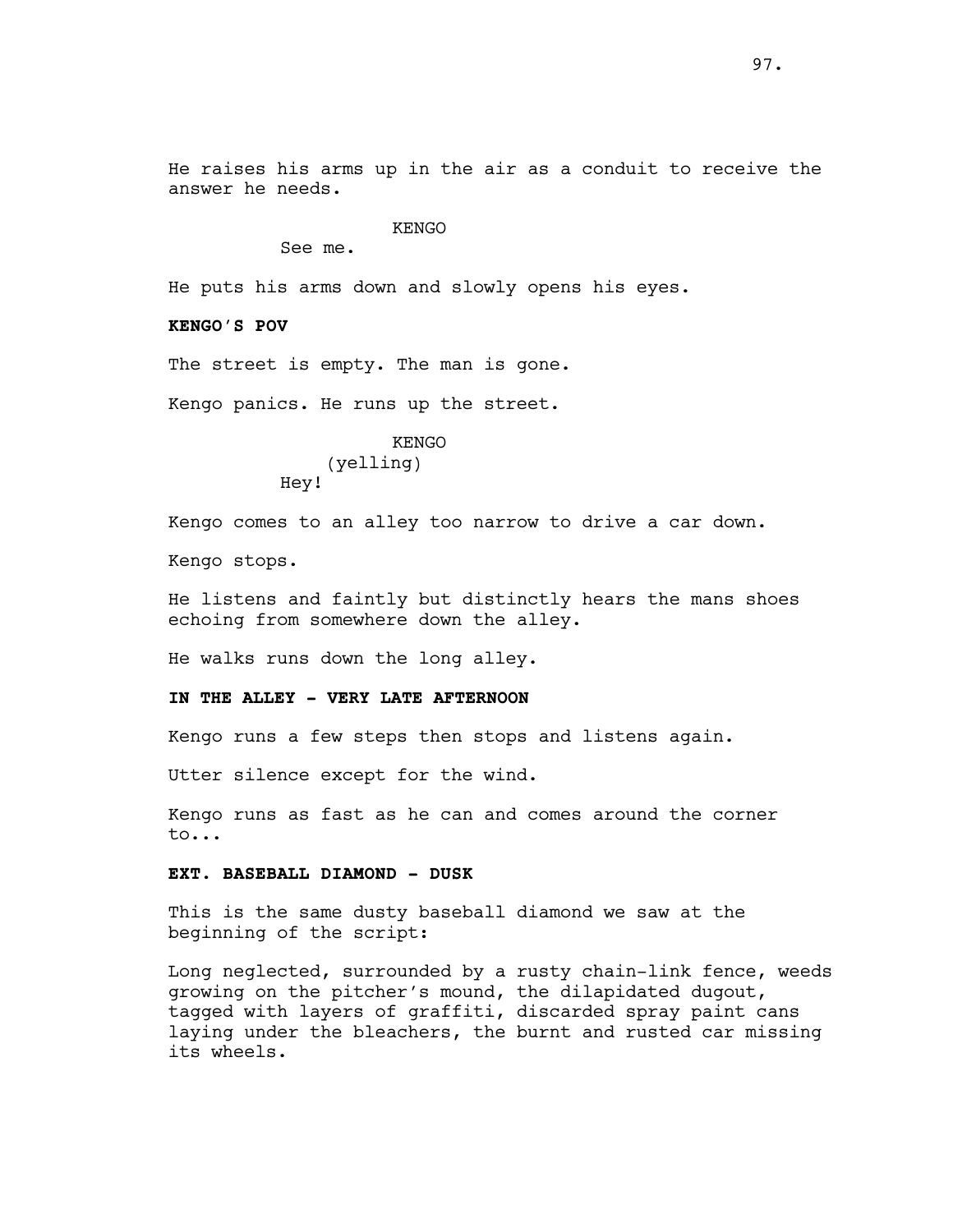Kengo runs into the diamond and stops.

KENGO (yelling) Hey! Hello!

There is only a slight echo.

KENGO (yelling) Bastard!

Still nothing.

KENGO (not yelling) Fucking bastard. Where did you go?

He listens of an answer. Again just the wind.

KENGO

*I'm* the bastard.

Kengo kicks an empty spray paint can. The can bounces through the dirt.

He walks over to the battered car and looks inside.

**KENGO'S POV**

# **INSIDE THE CAR**

The seats are ripped up and there are several syringes laying on them.

A used condom is draped over the steering wheel.

Kengo walks away from the car back to top of the pitcher's mound.

He looks up at the sky.

# **THE SKY:**

It's nearly dusk and the sky is turning incredible shades of pink and orange.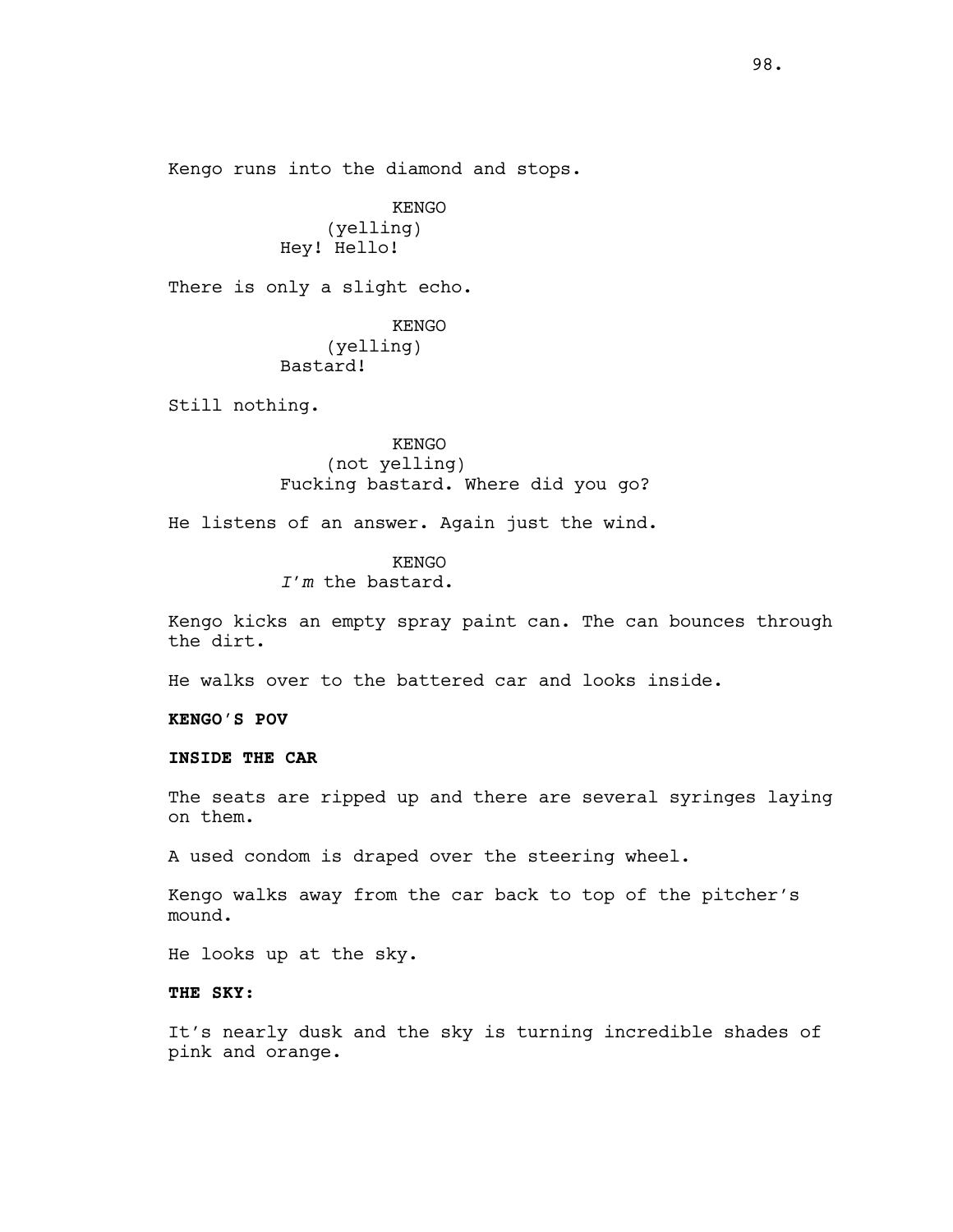#### **ON KENGO:**

Kengo turns in a full circle surveying the area. He walks into the dugout.

The dugout's walls are amazingly colorful, covered with graffiti and spray paint art. A lot of it is people's names and gang tags - where they are from names, names of couples... a few political slogans. One reads *"USA Lies*."

Kengo walks over and picks up the can of spray paint.

He shakes it then holds his hand out and sprays. The very last bit of red pant weekly spurts onto Kengo's hand.

He throws the can as hard as he can. It clangs loudly against the car.

Kengo walks over to the wall and presses his hand against it. He bangs his fist on top of his hand making sure it's pressed against the wall hard. Satisfied he gently removes his hand. He backs up admiring his work.

### **ON THE WALL:**

Kengo's fresh, bright red hand print shimmers among the older graffiti. The newest piece in years and layers of paint.

# **ON THE FIELD:**

Kengo walks out into the field and sits down. He lies on his back and looks up at the sky.

#### **KENGO'S POV**

In stark contrast to Kengo's terrestrial surrounds, the sky is beautiful, in the full blush of an amazing sunset.

Orange and pink clouds streak through the sky. A jet a mile up leaves a contrail that turns orange. It engines make a distinct static roar.

# **ABOVE KENGO (SKY'S POV?)**

We float above the field looking down at Kengo stretched out on his back looking up at the sky. We descend towards him.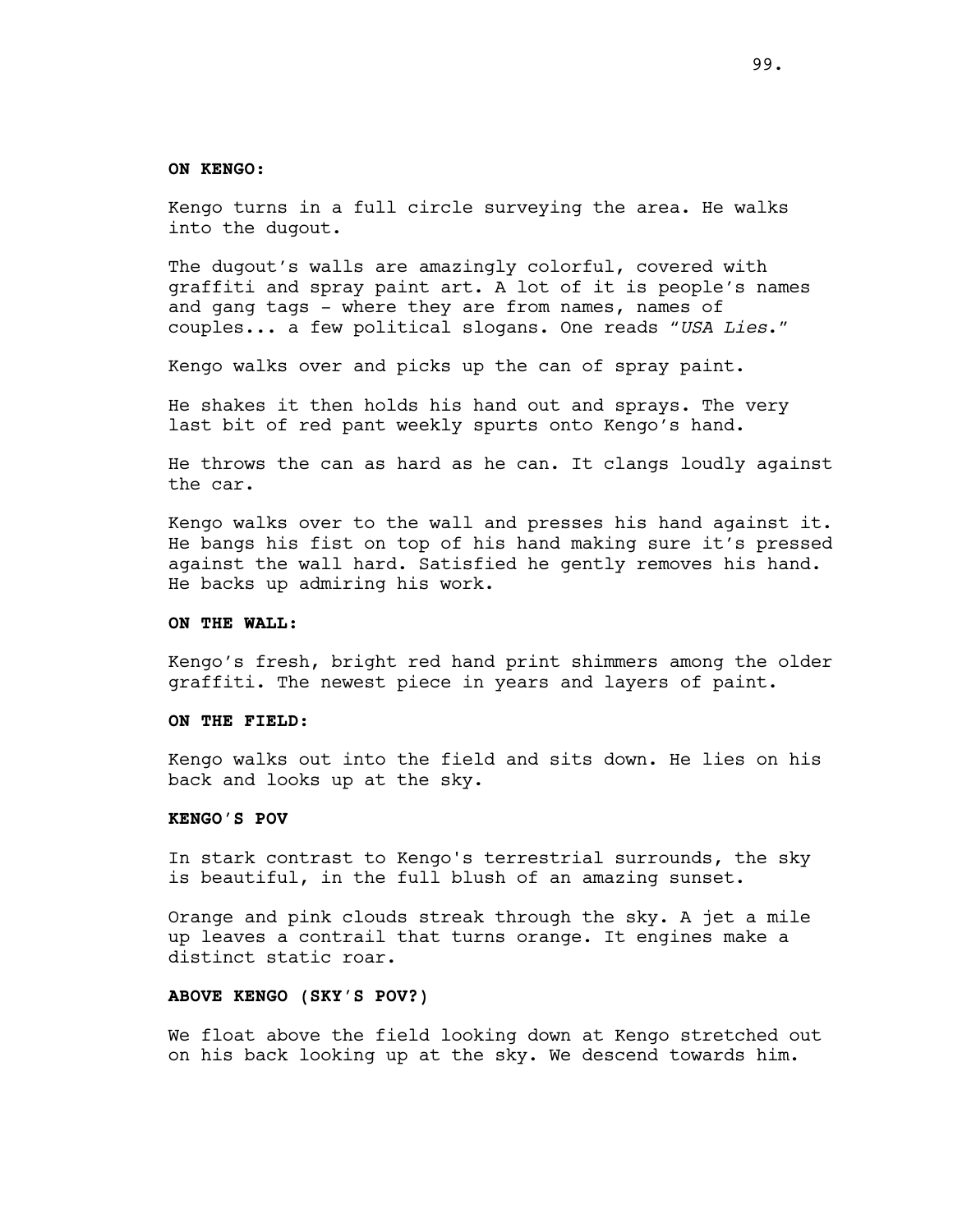As we reach him he raises his arms up and opens his hands against the sunset sky.

# **KENGO'S POV**

He holds his hands together like a frame. He makes the sound of a picture being taken.

Kengo reaches into his pocket and pulls out his iPod and turns it on.

He finds the right music to look at the sky with.

*Something ambient and atmospheric but delicate.* 

Kengo gets tired of the song and looking at the sky. He jumps up and changes the music to something with a faster tempo.

Kengo starts to dance along to the music. It's his trademark flapping frog-like dancing. It's weird and jerky.

We swirl around him as he flaps along to the music.

Suddenly the music stops.

Kengo stops dancing and checks out his iPod. He bangs it on his hand.

The batteries are dead.

### **WIDE ON THE BASEBALL DIAMOND**

Kengo stands on top of the pitchers mound softly humming.

The wind picks up as the sun sets.

Kengo stops humming and listens. A guest of wind clangs the chain link fence making a strange rhythm.

Kengo moves to the weird clang of the fence. He stars to hum again, a little louder.

He starts moving a little more, swaying back and forth then a little faster. He spins around and jumps in the air.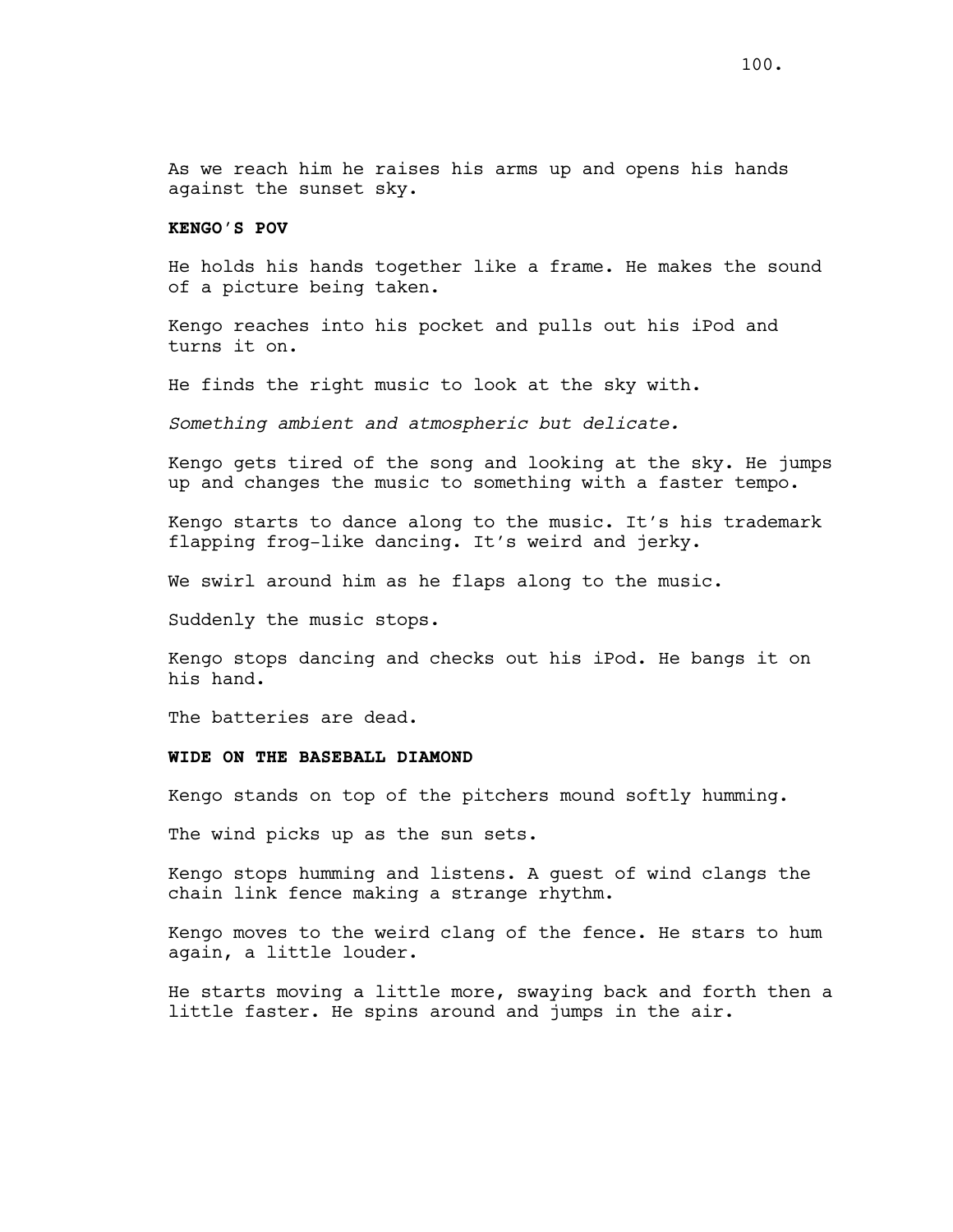His movements evolve slowly into a dance. There is a little bit of his frog movements but they diminish as his movements become more and more fluid. The fence clangs, the wind blows, a distant siren howls, Kengo dances along.

### **ANGLE ON THE FIELD**

Kengo runs to one side of the lot and does some dancing then to the other side. He runs around the baseball diamond following where the bases would be, an imaginary home run.

After home base, he runs to the abandoned car and jumps on the roof.

On the roof of the car he goes wild, dancing and jumping with unprecedented grace, at least for him.

He rips his shirt off and waves it around like a flag before throwing it down. He takes his pants off and whips them through the air.

He continues dancing but now it's taken on an almost religious feel.

Kengo is in the middle of some huge personal ritual. He is sweating and moving wildly dancing to his own music. He is purging something deep from inside him.

Kengo leaps off the car and runs back to the pitcher's mound. His dancing crescendos in a flurry of wild movements and then, Kengo collapses onto the ground, hyperventilating.

### **ANGLE - ABOVE THE BASEBALL DIAMOND**

The light has drained from the sky and the world has taken on a bluish color.

Kengo lies on the pitcher's mound catching his breath.

We slowly float down to him.

There is a strange sorrowful compliance in him.

He sighs a long sigh and then takes the deepest of breaths.

KENGO

Oh, God.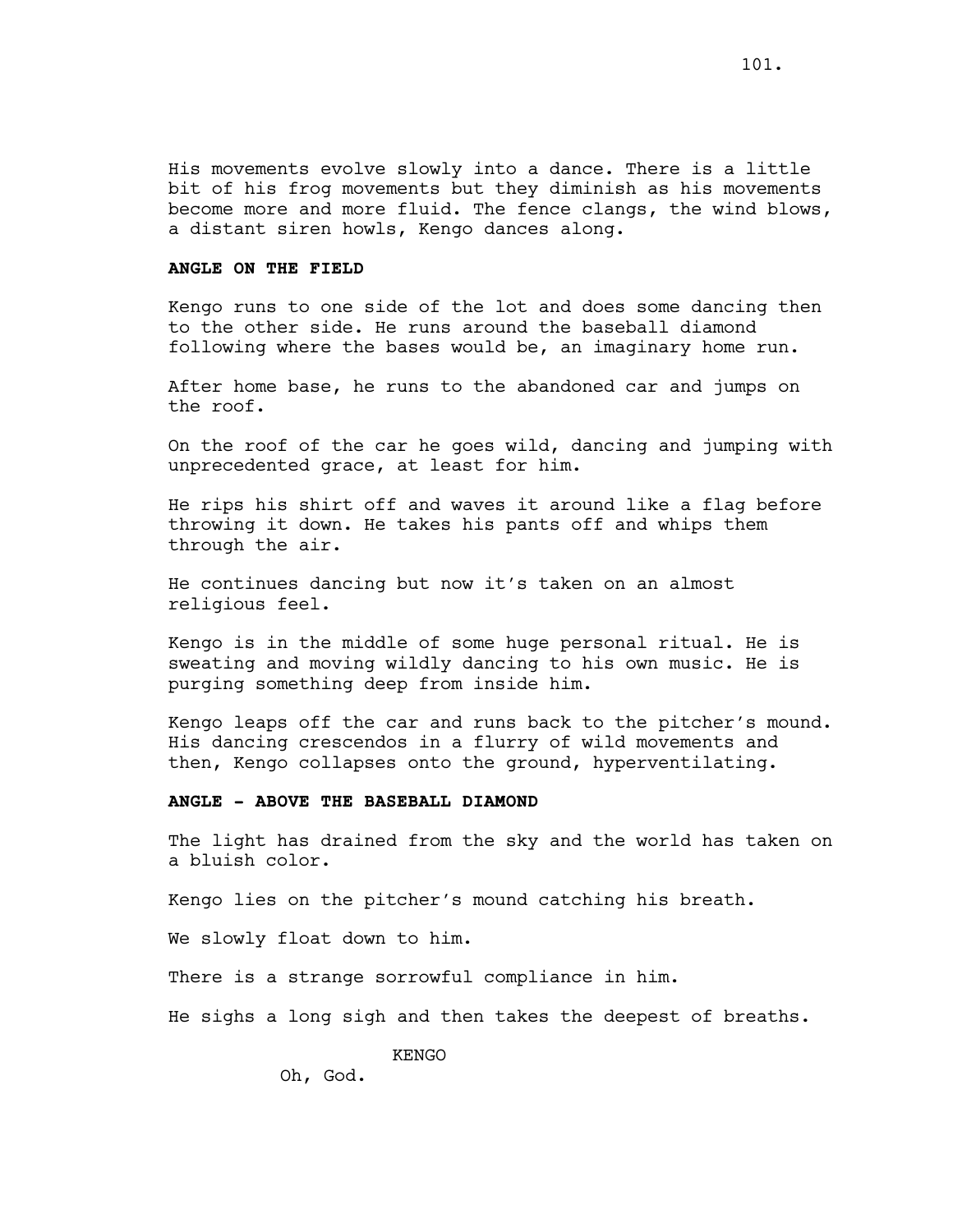Kengo starts to cry.

The last light of the day drains from the sky.

Slow dissolve to...

# **INT. BUS - NIGHT**

Kengo rides the bus. It's dark outside and the fluorescent lights in the bus are bright. There are only a few other passengers. They all ride in silence.

Slow dissolve to...

#### **INT. SUBWAY PLATFORM - NIGHT**

Kengo gets off the subway at Vermont and Wilshire and rides the very long escalator up to street level.

Slow dissolve to...

### **EXT. WILSHIRE BLOULVARD - NIGHT**

It's raining lightly and the streets are slick, reflecting the headlights of the traffic. Fog has rolled in and the streetlights radiate an eerie glow.

Kengo walks along the sidewalk slowly and contemplatively as Korea Town swirls around him.

An OLD MAN sells flowers from a little kiosk.

Kengo stops at the flower stand.

The homeless man with the American flag on his shopping cart walks by, singing *The Star Spangled Banner*.

*The Star Spangled Banner* echoes, slowly dissolving over...

# **EXT. SMALL HOUSE - NIGHT**

This mid-century house in a suburban neighborhood is just on the edge of K-Town.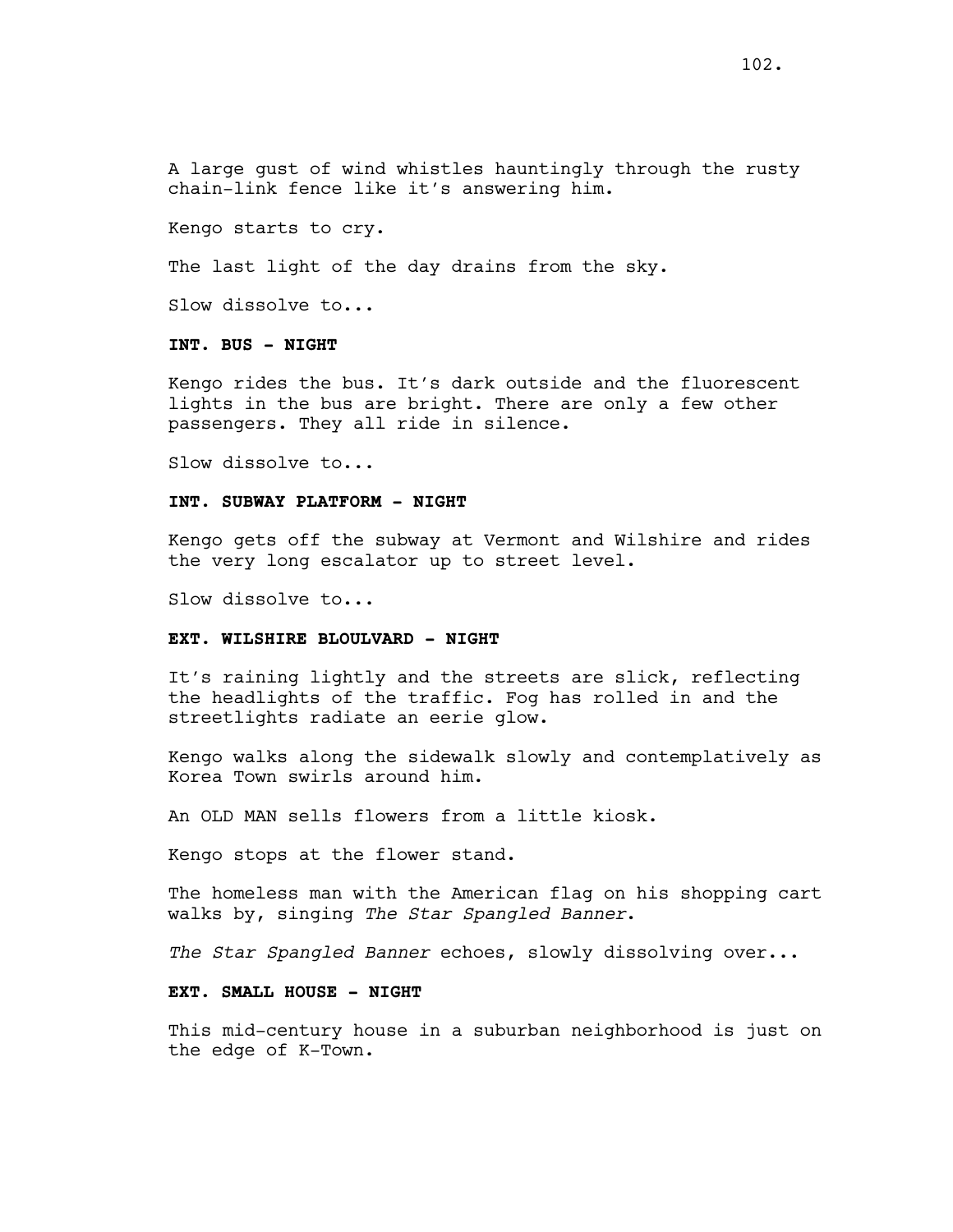Kengo walks across the street and stops in front of the house. He holds a small bouquet of daisies.

Kengo makes a loud chirp. His signal to Sandra. There is no response so he chirps again. Still nothing.

> KENGO (loud whisper) Sandra.

A light in the house goes on.

A MAN, 50'S (Sandra's father) opens the front door. He stares at Kengo.

Sandra is obviously not home. Kengo walks away.

#### **INT. KENGO AND EVELYN'S APT. - NIGHT**

Kengo quietly opens up the front door. He carries the bouquet of daisies. He steps into the hall, trying not to make the floor creak. It's like a mine field but he's well practiced at maneuvering through it. If Evelyn is sleeping, he doesn't want to wake her.

Music begins playing from the living room. It's haunting and beautiful. *Maybe traditionally Asian.* 

### **EXT. STREET - NIGHT**

Sandra drives her Volvo up to the front of Kengo's building. She is wearing Kengo's hat. She takes a hand off the wheel to honk the horn but stops herself. She turns the igniting off and sits there for a moment in the quiet. She takes a tissue from the dashboard and blows her nose.

#### **EXT. STREET - NIGHT**

Sandra gets out of her car. She stares up at Kengo's building. Her eyes are puffy from crying.

### **INT. KENGO AND EVELYN'S APT. - NIGHT**

Kengo walks down the hall forgetting to close the front door.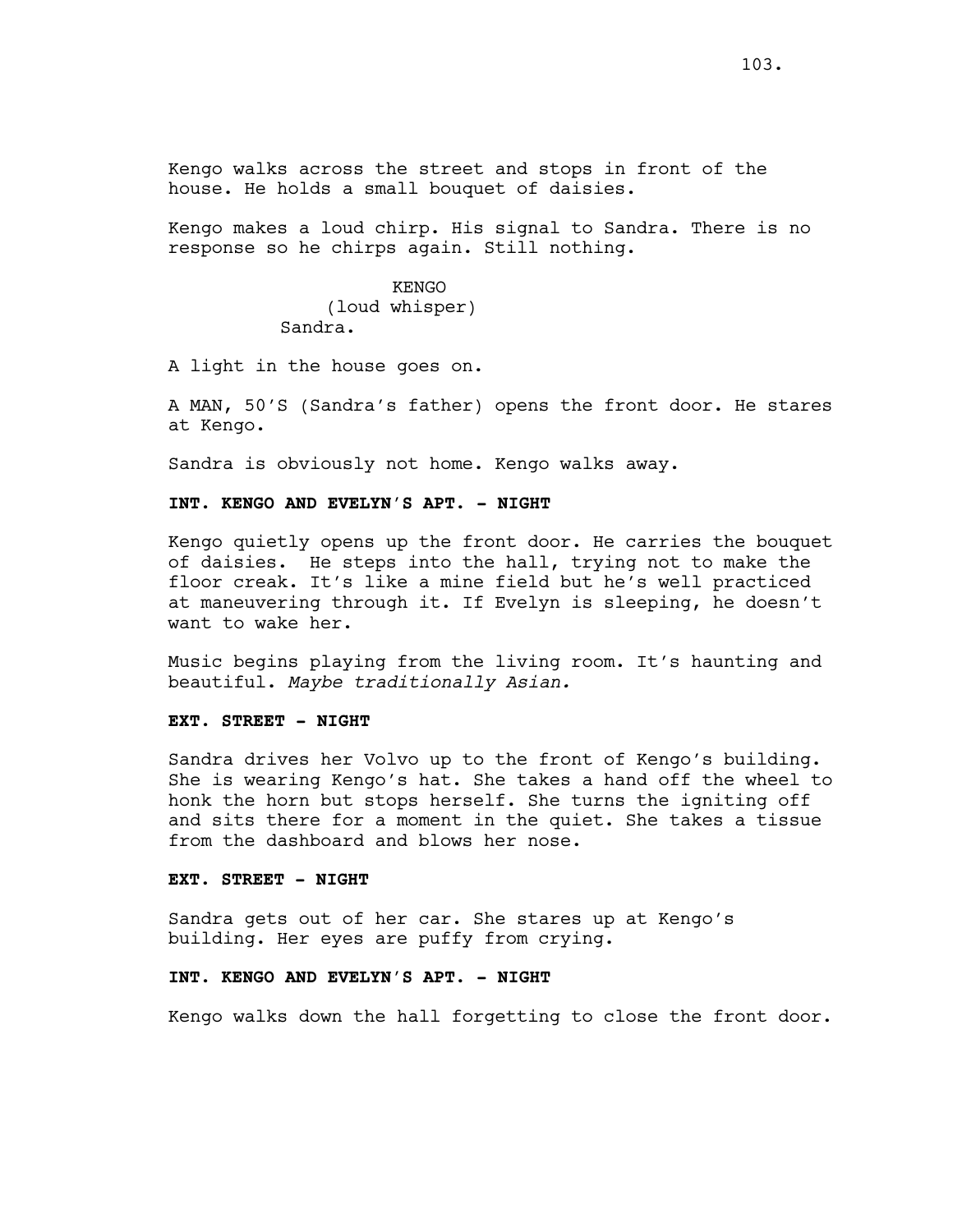#### **KENGO'S POV**

Floating towards the living room and the source of the music.

Slowly we round the doorway revealing...

# **INT. LIVING ROOM - NIGHT**

Evelyn, dances slowly around the room to the music. She is dressed in a beautiful silk nightgown, seeming to almost defy gravity with her grace, totally uninhabited.

Kengo sets the daisies down next to the record player. He leans against the door and watches Evelyn, hypnotised. Her dance is almost mournful.

Evelyn turns and sees Kengo. She smiles at him, dancing slowly, using the whole room as her stage.

Kengo starts to sway to the music. He steps into the room and dances slowly in place.

Evelyn reaches her arms out inviting Kengo to dance with her.

Kengo smiles and pushes himself off the wall, toward her. Evelyn embraces Kengo and they begin to dance together, around the room.

Sandra quietly steps into the doorway, peering into the living room. Kengo's red ski hat is in her hand.

Kengo sees Sandra over Evelyn's shoulder and keeping Evelyn's back to Sandra, he looks at her. He can see she's been crying.

Sandra watches Kengo and Evelyn's intimate dance. The hat slips out of her hand.

Kengo gently takes Evelyn's hands from himself and steps out of her embrace.

Evelyn turns and sees Sandra. She stops dancing.

Kengo walks across the room toward Sandra. He picks his hat up from the floor and places it on Sandra's head. Kengo reaches his hand out to Sandra.